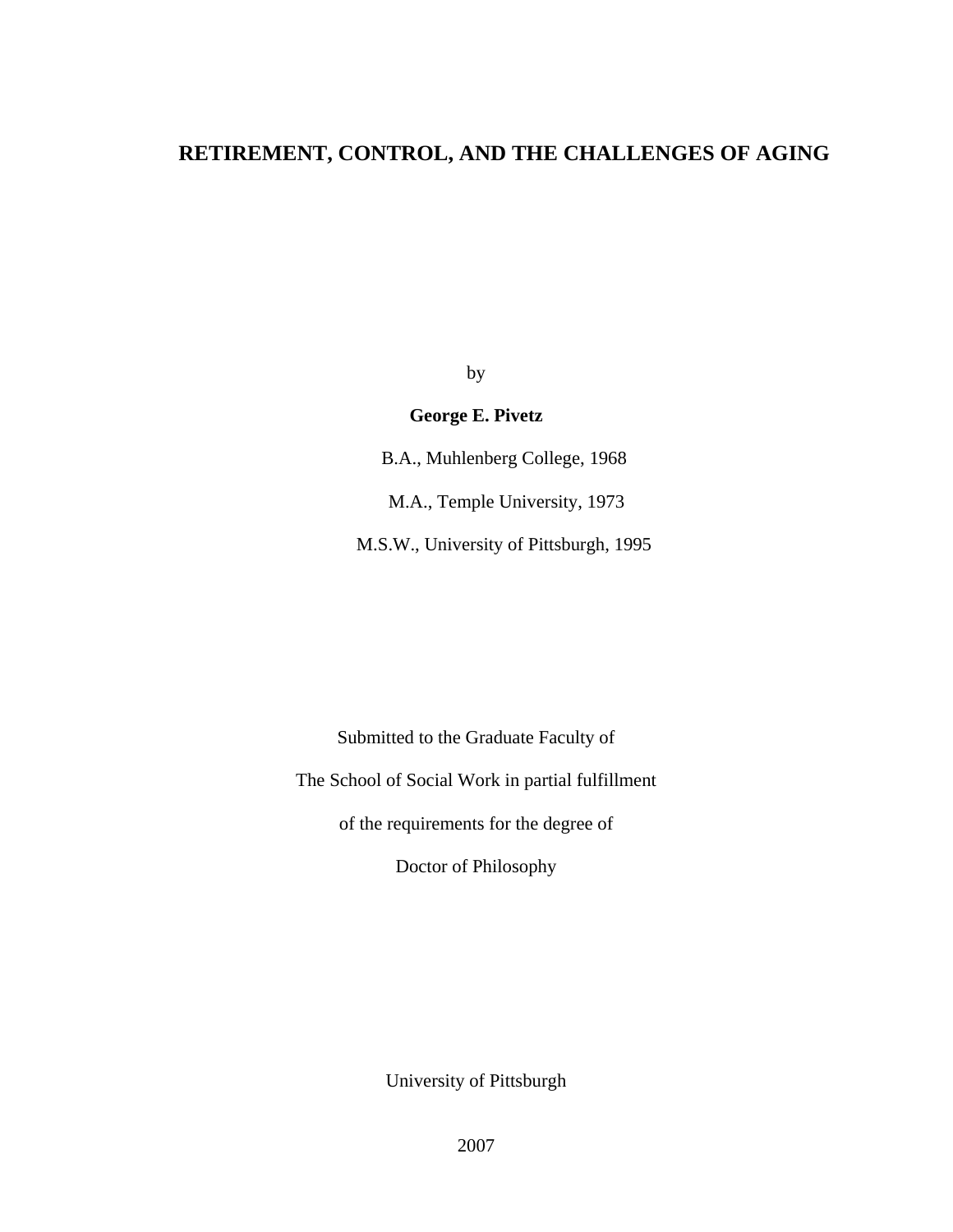### UNIVERSITY OF PITTSBURGH

# SCHOOL OF SOCIAL WORK

This dissertation was presented

by

George E. Pivetz

It was defended on

November 30, 2007

and approved by

Hidenori Yamatani, Ph.D, School of Social Work

Morton Coleman, Ph.D, School of Social Work

Kathryn Atman, Ph.D, School of Education

Dissertation Advisor: Gary Koeske, Ph.D, School of Social Work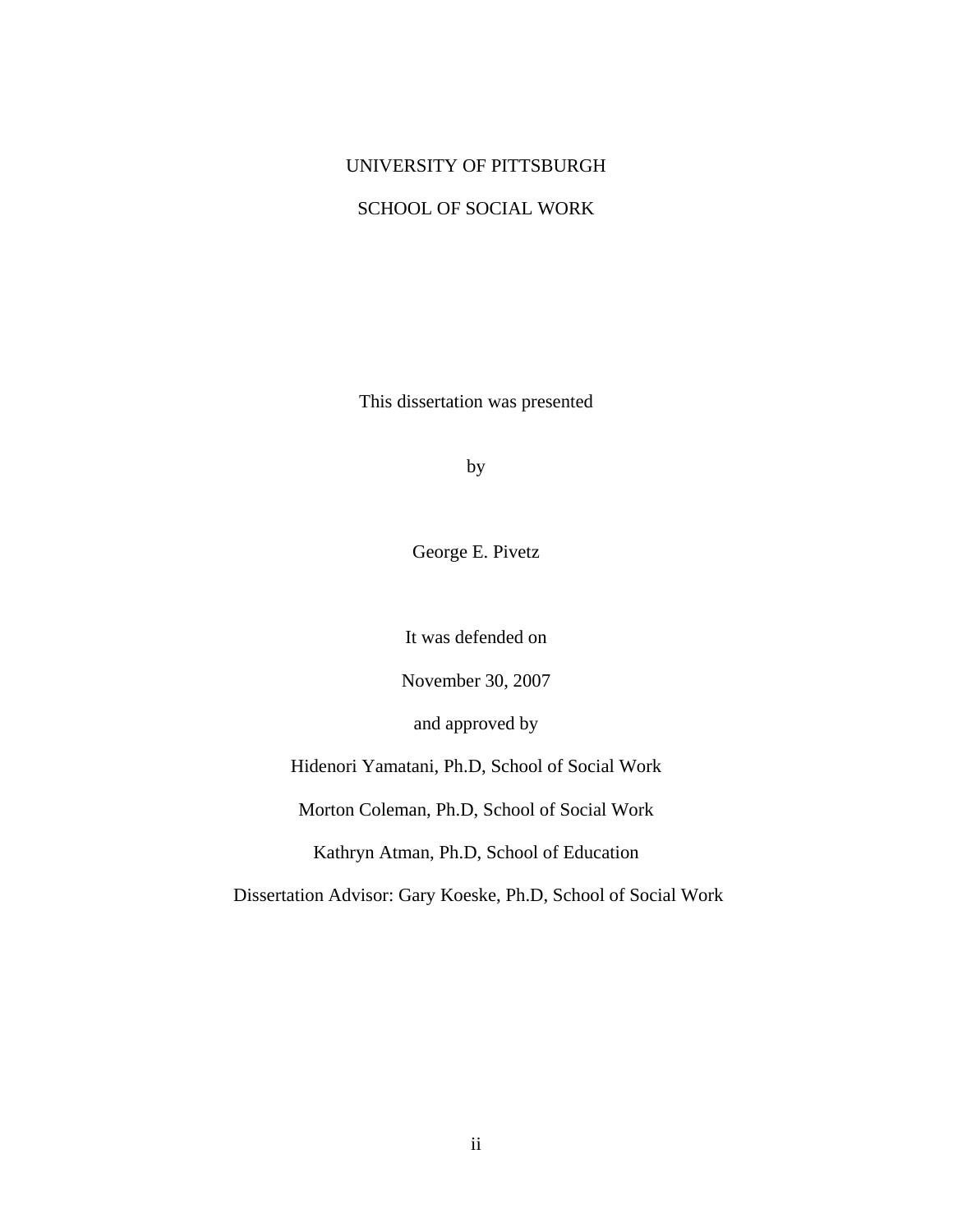Copyright © by George E. Pivetz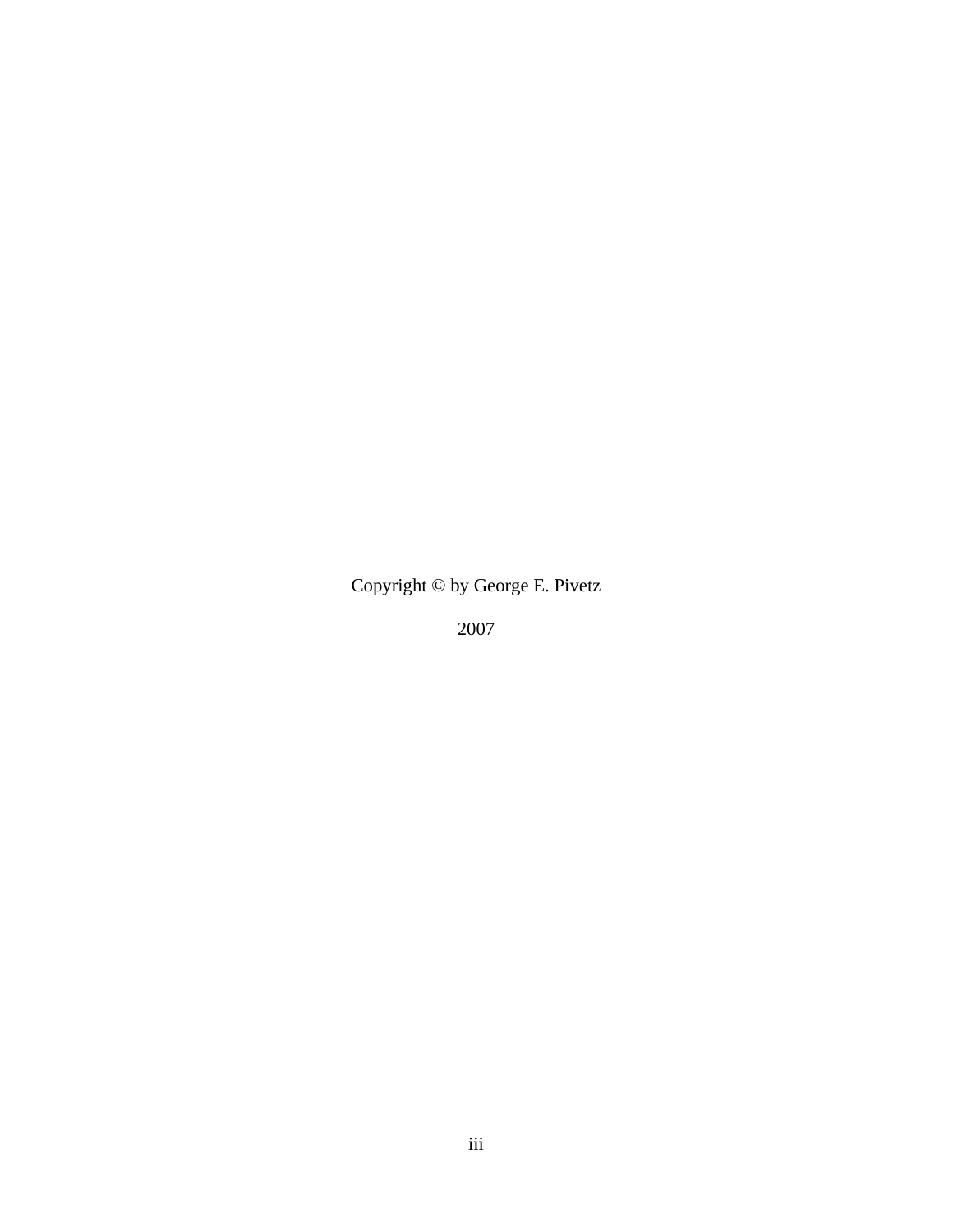#### **RETIREMENT, CONTROL, AND THE CHALLENGES OF AGING**

George E. Pivetz, Ph.D

University of Pittsburgh, 2007

The value of exploring the potential risks of retirement to individual well-being via a longitudinal analysis framed by theory is demonstrated in this study in a variety of ways. The measures for well-being are a sense of personal control and the experience of depression, and the sample used is of 260 individuals who were either working in 1995 (T1) and 1998 (T2), retired at both times, or who moved from work to retirement between T1 and T2. The analysis used was a mixed model repeatedmeasures ANOVA, and the theory which helped frame and interpret the analysis was social learning theory. Well-being, itself, is defined as the capacity to live life to its fullest – often characterized as self-actualization - which in all likelihood will be increasingly important to many of the exploding number of individuals who find that much of their life may actually follow retirement, which, in fact, is a relatively recent social institution. Among findings in this study which may be worth pursuing in the future via both qualitative and quantitative research are that 1) individuals working at both T1 and T2

iv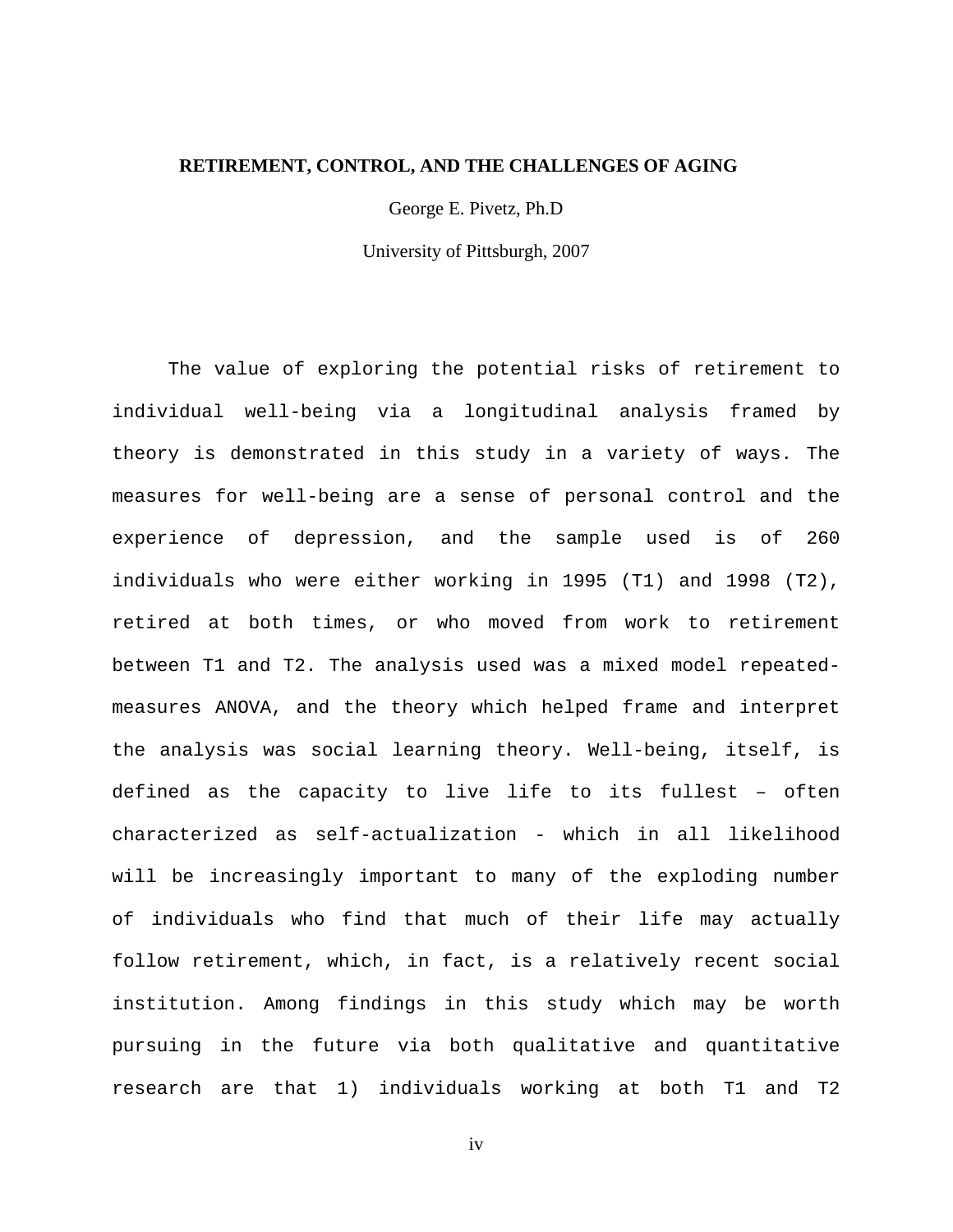demonstrated a significantly greater sense of personal control than those retired at both time periods; 2) that individuals who moved from work to retirement between T1 and T2 actually showed a modest increase in their sense of personal control, as opposed to the other work status groups; and 3) that individuals who moved from work to retirement actually showed a significant decrease in the experience of depression, again as opposed to the other two work status groups. Some objectives of future research suggested by these findings might be to 1) design studies focused on well-being which begin tracking individuals prior to retirement, with pre-retirement preparation programs offered by many private and public institutions, and continue to study those individuals for at least ten years, or even longer, as with the Harvard Study of Adult Development; 2) develop domain specific scales for a sense of personal control for both the work and retirement environments; and 3)focus attention on, and stimulate policy debate around, the costs and benefits to society of a relatively new social institution: retirement.

v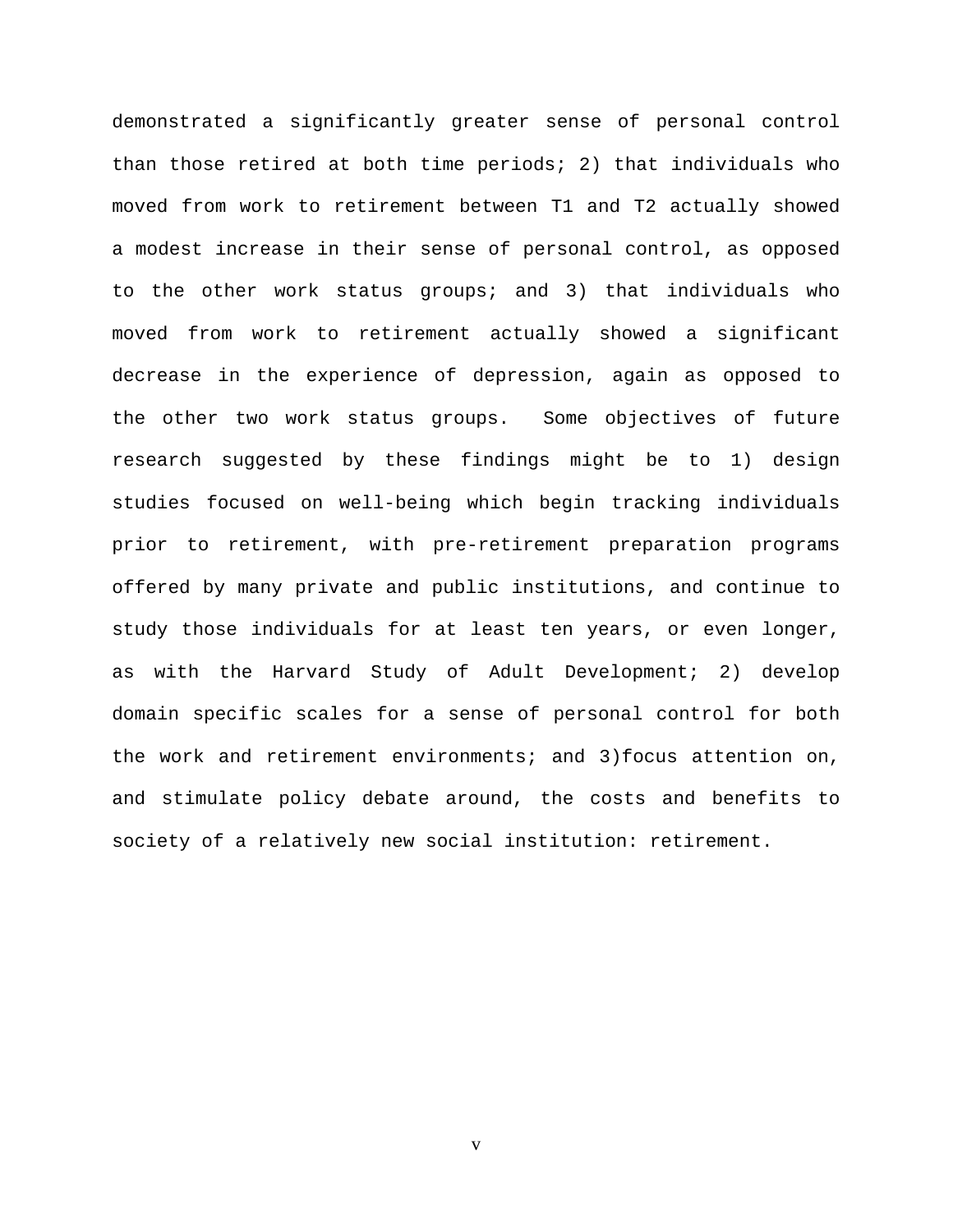# TABLE OF CONTENTS

| 1.0 |     |       |  |  |  |  |  |  |
|-----|-----|-------|--|--|--|--|--|--|
|     | 1.1 |       |  |  |  |  |  |  |
|     | 1.2 |       |  |  |  |  |  |  |
|     | 1.3 |       |  |  |  |  |  |  |
|     | 1.4 |       |  |  |  |  |  |  |
| 1.5 |     |       |  |  |  |  |  |  |
|     | 1.6 |       |  |  |  |  |  |  |
|     |     |       |  |  |  |  |  |  |
|     |     | 1.6.2 |  |  |  |  |  |  |
|     |     | 1.6.3 |  |  |  |  |  |  |
|     |     |       |  |  |  |  |  |  |
|     |     |       |  |  |  |  |  |  |
|     | 1.7 |       |  |  |  |  |  |  |
| 2.0 |     |       |  |  |  |  |  |  |
|     | 2.1 |       |  |  |  |  |  |  |
|     |     |       |  |  |  |  |  |  |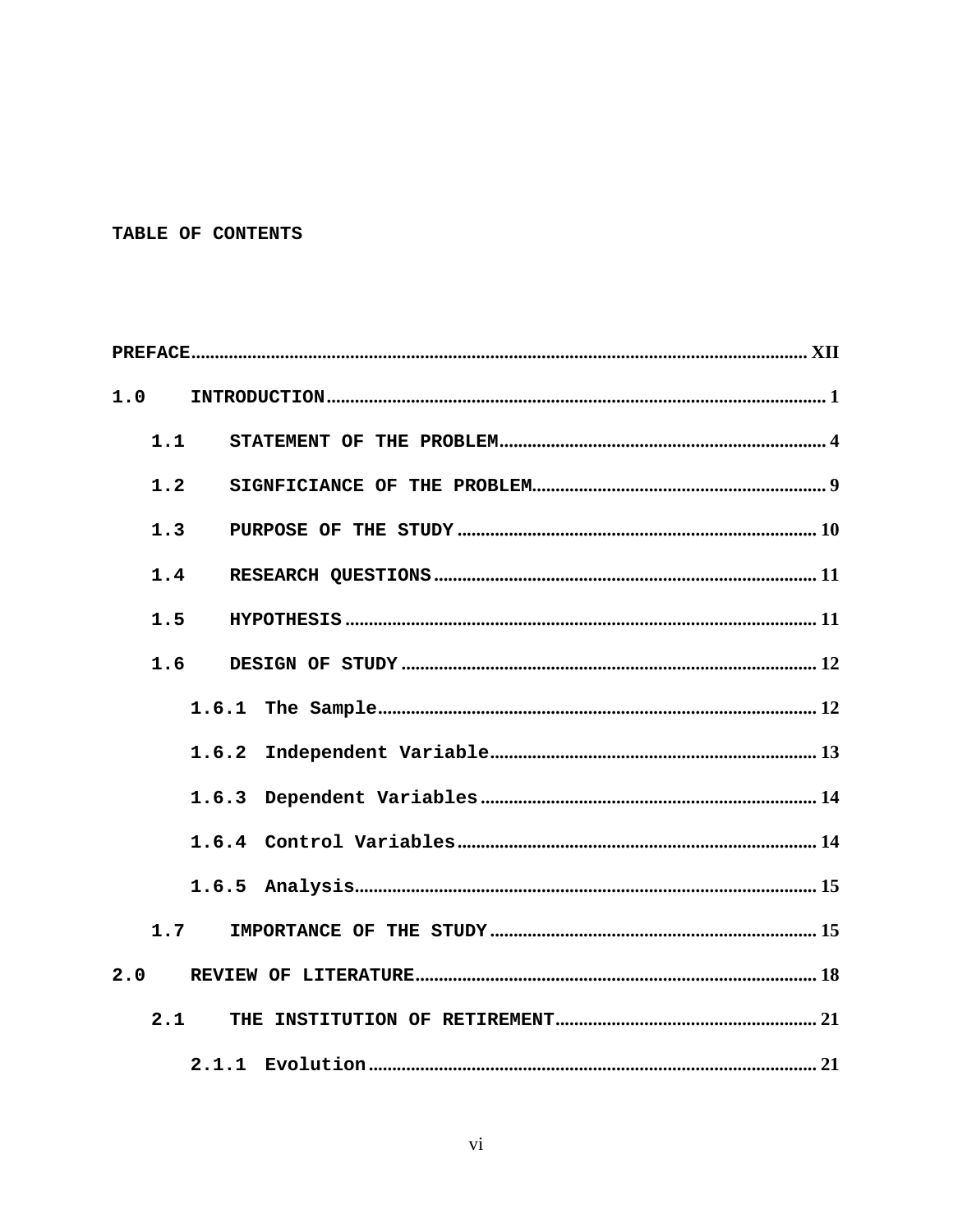|     |     | 2.1.4 Potential Risks to Individual Well-Being 28 |                                                        |  |
|-----|-----|---------------------------------------------------|--------------------------------------------------------|--|
|     | 2.2 |                                                   | CHALLENGES OF RETIREMENT TO THE INDIVIDUAL32           |  |
|     |     |                                                   |                                                        |  |
|     |     |                                                   |                                                        |  |
|     |     |                                                   |                                                        |  |
|     | 2.3 |                                                   |                                                        |  |
|     |     |                                                   |                                                        |  |
|     |     |                                                   |                                                        |  |
|     |     |                                                   |                                                        |  |
|     | 2.4 |                                                   |                                                        |  |
|     |     |                                                   |                                                        |  |
|     |     |                                                   |                                                        |  |
|     |     |                                                   |                                                        |  |
|     |     |                                                   | 2.4.1.3 Supplemental Insights of Competence 44         |  |
|     |     |                                                   |                                                        |  |
|     | 2.5 |                                                   | AGING, RETIREMENT, AND A SENSE OF PERSONAL CONTROL  46 |  |
|     | 2.6 |                                                   | SUMMARY AND ASSESSMENT OF THE LITERATURE REVIEW 48     |  |
|     | 2.7 |                                                   |                                                        |  |
| 3.0 |     |                                                   |                                                        |  |
|     | 3.1 |                                                   |                                                        |  |
|     | 3.2 |                                                   |                                                        |  |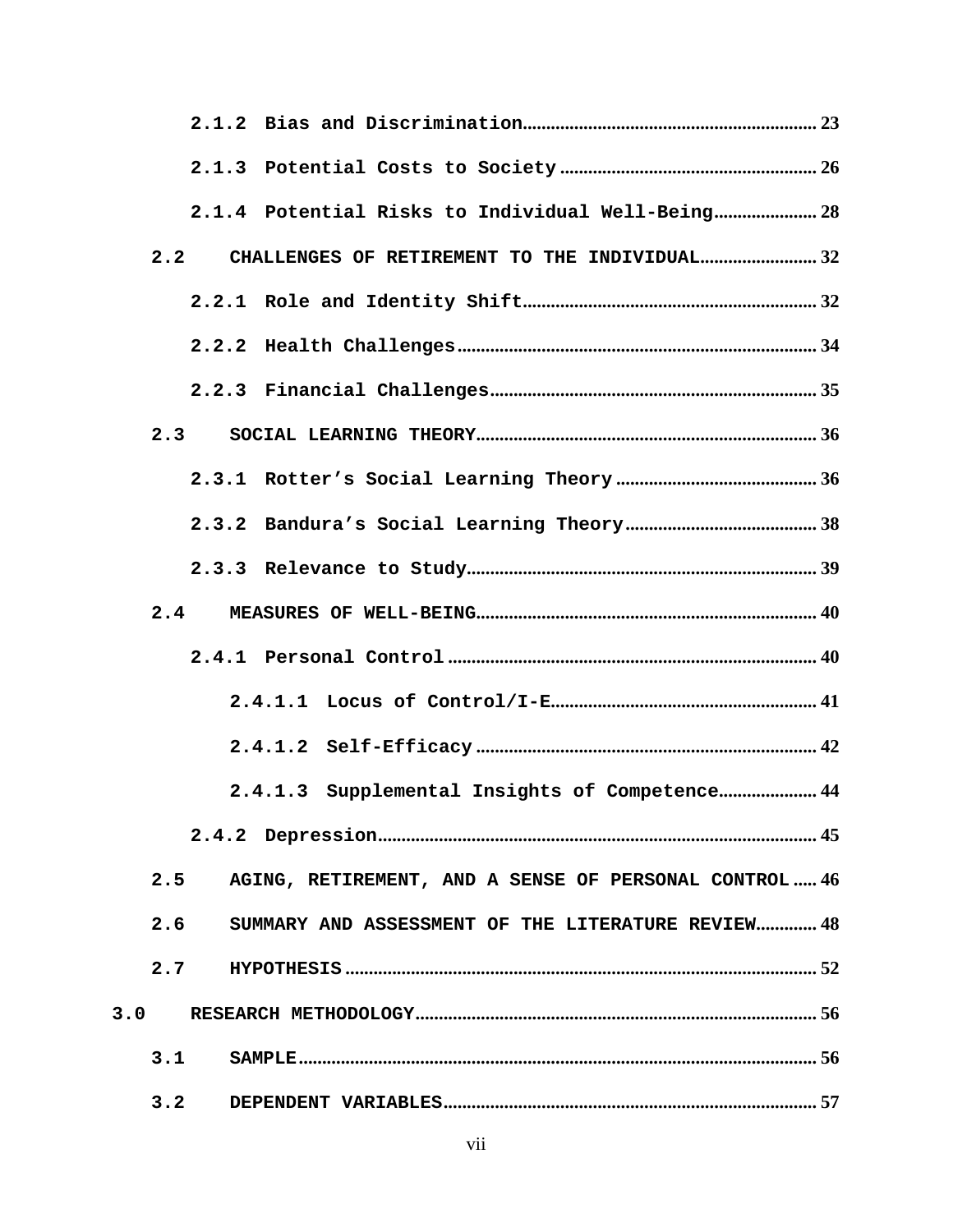| 3.3                                                    |  |  |  |  |  |  |  |  |
|--------------------------------------------------------|--|--|--|--|--|--|--|--|
| 3.4                                                    |  |  |  |  |  |  |  |  |
| 3.5                                                    |  |  |  |  |  |  |  |  |
| 4.0                                                    |  |  |  |  |  |  |  |  |
| 4.1                                                    |  |  |  |  |  |  |  |  |
|                                                        |  |  |  |  |  |  |  |  |
|                                                        |  |  |  |  |  |  |  |  |
|                                                        |  |  |  |  |  |  |  |  |
| 4.2<br>WORK STATUS AND A SENSE OF PERSONAL CONTROL?    |  |  |  |  |  |  |  |  |
| 4.3                                                    |  |  |  |  |  |  |  |  |
| 4.4                                                    |  |  |  |  |  |  |  |  |
| 5.0                                                    |  |  |  |  |  |  |  |  |
| 5.1                                                    |  |  |  |  |  |  |  |  |
| 5.2                                                    |  |  |  |  |  |  |  |  |
| 5.3                                                    |  |  |  |  |  |  |  |  |
| 5.4                                                    |  |  |  |  |  |  |  |  |
| 5.5                                                    |  |  |  |  |  |  |  |  |
| 5.5.1 More Fully Explore the Potential Contribution of |  |  |  |  |  |  |  |  |
| Current Brain Research to Social Learning Theory 100   |  |  |  |  |  |  |  |  |
| 5.5.2 Design a Study Which Bridges the Transition from |  |  |  |  |  |  |  |  |
| the Workplace Environment, Itself, to Retirement 101   |  |  |  |  |  |  |  |  |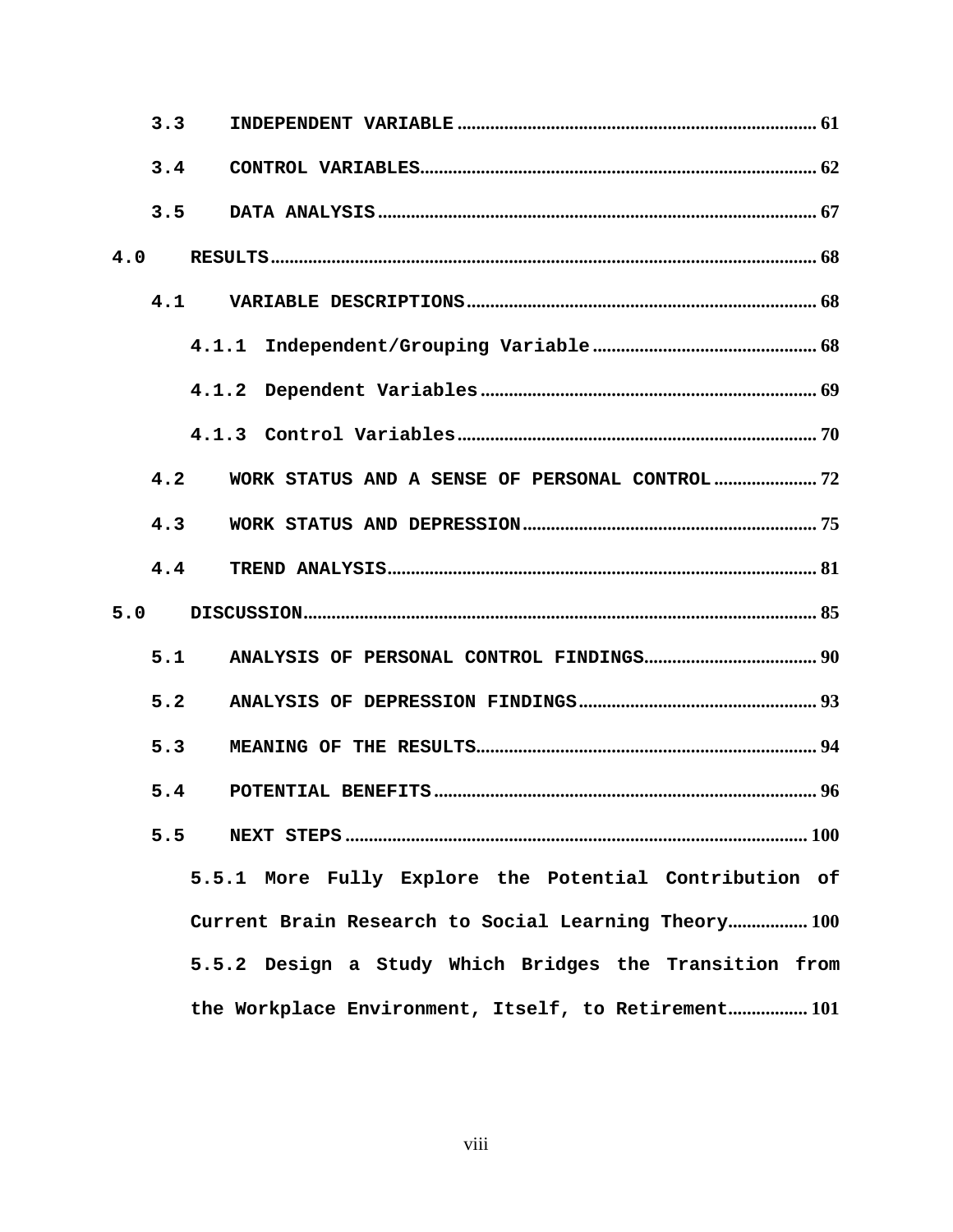| 5.5.3 Develop a Domain Specific Control Scale for Pre- |  |  |  |  |  |  |  |  |
|--------------------------------------------------------|--|--|--|--|--|--|--|--|
| Retirement Research in the Workplace, as well as for   |  |  |  |  |  |  |  |  |
|                                                        |  |  |  |  |  |  |  |  |
| 5.5.4 Design a Longer/Ongoing Longitudinal Study which |  |  |  |  |  |  |  |  |
| would focus on Work Status and a Sense of Control 103  |  |  |  |  |  |  |  |  |
|                                                        |  |  |  |  |  |  |  |  |
|                                                        |  |  |  |  |  |  |  |  |
|                                                        |  |  |  |  |  |  |  |  |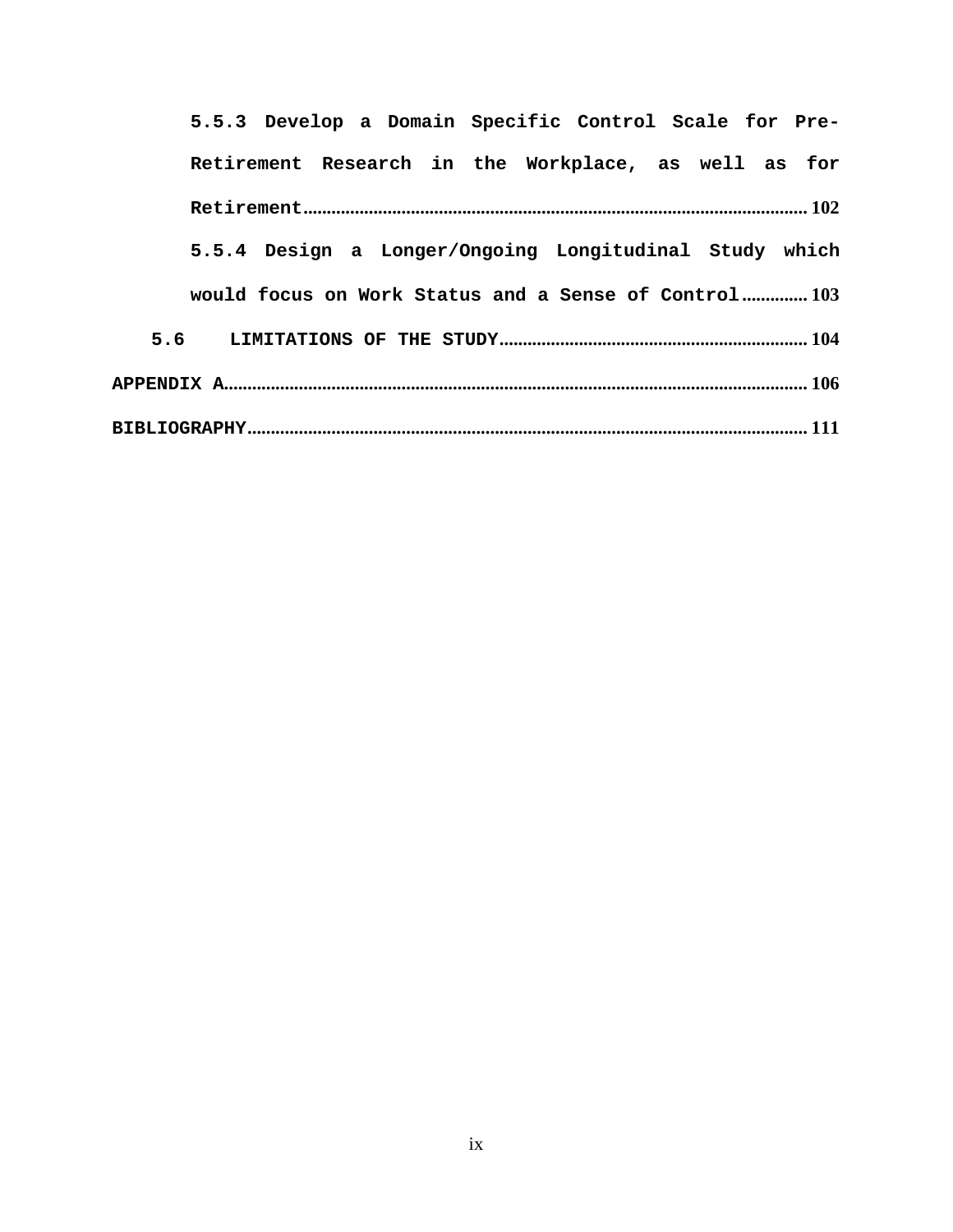# **LIST OF TABLES**

|  |  |  | Table 1. Work status and personal control analysis 79 |  |
|--|--|--|-------------------------------------------------------|--|
|  |  |  | Table 2. Work status and depression analysis 80       |  |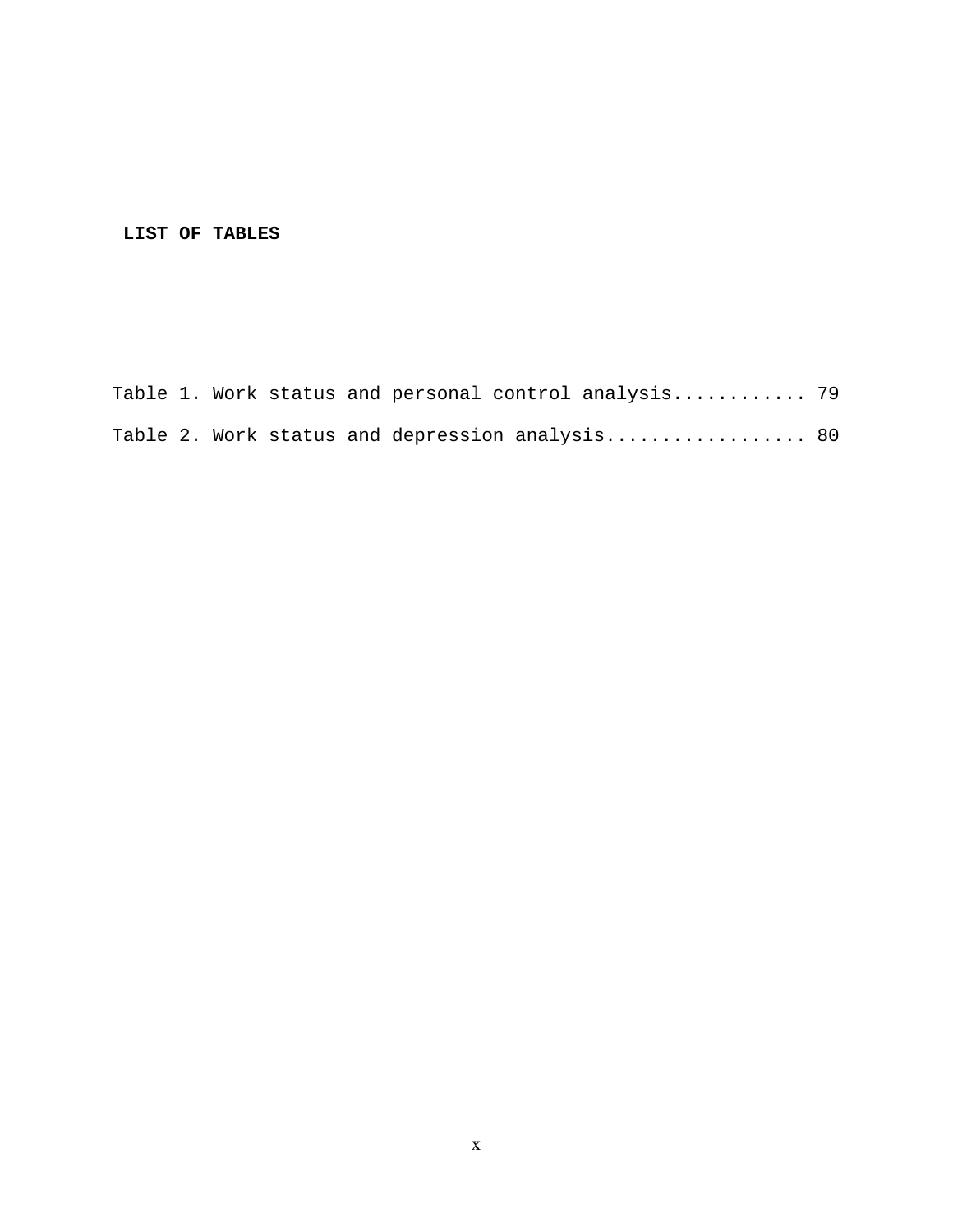### **LIST OF FIGURES**

Chart 1. Estimated marginal means for basic control model..... 83 Chart 2. Estimated marginal means (log transformed) for basic depression model.............................................. 84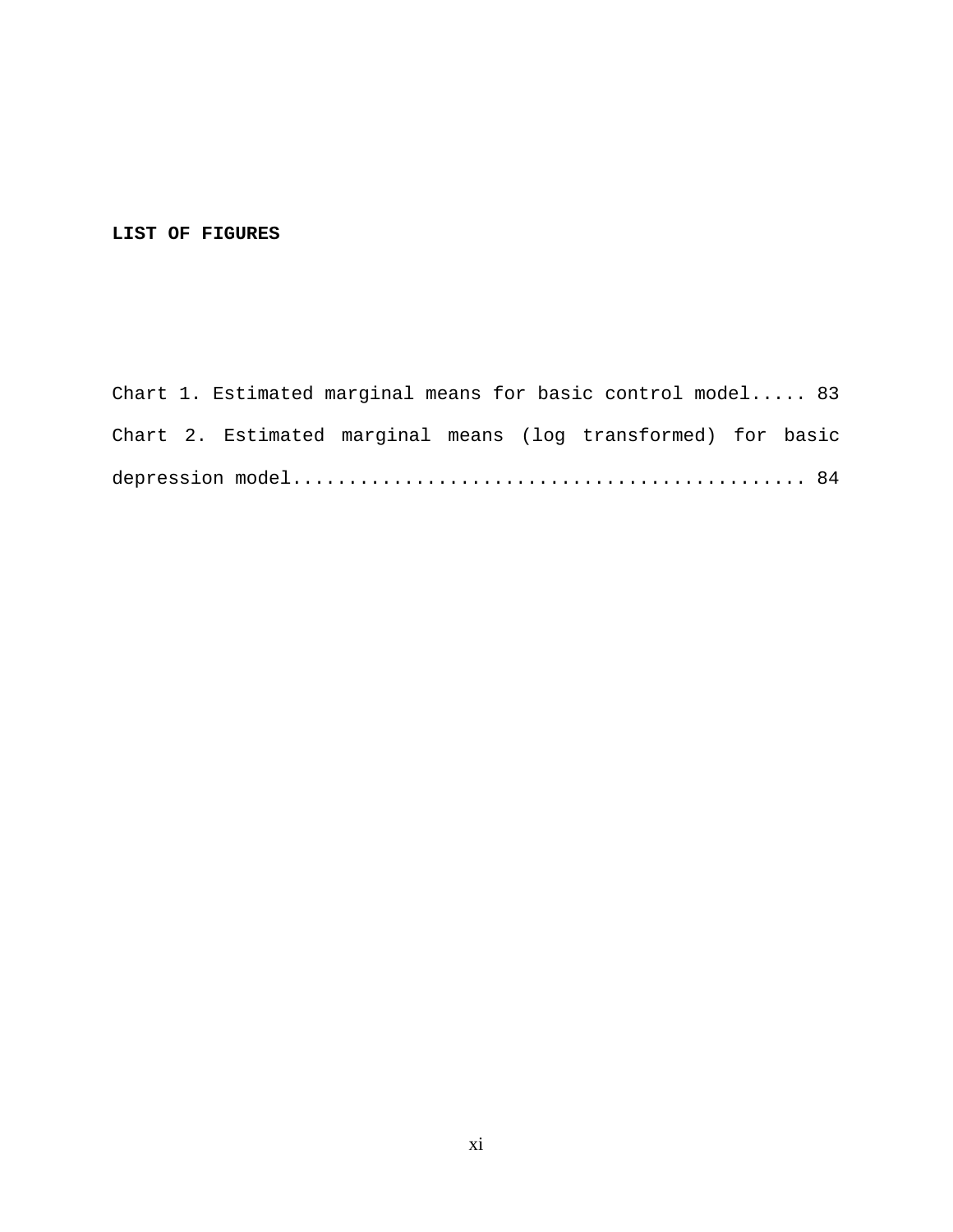#### **PREFACE**

<span id="page-11-0"></span>Few today would doubt that "aging" stands as a central and growing challenge to our society, or that at present there exist more questions than answers in how best to meet this challenge. And few would also doubt, it seems, that one of the most fundamental questions in meeting this challenge relates to "retirement," especially in that retirement emerged as an institution in our society only within the past century.

David Walker (2007), Comptroller General of the United States, for example, said recently about the challenges of aging that "The first baby boomer will reach 62 and be eligible for early retirement of Social Security January 1, 2008. They'll be eligible for Medicare just three years later. And when those boomers start retiring in mass, then that will be a tsunami of spending that could swamp our ship of state if we don't get serious." Ben Bernanke (2006), Chairman of the Federal Reserve, adds detail in his own recent speech, along with an interesting nuance, when he suggests most generally that "In coming decades,

xii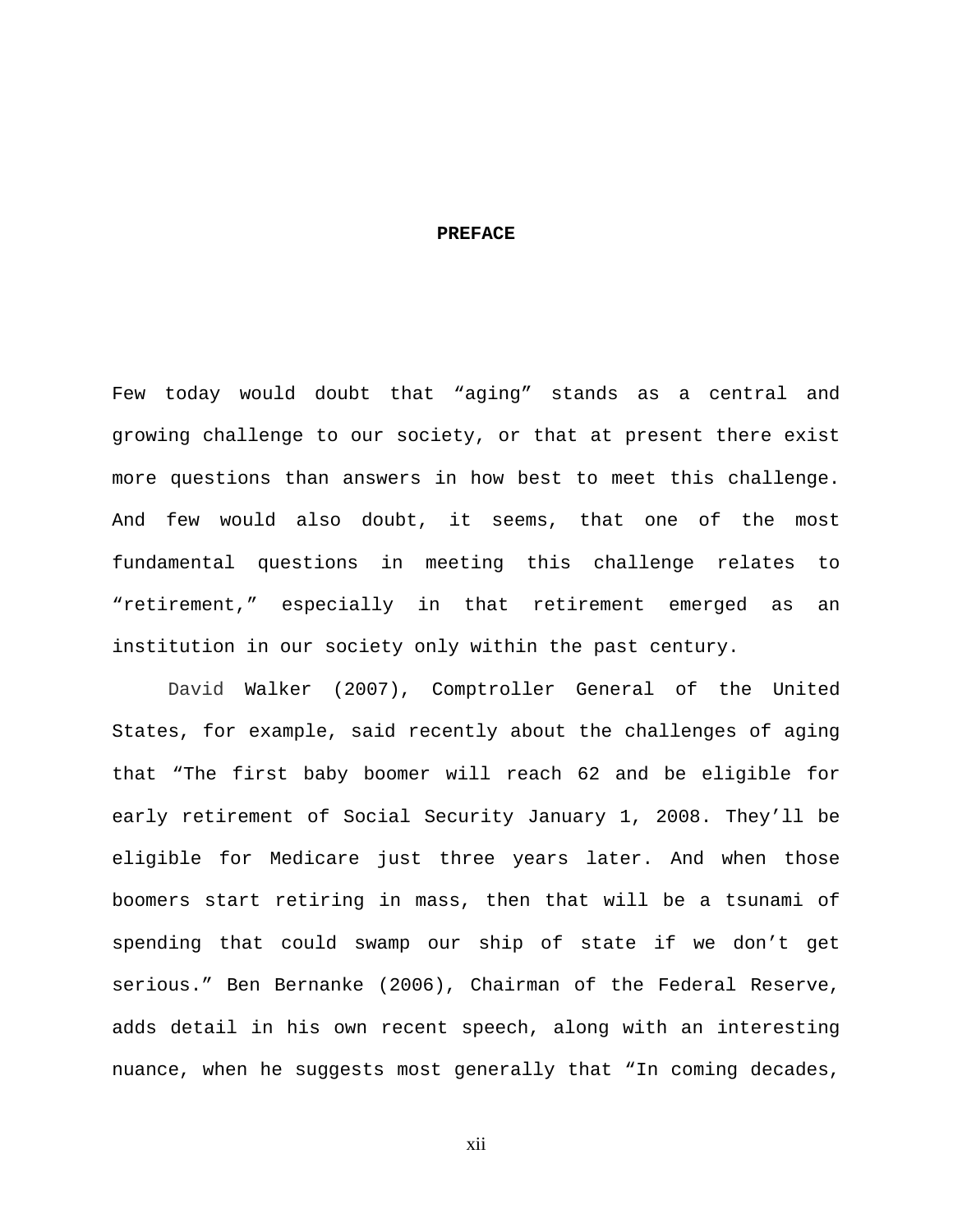many forces will shape our economy and our society, but in all likelihood no single factor will have as pervasive an effect as the aging of our population," and then specifically suggests that 1) to not act may mean, based on a Federal Reserves model, that "per capita consumption of future generations would be about 14 percent less;" 2) that a "greater sacrifice by the current generations," in the context of what he conceptualizes as a type of intergenerational justice, may reduce the drop in future consumption to only 4%; and 3) that one solution is "higher rates of labor force participation, particularly by those who would otherwise be in retirement." Bernanke (2007) then further suggests in testimony to The House Budget Committee that "Although the retirement of baby boomers will be an important milestone in the demographic transition . . . the change in the demographic structure is not just a temporary phenomenon related to the relative size of the baby-boom generation" and that we thus "should explore ways to make the labor market as accommodating as possible to older people who wish to continue working, as many will as longevity increases and health improves." And in a more general forum *USA Today* (2006) in a lead editorial suggests that gradually raising the "full retirement age," first to 67, and then to 70 would go a long way toward resolving funding shortfalls in Social Security.

xiii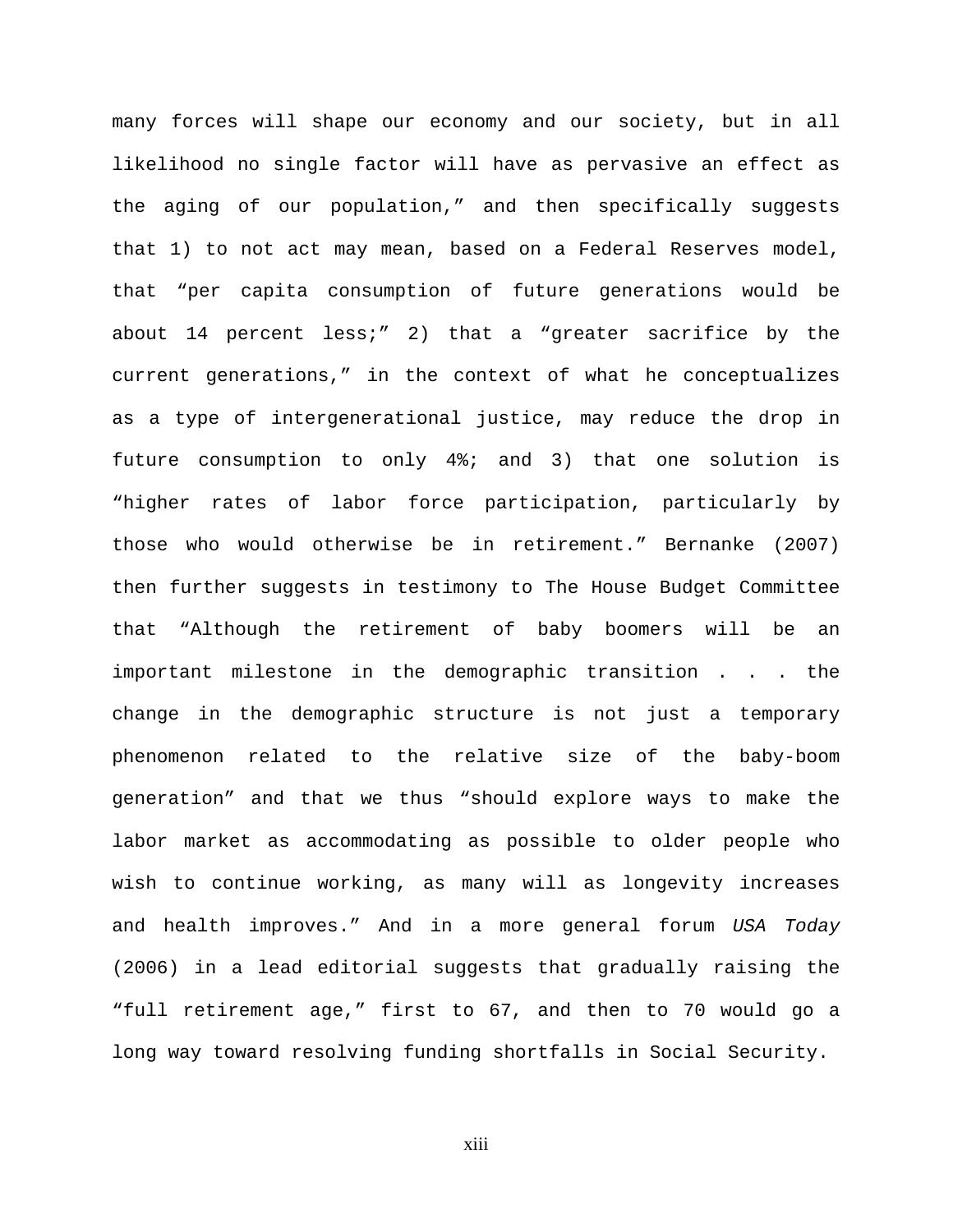One additional voice, however, is that of a woman who admits only to being around for "more than three quarters of a century," and who when given her "Turn" to be heard in *Newsweek* (2006) forcefully declared that while in a "cavernous do-ityourself home-improvement store" she took great exception to what she felt to be a "condescending remark" when "a thirtysomething clerk looked at me and then made an announcement over the loudspeaker, 'Will someone from plumbing please escort this young lady to aisle 14." She then not only admits that up until that moment she "had been feeling well," but in having her sense of self challenged, came away feeling somehow diminished.

And that is where this paper seeks to promote a better understanding of just one dimension of this challenge: that of the well-being - as measured primarily by a sense of personal control, and secondarily by depression - of those who find themselves, as Freedman (1999) suggests, in a literal new stage to life, and in a role which has only recently been conceptualized: retirement.

xiv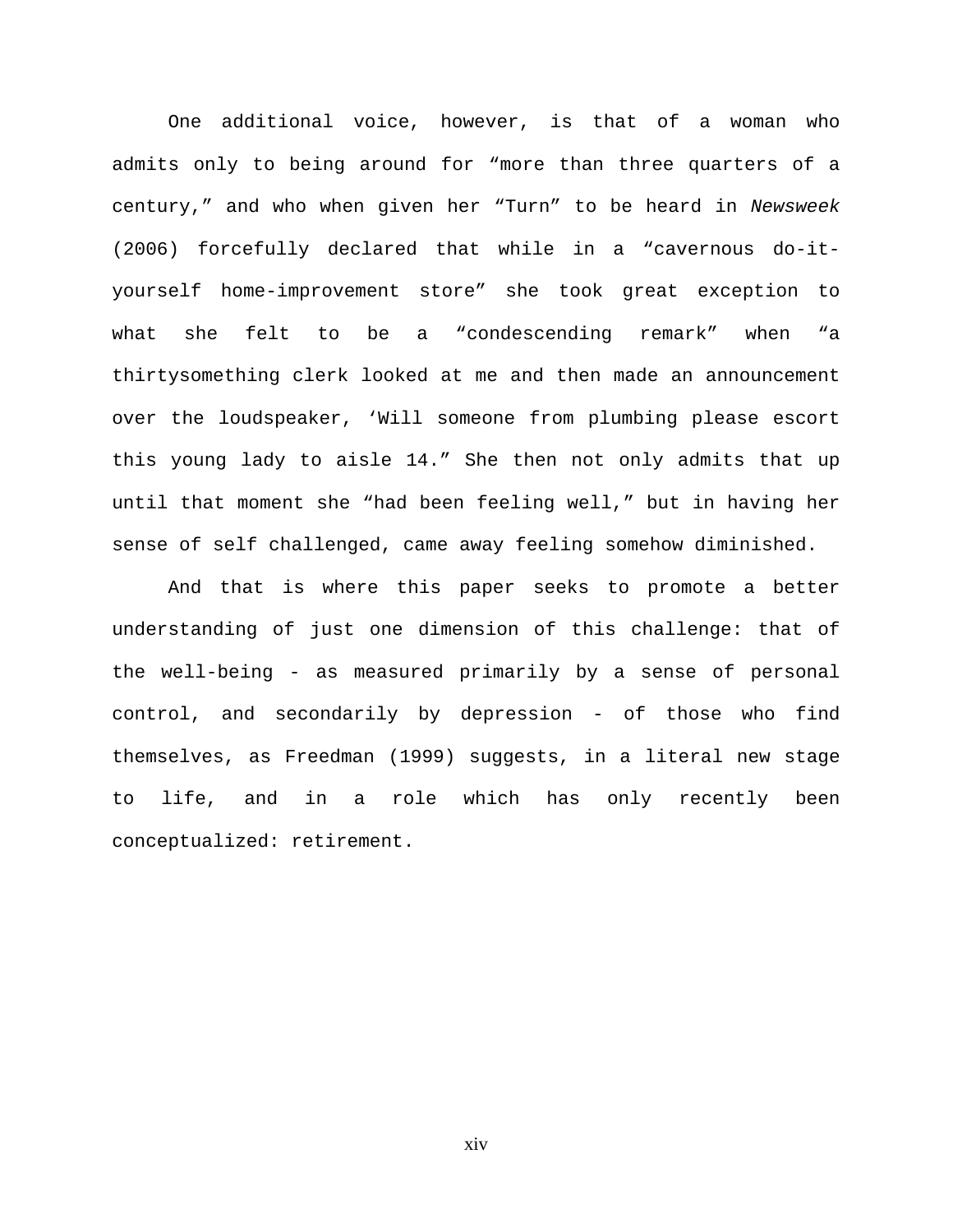#### **1.0 INTRODUCTION**

<span id="page-14-0"></span>Dychwald (2005) suggests that today's concept of "retirement" is relatively recent, and only emerged in Germany in the 1880's when Bismarck implemented a state pension entitlement. The age for such retirement was 65, and life expectancy 45. The United States followed in 1935 with Social Security legislation, and again marked the "official" onset of old age as 65. However, if Bismarck's formula were applied today, the "official" onset of old age would shift dramatically – to age 97. These shifting realities, then, point to a key challenge for our society, which is to better understand this fundamental marker of aging – retirement - and its potential impact on the well-being of individuals who find themselves in what Freedman (1999) characterizes as nothing less than a new stage of life.

At the same time, many scholars maintain that our response to the challenge of aging thus far has been less than stellar. A key dimension of this failing, some suggest, is to not frame research with theory, but instead to respond primarily in a problem-driven way (Bengtson et al, 1999; Marshall, 1995; Myers,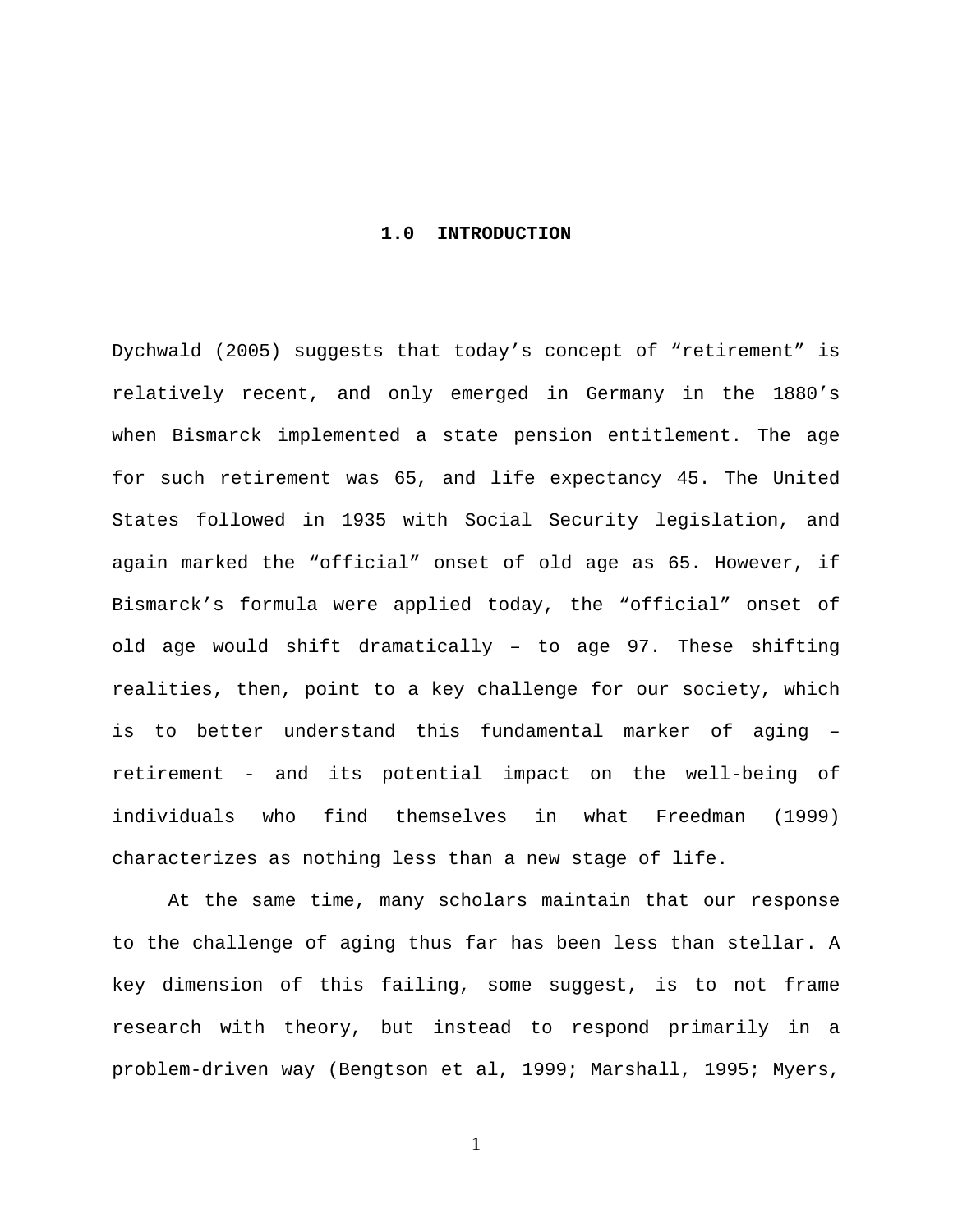1995). Others suggest, however, that a main failing is harmful discrimination against the aged, with retirement, itself, most representative of this perceived injustice (Estes et al, 2001 & 2003; Green, 1993; Hazan, 1994; Noonan, 2005).

The central purpose of this study, then, is to help promote understanding in this vital area by testing the premise that retirement does, indeed, represent a risk to individuals as they age – as measured primarily by a sense of personal control – and to do so within the context of one over-arching analytic frame: social learning theory, as defined by both Rotter (1954) and Bandura (1976). In further seeking to explore the potential disempowering risks of retirement, this paper will also examine the link between retirement and depression. In each case, the key concern is the risk of diminished well-being to individuals as they age and retire, with a sense of personal control, according to Lent (2004), especially relevant to well-being as defined in an "Aristotelian" sense by the ability to "actualize human potential."

Among the benefits of using social learning theory to frame this analysis is that: 1) it accounts for the external/macro challenges of a changing social environment; while 2) also stressing individual/micro exchanges with that environment, and the learned attitudes that stem from that exchange. Also of note is the convergence of what Rotter (1982) has termed the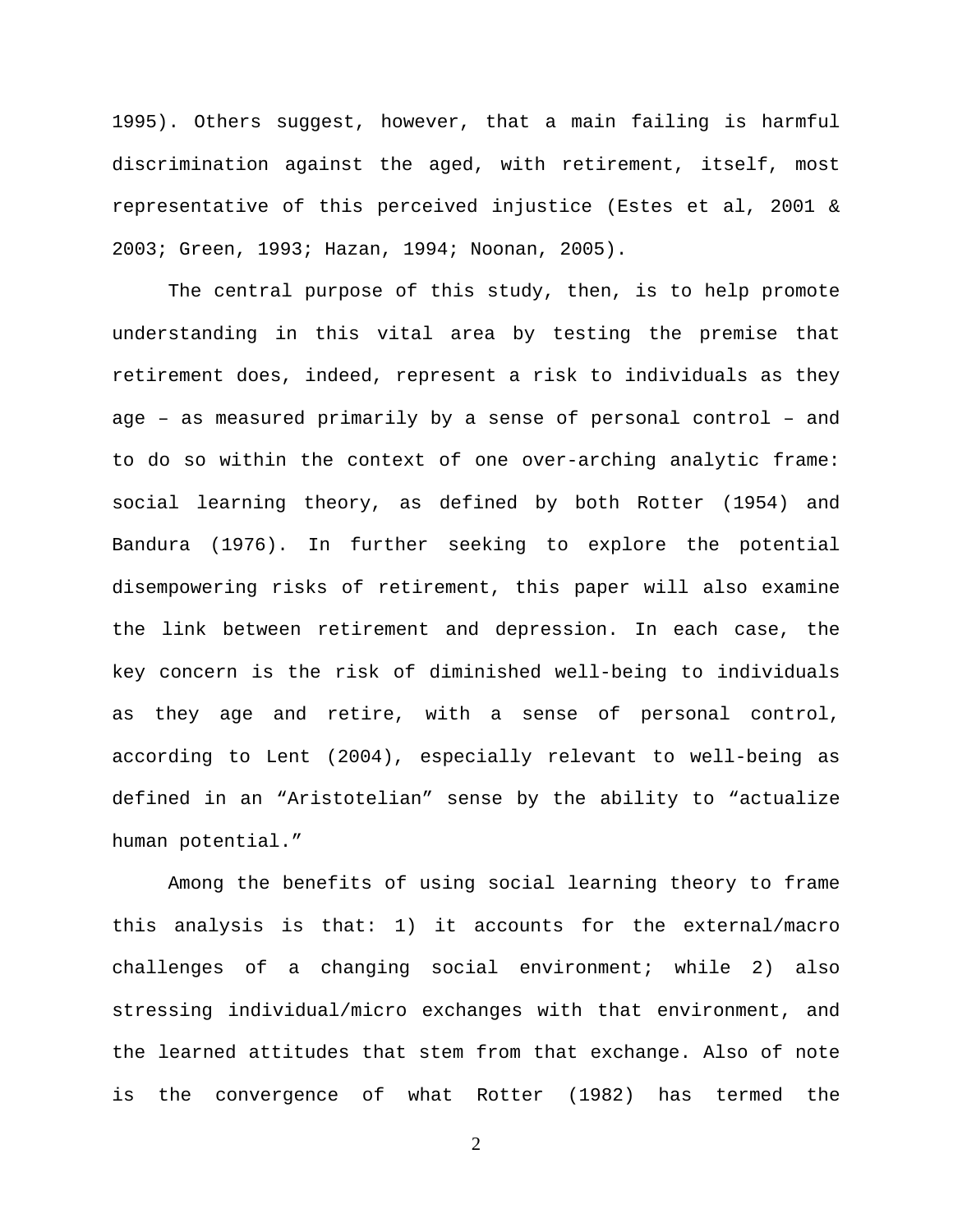"meaningful psychological environment" with the milestone changes in that environment represented by the dramatic role transition of retirement. Marshall (1995), too, makes an important point in urging the linkage of micro and macro perspectives, and suggests that "the most exciting theoretical challenges" in aging research today are "attempts to link the micro-and macro-levels of analysis."

At the same time – in using a sense of personal control as a primary measure of well-being – it is important to note, as Pearlin and Pioli (2003) suggest, that there are a number of ways to conceptualize personal control, with two of the most studied concepts – locus of control and self-efficacy – central to this analysis. And beyond that, the importance of the general concept of personal control is given even more credence by the widely recognized insights of White (1959), who suggests that even at a young age, and in the context of "Freudian" ego development, individuals struggle to and are motivated by the need to master their environment. It is also important to note, as Schaie (2003) points out, that evidence for the "beneficial effect" of a "sense of personal control" is both extensive and overwhelming.

Data for this analysis, then, will come from a study funded by the National Institute on Aging as part of its effort to promote secondary research – *Aging, Status, and Sense of Control*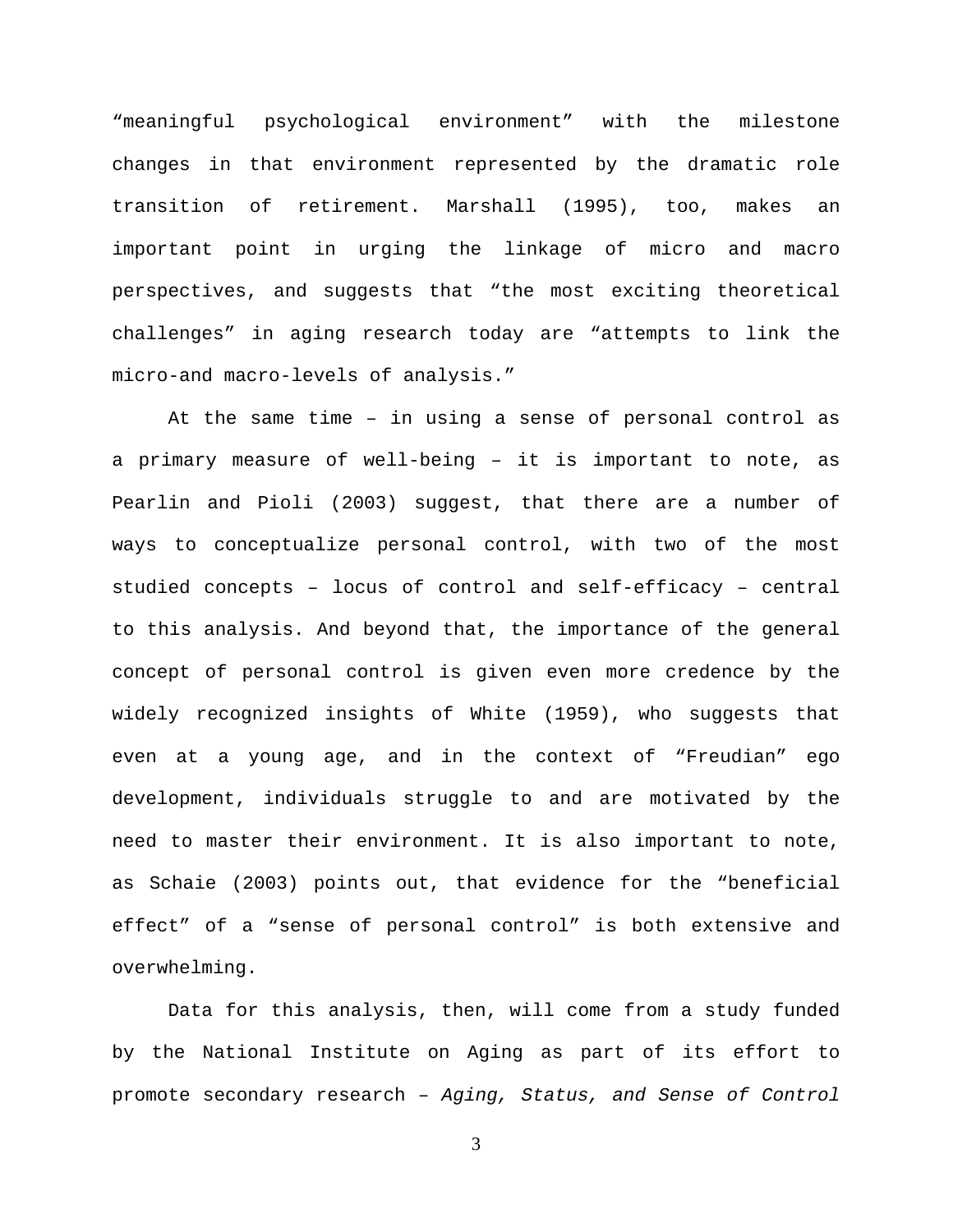<span id="page-17-0"></span>(ASOC) – in which researchers interviewed more than 2,593 individuals in 1995, and 1,378 of those same individuals in 1998, with an oversampling of those over 60.

It is also important to note, that research to date does point to a lessened sense of control for those retired versus those still working, with Drentia and Ross (1998) drawing from the above noted ASOC data to establish that relationship. Even so, the studies thus far have been cross sectional, with this paper's intent to more fully explore longitudinal insights, and to do so, as noted, within the analytic frame of theory.

#### **1.1 STATEMENT OF THE PROBLEM**

In providing context for both the general challenge of retirement to our society, and the more focused topic of this paper, it is important to understand that the number of individuals moving toward retirement is immense – with approximately 78 million of them "baby boomers" born between 1946 and 1964 – and the challenges to our society equally immense. One key challenge is economic, while another, as already noted, relates to individual well-being.

In turning first, then, to the more general economic challenge, classical economists offer a useful analytic frame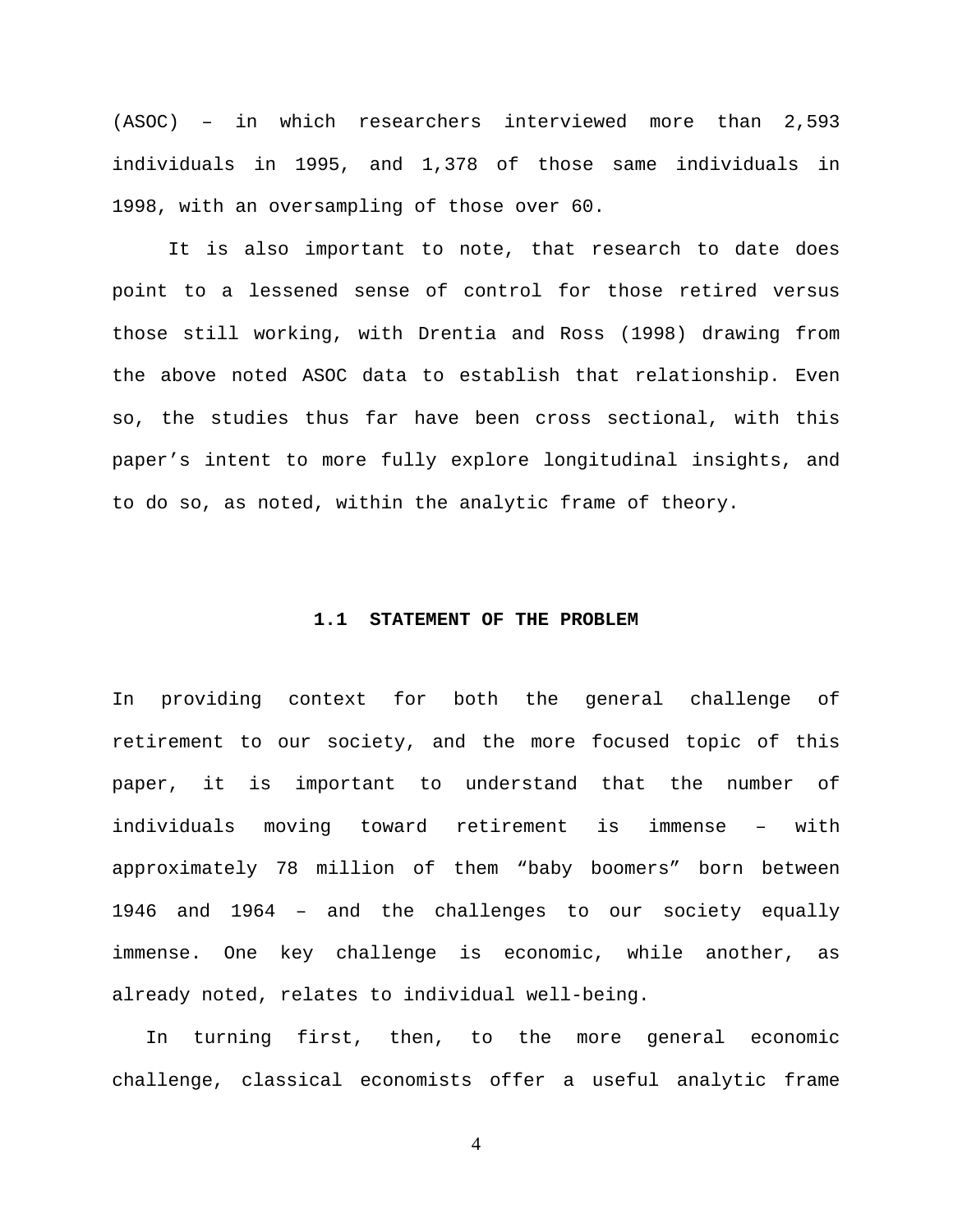(Heilbroner, 1999; Hunt and Sherman, 1986). All markets, classical economists maintain – including the market for labor – should work freely, with impediments to that freedom producing inefficiencies in the economy, and thus less than optimal outcomes for society. Clearly, retirement, by arbitrarily removing workers from the labor force, stands as an impediment to a freely functioning market for labor, and as such can be expected to impose real economic costs on society. One dimension of that cost is lost productivity, while another is the need for others to then support non-productive individuals. Even so, in looking more closely at the relatively short evolution of retirement, it seems that the marketplace is, indeed, as economists might predict, struggling toward an ultimate equilibrium, in which, according to Graebner (1980, p. 16) "the needs of capital" will eventually gain the "acquiescence of most Americans" in pushing toward what Graebner anticipates to ultimately be the "disappearance" of retirement.

Most broadly, then – since Bismarck's age for retirement was set at 65 when life expectancy was 45 – retirement could be characterized as a concept which began primarily as an illusion, but which grew dramatically in response to the relatively shortterm market and profit-driven incentives of modern capitalism, and which now has come full circle in that economic incentives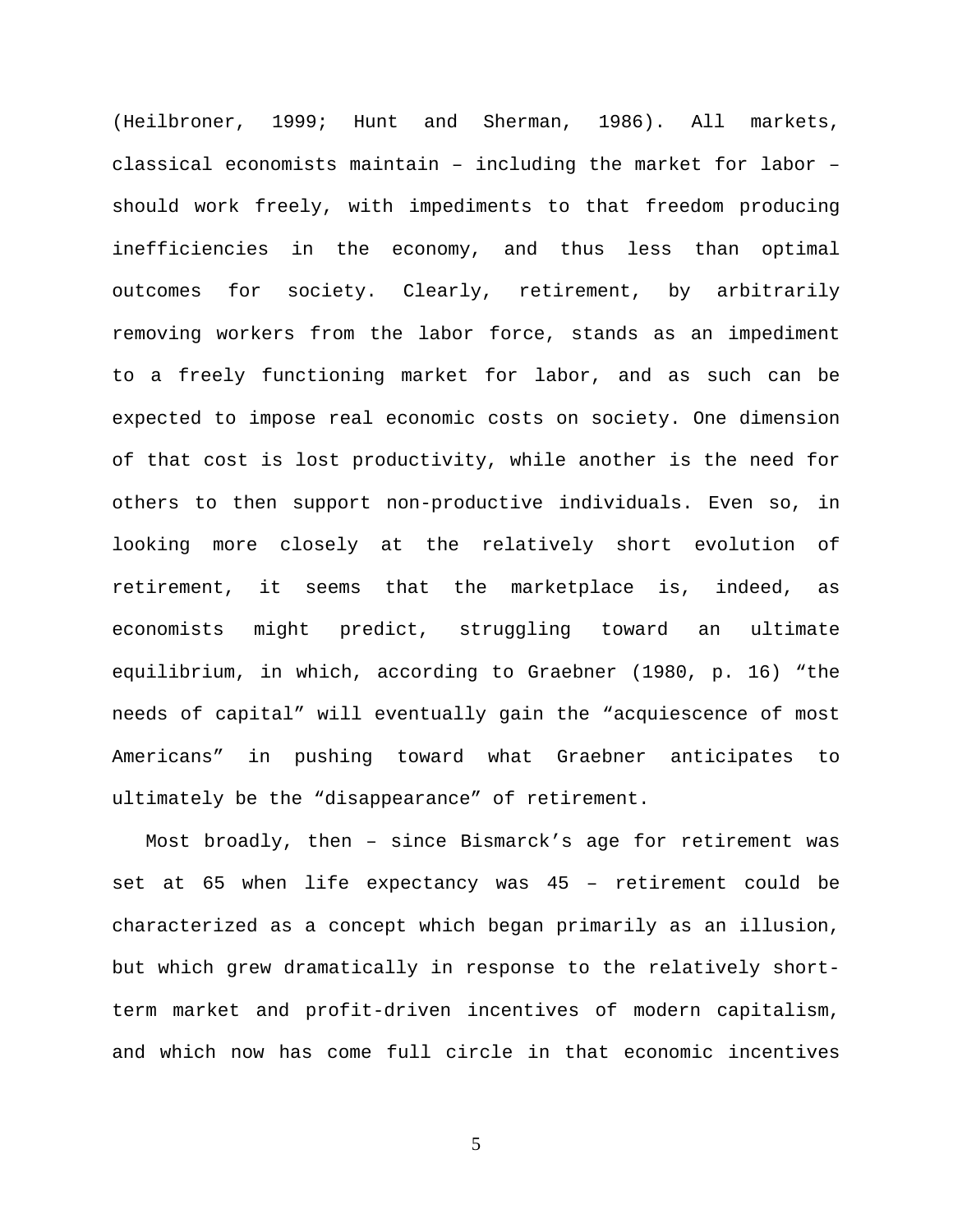today seemingly point towards at least a possible reconceptualization.

The first economic incentive, many argue, for modern capitalists to encourage older workers to retire resulted directly from gains by workers – often with the help of unions in securing shorter working-hours. Efficiency, then, in the wake of this change, became increasingly important to the business sector, with older workers viewed as less efficient than their younger counterparts. Pensions were rare at first, however, with "discrimination" against older workers the primary mechanism for moving individuals into retirement (Costa, 1998; Graebner, 1980).

A second incentive for retirement came more broadly from the Federal Government, which faced an unprecedented economic crisis during the Great Depression. A first step here came in the guise of the Wagner-Hatfield Railroad Retirement Act, which was passed in 1934 in response to the loss of almost 300,000 jobs in an industry of key national importance, and which was struck down by the Supreme Court for its discriminatory thrust. In summing up a central rationale behind this act, the Railroad Labor Executives Association noted that "Almost every business has a problem of disposal of waste of some kind. . . The old age retirement problem arises from the embarrassment the management encounters in removing from the payroll those who are no longer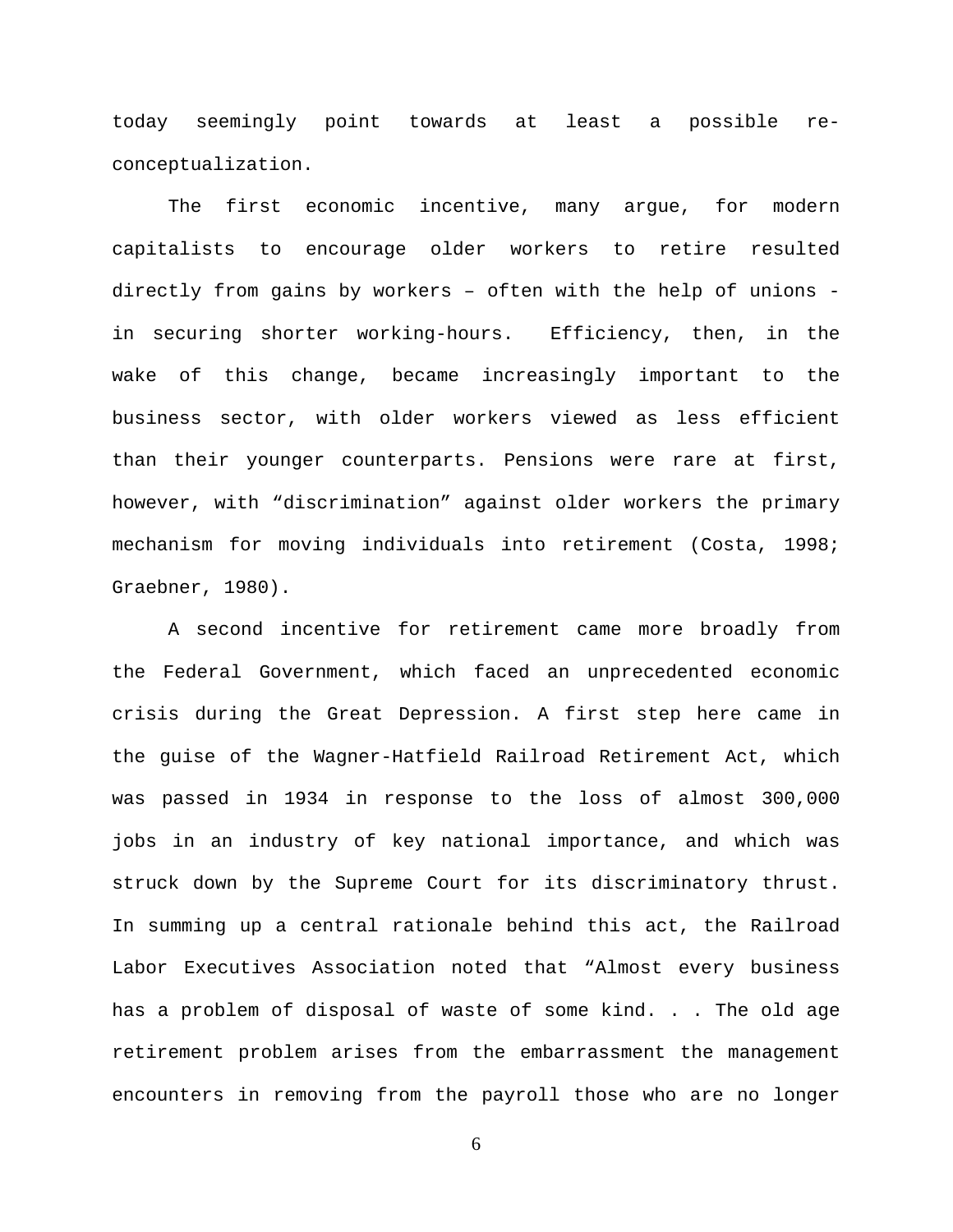efficient, on account of old age. The removal of human waste is more costly than the removal of material waste, because it must be done humanely" (Graebner, 1980, p. 179). The Supreme Court, however, found this reasoning inconsistent with the general welfare clause of the constitution.

The Federal Government followed in 1935 with Social Security legislation, and again marked both retirement and the "official" onset of old age as 65. And with the concept already tested before the Supreme Court just a year earlier, the Committee for Economic Recovery cited the welfare of those retiring as the central reason for the legislation, although debates within the committee, itself, again indicated that the more fundamental reason for retirement pensions was to provide jobs for younger workers in response to overwhelming Great Depression unemployment (Costa, 1998; Graebner, 1980).

Retirement, then, having been rationalized as a way to promote well-being, was marketed as such as the  $20^{th}$  century progressed, and ultimately became an accepted and anticipated entitlement. However, if Bismarck's formula were applied today, the "official" onset of old age would shift, as noted, in such a way as to help explain the economic crisis now anticipated by many as economic realities shift – along with the numbers of those expected to retire(Dychtwalk, 2005). And not least among these new economic realities is the emergence of a highly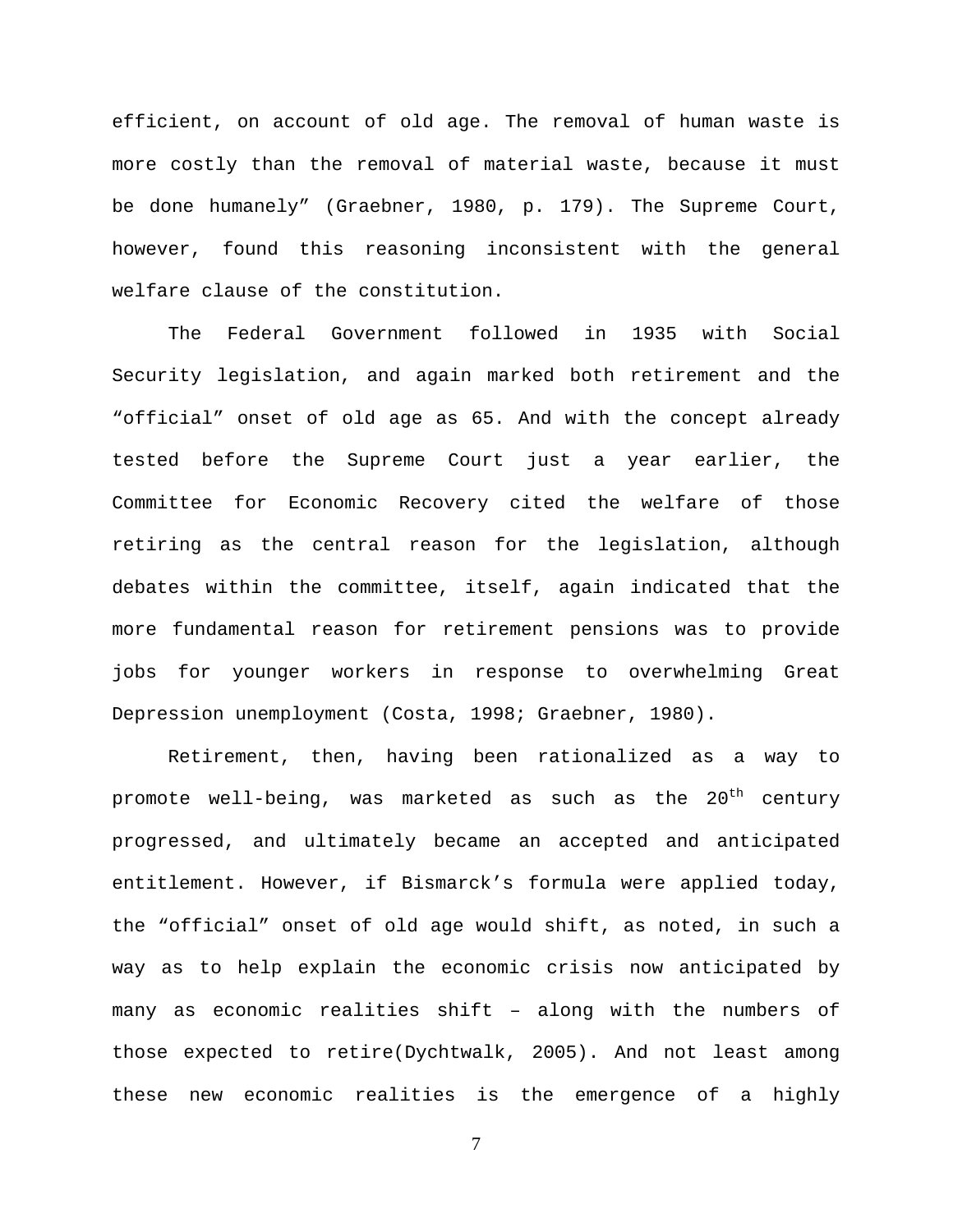competitive and integrated world economy – along with the type of production-function innovations anticipated by Schumpeter (1939) as capitalism evolved – resulting not only in a greater emphasis on services in the United States at the expense of manufacturing, which has often moved abroad, but also in the lessened influence of unions.

The issue of individual well-being, however, as already evident – has followed an almost opposite track from that of economic well-being. For much of its relatively short existence, as already noted, "retirement" was simply rationalized by policy-makers – both public and private – as promoting such well-being. But now, however, in a truly ironic way, it may serve both individual and economic purposes to at least explore the possibility that retirement does, indeed, not promote individual well-being after all – at least for significant numbers of people. And, in fact, it may have just the opposite effect, and for reasons perhaps most potently stated by Lent (2004), when he suggests that individual wellbeing – at least in the Aristotelian sense of a capacity to lead life to its fullest – may have very little to do with the "hedonistic" feel-good retirement message of 20<sup>th</sup> century marketeers.

This, then, shifts the focus to costs which free markets cannot capture – social costs. The central factor here, instead,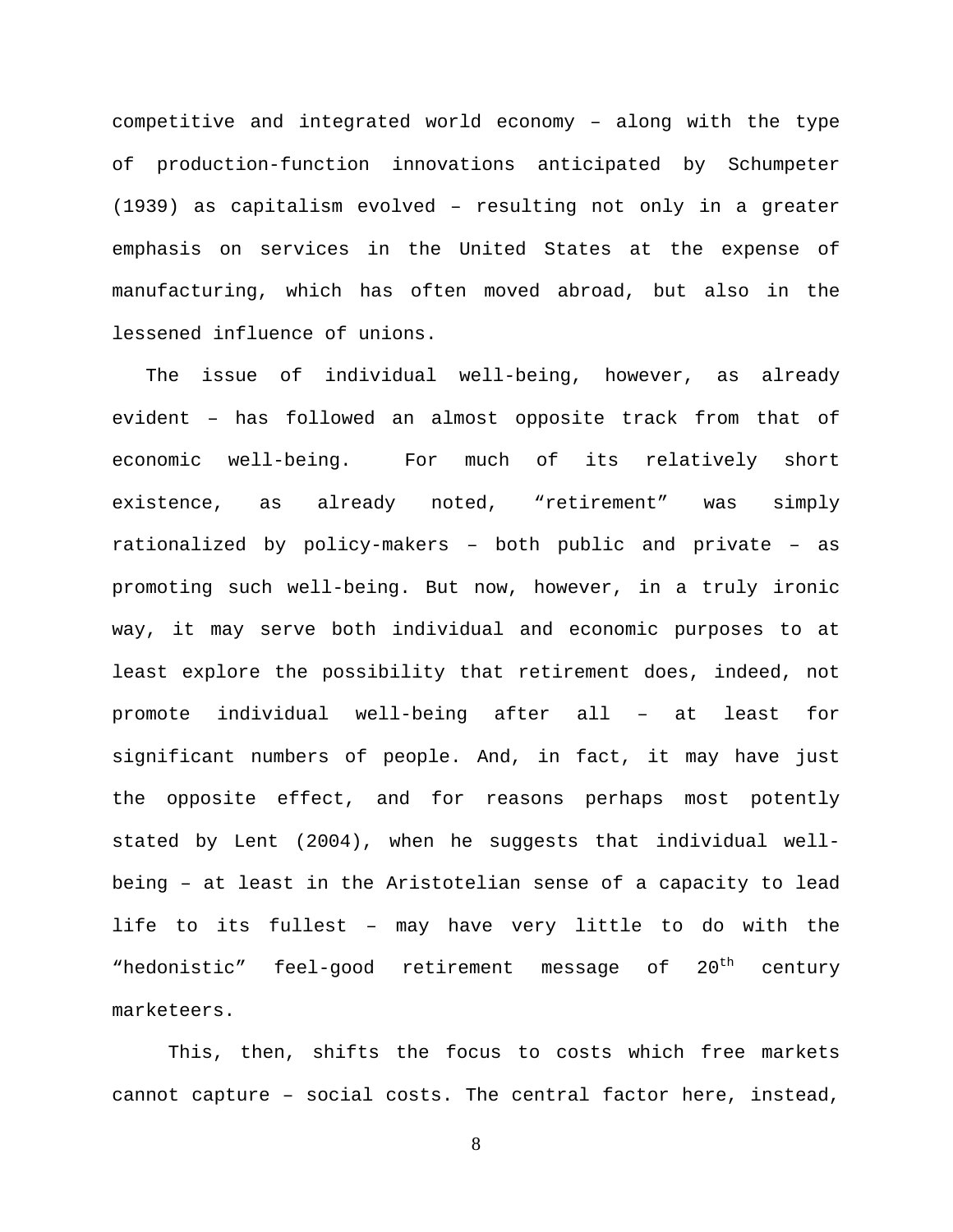<span id="page-22-0"></span>becomes social justice. One such social cost – and the focus in this paper – is diminished individual well-being, which in this paper will be measured primarily by an individual's sense of personal agency/control, and secondarily by depression.

#### **1.2 SIGNFICIANCE OF THE PROBLEM**

This problem is significant because 1) the risks to our society, and to individuals in this new stage of life – as defined by Freedman (1999) – may very well be real, and 2) the numbers of those at risk are substantial, with those over 65 projected, as already noted, to be somewhere near 80 million individuals by 2030 (Dychtwald, 2005). Clearly, then, the potential social cost of an unjustly served population of this magnitude is immense.

And if, indeed, these potential costs are both real and substantial, it is important for social workers to be sensitized to that, and to respond with both intensified research and intervention strategies. It also becomes increasingly important for social workers to help build awareness of this risk, and to possibly advocate for policy change, especially relative to the incentives in our society for individuals to "retire" from work.

Also adding to the significance of this problem are issues of timing, with debates on how to "rescue" Social Security and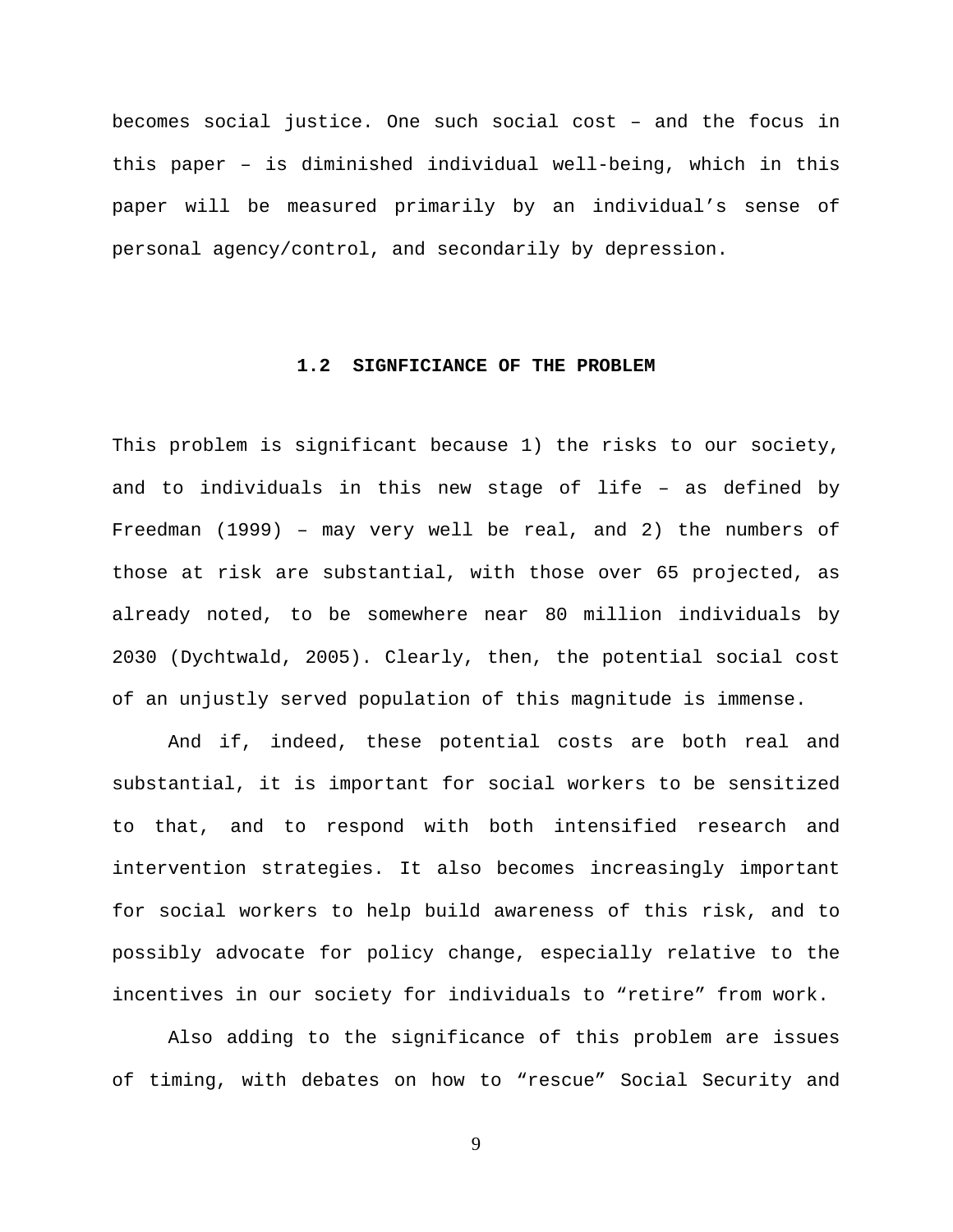<span id="page-23-0"></span>Medicare increasingly central to the policy agenda. It is vitally important, then, that the very idea of retirement be part of this debate, and that its potential social cost be fully understood.

#### **1.3 PURPOSE OF THE STUDY**

The purpose of this study, then, is to test the premise that retirement does, indeed, pose social welfare risks to those so engaged. Clearly, the numbers of those in what Freedman (1999) calls this "revolutionary" new stage to life – which now typically follows retirement – are large, and growing ever larger, with diminished individual well-being resulting from both a lessened sense of personal control and depression a potentially ever growing risk, and independent of simple aging, itself. If, then, a significant relationship is established between work status/retirement and these disempowering outcomes – especially as reflected in this longitudinal analysis – such understanding allows both anticipation of such an occurrence and the development and execution of a compensatory response.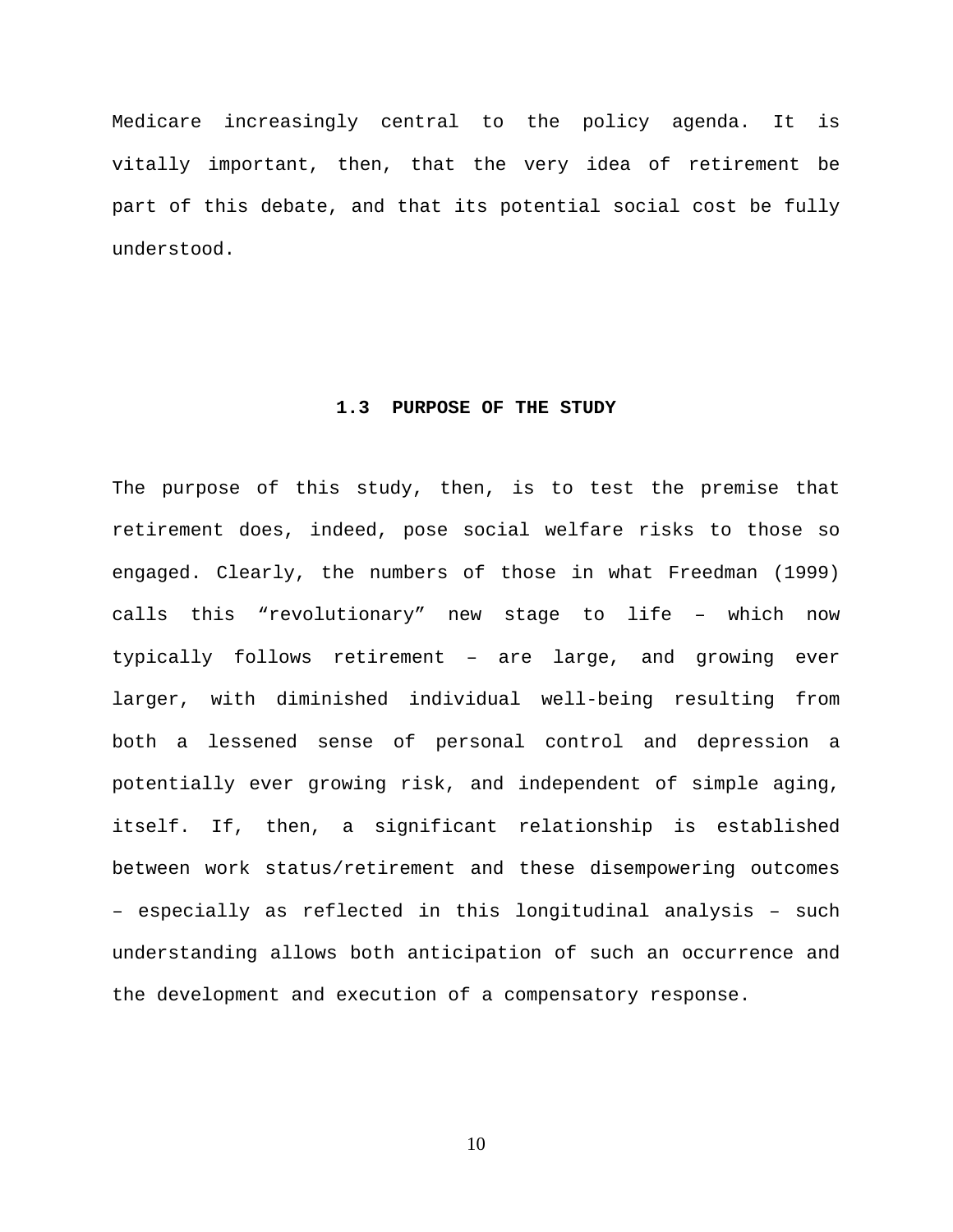#### **1.4 RESEARCH QUESTIONS**

<span id="page-24-0"></span>The specific research questions, then, are:

- 1. What is the nature of relationship patterns between Time One (1995) and Time Two (1998) work status – defined as working full-time at both times, retired at both times, or moving from work to retirement during this period – and an individual's sense of empowerment at these two times, as measured by 1) a sense of personal control, and 2) depression?
- 2. Is there any indication consistent with the longitudinal dimension of this study - that potentially harmful trends emerge between Time One and Time Two, and specifically that those who move from work to retirement exhibit the most significant loss in a sense of personal control, along with the most significant increase in depression?

#### **1.5 HYPOTHESIS**

The central hypothesis of this study is that there will be a significant relationship over time between work status, as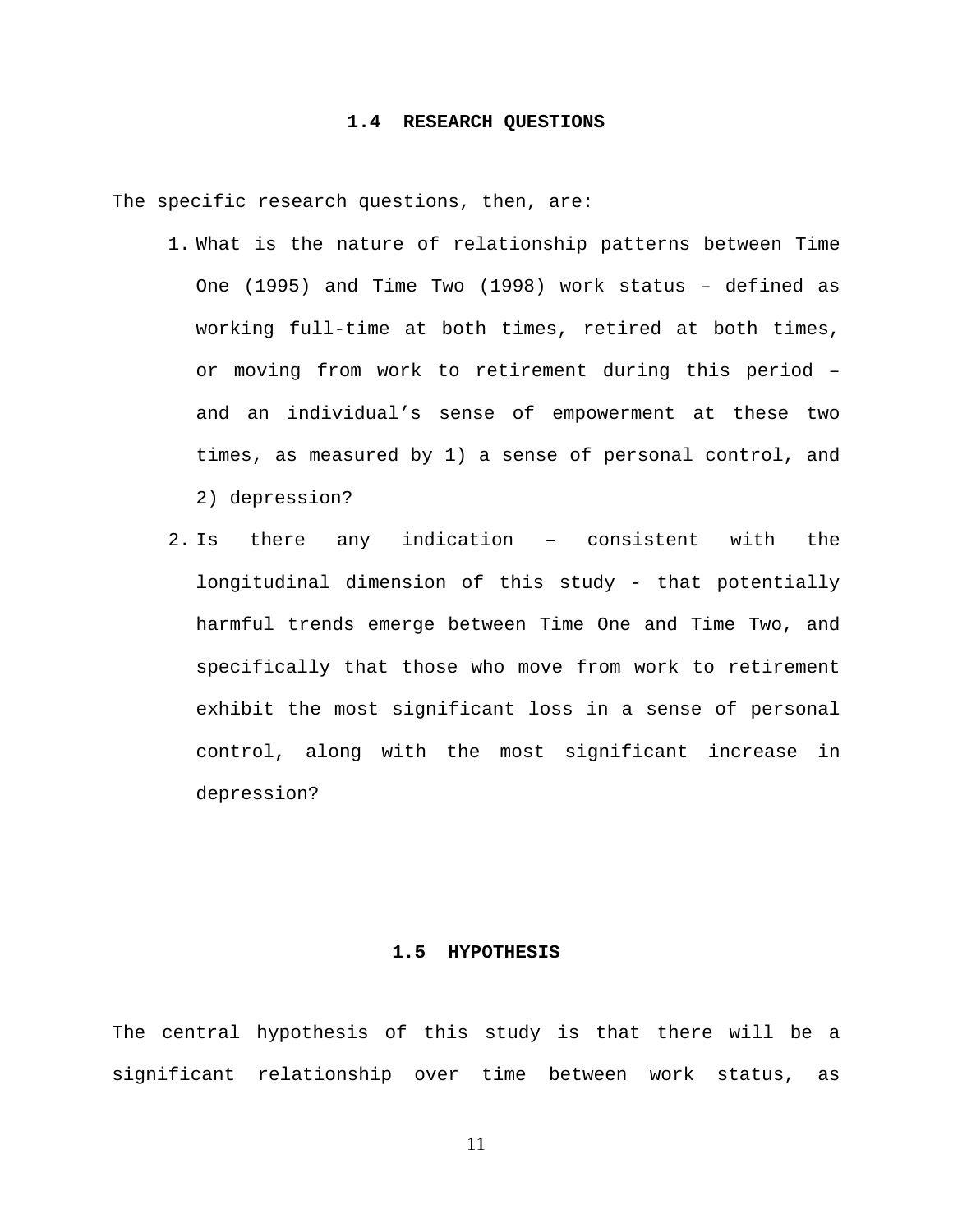<span id="page-25-0"></span>defined above, and an individual's sense of personal control – and specifically that 1) those working at both times periods will have a significantly greater sense of personal control than either those retired at both times or those moving from work to retirement, and 2) that those moving from work to retirement will exhibit the most significant loss in a sense of personal control - and that the same kind of disempowering relationship will be found between work status and depression, with those moving from work to retirement again exhibiting the most significant increase in depression.

#### **1.6 DESIGN OF STUDY**

In seeking to answer the questions and test the hypothesis as noted above, this study will include the following key elements:

#### **1.6.1 The Sample**

The sample used in this analysis comes from The Aging, Status, and Sense of Control (ASOC) study conducted in two waves in 1995 and 1998, and which draw from the universe of English-speaking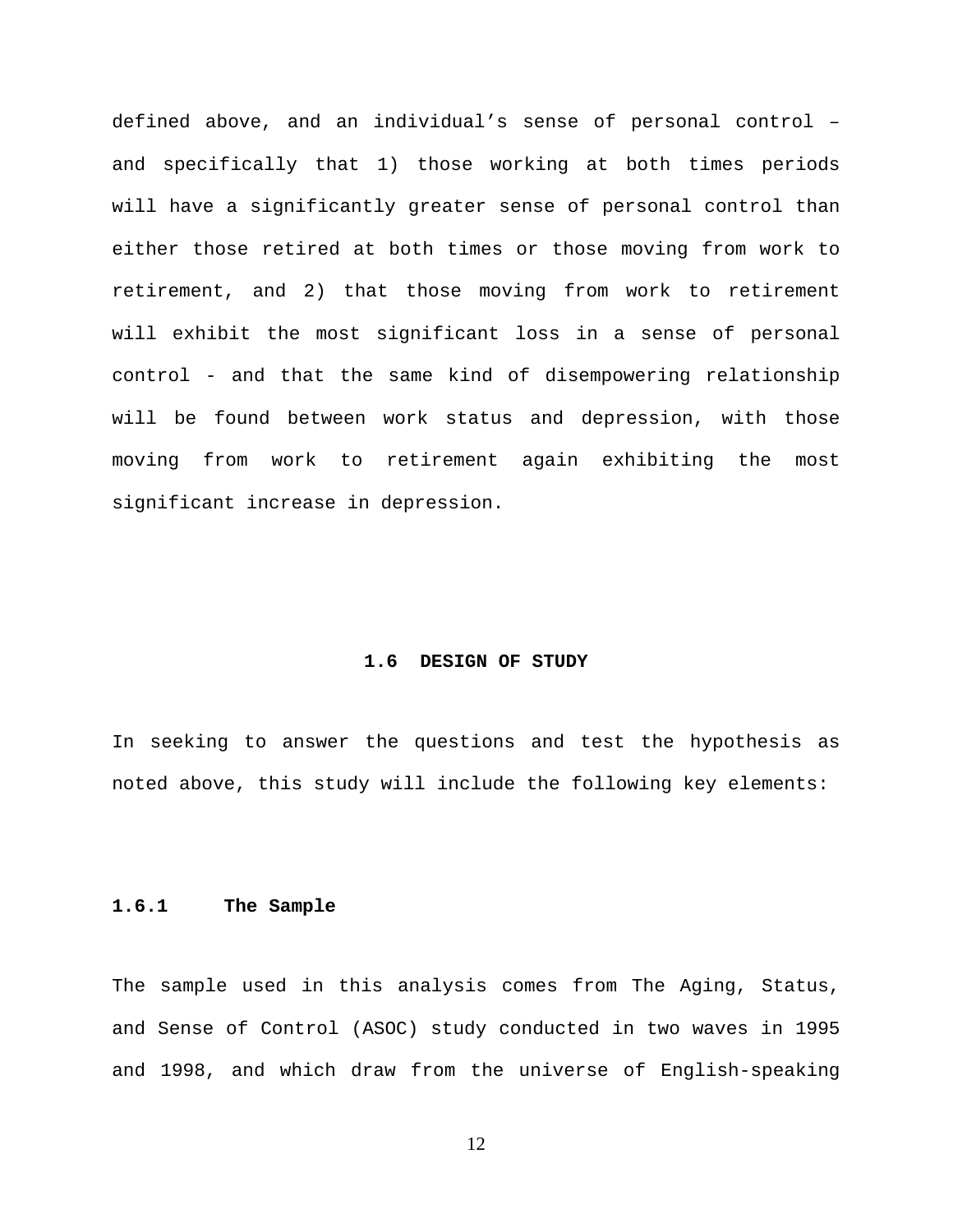<span id="page-26-0"></span>adults aged 18 or older in the United States. It is a probability sample with an oversampling of persons aged 60 and older. The N for 1995 was 2,593, and for 1998 was 1,378. The same questions were asked in both waves, with questionnaire details in Appendix A. In further focusing the sample for this study, however – given its emphasis on aging and retirement – the primary sample of interest will be of individuals between the ages of 56 and 71 who responded to interviews at both Time One (T1) in 1995 and Time Two (T2) in 1998, and who fall into one of the three key work status categories at the heart of this analysis. Four hundred and twenty four individuals, then, between the ages of 56 and 71 responded to the survey in both 1995 and 1998, with 260 of those individuals in one of the three work status categories of interest.

#### **1.6.2 Independent Variable**

The primary independent variable in this analysis will be work status, as reflected in three longitudinally generated measures: 1) retired at both Time One (T1) and Time Two (T2); 2) working at both T1 and T2; and 3) moving from work to retirement during the three years between T1 and T2. No individuals in this sample, however, moved from retirement to work between T1 and T2.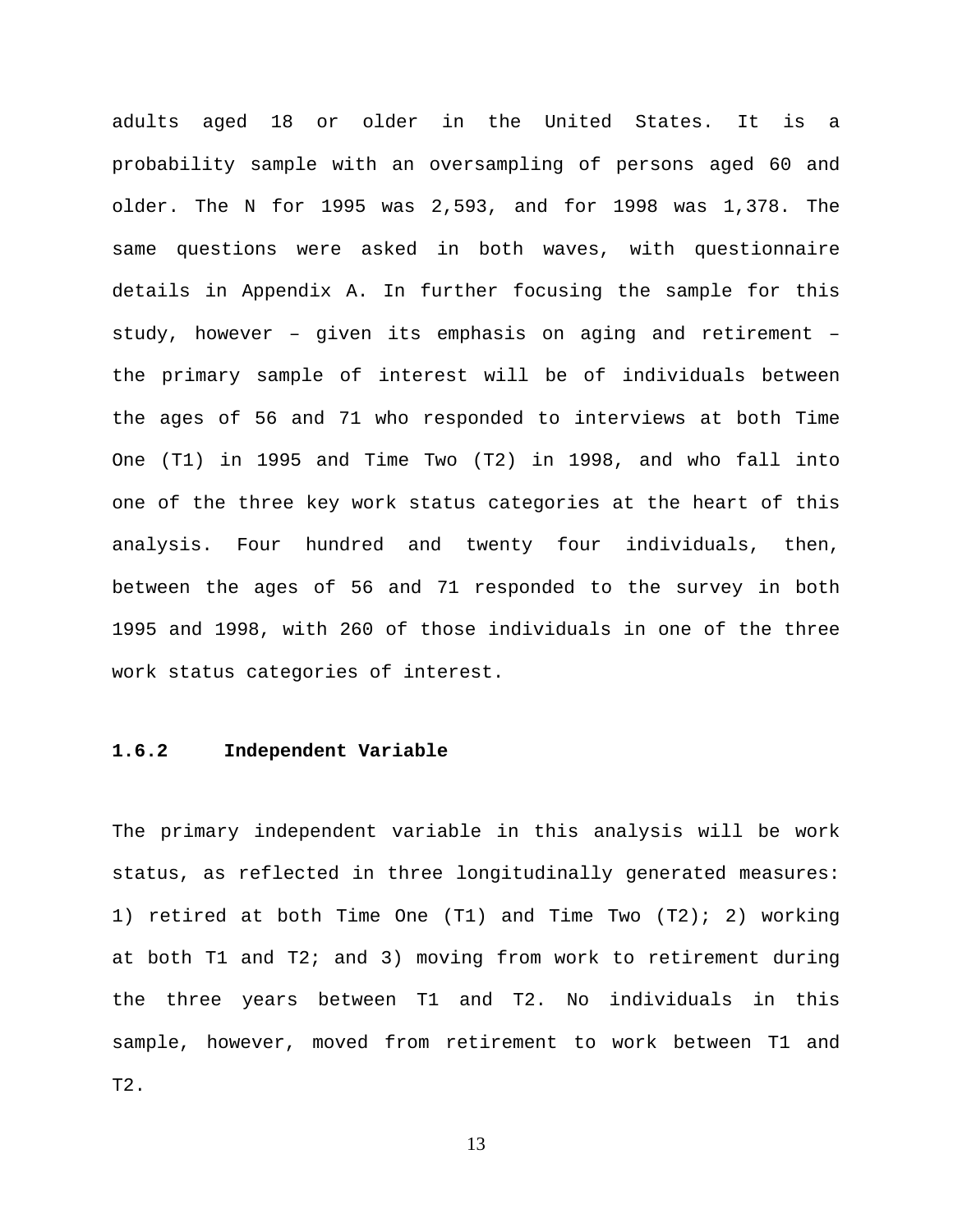#### <span id="page-27-0"></span>**1.6.3 Dependent Variables**

The key dependent variables, which are intended to reflect wellbeing as defined in the "Aristotelian" (Lent, 2004) sense of a capacity to most fully realize human potential, will be: 1) a sense of personal control, as measured by an 8-item personal control scale; and 2) depression, as measured by a 7-item scale.

#### **1.6.4 Control Variables**

Among variables used to reduce random error by controlling for various factors which might also influence the dependent variables – primarily within the context of Social Learning Theory and its focus on individual exchanges within the meaningful psychological environment – will be variables related to person-intrinsic traits, such as age, gender, and race, along with other variables which may affect an individual's sense of empowerment in this meaningful environment, such as health, social support, and economic hardship, among others.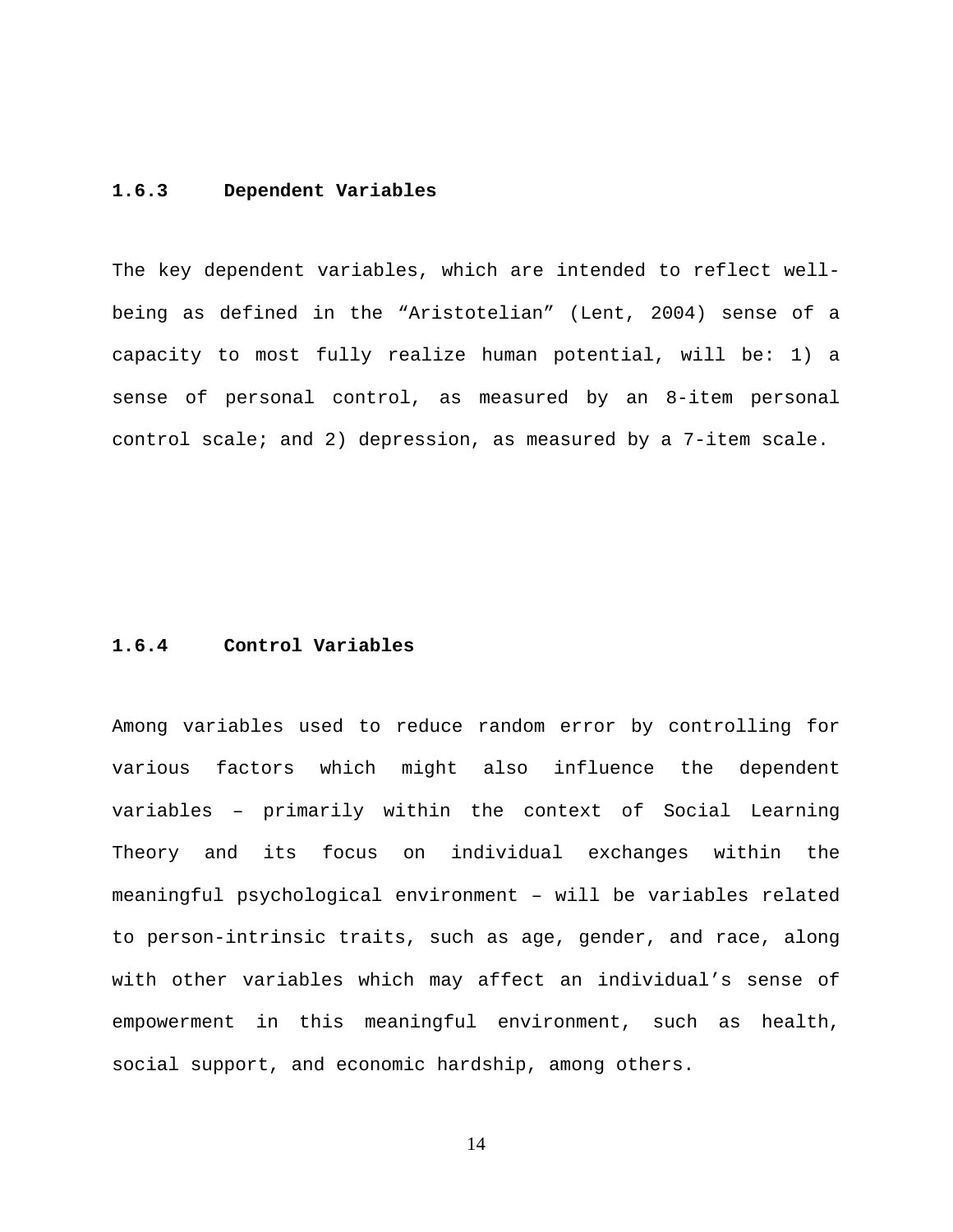#### <span id="page-28-0"></span>**1.6.5 Analysis**

The key relationships hypothesized in this study will be tested via a mixed-model repeated measures analysis of variance, with various control variables, as appropriate, entered as potential covariates.

### **1.7 IMPORTANCE OF THE STUDY**

Among the benefits of raising awareness of the potential risks of retirement to diminished well-being – as measured by a sense of personal control and depression – is both the value of anticipating a problem of possibly great magnitude, along with the opportunity such anticipation allows to design and implement interventions to avoid – or at least mitigate – at least some of those negative effects. Secondarily, where appropriate, social workers would be better able to direct attention to this challenge and to advocate for changes in policy. And the most fundamental benefit, perhaps, as already noted, may simply be the recognition by social workers that a problem/ challenge does exist, especially given the widely documented link of a sense of personal control to life outcomes in a number of key domains.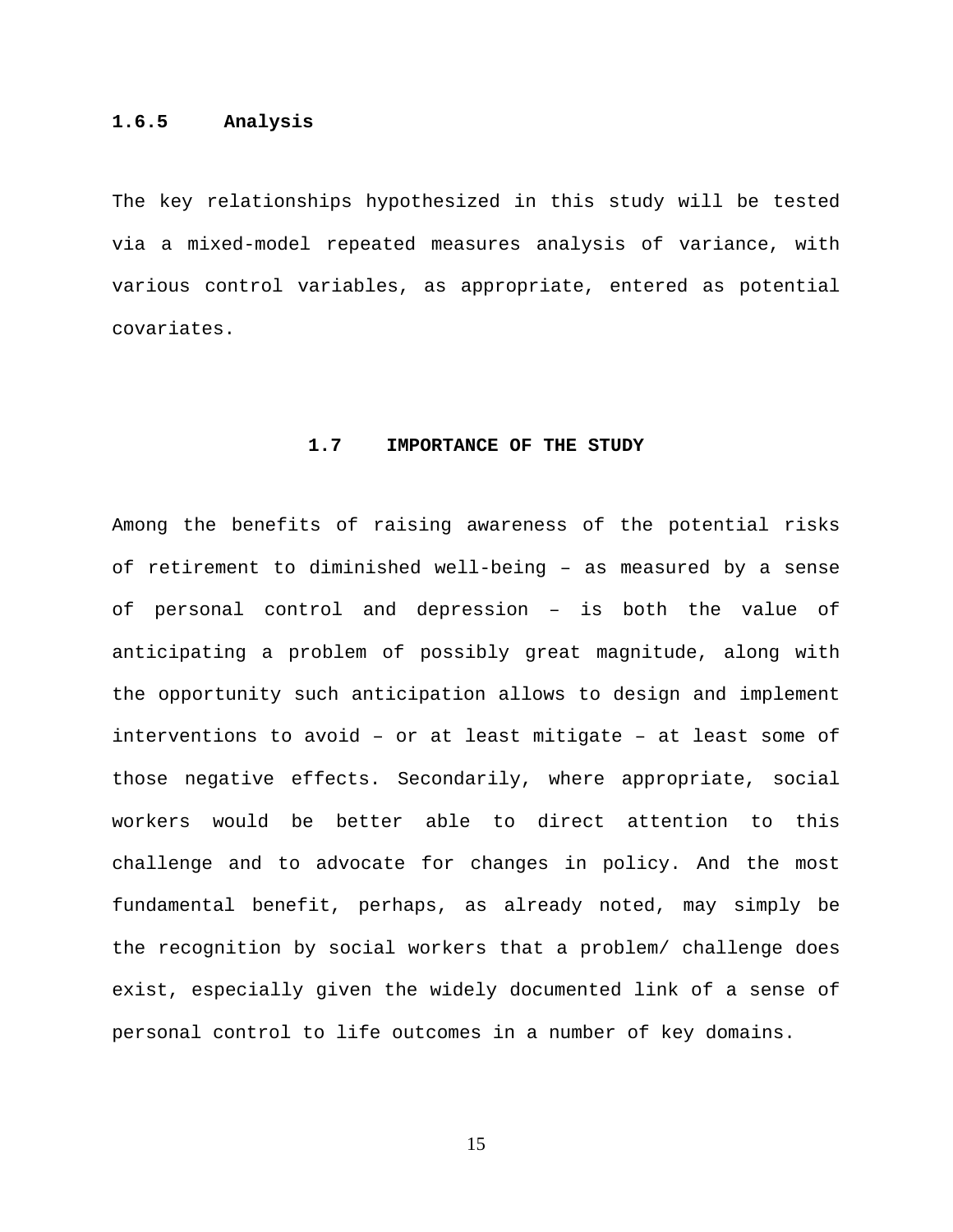In a more specific sense, establishing the relationship between retirement and a sense of personal control may lead to programs which either promote a greater sense of control, or which provide support to those with a more external orientation. There is, in particular, extensive research on how to promote a sense of control via guided mastery and modeling (Caplan, et al., 1989; Eden & Aviram, 1993; Lent, et al., 1994). There is also evidence that an increase in coping abilities and beliefs will promote internality (Smith, 1989), which then becomes circular, in a sense, as internality further promotes an ability to cope with the challenges of aging. Direct experience, however, as indicated by social learning theory, is still the most powerful factor in promoting a sense of control, and could probably be most effectively delivered by giving these individuals real work to do, either paid or unpaid.

Depression, even more so than a diminished sense of control, offers widely recognized opportunities for a compensatory response, once social workers and others are sensitized to the increased risk as a consequence of retirement.

A final potential benefit, of course, may flow from more fundamental changes in the "macro" social environment, along with at least modest shifts in policy, which, in turn, would not only benefit the individuals at risk, but lessen the economic pressures of an ever increasing non-productive population.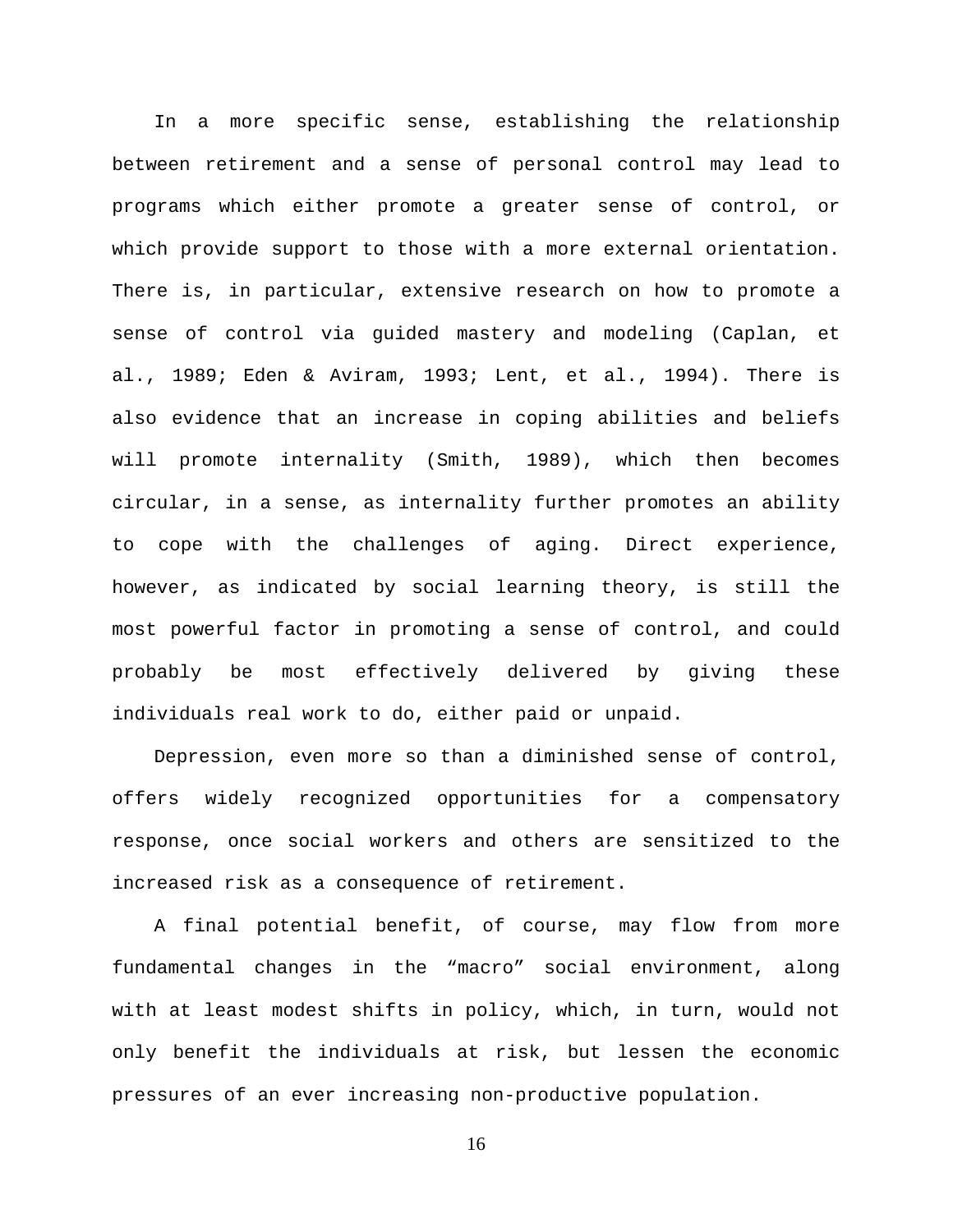Ultimately, though, this study may be most important simply because it draws attention to the possibility of a problem/challenge, and seeks in doing so to promote social justice for a rapidly expanding universe of potentially vulnerable individuals.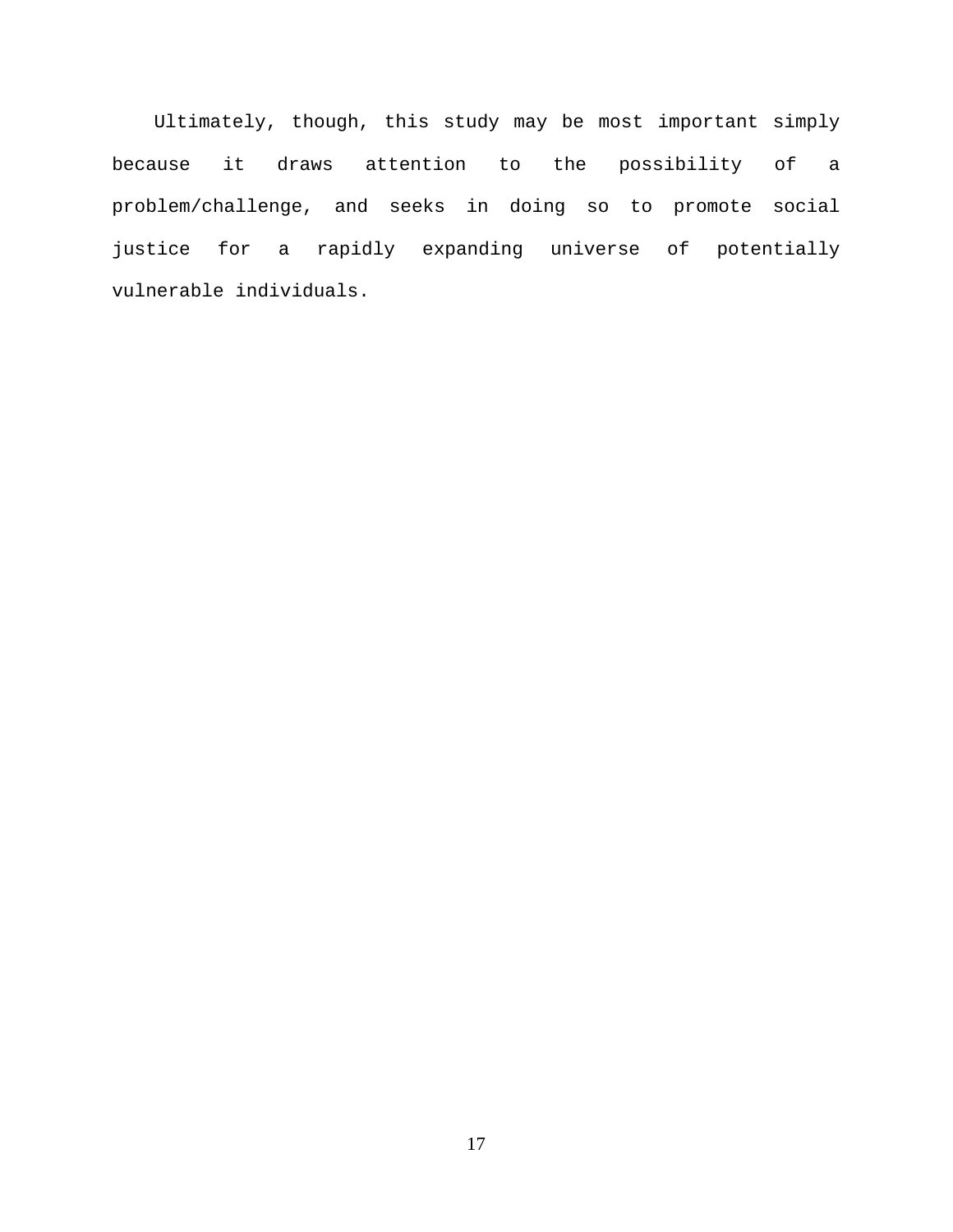#### <span id="page-31-0"></span>**2.0 REVIEW OF LITERATURE**

A number of areas in the literature will contribute to this analysis, and will help establish: 1) that there, indeed, is a need to better understand the evolution of retirement, and its potential risks to the well-being of individuals, and to society generally; 2) that individuals clearly face significant challenges in retirement; 3) that there is, indeed, merit in using social learning theory as an analytical frame in trying to more fully understand the risks and challenges of retirement; 4) that the concept of personal control is both a credible and enlightened way to measure individual well-being, as is depression, in that both impact the capacity of individuals to most fully realize their potential in the added years of life which now typically follow retirement; and 5) that there is reason to believe, based on previous research, that there may be a risk of diminished control and of depression as individuals age and retire.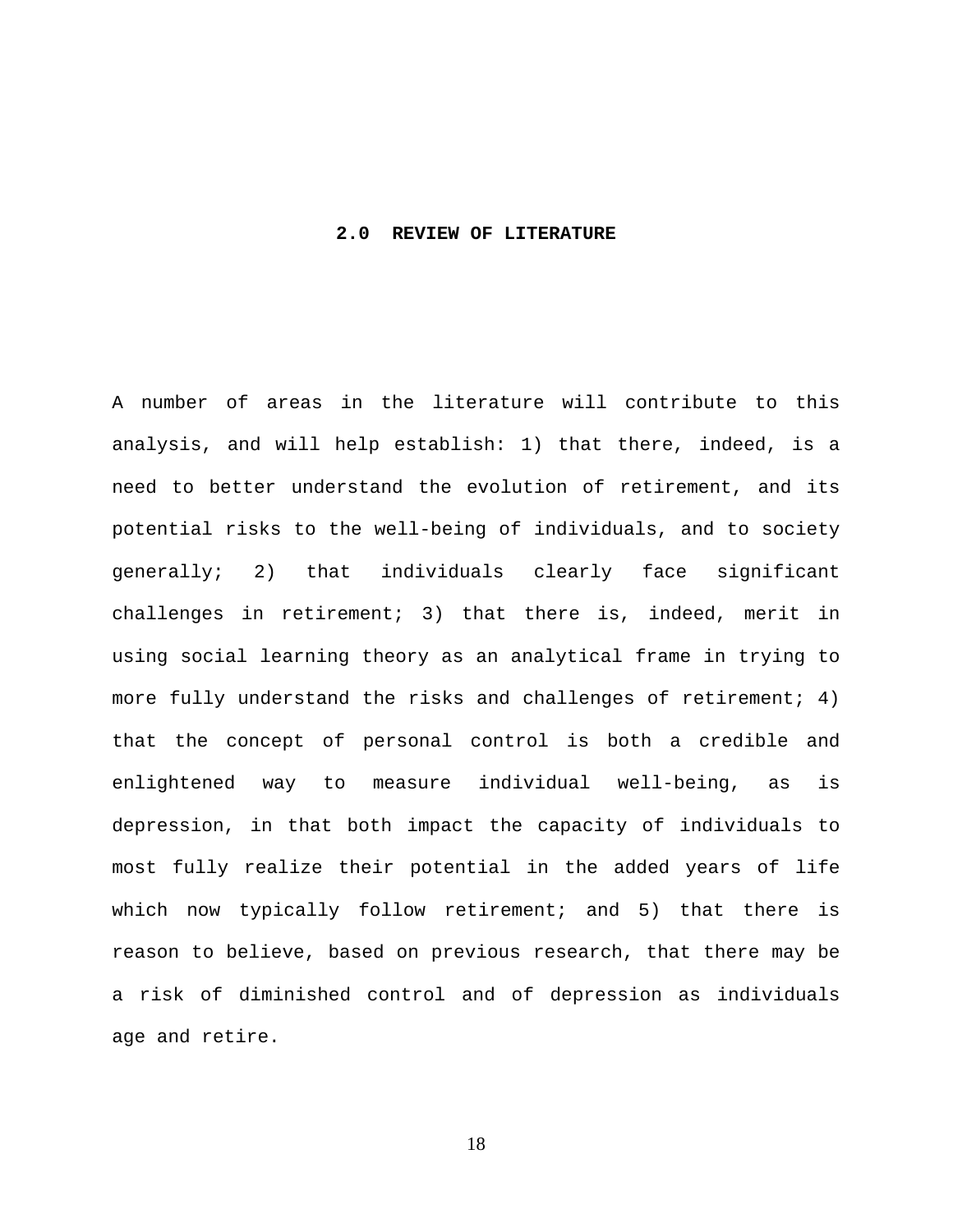The first area for review, then, relates to the potential risks of retirement. How, indeed, has the concept of retirement evolved, and what has it come to mean today? And what, then, are the potential costs to society, and the likelihood that this population is at risk of a lessened sense of personal control and thus disempowerment – resulting in large measure from the bias and discrimination inherent in this relatively recent concept/social institution of retirement? These questions, then, are the focus of a section on "The Institution of Retirement."

A second area of review, which is the focus of a section on the "Challenges of Retirement to the Individual," relates to the fundamental challenge of role and identity shift inherent in retirement, along with the two other pervasive challenges related to health and finances. What, indeed, are the dynamics and potential impacts of role shift? And what are the probabilities of the need to cope with both health and financial challenges in retirement?

A third area of review is on "Social Learning Theory" – the theoretical frame for this study - and relates to the benefits of using social learning theory to better understand the social and psychological dynamics of retirement.

A fourth key focus, then, relates to "Measures of Well-Being" – and especially to the concept of personal control,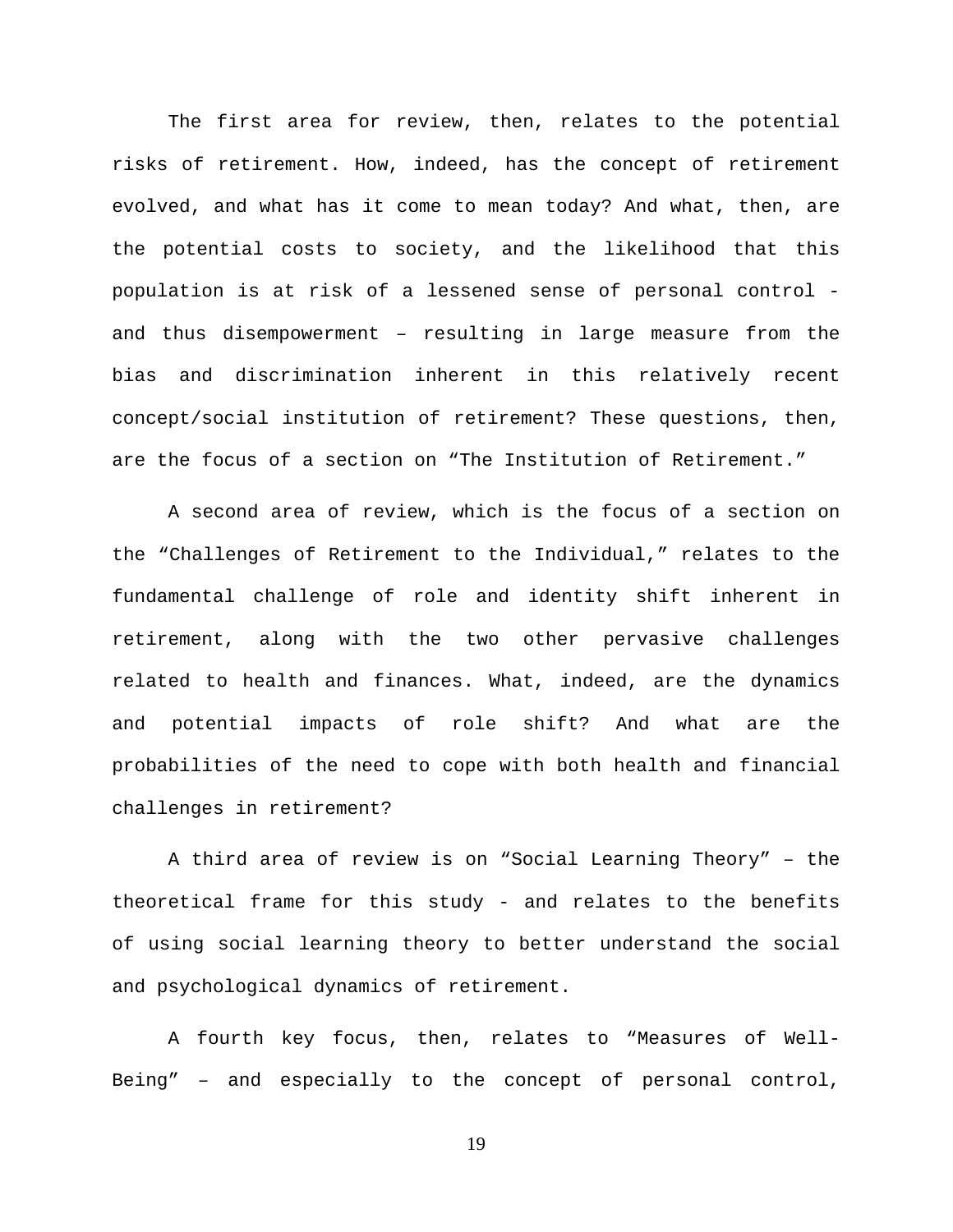which clearly lies at the heart of this study. One reason to focus on the impact of retirement on control, as broadly defined – given the various dimensions/definitions of control that have contributed to a better understanding of the concept over time, as noted by Pearlin and Pioli (2003) - is that the concept of personal control has an extensively documented link to outcomes in areas as diverse as health, education, athletic performance, counseling, addictive behavior, work, and career development; with domains such as the capacity to pursue health promoting behaviors, and even the capacity to continue to both work and to actually "build" careers (Freedman, 2007) of particular interest for the population under study in this analysis. The section on well-being, then, expands on the many reasons for making the concept of control a central measure for the potential social cost of retirement, and on the likelihood that this population, in particular, is at risk for the variety of poor life outcomes which evidence indicates may result from a lessened sense of personal control.

A final section, then, on "Aging and a Sense of Control" reviews previous studies which have examined the issue of aging and/or retirement as they relate specifically to the central outcome measure in this study, which is a sense of personal control.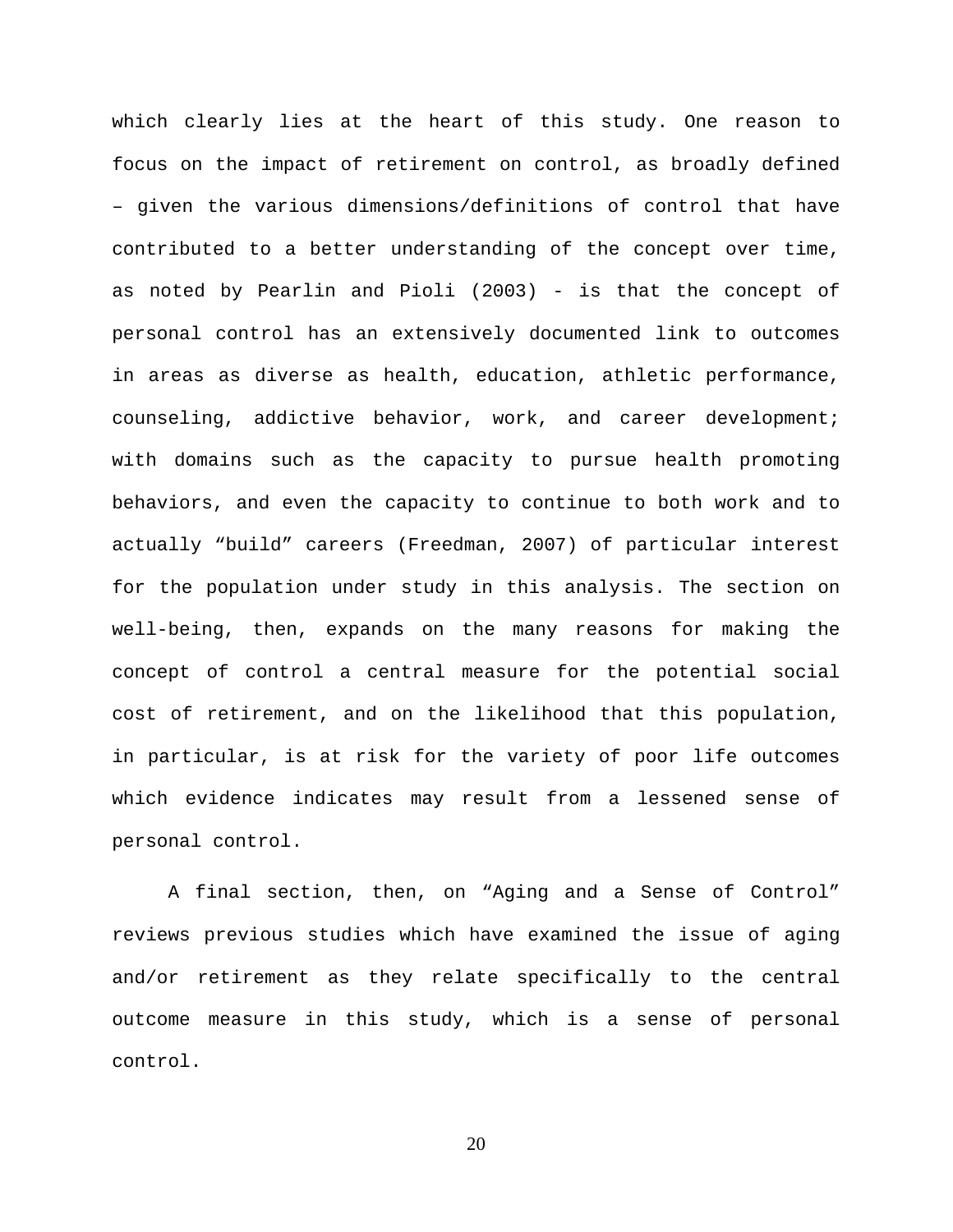#### **2.1 THE INSTITUTION OF RETIREMENT**

#### <span id="page-34-0"></span>**2.1.1 Evolution**

The formalization of retirement in our society is probably a good place to start in looking at the evolution of this concept. A key first step took place when policy-makers first seriously looked at retirement as a way to help resolve serious unemployment problems with the onset of the Great Depression – initially with one major "interstate commerce" industry, the railroad industry, and then more generally via Social Security – with more purely social welfare concerns probably of secondary importance. Until that time, however, the gradual evolution of retirement had primarily taken place in the private sector, and in the context of the industrial revolution (Costa, 1998; Graebner, 1980). But as Dychtwalk (2005) notes, until the rise of modern capitalism, when most individuals worked in their homes or on farms, a fundamental premise was that people worked until they died. But once individuals moved in large numbers from home to factory in the latter part of the  $19<sup>th</sup>$  century, labor became primarily a commodity to be factored into profitability formulas of the modern corporation, with one element in that formula being the moving of less efficient older workers into retirement – especially as the hours of work per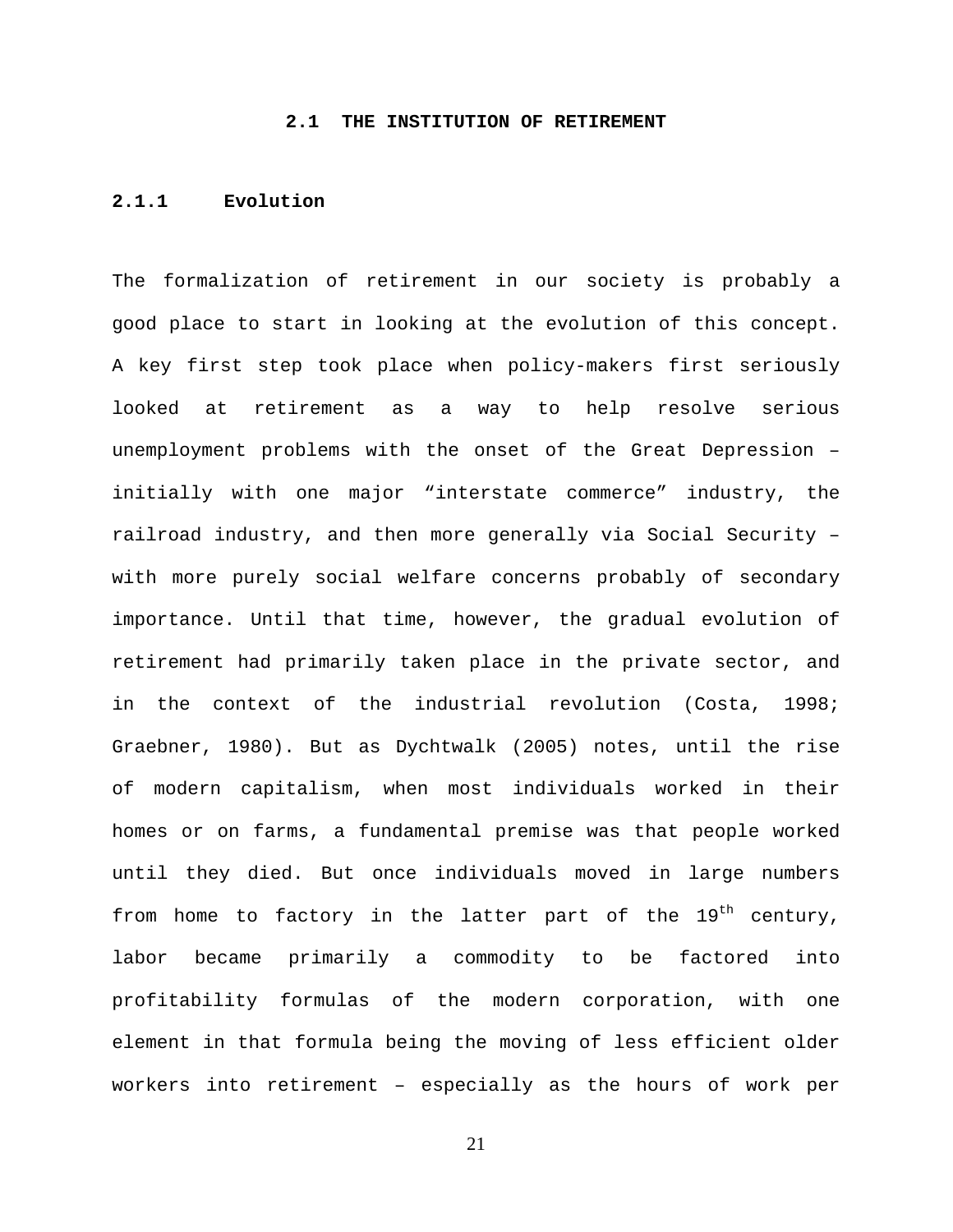week dropped (Costa, 1998; Graebner, 1980). And it is also important to understand that the overall costs of the new Federal pension were projected as being modest, with workers expected to live only a few years past the retirement age of 65 (Axinn & Levin, 1992).

The ultimate evolution of retirement, however, has been very different from anything imagined by most policy-makers in the midst of the Great Depression, as both costs and their impact on the United States in a new global competitive environment have only grown with the demographic shifts and the generosity of retirement benefits, including Medicare. And evolving expectations by individuals as they are conditioned to their "right" to anticipate a "golden age" of retirement only compound the challenge (Costa, 1998; Dychtwald, 1999, 2005; Graebner, 1980)

Perhaps the most recent phase in this evolution is that retirement is taking place earlier, while the economic burden, mainly for structural reasons, continues to increase (Dychtwald, 1999). And again, this in large measure results from the very effective marketing of retirement as a well-earned "golden age," which individuals, as they age, somehow are entitled too, and which in large measure is the product of modern marketing (Dychtwald, 2005).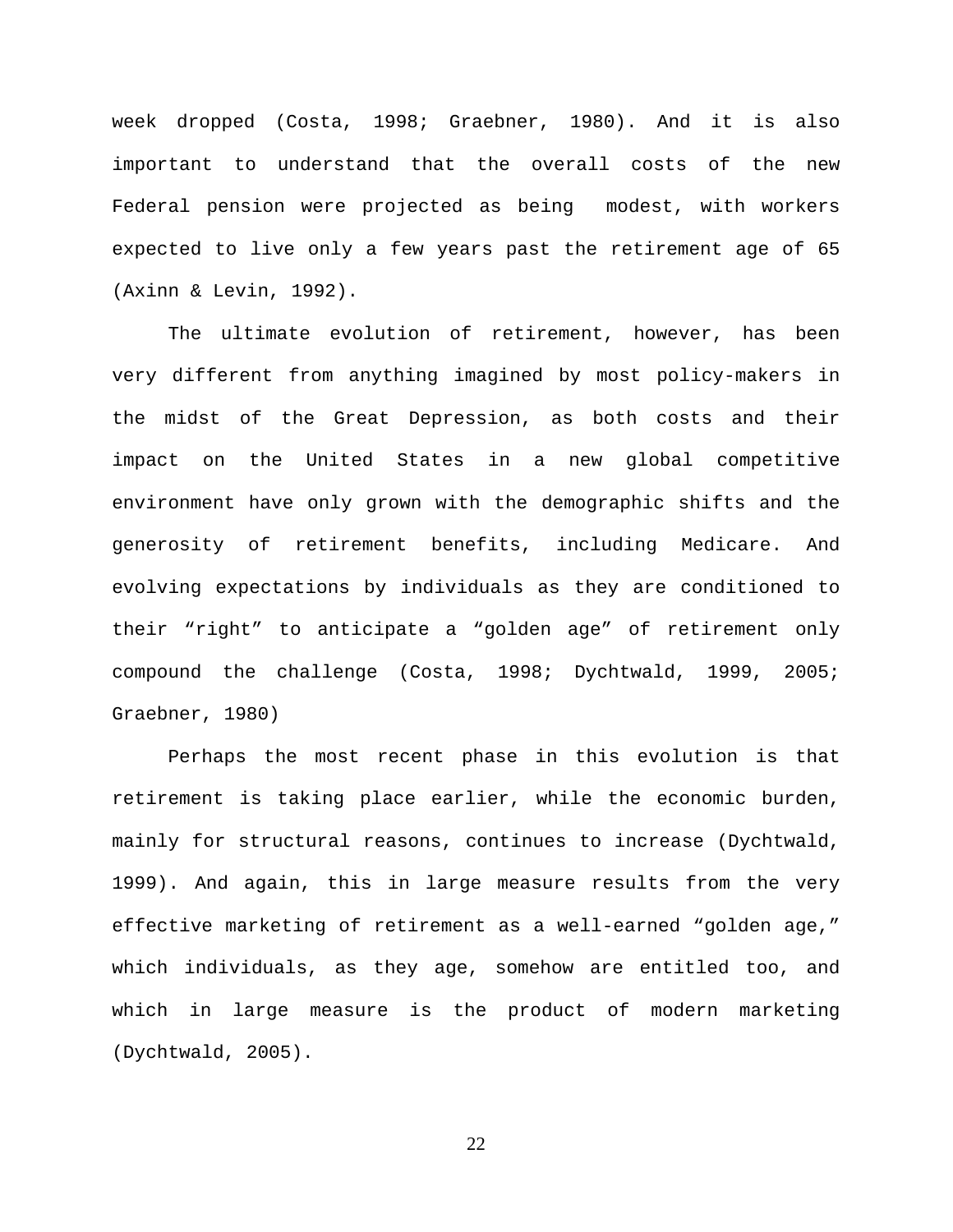## **2.1.2 Bias and Discrimination**

In looking at this very important "macro" dimension in the "debate" regarding the institution of retirement – especially given the centrality of an individual's "meaningful environment" to social learning theory – and to this study – a good place to start may be with a very stark quote from Graebner (1980, p. 18). He writes:

Age Discrimination, of which retirement is a particular variant, dates from the last quarter of the eighteenth century. Not until a century later, however, did either the larger phenomenon of age discrimination or the specific mechanism of retirement come to affect large numbers of persons. In the two decades before 1880, age discrimination grew virulently, as the owners and managers who made personnel decisions for American corporations redefined the work force to achieve increased efficiency. . . Economists and physicians constructed an ideology that reinforced and rationalized discrimination; scientific management carried it out in shop, factory, and office.

Graebner (1980) then goes on in a very factual way to delineate the various expressions of this discrimination, including forced retirement at a time when private pensions were rare, a failure to hire older workers, and ultimately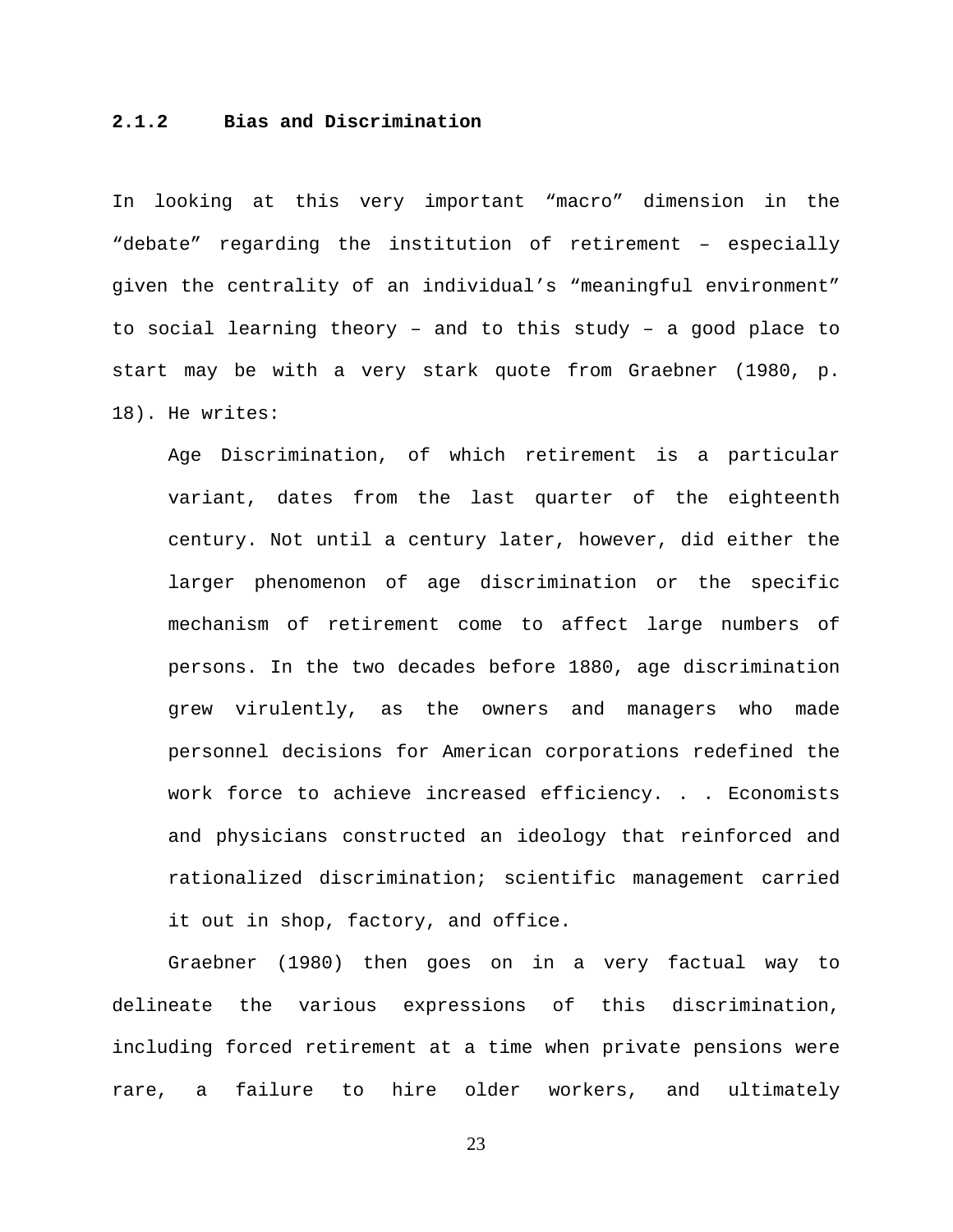retirement's official recognition in Federal laws, such as Social Security, aimed not, as the debates in the Committee on Economic Security would indicate, mainly at promoting the wellbeing of retired workers, but primarily at the employment of younger workers.

Costa (1998), too, adds details to support Graebner's broad conceptualization, including 1) that in 1880, 96 percent of all 65 year olds and 81 percent of all 70 year olds were working, while in 1990 those figures had dropped to 39 percent and 22 percent respectively; and 2) that the Committee on Economic Security in 1935 found that older workers found "great difficulty" in finding new employment once dismissed from a job, with that finding reinforced with data from 1996 and 1993.

In adding to these facts, Palmore (1999) notes that 1) there is no sudden loss in ability at any particular age, including 65, and that retirement, therefore, is a "major" example of discrimination; 2) that two Harris surveys found that eight of ten Americans believe that age discrimination is real, as do six out of ten employers, with these perceptions reflected in 17,500 age discrimination lawsuits filed in 1993, alone, before the Equal Employment Opportunities Commission. And in a less concrete way, Palmore also cites countless examples of cultural bias, including characterizations in the media, and even in the language used to characterize older individuals. And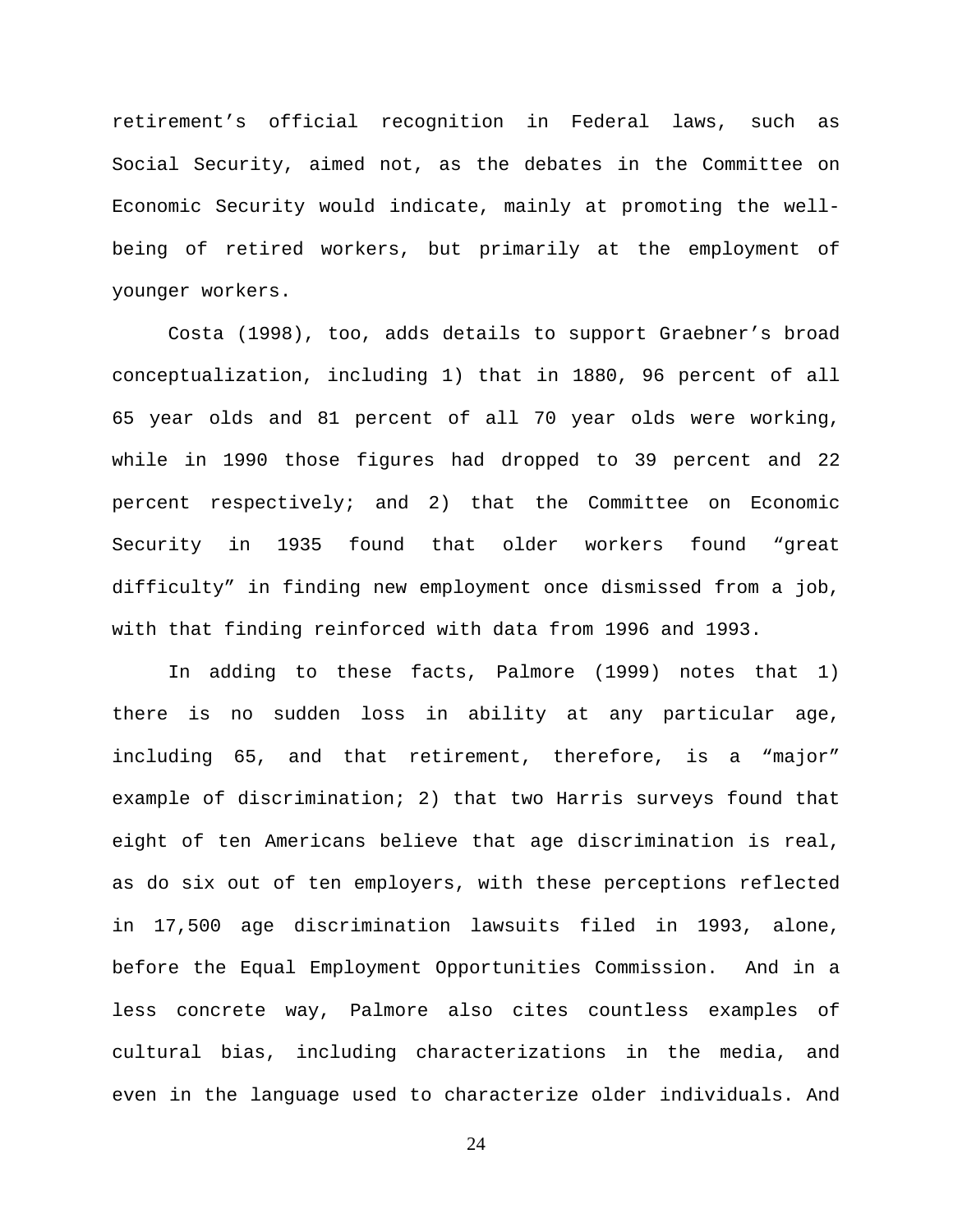when it comes to language, perhaps no one had more impact than William Osler, a widely known doctor, who in an extensively reported address at John Hopkins, suggested that men over 40 years of age were relatively useless, and after 60 years of age absolutely useless (Costa, 1998; Graebner, 1980).

And finally, to put the nature of this problem in more personal terms, Noonan (2005) found – via ethnographic research – that the bias against individuals as they age in our society is both pervasive and destructive. Perhaps two of her respondents put it most powerfully – one a 61 year old white male who worked as a corporate manager, and the other a 60 year old African- American woman who had worked as a clinical social work supervisor. The man put it this way:

Where I am today, I got all these fantastic skills, and I'm . . . frustrated, because I'm being discriminated against . . . Now that I am . . . 61, and everyone that I know . . . is telling me, 'Forget about it, nobody is going to hire you, you might as well just retire.' I say, 'How the hell can I retire? I've got more energy than 35-year old guys.' (p. 217)

The following woman speaks with equal power: And I'm interviewing where people . . . because I'm a senior clinician, they [would] have a lot of trouble paying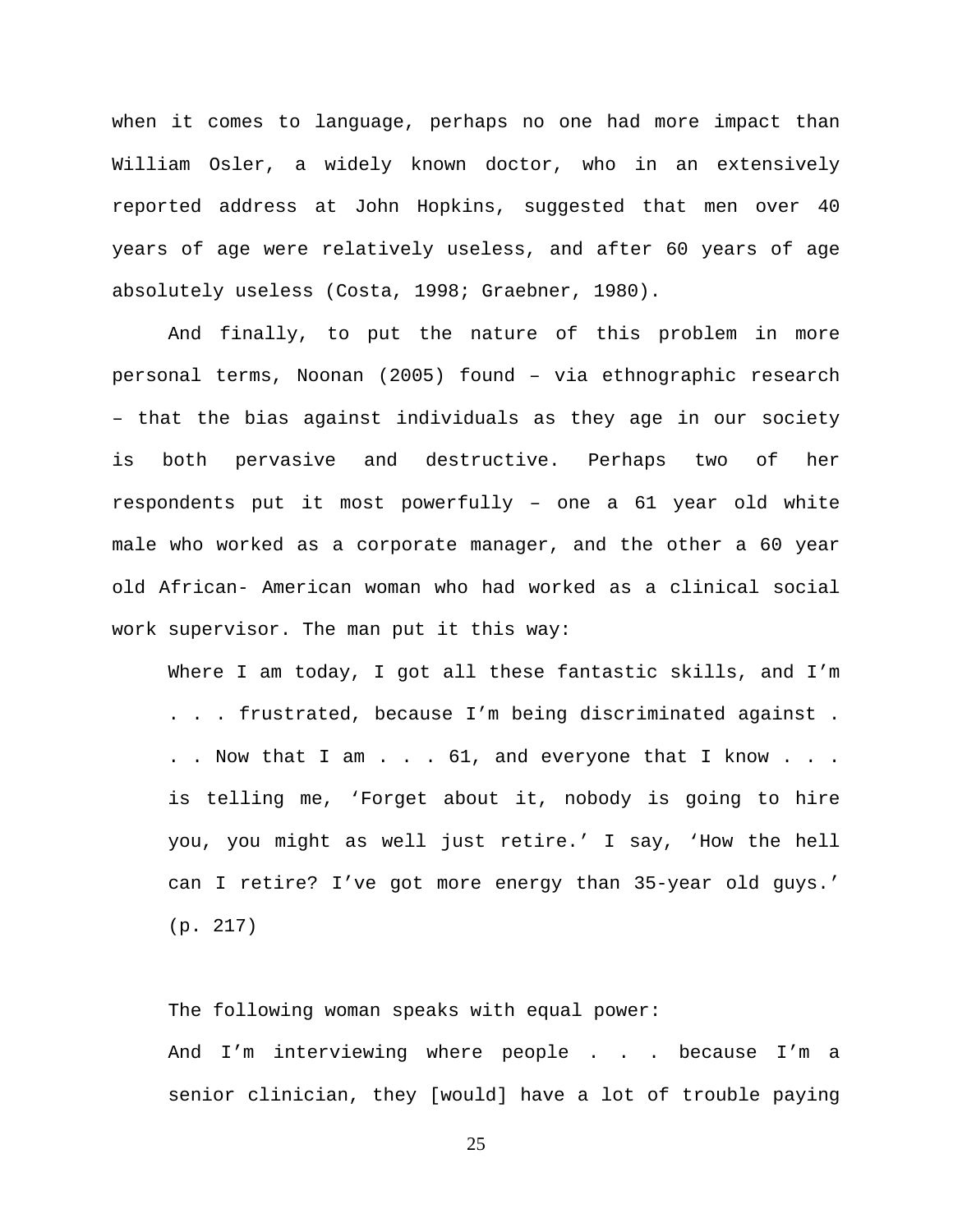me if they can get someone . . . three years out of school . . . So it's really crazy out there right now . . . and even though I tell them . . . I'm willing to take a cut, I'm not getting it. So I'm really, because of my age, I'm having a lot of trouble with this. I had expected to work later than 60 years old. (p. 18)

So bias and discrimination relative to retirement does, indeed, seem at least probable.

#### **2.1.3 Potential Costs to Society**

Perhaps, in looking at the more general potential costs to society, David Stockman, Director of the Budget for Ronald Reagan, provides insight: nobody really understands the numbers, he said, upon first stepping into his new job. That was in 1981, and it wasn't long before Stockman not only understood the numbers, but was warning of big threats ahead (Morris, 1999). In some sense, then, Bismarck's formula for retirement when applied to today's realities, as noted earlier, poses the same type of question. What, indeed, do these numbers mean?

Many economists, demographers, and the like starkly proclaim that the threat to our society is, indeed, substantial,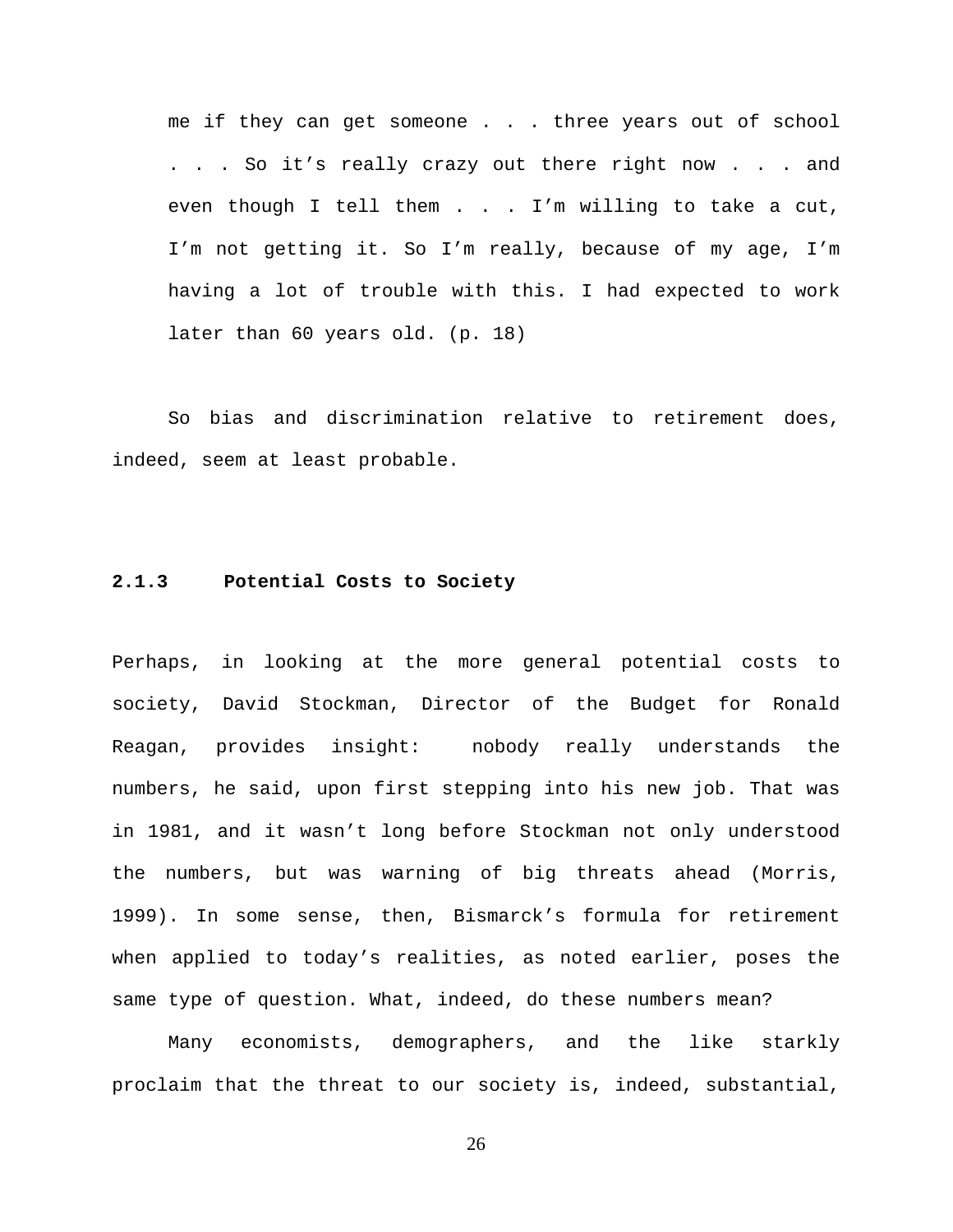and sum up much of their concern in what is commonly known as a dependency ratio. In 1935, when Social Security became law, there were 40 workers for each retiree. Today that figure stands at slightly more than 3 workers for each retiree, and is projected to stand at only 2 workers for each retiree within about 10 years (Dychtwald, 2005). And even now the consequences of these "numbers" on both Social Security and Medicare are making headlines across the country, as Walker (2006), U.S. Comptroller General, calls with some urgency – in the face of what he also characterizes as a "crisis" - for overhauling both programs.

In looking just a bit more deeply, however, Freedman (1999), for example, notes that 1) a person born in 1900 could expect, on average, to live until about age 47, while today that figure stands in the upper 70's; 2) the number of those in the United States over age 65 has increased ten-fold since 1900 to almost 40 million individuals; and 3) we have yet to feel the impact of the "baby-boomers" born between 1946 and 1964. Dychtwald (2005) adds even more specifics to the challenge of the "baby boomers" in noting that those over age 65 will exceed more than 70 million individuals by 2030, severely taxing our society in a variety of ways, including, as noted above, overwhelming institutions such as social security.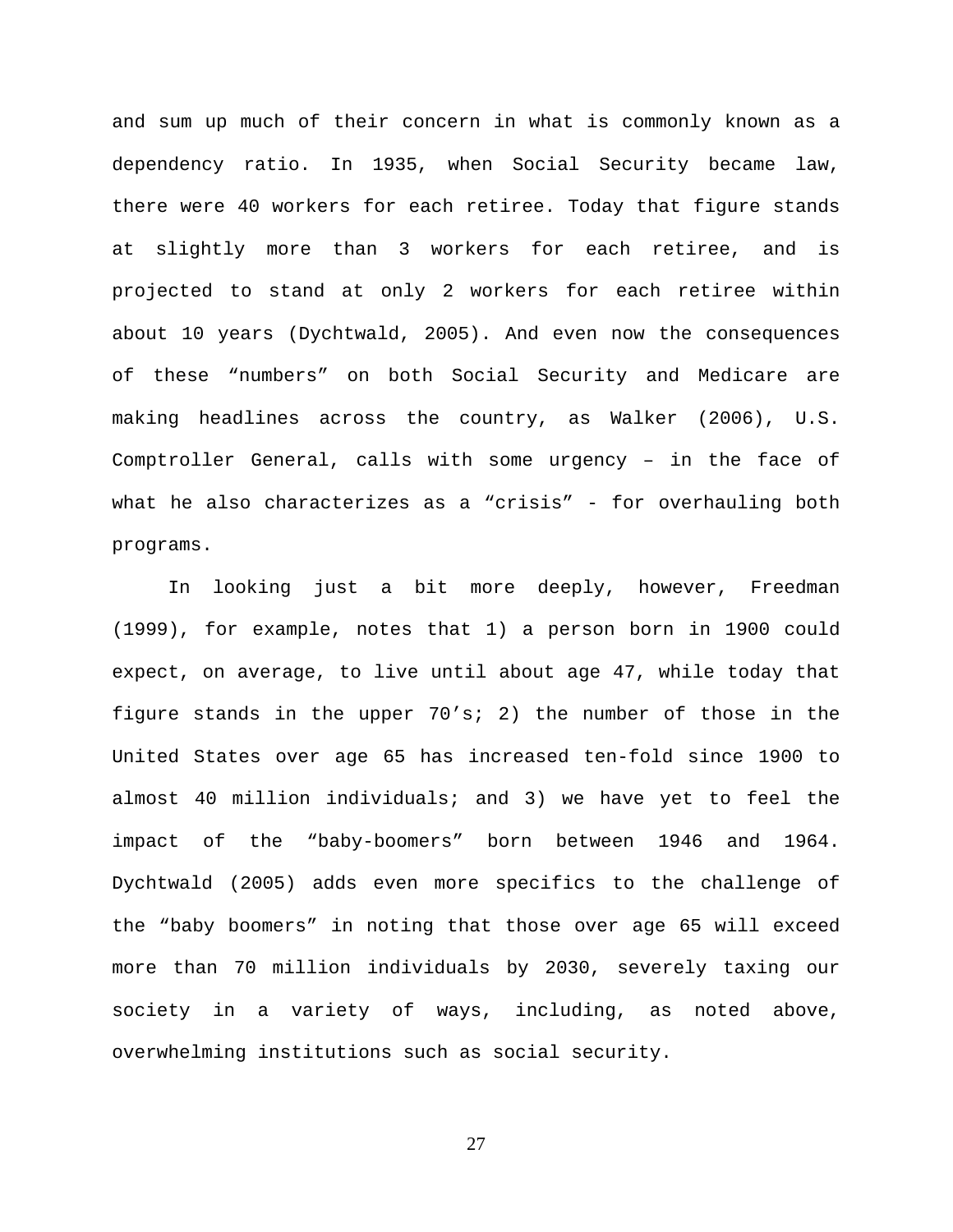And, of course, as already noted, to apply Bismarck's ratio today would shift retirement to age 97, with further intensification of the challenge flowing from the very obvious issue of timing: clearly the "problem" of "dependent retirees" is now not only on the policy agenda, but is increasingly central to debate. In any case, given the numbers cited by Freedman (1999), among many others, the potential magnitude of this problem for both individuals and our society is immense, even if only a fraction of the ever increasing numbers of those living far beyond age 65 suffer from either a diminished sense of control or depression, and thus are disempowered in efforts to live this relatively new stage of life to its fullest, which for many may, indeed, include work – even if that work represents as Friedman notes in his recently released book Encore (2007) a completely new and passion-driven career - and the rewards both they and our society would realize in that work.

## **2.1.4 Potential Risks to Individual Well-Being**

One way to begin the exploration of the risk to individual wellbeing in the role transition from work to retirement is to look at a sense of personal control – defined in a multidimensional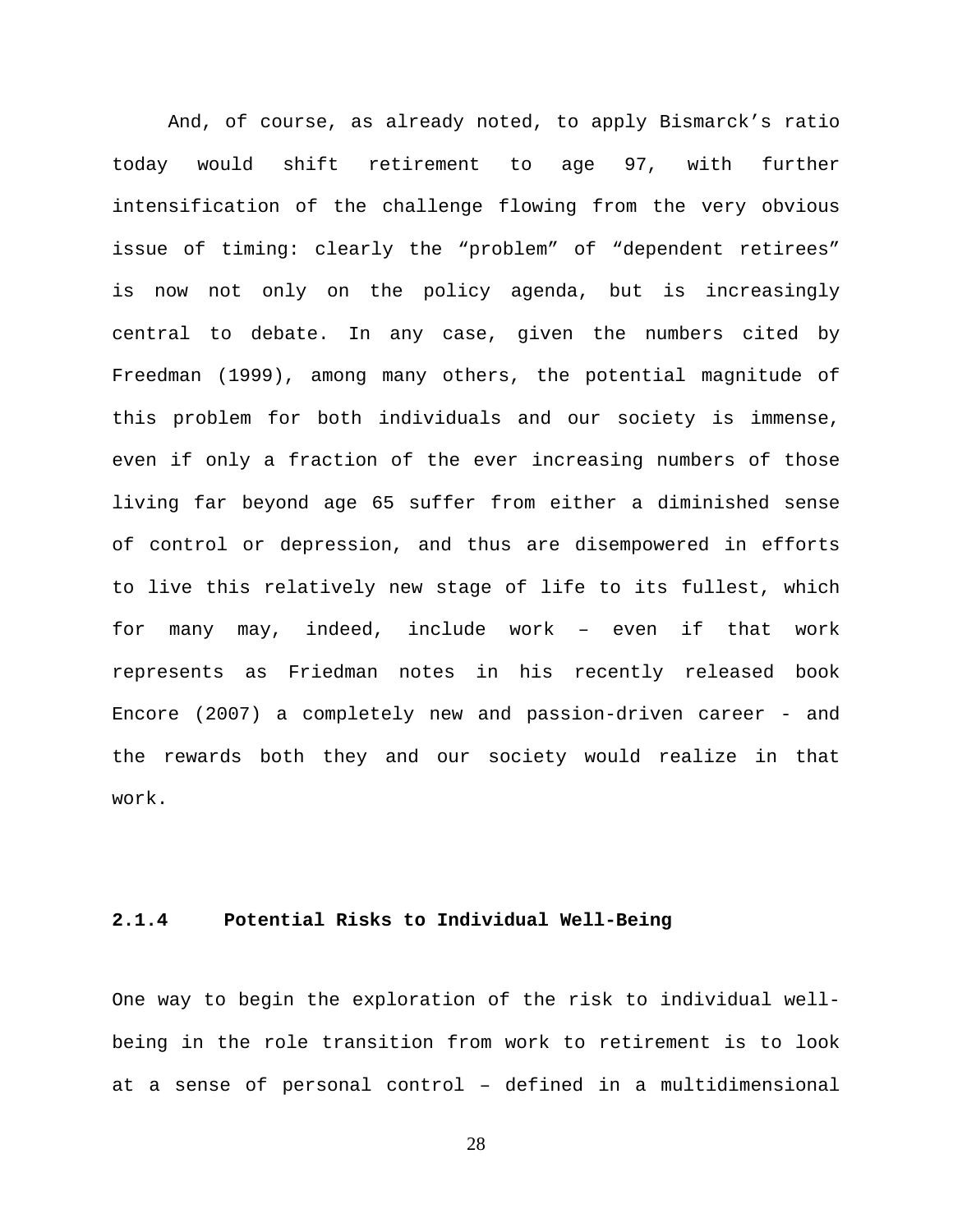way (as delineated later in this paper), as Pearlin and Pioli (2003) suggest – and at the extensive links of this concept to life outcomes in a wide variety of situations and domains. What indeed, is the probability, that these individuals may be disempowered via a lessened sense of personal control?

Lent, Brown, and Hackett(1994), in particular, highlight the potential impact on an individual's sense of personal control of a central element in social learning theory: the meaningful environment. This, in turn, relates to Bandura's (1997) concept of triadic reciprocality – in which he suggests a circular interplay between personal attributes (such as a sense of self-efficacy or control), actual behavior, and the environment. Limited opportunities, then – which is what Lent, Brown, and Hackett suggest is a key element in the social environment for those facing bias and discrimination – given this premise, clearly would tend to promote a type of selfsustaining diminished sense of control for any individual facing discrimination, with many scholars today suggesting that individuals today as they age and retire face just such bias and discrimination (Estes et al, 2001; Green, 1993; Hazan, 1994).

In exploring the likelihood, then, of disempowerment via bias and discrimination directed at individuals as they age and retire, a good place to start is with the landmark book by Solomon (1976), *Black Empowerment — Social Work in Oppressed*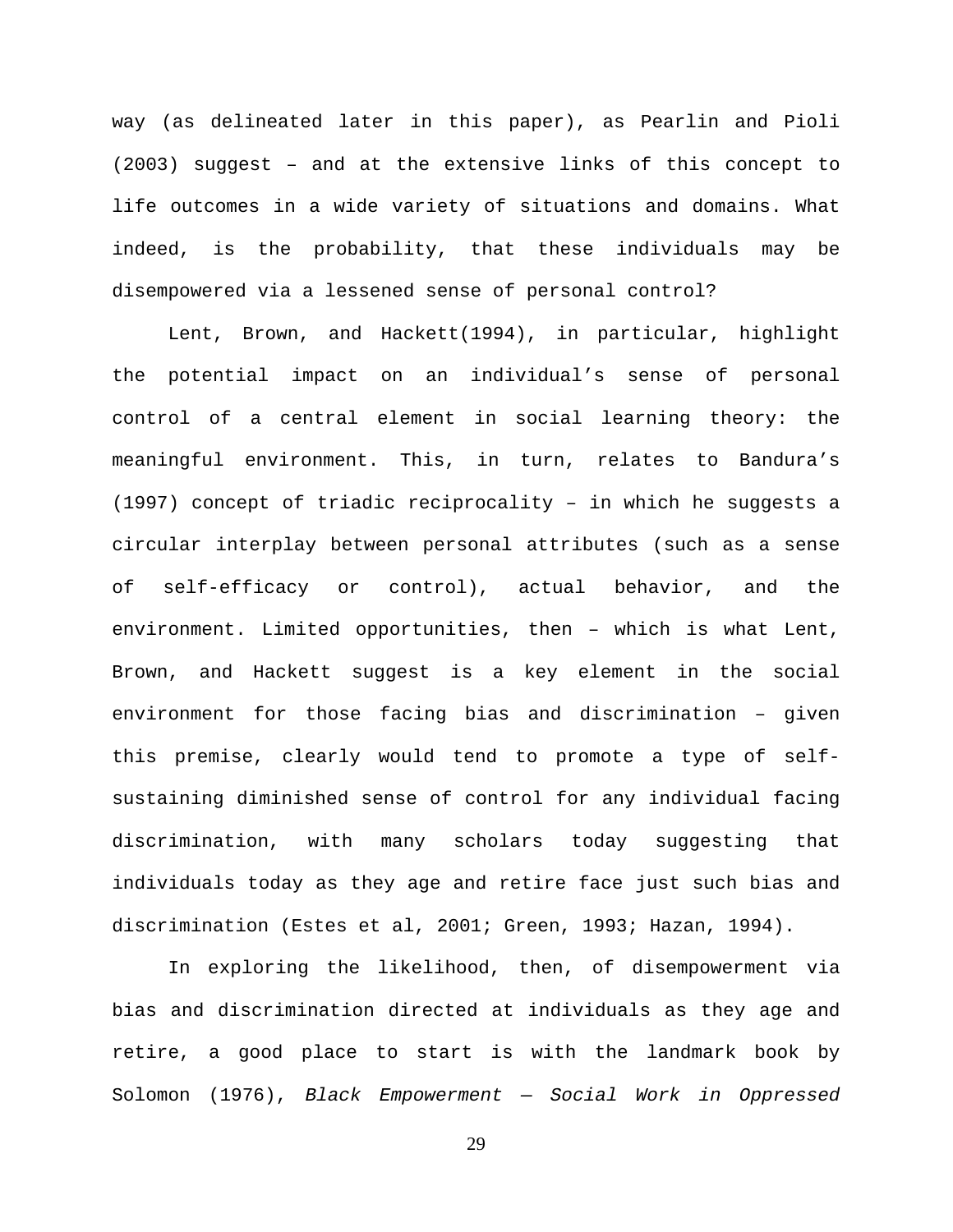*Communities*, which was sparked by her interest in another clearly discriminated against "group of individuals".

One of the most important things discovered by Solomon in her research was the critical influence of powerlessness for a number of problems faced by families, individuals, and groups in black communities. The theoretical framework that began to emerge from this discovery had at its core the impact of negative environmental valuations, with significant risk that such valuations lead to "extreme helplessness, feelings of unworthiness and apathy" (Solomon, 1976, 12). In one key observation, she reflects on Bertrand Russell's insight that power is as fundamental to the social sciences as energy is to physics (Solomon, 1976).

Many others, then, have expanded on Solomon's insights in ways which help promote an understanding of the centrality of a sense of personal control to the well-being of individuals as they age and retire. Rappaport (1987), for example, finds that empowerment is centered on a sense of control, and that environmental factors are important in promoting this sense of control. Rappaport (1981) further suggests that in addressing social problems, social as well as health experts should begin promoting just such a sense of control. Parsons (1989), then, suggests locus of control (LOC) – another dimension of the concept of control cited in this study - as a way to measure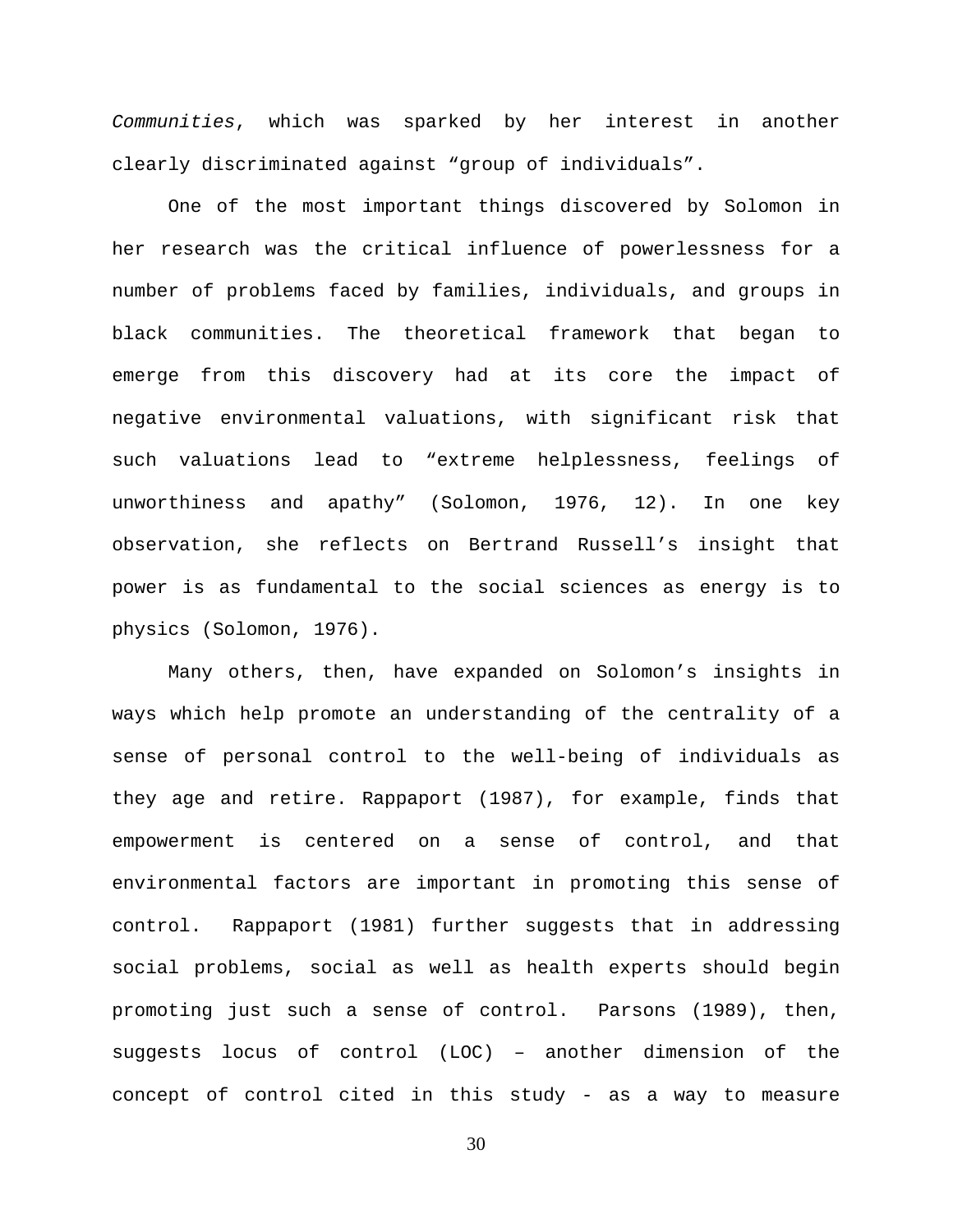empowerment, as does Zimmerman (2000), who noted that LOC was central to empowerment. And clearly the same kind of links can be drawn between the other dimensions of personal control, as presented below, and both empowerment and outcomes for individuals as they age and retire.

And in providing further insight, Bandura (1997) notes the deep roots of the struggle for control in that even "early man" turned to rituals and various other types of conduct to influence supernatural powers. Ultimately, people, for the most part, developed a different sense of cause and effect in their lives, and came to believe in their own influence on outcomes. Bandura further suggests that this "striving for control of life circumstance permeates almost everything people do throughout the life course" (Bandura, 1997, 2).

A second way, as noted earlier, to explore the risk of retirement to a diminished capacity for life satisfaction during the years following such retirement is via depression. And here, clearly, the evidence for a potential impact on life outcomes and on the capacity to seek various rewards and reinforcements during this revolutionary new stage to life is both obvious and overwhelming.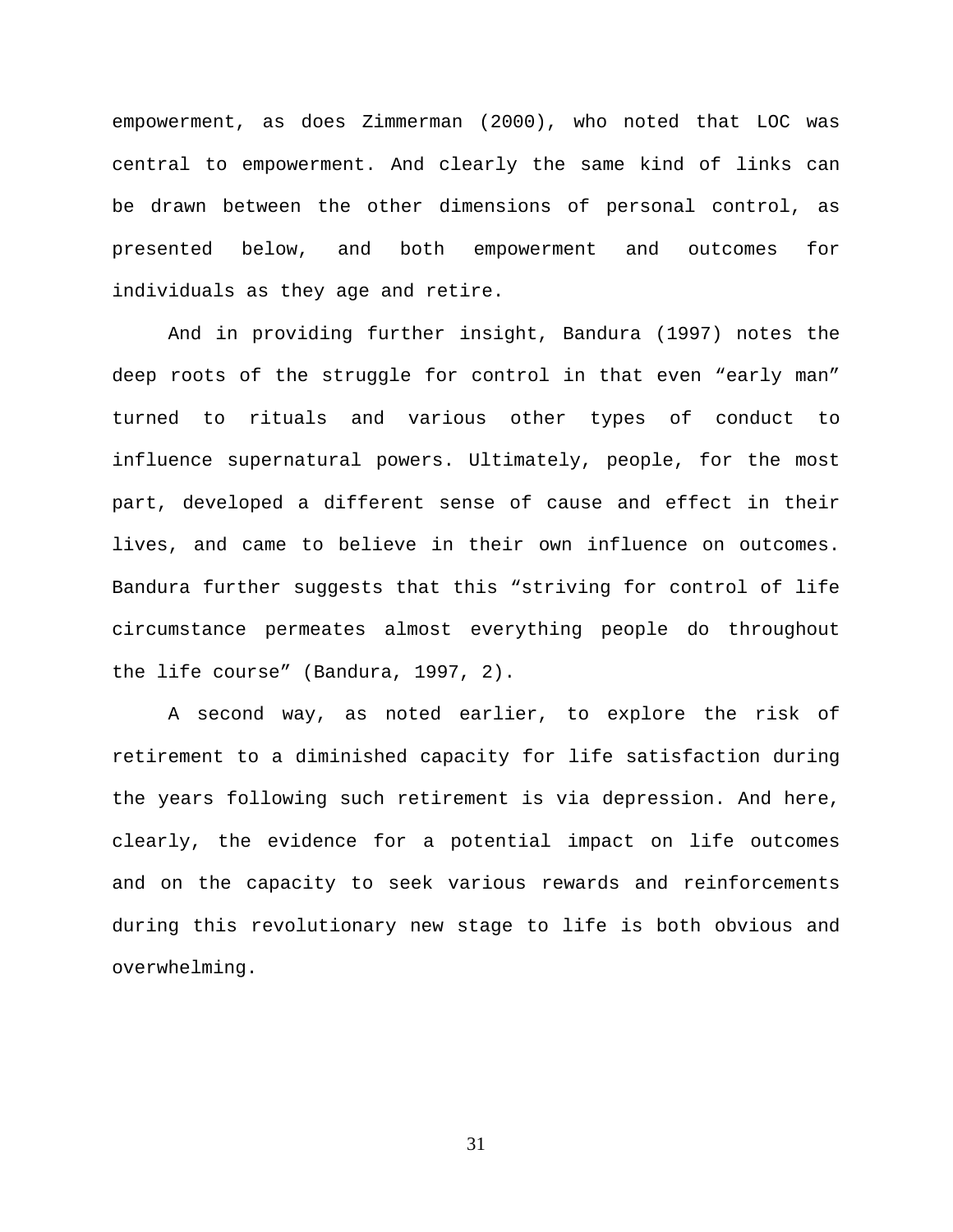#### **2.2 CHALLENGES OF RETIREMENT TO THE INDIVIDUAL**

# **2.2.1 Role and Identity Shift**

In looking at the challenges that individuals face in retirement, perhaps most fundamental is that of role shift. Davis (1996) provides a helpful perspective here in suggesting that what often has been called "role theory," serves just as well as an orientation in understanding the centrality of role in an individual's life course, and to its importance for both a sense of self and identity. It is especially fitting for the analytic frame provided by social learning theory, in that the role orientation focuses on the person-environment transaction, in much the same way that social learning theory makes such a transaction its central unit of analysis (Rotter, 1982). And of additional importance, "Role," as Marshall(1995, p. 17) notes, "is a basic concept in sociology and social psychology" with many definitions and connotations," which further argues, it seems, for its value in this study as an orientation for better understanding the challenges of retirement, and also for, as Noonan (2005, p. 212) notes, an individual's "attachment to the work role." In expanding, then, on what contributes to this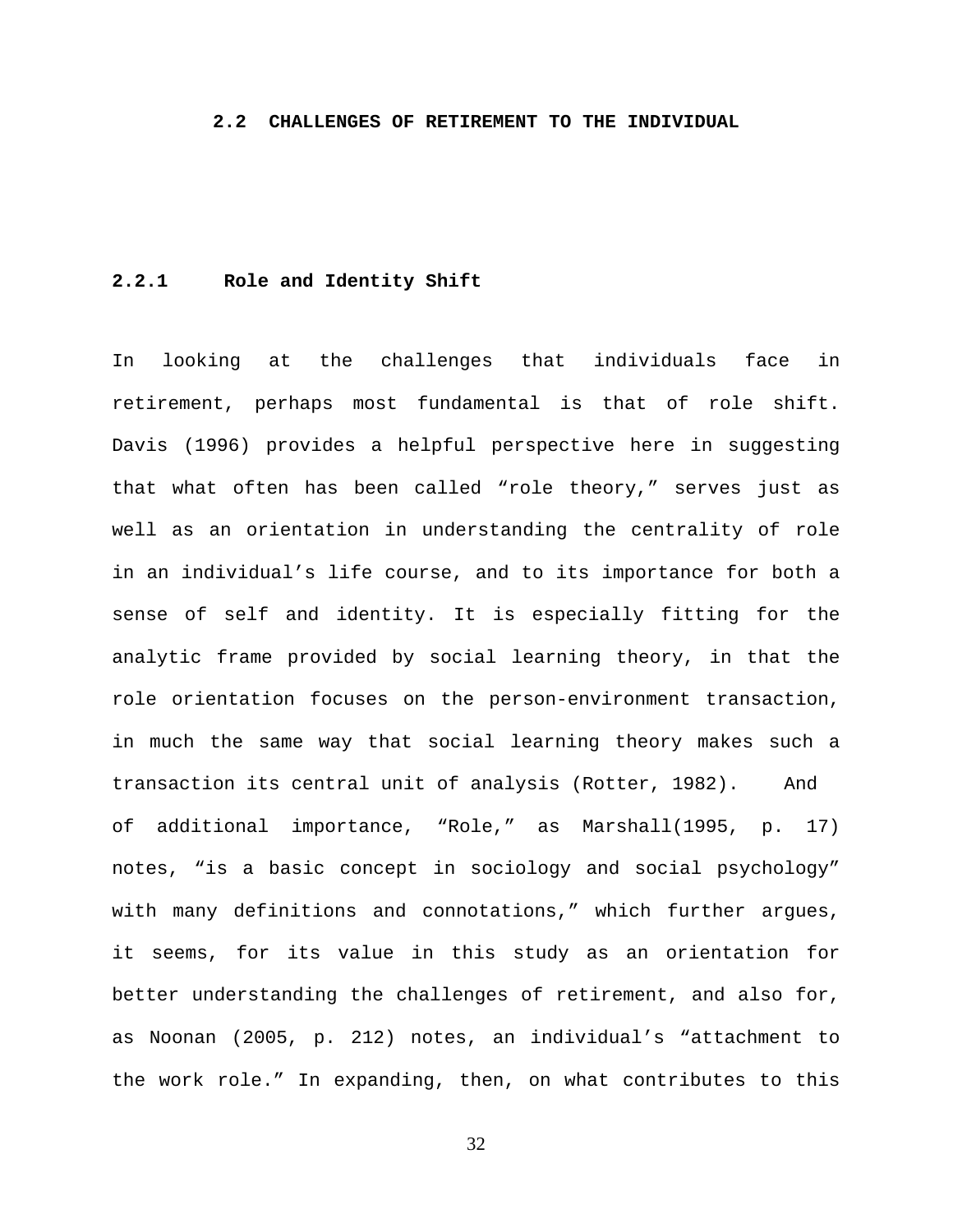"attachment to the work role," Noonan, among other things, notes 1) identity and status, 2) meaningful activity, 3) structure, and 4) social interaction. Marshall (1996), too, stresses the importance of a sense of self and identity in role and role expectations, with the struggle to maintain continuity in identity a key challenge in the dramatic role shift represented by retirement.

In any case, key contributions of role to a sense of both place – in a more general structural-functionalist sense – and identity include its contribution to one's sense of: 1) social position and place; 2) social identity; 3) status; 4) behavioral expectations; 4) relationship expectations; and 5) general norms(Davis, 1996).

Perhaps most important, though – in the context of social learning theory – is that the individual's meaningful environment has clearly changed in a dramatic way as a result of this fundamental role shift, and that those experiencing this transition are challenged to make a major life adjustment. Phillips (1957), in fact, in seeking to gauge the impact of the role transitions of aging on adjustment, found that the role change associated with retirement was, indeed, "significantly related to maladjustment (p. 217).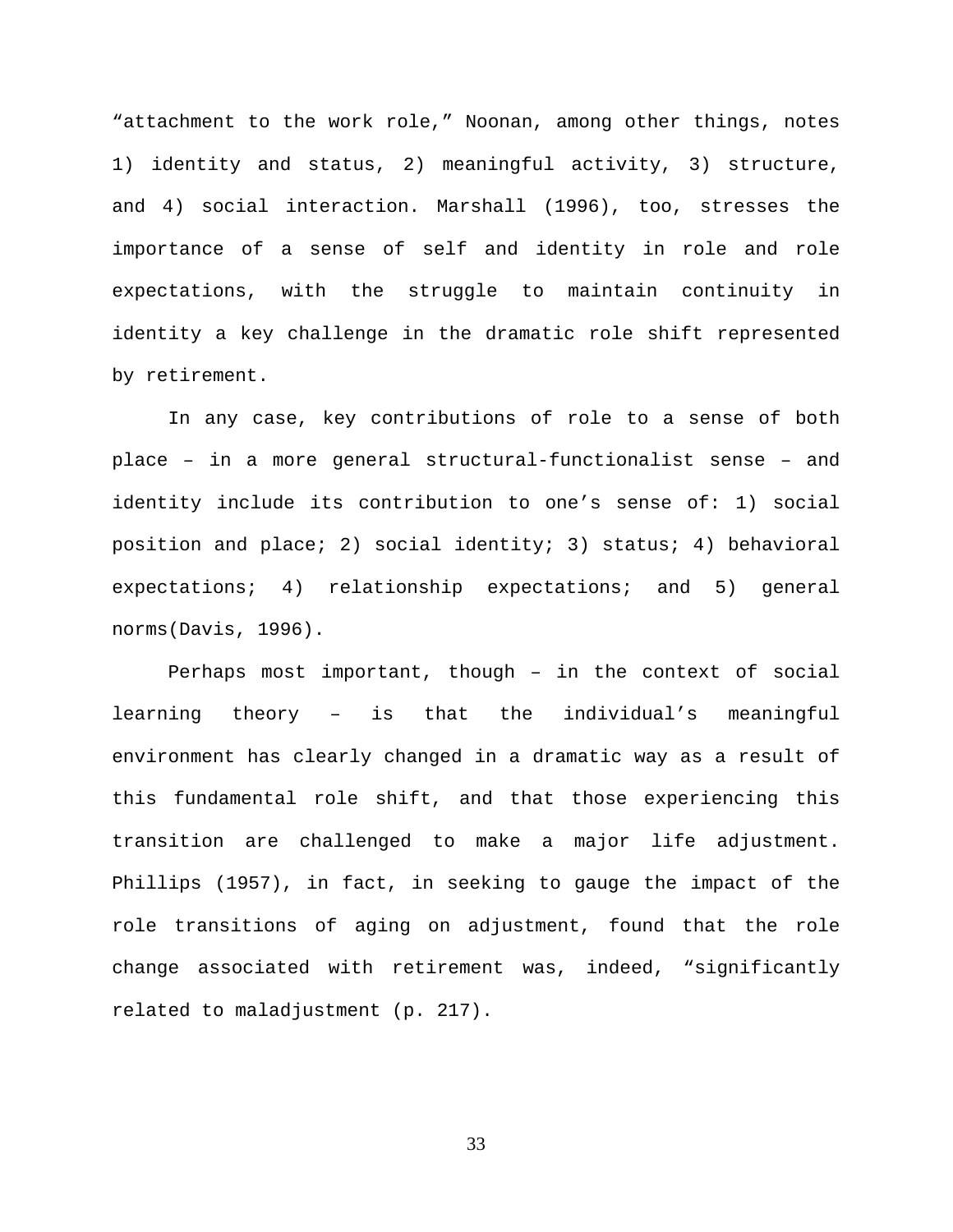# **2.2.2 Health Challenges**

A good approach in better understanding this challenge to individuals as they age and retire is to begin, as Stockman did, by looking at the numbers, and here, it seems, the news is both good and bad. First, of course, are the overriding numbers as noted above which project that the population of those over age 65 will grow ever larger, from 40 million now to more than 70 million by 2030. And at the same time, research shows that health issues do, as expected, increase as people age, with 80% of those over 65 suffering from one chronic disease, 50% from two chronic diseases, and 24% from 3 chronic diseases (Dychtwald, 1999). But even so, it is important to note, as Costa (1998, p. 83) suggests – based on extensive studies, such as the National Health Interview Survey – that "An individual today looks forward to a long retirement, much of which is spent in good health.," with Palmore (1999, p. 23) adding in a discussion of the myths versus the reality of aging, that "most elders retain their normal mental abilities."

And as a final note, it is also important to note that a sense of personal control, as referenced below, is strongly linked to health promoting behaviors of various types, and therefore may be especially important in helping individuals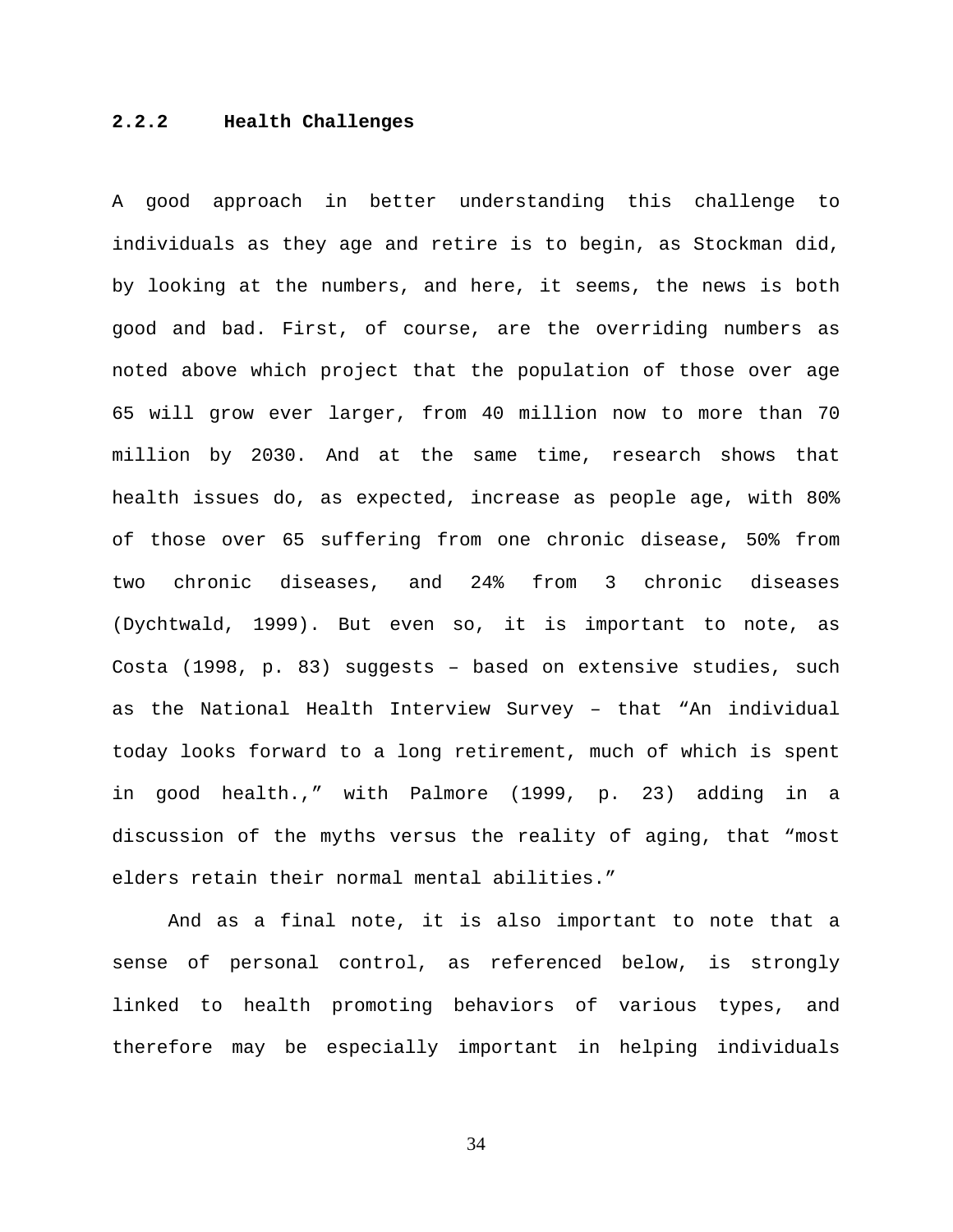both promote health, and cope specifically with health challenges as they arise.

# **2.2.3 Financial Challenges**

Clearly, in retirement, there is a risk of income loss, which individuals can anticipate and prepare for, primarily by accumulating capital, which for most people means saving and investment. In looking at present trends, however, especially as they relate to baby-boomers, savings rates have been historically low, with spending in a broad sense excessive, and to a large extent supported by debt (Dychtwald & Kadlec, 2005).

In coping with this challenge, then, for those who face severe financial challenges, work rather than retirement may be essential, with a sense of personal control, along with a positive – rather than depressed – mental outlook a key contributor in helping make this possible.

Even so, it is important to note, as Costa (1998) suggests, that many who are retired today face relatively minor economic challenges, which, in part, helps explain why so many retirees as they age today are able to not only support themselves, but to live independently. This, however, may clearly be impacted by the more general risks to our society as both Social Security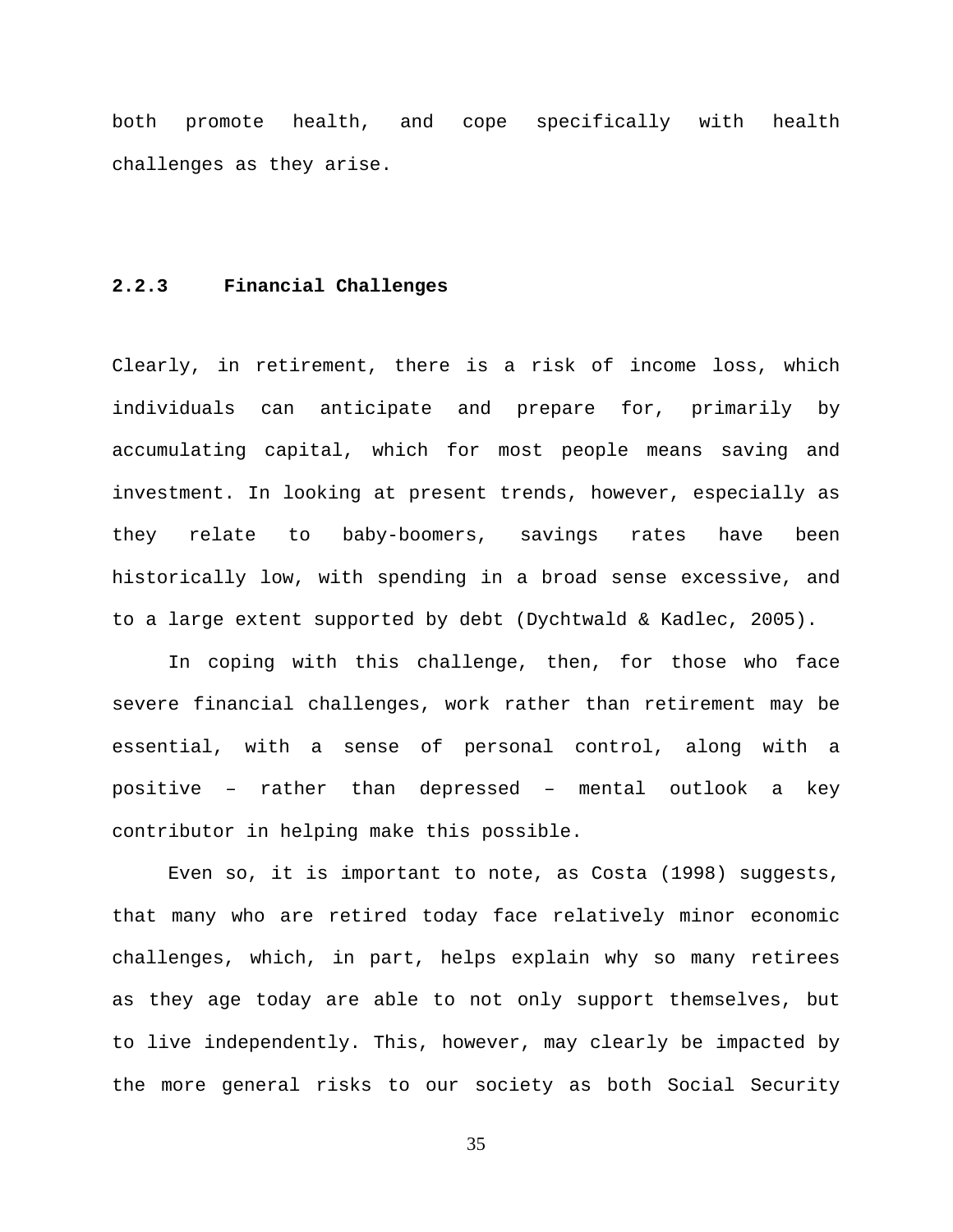and Medicare ultimately confront both the demographic and competitive realities of a new century.

#### **2.3 SOCIAL LEARNING THEORY**

# **2.3.1 Rotter's Social Learning Theory**

In seeking to most fully understand the usefulness of Rotter's social learning theory as an analytic frame for this study, it would perhaps be best to present the foundational elements of his theory in his own words:

Social learning theory is a molar theory of personality that attempts to integrate two diverse but significant trends in American psychology – the stimulus-response, or reinforcement, theories on the one hand and the cognitive, or field, theories on the other . . . There are four classes of variables in social learning theory: behaviors, expectancies, reinforcements, and psychological situations. In its most basic form, the general formula for behavior is that the potential for a behavior to occur in any specific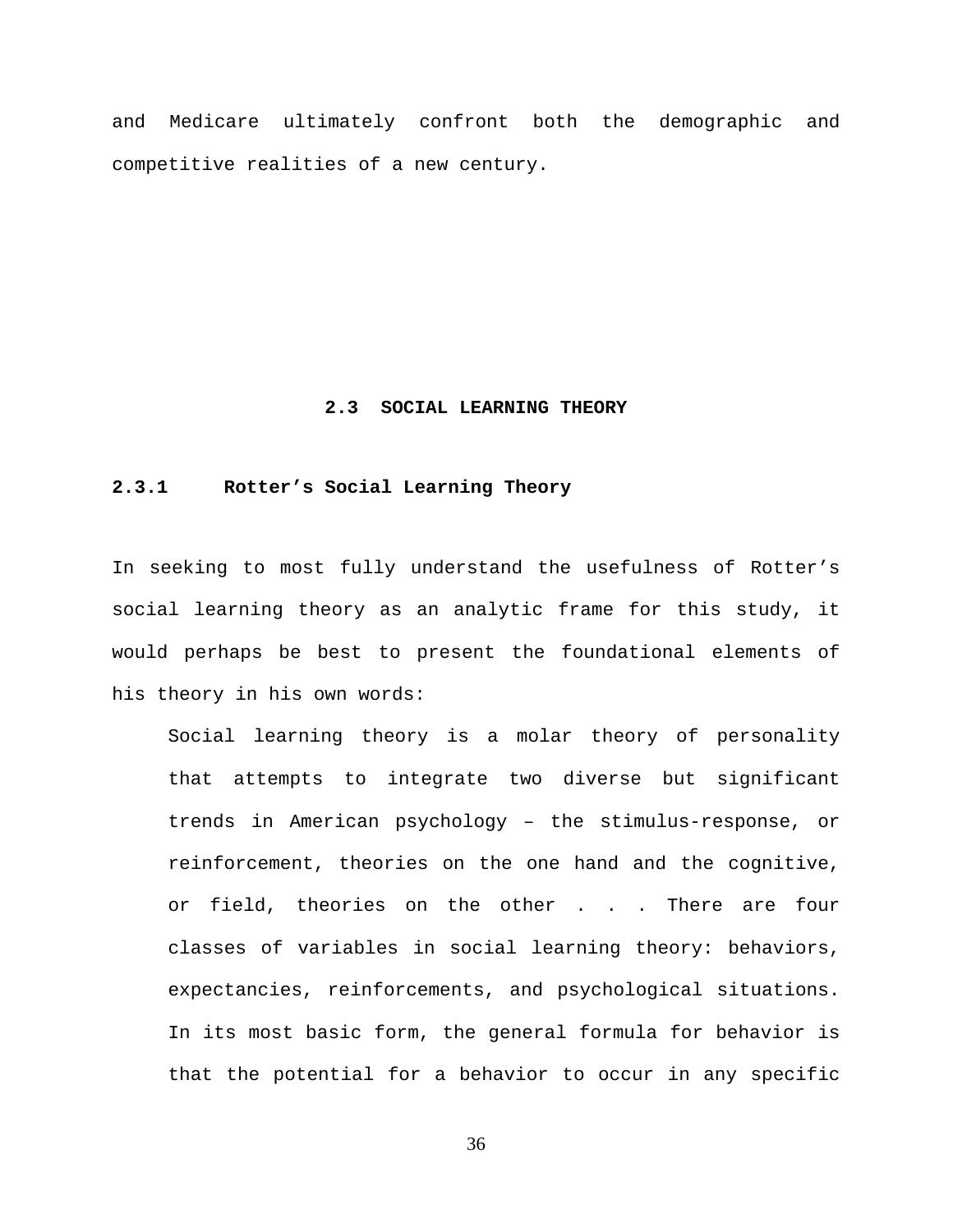psychological situation is a function of the expectancy that the behavior will lead to a particular reinforcement in that situation and the value of that reinforcement (Rotter, 1982, p. 267).

Rotter (1982) also stresses that social learning theory "adopts an empirical law of effect . . . to explain motivation" (p.307), rather than drive-reduction, and that the key "unit of study is the interaction of the individual with the meaningful environment" (p. 57).

Regarding the dynamics of reinforcement in the above noted relationships, Rotter (1982) stresses the importance of direct experience, while recognizing that indirect, observed reinforcements can also influence behavioral potential. A further determinant of the reinforcement value of a particular experience, according to Rotter (1982), is individual need, which, for example, is often social acceptance, and which obviously may be central to the person in the environment exchanges of role transition in retirement.

Also of central importance is that Rotter (1982) does not view the locus of control/I-E concept, which developed out of social learning theory – and which many scholars view as fundamental to social learning theory – as central to the theory at all, but primarily as explanatory in helping better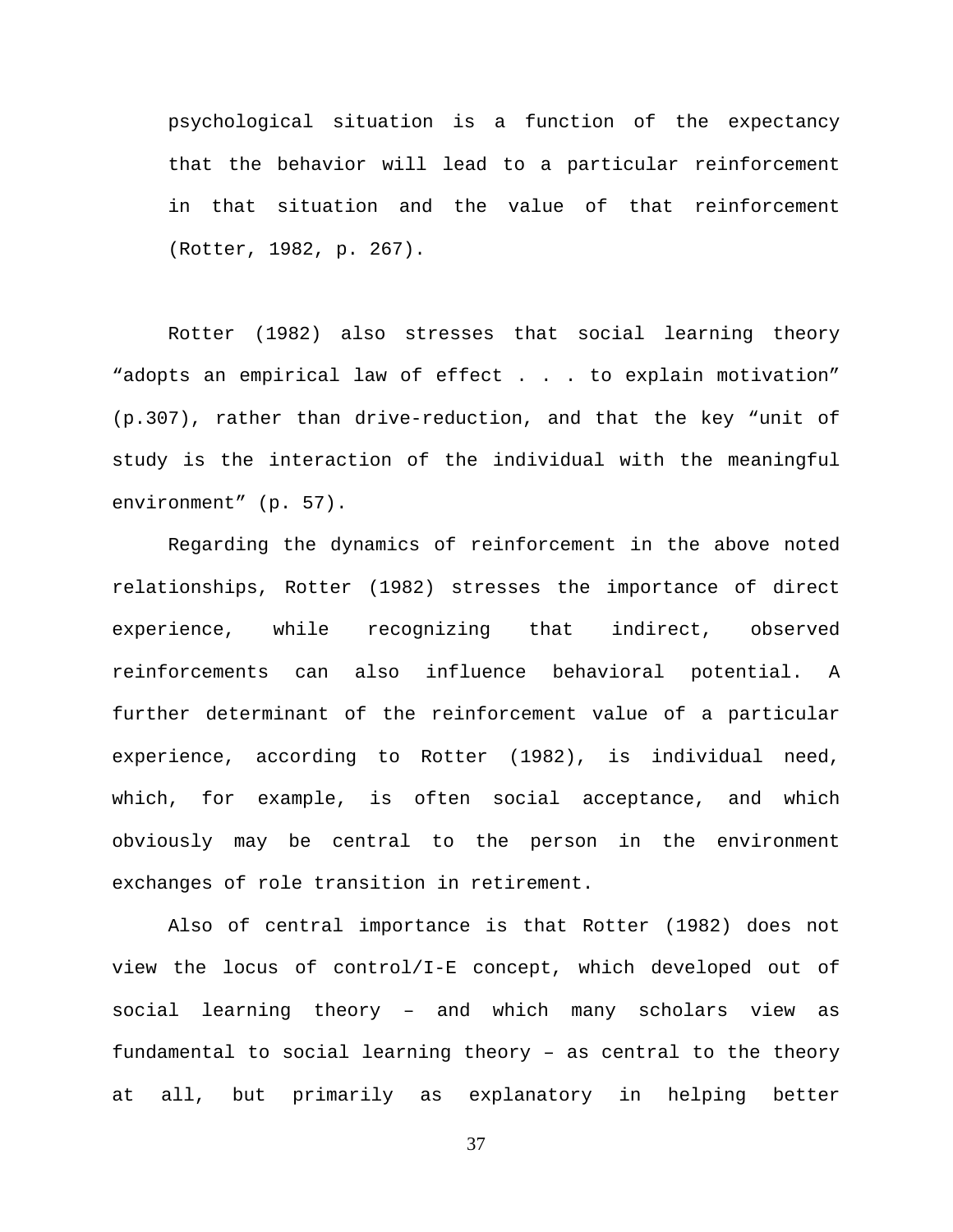understand reinforcement seeking behavior in various life domains.

# **2.3.2 Bandura's Social Learning Theory**

Bandura (1976), more so than Rotter, stresses indirect learning in what he also called social learning theory in a 1976 book, and which he later termed social cognitive theory. In any case, in addition to direct experience, Bandura believes that individuals learn in the context of their environment in both indirect and direct ways, and specifically build a sense of what he terms self-efficacy via their perceptions of how others behave and achieve valued outcomes in various life domains.

Bandura (1976) further adds to Rotter's insights by stressing the reciprocal nature of the process. He specifically states that "psychological functioning is a continuous reciprocal interaction between personal, behavioral, and environmental determinants" (p.194).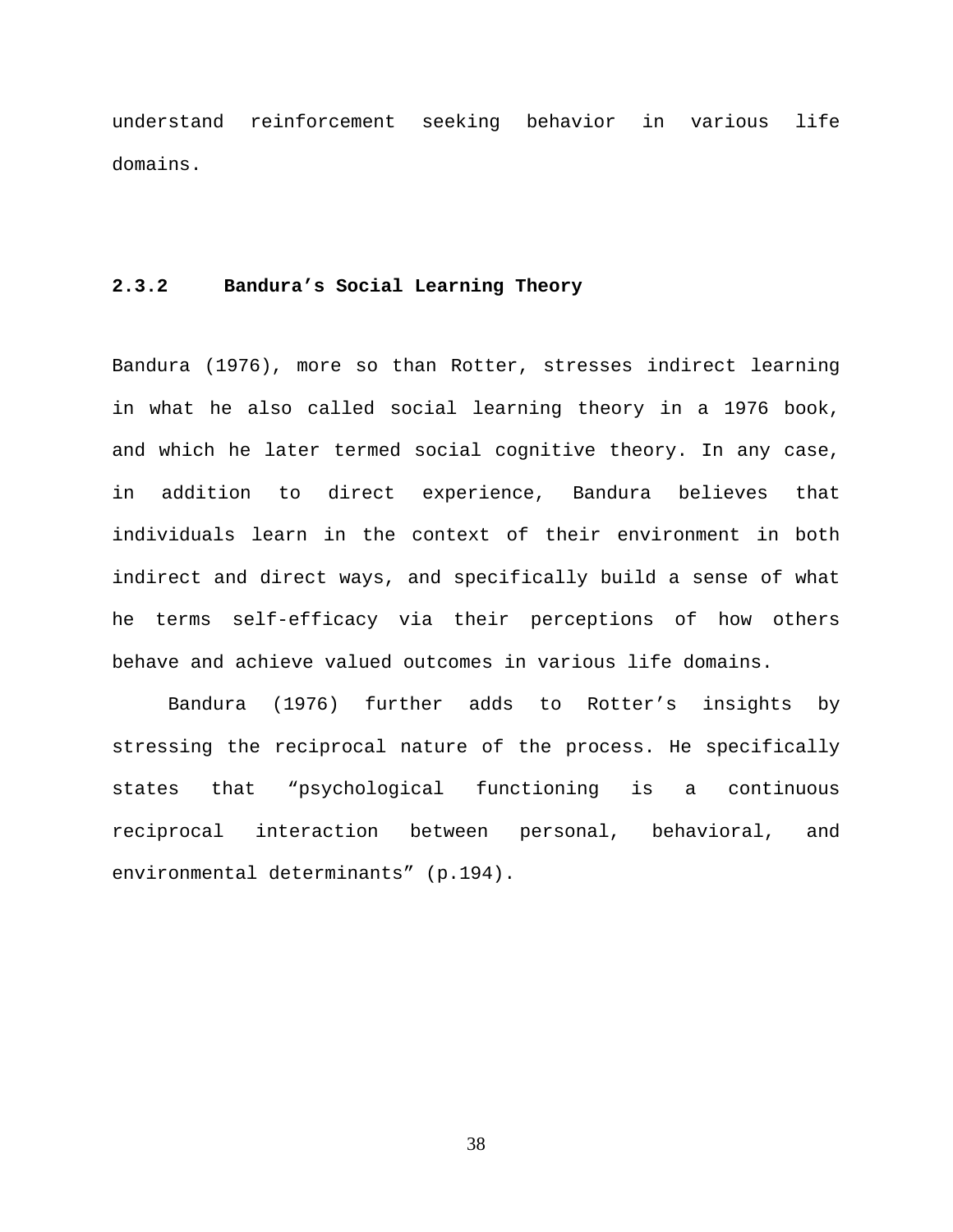## **2.3.3 Relevance to Study**

Social learning theory, as defined primarily by Rotter (1954), with key insights from Bandura (1976) – provides an especially useful analytic frame for this analysis, in that it accounts for both the "macro" challenges of a changing "meaningful" environment, while also stressing "micro" individual exchanges with that environment. Especially relevant, is the emphasis on "learned" attitudes, such as a sense of personal control, that stem from that exchange.

Clearly, then, a central challenge of the macro environment examined in this study is the need to respond to and "cope" with the central role transition of retirement. In fact, as Abels (2003) suggests, ageism, itself, has much to do with the dynamics of role, especially as it relates to "social stratification systems" (p. 26).

But regardless of the challenge – which also can include for individuals as they age the loss of a spouse, declining health, economic crises, etc. – Schaie (2003) notes that a sense of personal control, which is a key "explanatory" factor in social learning theory, has been shown to promote a person's basic ability to take action and cope more effectively. Koeske & Kirk (1995), too, note the apparent influence internality has on coping with and buffering stress, which clearly is a factor for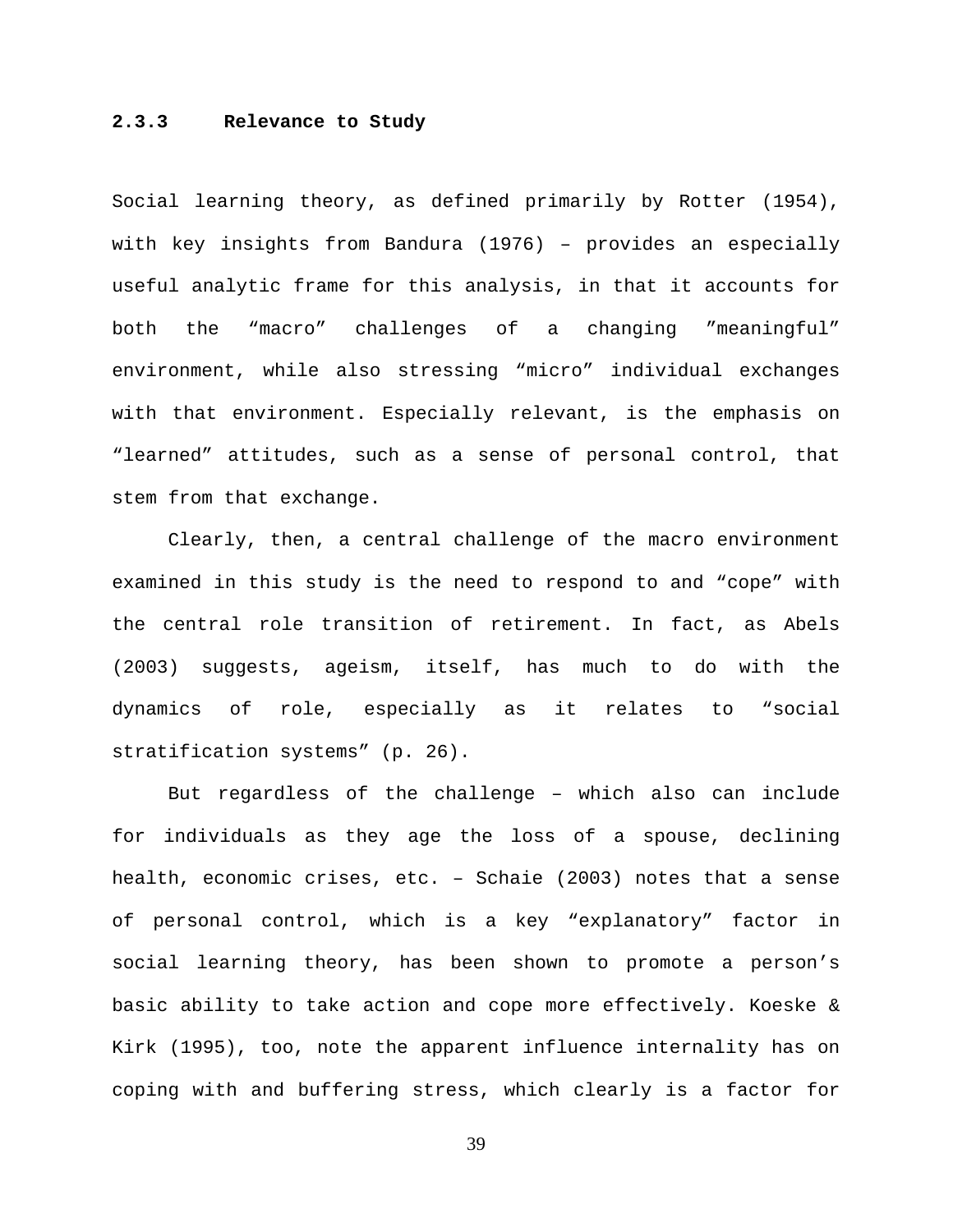many as they encounter the challenges of aging, including retirement.

#### **2.4 MEASURES OF WELL-BEING**

# **2.4.1 Personal Control**

As Pearlin and Pioli (2003) note, a sense of personal control can be regarded as a "generic concept," while at the same time being seen by many – who may be "speaking about the same thing though using different language" – as "distinguishable" concepts, such as those used to help define control in this study. Even so, there is universal recognition, as Schaie suggests (2003), of the links of control to life outcomes, with a greater sense of personal control promoting more positive outcomes. Among the constructs central to understanding a sense of personal control in this paper, then, are locus of control and self-efficacy, (Eizenman et al, 1997; Hall et al, 1998; Lent, 2004; Pearlin & Pioli, 2003; Pushkar, et al, 1997). And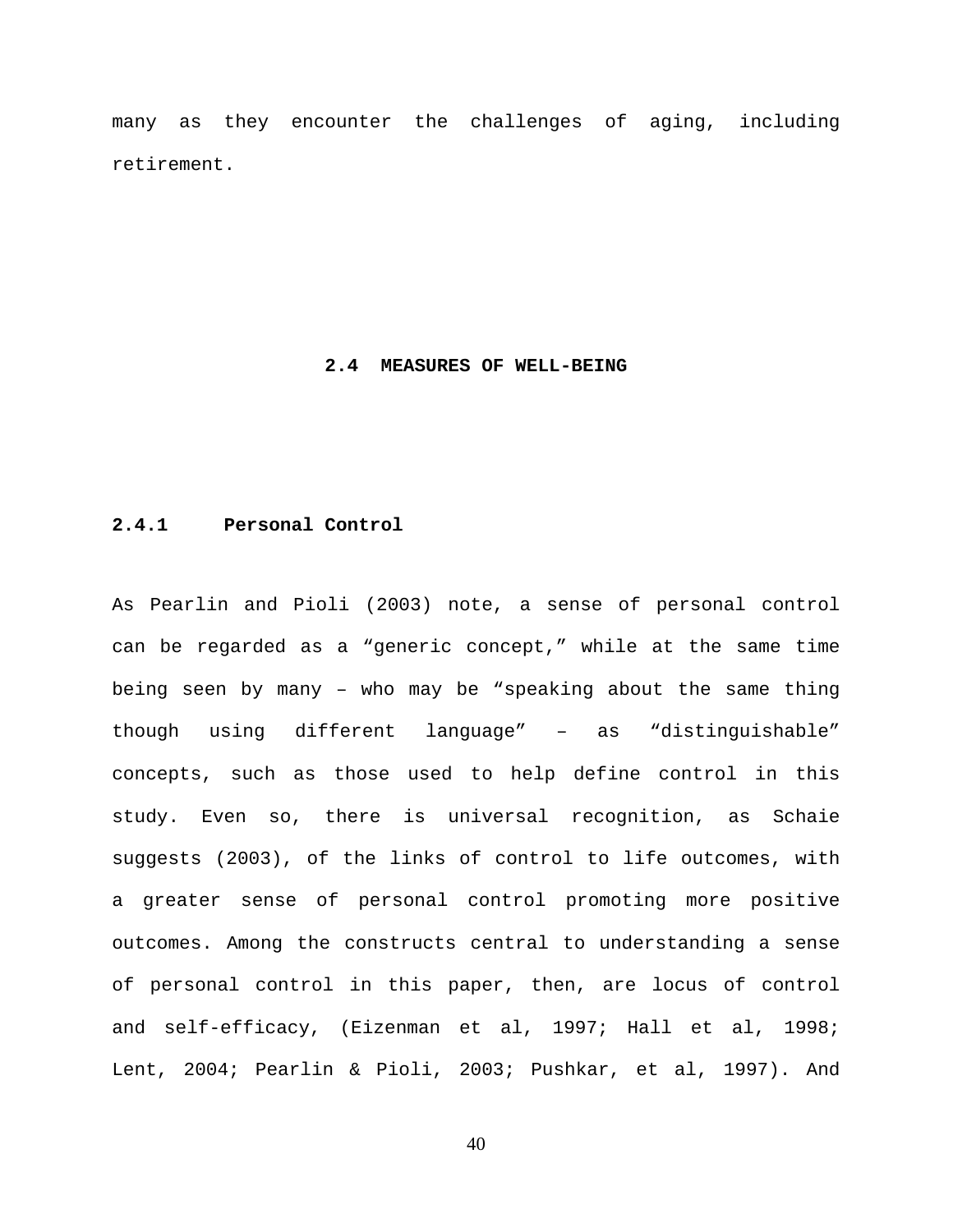also of note, as Abeles (2003) stresses, is that a sense of personal control is a subjective belief – mediated by the mind – rather than a reflection of objective reality.

# **2.4.1.1 Locus of Control/I-E**

Locus of Control is characterized as either internal or external (I-E), and is based on an individual's learned beliefs about whether outcomes result from one's own behavior (internal), or whether, instead, they result more from chance, luck, powerful others, or simply fate (external) (Rotter, 1966). And soon after the publication of Rotter's I-E scale in 1966 to measure this attribute, as Pearlin and Pioli (2003) note, there was an "outpouring" of research on this particular measure for control, which they attribute to the availability of Rotter's scale, itself.

In any case, much of the research which followed publication of the I-E measure, did, indeed support the link of a greater sense of personal control to positive outcomes in a variety of areas. Koeske & Kirk (1995), for example, note an "almost exclusively favorable" link between internality in LOC and outcomes in a variety of areas, including general levels of achievement, physical and emotional health, seeking helpful or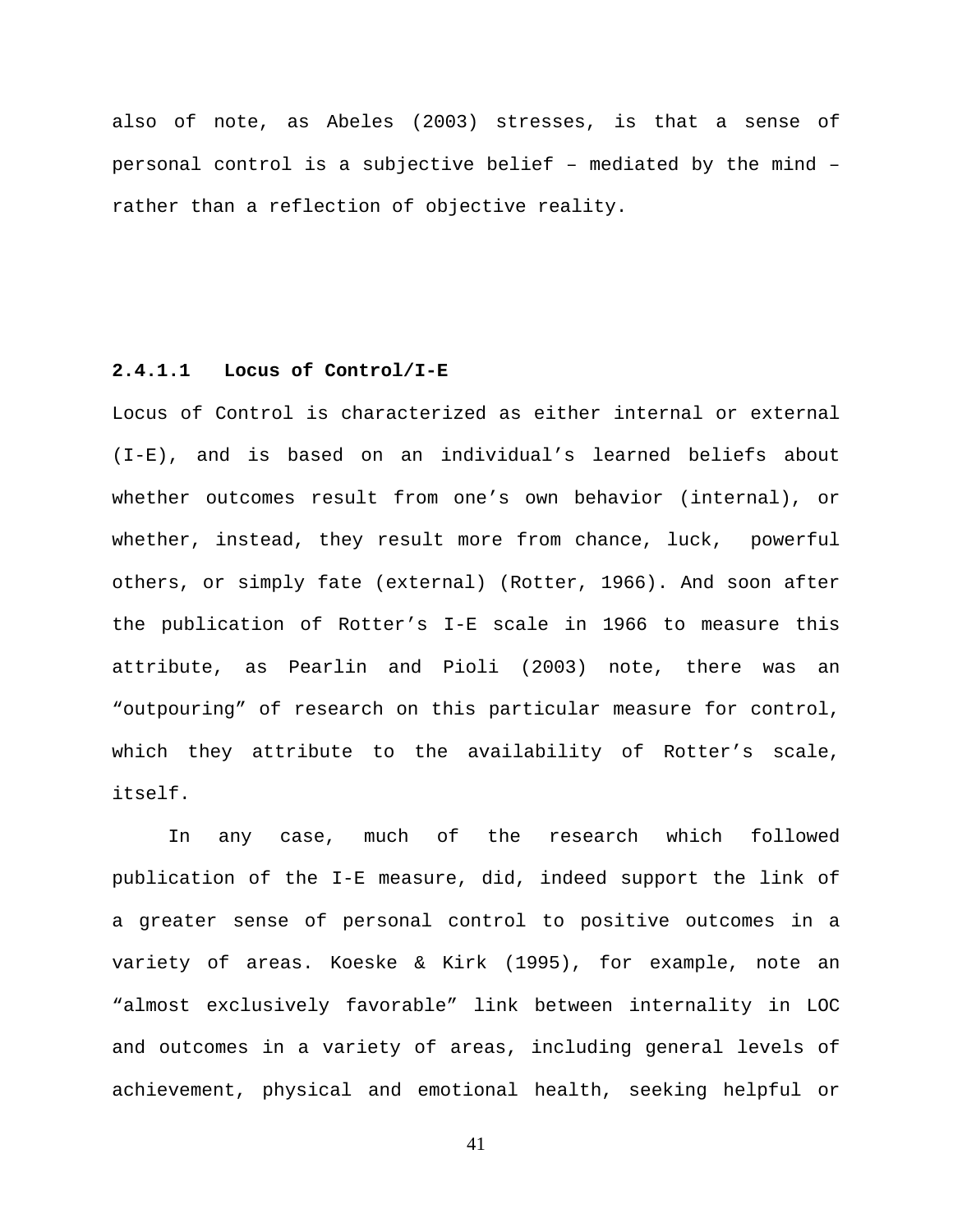beneficial information, and in the workplace. Strickland (1988), too, finds a link between internality and positive outcomes where, for example, those who are sick demonstrate a greater ability to manage and maintain health with higher internality. And extensive empirical evidence on the link between internality and positive outcomes is presented by Lefcourt (1981), in a series of publications summarizing research on this construct.

It is also important to note that some research has failed to establish the link between LOC and self-efficacy and outcomes. Bandura (1997), for example, cites several studies where self-efficacy has been predictive, but LOC has not. Among the areas addressed by those studies were tolerating pain, academic performance, control of diabetes, the experience of anxiety, preventive dental practices, efforts to stop smoking, and political participation. Haynes and Page (1979) also report on the dropout behavior of African-American high school students, where LOC failed to show the expected relationship.

#### **2.4.1.2 Self-Efficacy**

In introducing the contribution of self-efficacy to the conceptualization of control, Pearlin and Pioli (2003) once again provide a good overview in noting that an individual's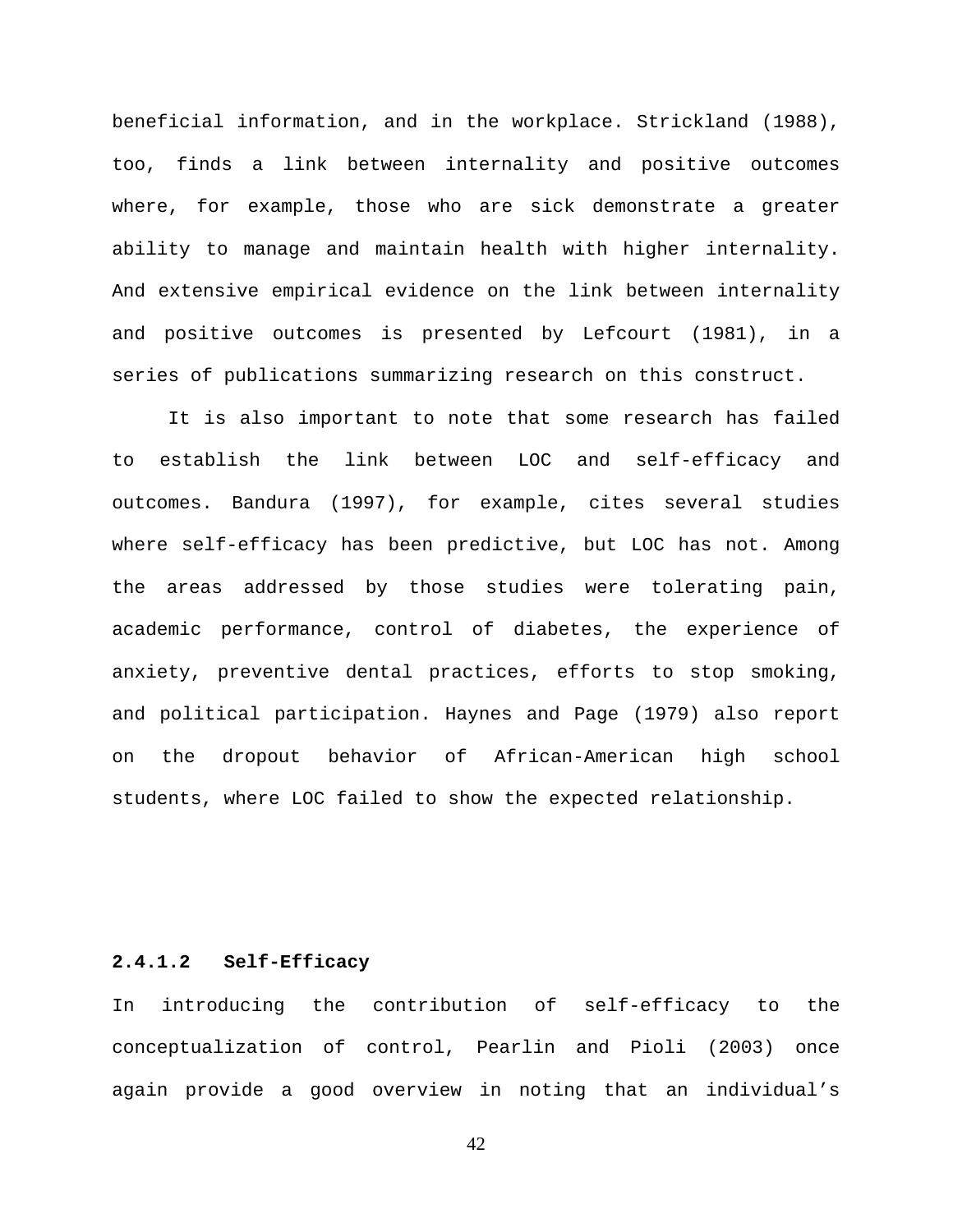sense of control rests primarily on the expectancy that the desired outcome can be achieved, and that the individual is capable of actually doing the behavior – which is a key focus for Bandura - to achieve that desired outcome.

 In turning, then, to the link between self-efficacy and outcomes, Bandura (1997) highlights areas such education, work, health, and athletics. And in specifically noting the link between efficacy and health promoting behaviors – which have particular value for individuals as they age - Bandura lists domains such as weight control, preventive dentistry, control of diabetes, and smoking cessation.

 There also, however, are examples of a failure of selfefficacy to predict outcomes. In one such study, which sought to predict both a coping and a performance response under controlled laboratory conditions, self-efficacy was found to predict a lessening of anxiety, but not the ultimate outcome of solving a puzzle (Endler, et al., 2001). Even so, the evidence for a link between these constructs – locus of control and selfefficacy - and outcomes so far exceeds negative findings that it seems likely that methodological shortcomings may, at least in some way, be contributing factors.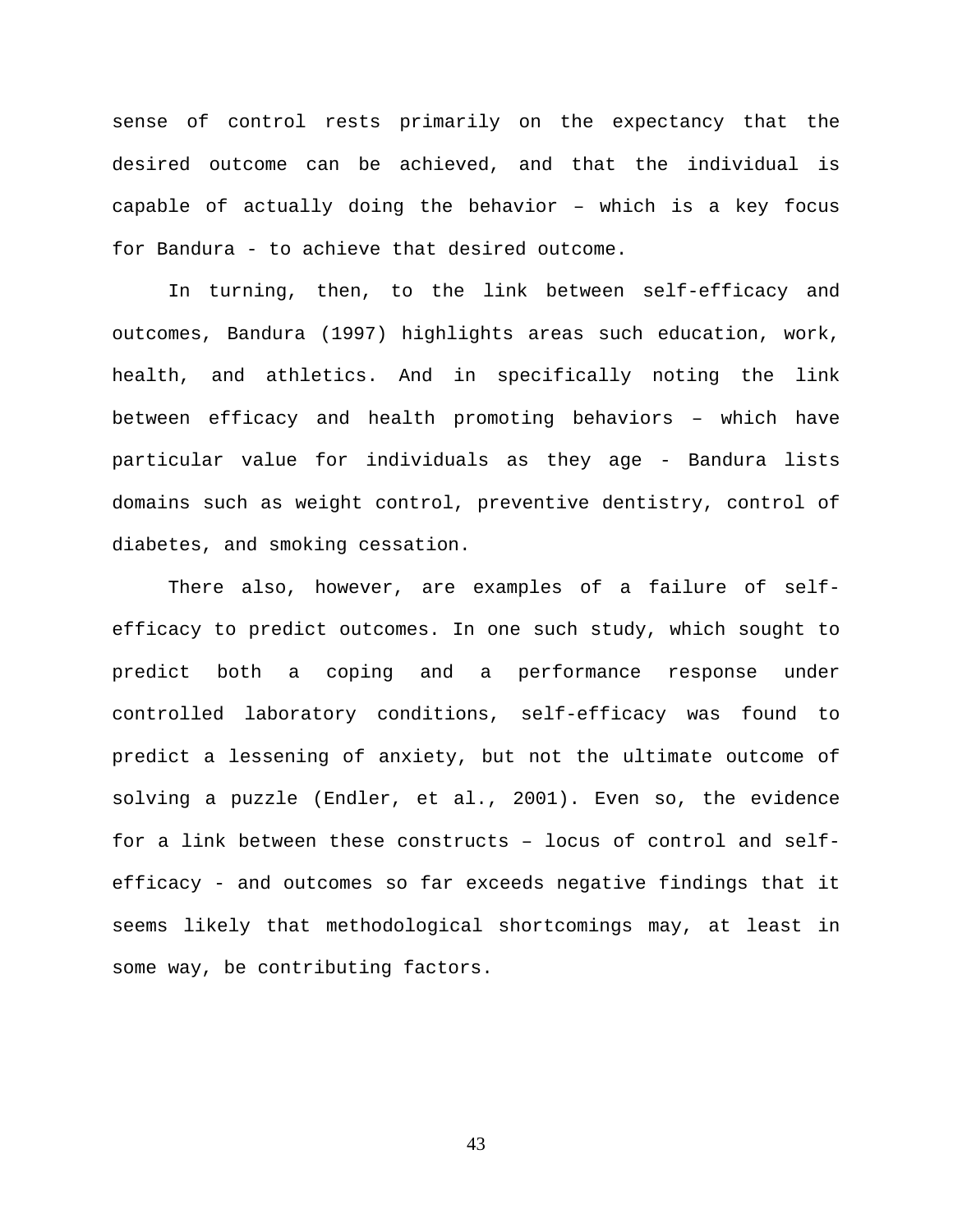## **2.4.1.3 Supplemental Insights of Competence**

The concept of competence also helps supplement the primary – and much more widely researched - insights of locus of control and self-efficacy, which clearly are central to the measure used in this paper. Perhaps of most importance is its fundamental focus on an "organism's . . . intrinsic need to deal with the environment" (White, 1959, p. 297, 318). This insight, then, focuses on the developmental struggle of individuals to ultimately be autonomous in managing the person-in-theenvironment exchange. Any type of dependency, then, clearly would undermine an individual's sense of autonomy, and according to competence insights trigger a motivational response to reestablish self confidence (Hall, et al, 1998). Arbitrary and conflicting incentives to act otherwise, such as those found with retirement, would seem, then, to highlight risks inherent in the challenge of the "meaningful environment" facing many today as they age.

White (1959) also adds three other key insights to the concept of control in that he 1) focuses on very early childhood efforts – even in the cradle – to exert control vis-à-vis the meaningful environment; 2) ties his insights to a non drivereduction aspect of "ego/identity" development; and 3) stresses the importance of novelty and challenge in the environment. In fact, he even uses the example of individuals who "retire" from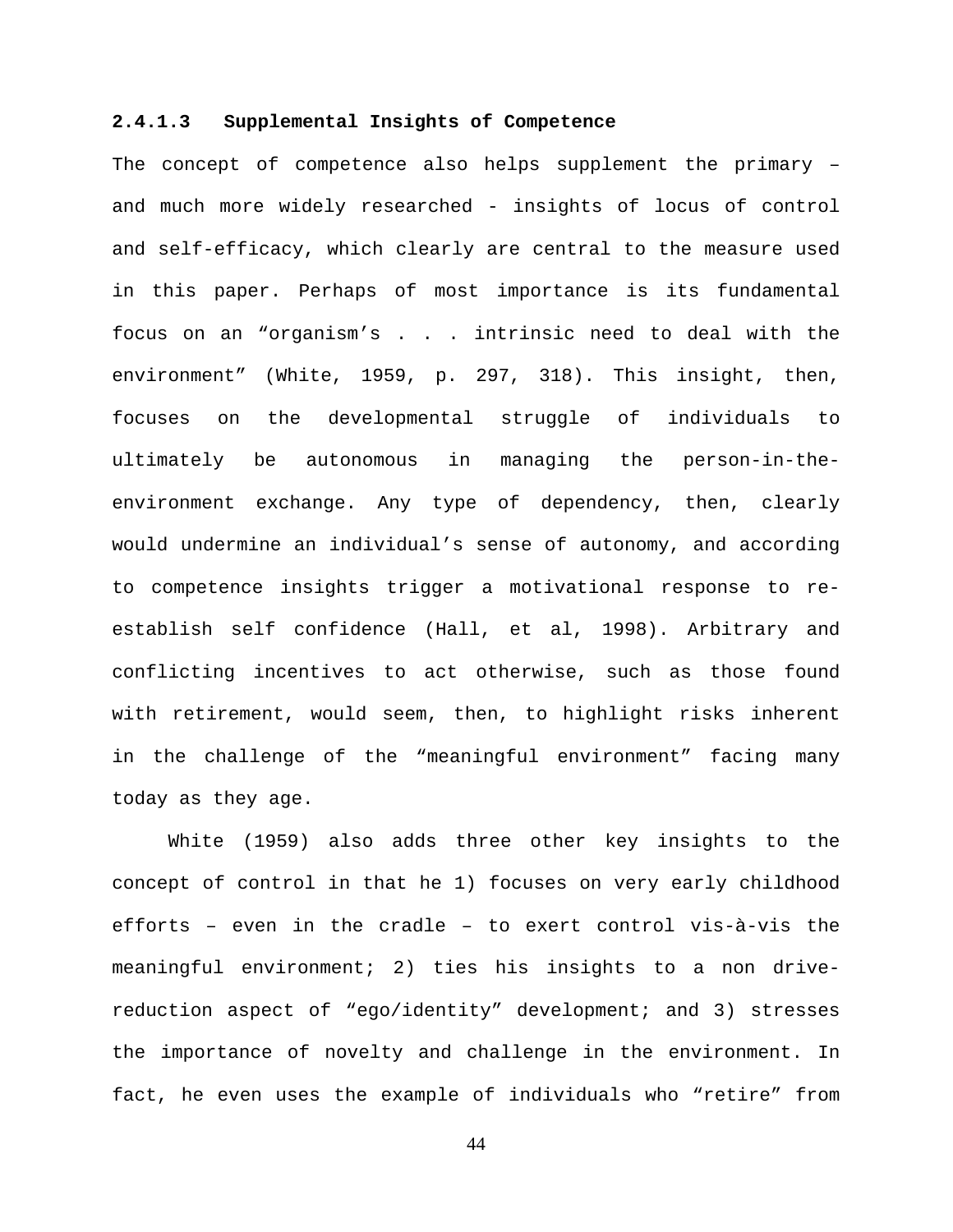what they perceive to be a stressful situation, only to find themselves soon bored and seeking new "mastery" challenges. Most basically, White suggests that individuals have an "intrinsic need to deal with the environment."

# **2.4.2 Depression**

Depression, clearly, has been a concern in research on both aging and retirement, with De Beurs, et al (2001), among many others, suggesting that life events involving loss, such as retirement, often are seen as a threat for depression, with other life events involving threat promoting anxiety. In looking merely at numbers, Rahman (2005) suggests that 15% of the world's population 60 years of age and over is depressed, with others, Catanzaro et al (1995, p. 259) finding too that "Older individuals report higher levels of depressive symptoms," with retirement often listed as a possible contributing cause. And in reporting on suicide rates Lazarus and Lauer (1985) note that white males 70 and over have the highest rate of suicide. Even so, there have been relatively few studies done specifically on work status and depression, with some studies finding that retirees are more depressed, and others that they are less depressed (Drentea, 2002).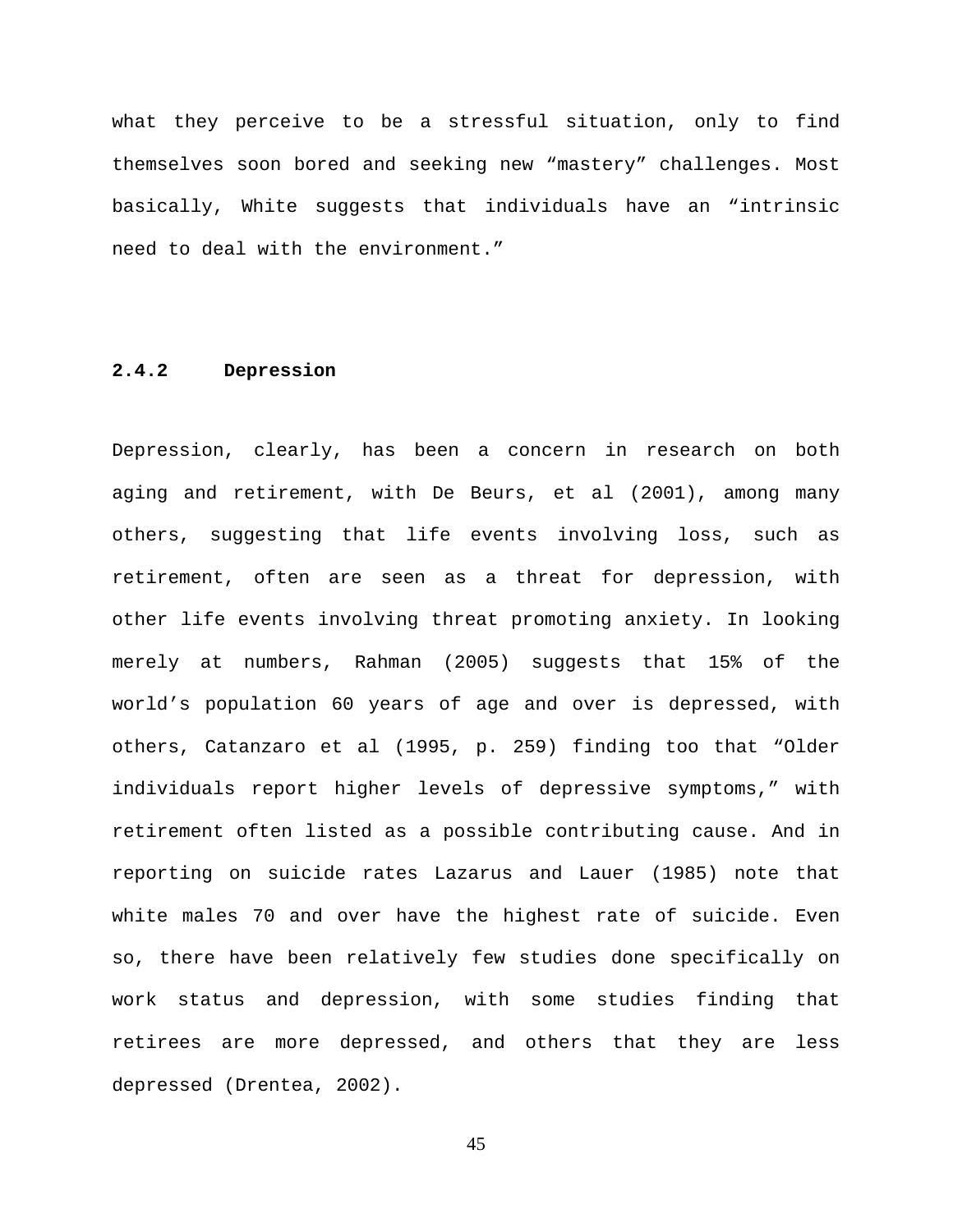In any case, depression will be a key outcome measure in this study, and will be operationalized via a 7-item scale developed by Mirowsky and Ross (1984), and which represents a modification of the more extensive CES-D scale.

#### **2.5 AGING, RETIREMENT, AND A SENSE OF PERSONAL CONTROL**

A number of key studies help create a foundation for this research, with Ross & Drentea (1998), however, noting that relatively little research has been done on psychological wellbeing and retirement, and "even less has compared employed persons to retired persons on the sense of personal control" (p. 320). Mirowsky (1995), for example, notes "inconsistent and contradictory results (p. 33) in studies that look at age and control. Even so, in using the 1990 Survey of Work, Family, and Well-Being, Mirowsky does find via a cross-sectional analysis that a sense of control in this sample does diminish with age, but that "most of the association between age and the sense of control remains unexplained (p.41)." In looking, for example, at individuals grouped in 10-year age segments, Mirowsky finds, based on "crude means" that control remains relatively stable for the 10-year groups up until age 50 at a level just above .07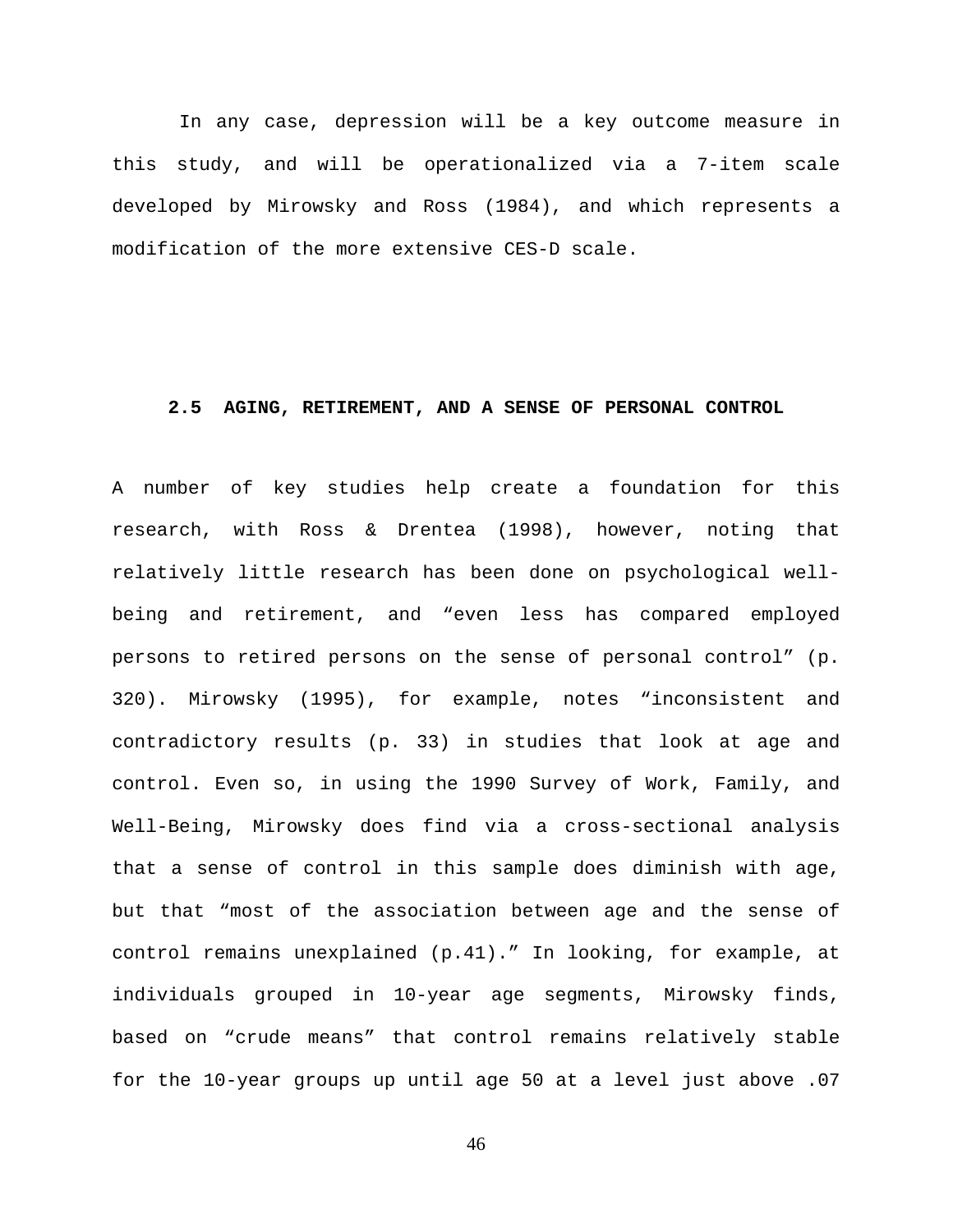- on a scale of  $-2$  to  $+2$ , with 2 representing the greatest sense of control – but that it declines for each 10-year segment after, with respondents over 80 having dropped to a crude mean of below .04, and with that drop in a one-way analysis of variance significant at a p < .001 level.

Ross and Drentea (1998), then, in using data from the 1995 wave of the Aging, Status, and Sense of Control (ASOC) survey – and also via a cross-sectional analysis – find retirees to have "significantly lower" levels of personal control than full-time employees, and that this relationship, in following-up on Mirowsky's findings above, "remains after adjustment for age." And perhaps of most importance – in their attempt to fundamentally test the two competing hypotheses of whether retirement on the one hand may be "liberating" versus whether on the other hand it may be "alienating" – they conclude that "We find little support for the view that retirement is liberating overall, compared to employment. Retiree's perceptions of personal control are significantly lower" (p. 330).

And finally, Ross and Mirowsky (2002) – again using the ASOC date, but in at least a partially longitudinal way, find that women as they age show a more diminished sense of control than men. Here again, as in Mirowsky's study above of age and control, Ross and Mirowsky use a scale for control which ranges from -2 to +2, and find that women over 55 have a mean sense of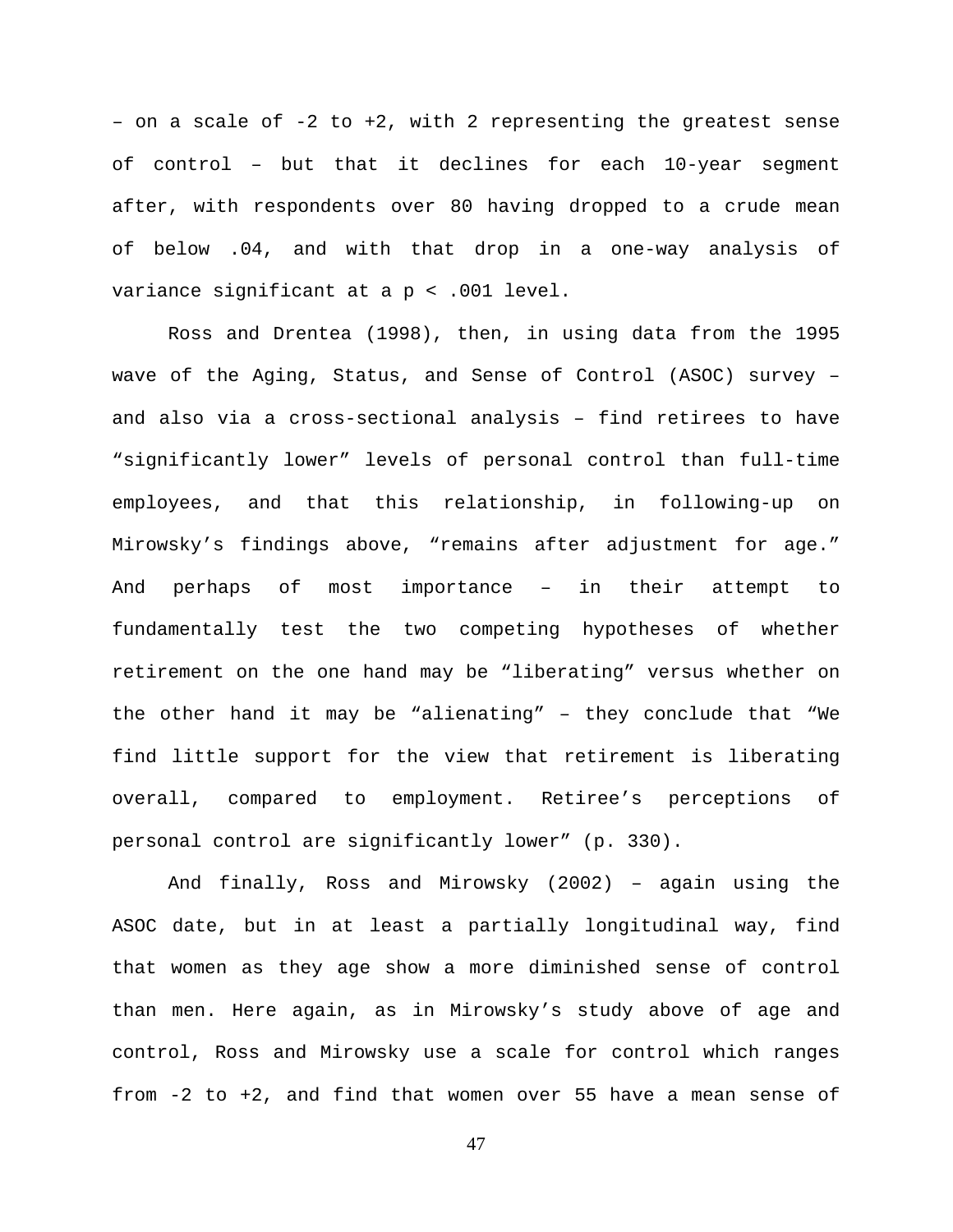control of .47 versus .65 for men, and that the difference is significant. For women under 55, however, the mean sense of control is similar to that of men, with women at .73 and men at .75. In then adjusting for a change over time, they enter Time 1 as a control variable, and find the results to be similar to those of the cross-sectional analysis. Even so, they conclude that "much is left to be explained" (p. 141)

These studies, then, create a foundation for exploring the key question at the heart of this study, which relates specifically to the relationship of work status to control, and does so in both a longitudinal way, and in the context of social learning theory and its focus on a wide variety of individual "micro" transactions within a more "macro" and often changing meaningful environment.

# **2.6 SUMMARY AND ASSESSMENT OF THE LITERATURE REVIEW**

The key challenge at this stage of the analysis – with findings from the Literature Review presented above – is to answer two central questions: 1) is there a problem worthy of study; and 2) does the conceptual response, as outlined in this paper, find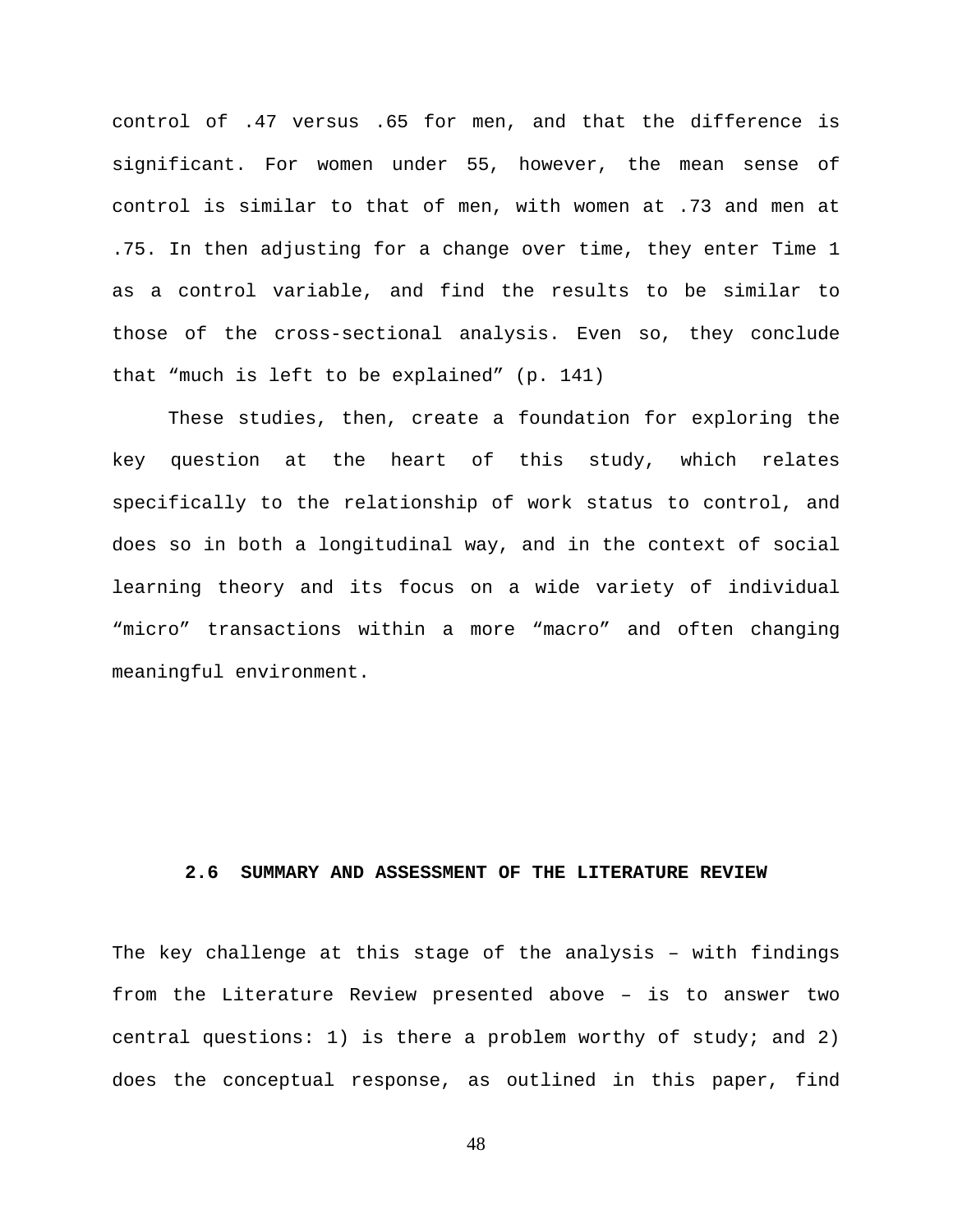credence in the literature? It seems that the answer to both questions is "yes," and for a number of reasons.

As to evidence for the potential risk of retirement to individuals as they age, perhaps most important is the challenge of role shift in an individual's meaningful environment, and to a concomitant sense of self or identity. And, clearly, social learning theory – as defined by Rotter and Bandura – gives a good sense of how increasingly less rewarding interactions with that environment - linked specifically to a major shift in role, and to ways in which bias and discrimination may be associated with that - might lead to a lessened sense of personal control, and even to depression. It is also important to note, as the literature reveals, that there is a strong likelihood that this particular population is, indeed, disempowered via such bias and discrimination, just as has been documented for other such "marginalized" populations.

And regarding specific domains where the link between a more significant sense of personal control and better life outcomes has been demonstrated, perhaps most important for this analysis are health promoting behaviors, and the ability to cope with challenges, such as those flowing from losses in both the personal domain, such as diminishing health or the loss of a spouse, or more externally in the loss of valued roles or of economic independence. On the one hand, of course, there is good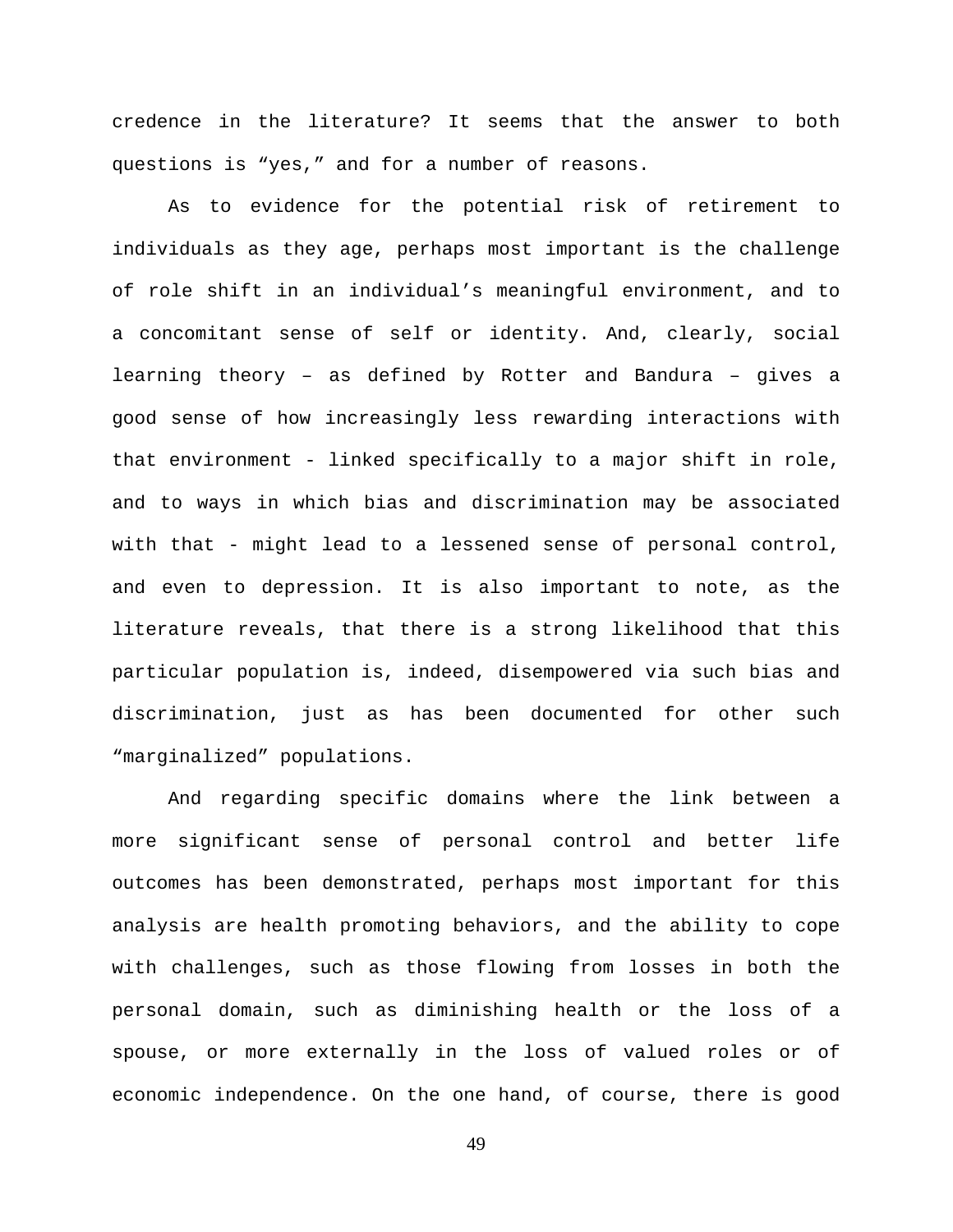news in that health for those as they age is relatively good, but clearly such health can be better maintained and enhanced through health-promoting behaviors, with a second positive area relating to financial stability which clearly may be promoted through continuing capacity to both work and build careers. But based on general challenges to our society, as documented above – primarily as the result of an interplay between demographics, global economic competition, and internal economic challenges, specifically as those challenges are distilled in concepts such as "dependency ratios" – it will be increasingly important to have an empowered "aging" population, especially if retirement, for the mutual benefit of both the society and its citizens, moves into a new stage in its evolution.

It is also important to note that the extensively documented link between a sense of personal control and life outcomes – especially for self-efficacy and locus of control, where much of the empirical research has focused – supports the potential benefits of this study, which is that there will be the same general link between a sense of personal control and outcomes in a wide variety of life domains for individuals as they age and retire.

One key insight contributing to study conceptualization and design is the value of using theory to frame the analysis, and specifically in this case the appropriateness of social learning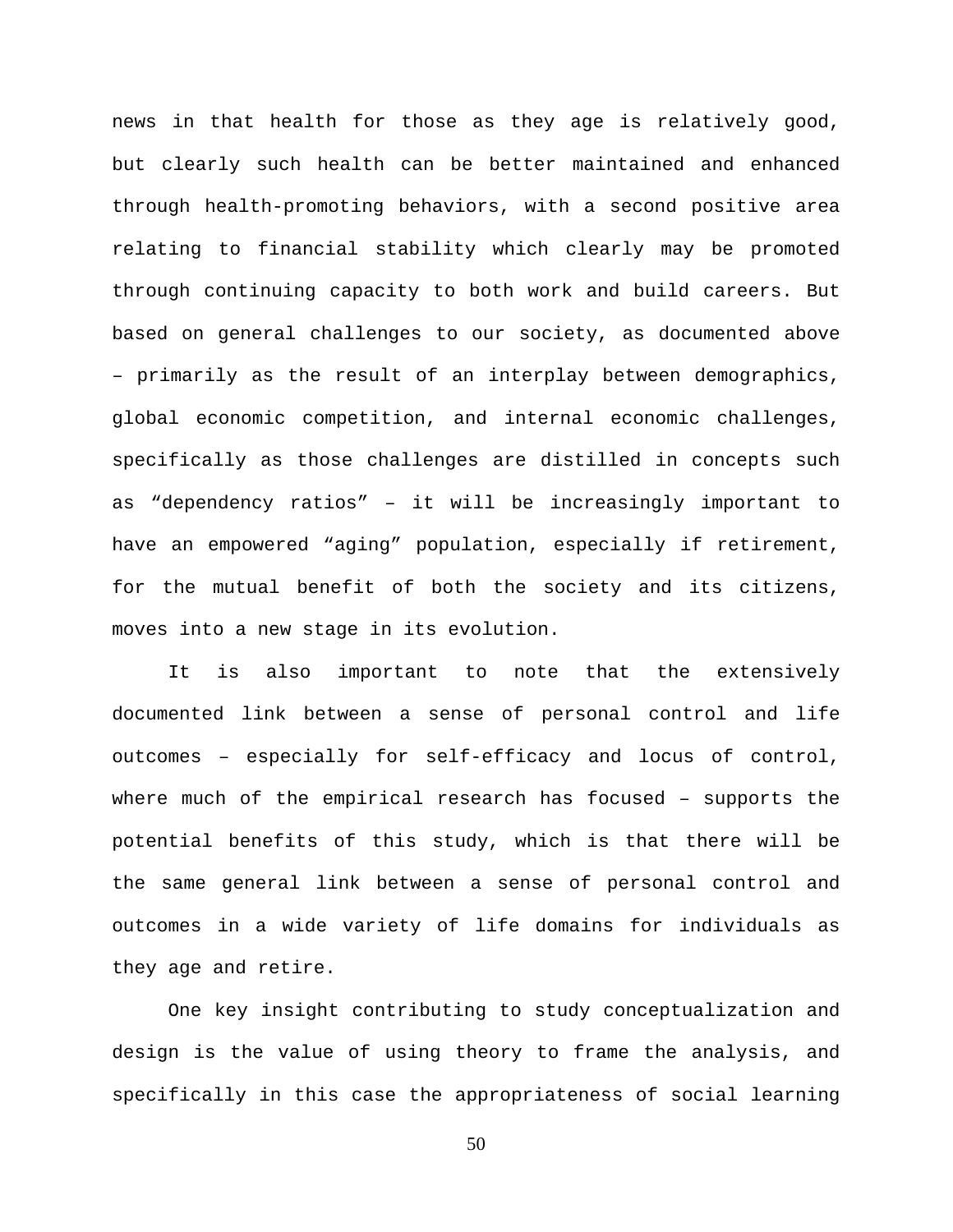theory for that frame. Another important contribution of theory as an analytic frame is the way in which it helps creates a foundation for future research, especially in that it helps promote understanding and helps identify future avenues of inquiry via focusing on theory-based explanations for empirical findings (Bengtson, et. al, (1999); Marshall, 1995). And in a very specific way, social learning theory – with its focus on a reciprocal exchange between the individual and his or her meaningful environment as the central unit of study - seems most appropriate for understanding both the process and consequences of retirement, especially given the dramatic changes in the meaningful environment which result from a fundamental transition in role, and in how individuals, given significant internal and external change, relate to the meaningful environment as they both age and retire(Rotter, 1982). And beyond that - given the many "extra" years of life individuals can expect beyond retirement – the key outcome variable of a sense of personal control seems especially meaningful, in that control "generalizes" to empower individuals to seek rewards/ reinforcement in many other life-domains (Rotter, 1982). Depression, too, as a secondary measure, is appropriate for the same reason, in that it, too, may diminish the capacity of individuals to seek rewards/reinforcement as they age and retire.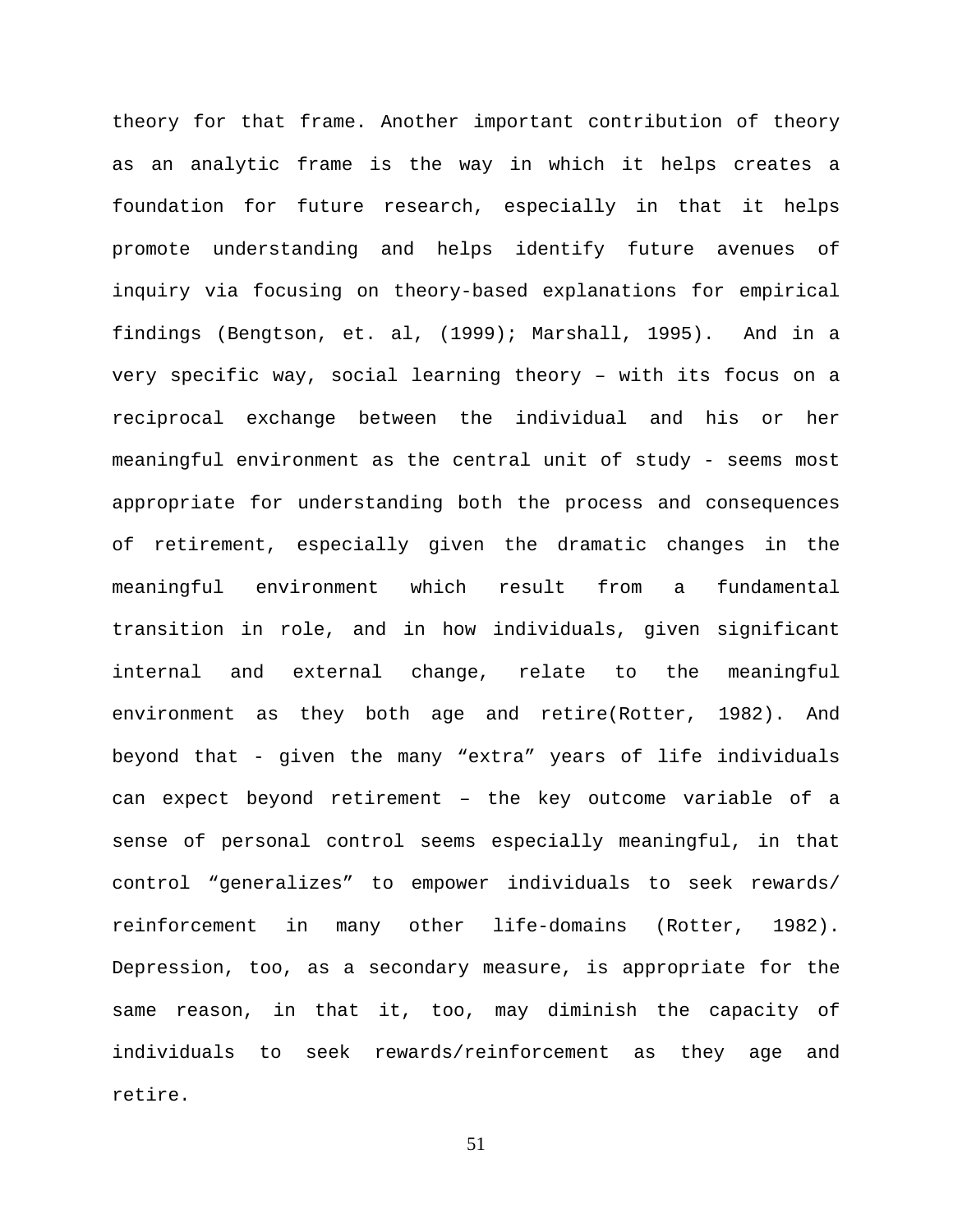And finally, the analysis proposed here would seem to build on insights already established by the few studies which have already used this specific data in an attempt to better understand the relationship of aging and retirement to a sense of personal control, and to do so – as they for the most part have not – within the analytic frame of theory. A further key benefit of this study – and one which ultimately yields the potentially most important finding of the study – is that it, unlike the other studies, applies a longitudinal analysis to the relationship of retirement/ work status to both a sense of personal control and to depression.

#### **2.7 HYPOTHESIS**

The hypothesis at the heart of this study, then, as noted in Chapter I, flows from three key findings in the literature: 1) from the fundamental premise of social learning theory that attitudes/personality constructs – such as an individual's sense of personal control, which has so often been cited in the literature as a product of social learning theory – are learned as a result of the ongoing "micro" exchanges of individuals with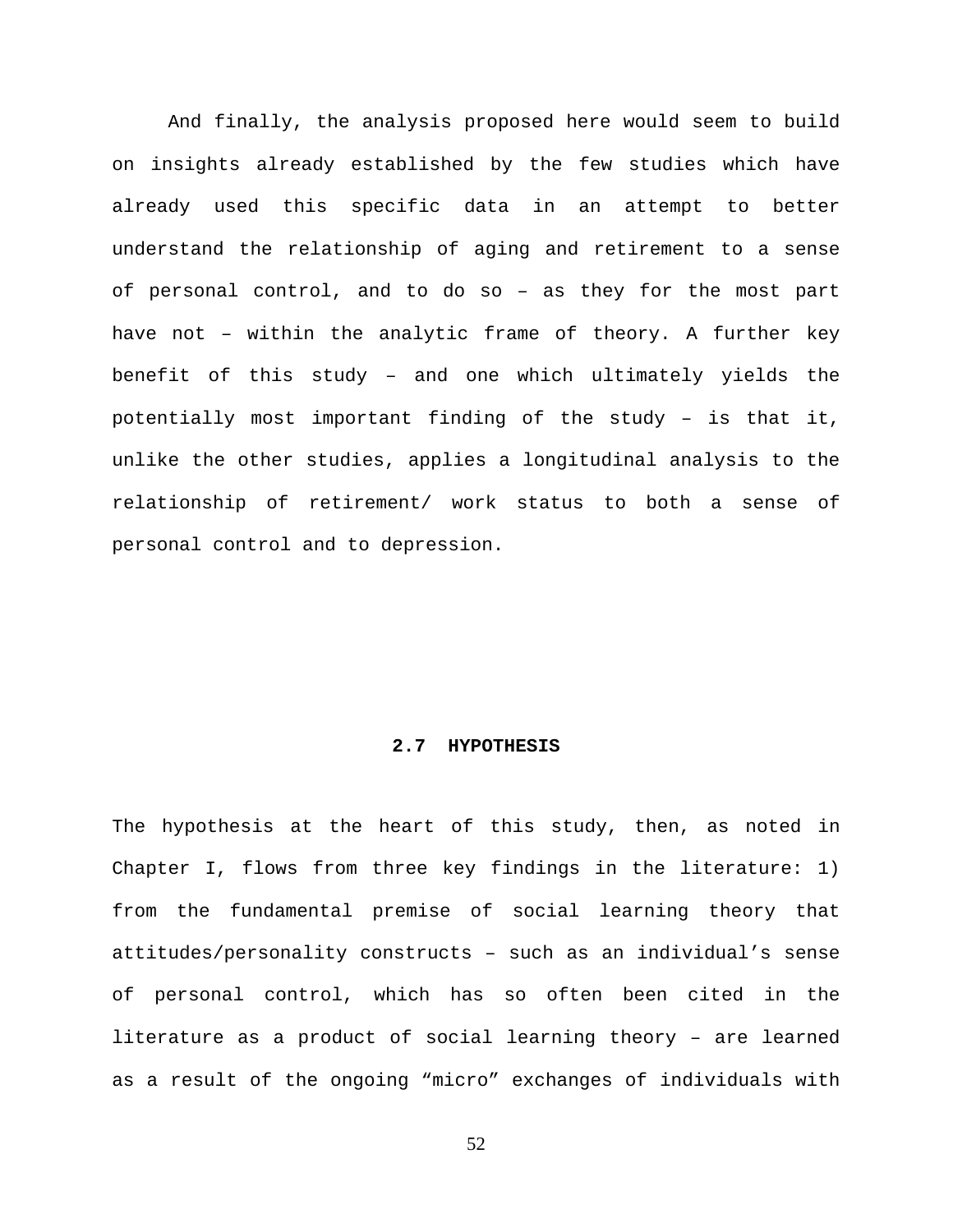their more "macro" meaningful environment as they seek rewards/ reinforcement which they value in that environment, with the mind clearly functioning as a mediator in this process; 2) that a discriminatory "meaningful environment" encountered by individuals as they age in our society – with the fundamental role transition of retirement considered by many as perhaps most representative of that discrimination – will in a wide variety of ways provide negative reinforcement and promote the kind of self-sustaining dynamic represented by Bandura's concept of triadic reciprocality, in which personal attitudes/ expectations, behavior, and the meaningful environment all interact and influence each other; and 3) that this ongoing negative reinforcement creates a risk for diminished expectations for reward fulfillment, and thus for a diminished sense of personal control, and ultimately well-being, for individuals as they age and retire, as it has for other groups cited in the studies above, such as African-Americans. And although depression clearly has medical dimensions, the mind still functions as a mediator in the process, and is expected to be related to work status/retirement in the same way as personal control.

And finally, in testing the central hypothesis of this study – that, as noted in Chapter 1, there will be a significant relationship over time between work status and an individual's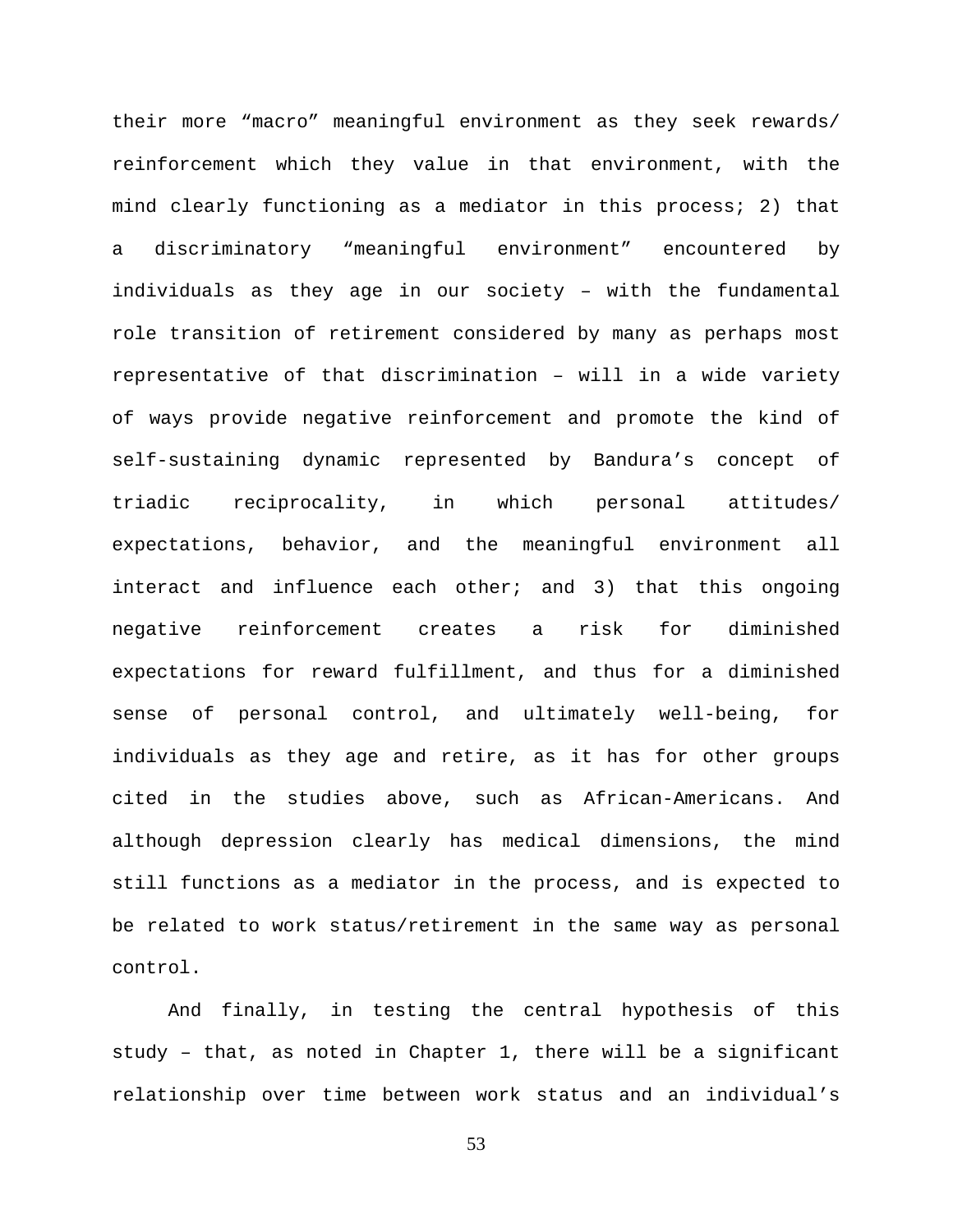sense of personal control – and specifically that 1) those working at both Time One and Time Two will have a significantly greater sense of personal control than either those retired at both times or those moving from work to retirement, and 2) that those moving from work to retirement will exhibit the most significant loss in a sense of personal control - and that the same kind of disempowering relationship will be found between work status and depression, with those moving from work to retirement again exhibiting the most significant increase in depression – a number of variables suggested by the literature review above will be entered as covariates for control purposes.

Among "person-intrinsic" factors, for example, related to the various discussions of how bias and discrimination clearly can influence the "micro" exchanges of an individual with his or her meaningful psychological environment are age, gender, and race, which clearly should be controlled for in this analysis. Health, too, may influence an individual's experiences and expectations in seeking rewards/reinforcement in the meaningful environment, as does the ability to be physically active. And in seeking to control for an individual's "sense of self" - which is not only cited in the literature on role transition, but also by Rotter when he suggests that social acceptance is a key human need for many individuals seeking reinforcement in their meaningful environment – variables will also be included for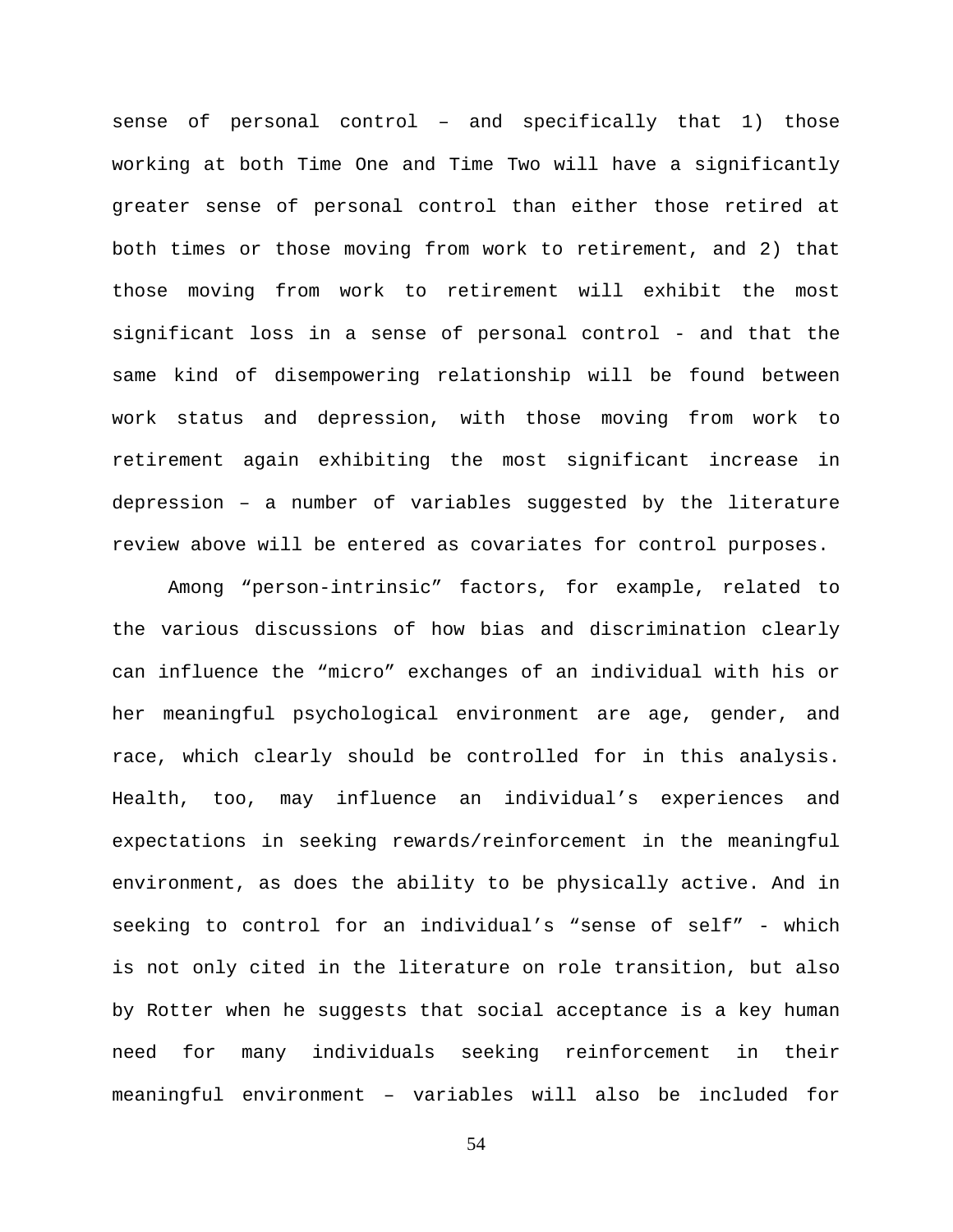marital status, social support, occupational prestige, education, and economic hardship.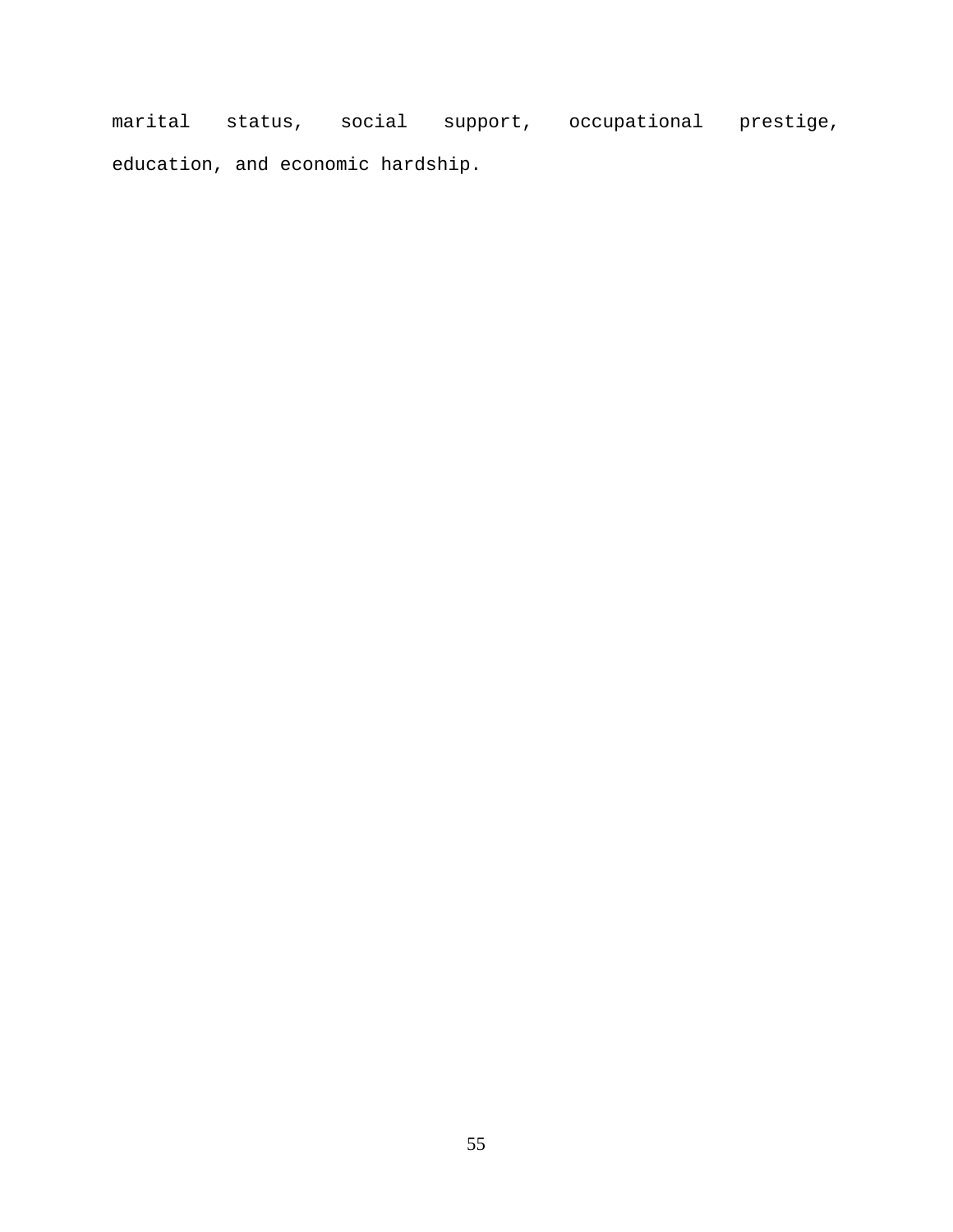#### **3.0 RESEARCH METHODOLOGY**

#### **3.1 SAMPLE**

Data for this analysis comes from the 1995 and 1998 waves of the *Aging, Status, and Sense of Control* (ASOC) study, in which researchers interviewed more than 2,593 individuals at Time One (T1) in 1995, and 1,378 of those same individuals at Time Two (T2) in 1998. In producing this sample – which given the focus of this study - reflects an oversampling of those over 60, the researchers did two sets of telephone interviews in which they called potential participants back at least 10 times to set up the interview, and then at least 10 more times to complete the process. In the more general sample, using random digit dialing – while screening for small businesses, etc – they called households nationally and talked to an individual 18 or over in the household with the most recent birthday. In the oversample portion of the study, researchers limited interviews to households with at least one individual 60 or over, and interviewed the 60 or over individual with the most recent birthday.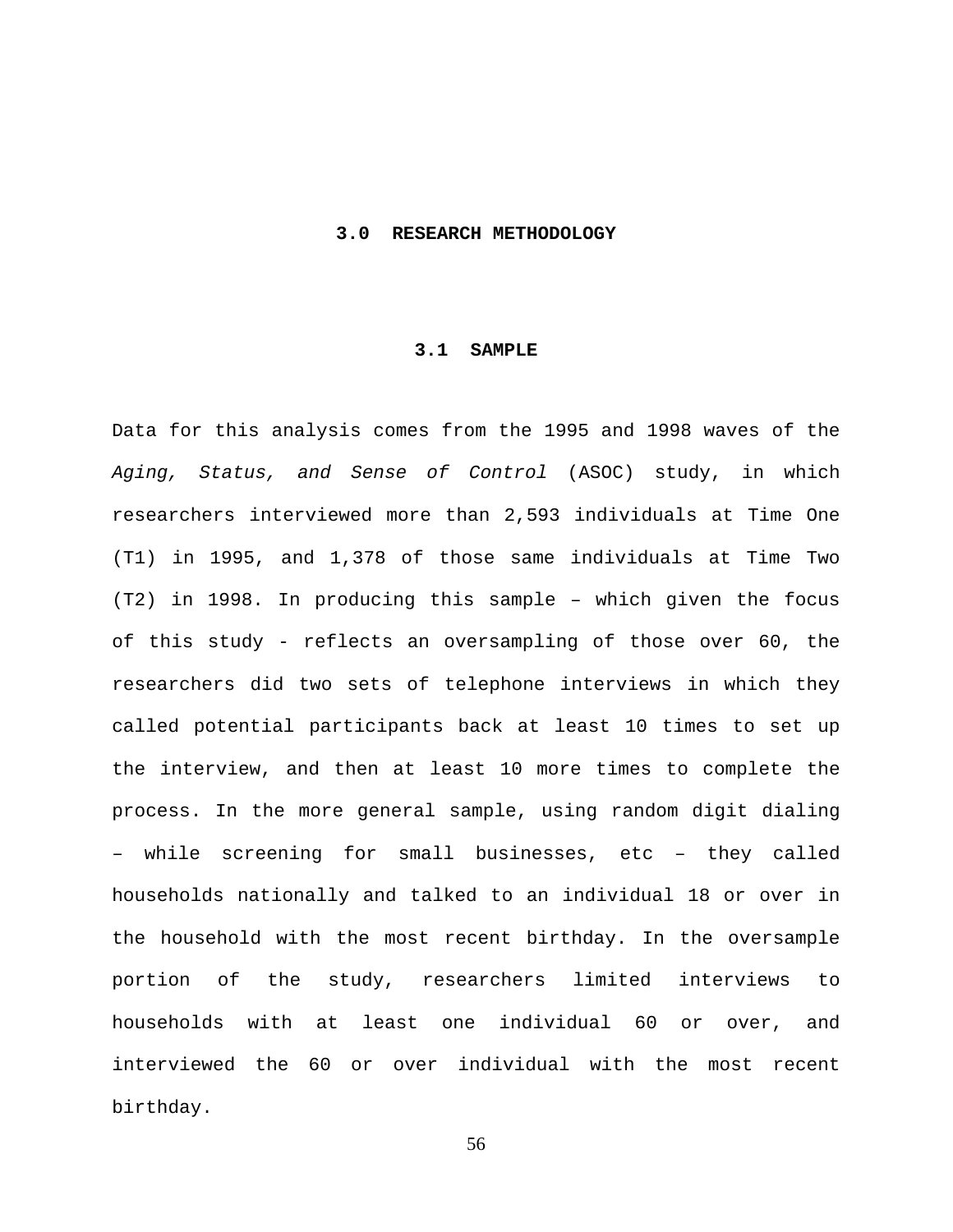Ages in the 1995 sample ranged from 18 to 95, with fiftyeight percent (1,496) of those individuals under age 60, and forty-two percent (1,097) age 60 or older. For this study, however – given its emphasis on aging and work status – the sample of interest will be of the 260 individuals between the ages of 56 and 71 at Time One (T1) who responded also to interviews at Time Two (T2) in 1998, and who listed their work status as either 1) working at both T1 and T2 (55); 2) retired at both times (175); or who 3) moved from work to retirement during the three years between T1 and T2 (30), with these 260 individuals reflecting at least 99% of the full ASOC sample who listed their work status as "retired" at T1, along with at least 99% of those aged 56 or over who were working full time at T1.

Also of note is that funding for the *Aging, Status, and Sense of Control* (ASOC) study came from the National Institute on Aging as part of its effort to promote secondary research, and that the primary researchers were Mirowsky and Ross (2006).

## **3.2 DEPENDENT VARIABLES**

The two dependent variables in this study are 1) a sense of personal control, and 2) depression. In operationalizing a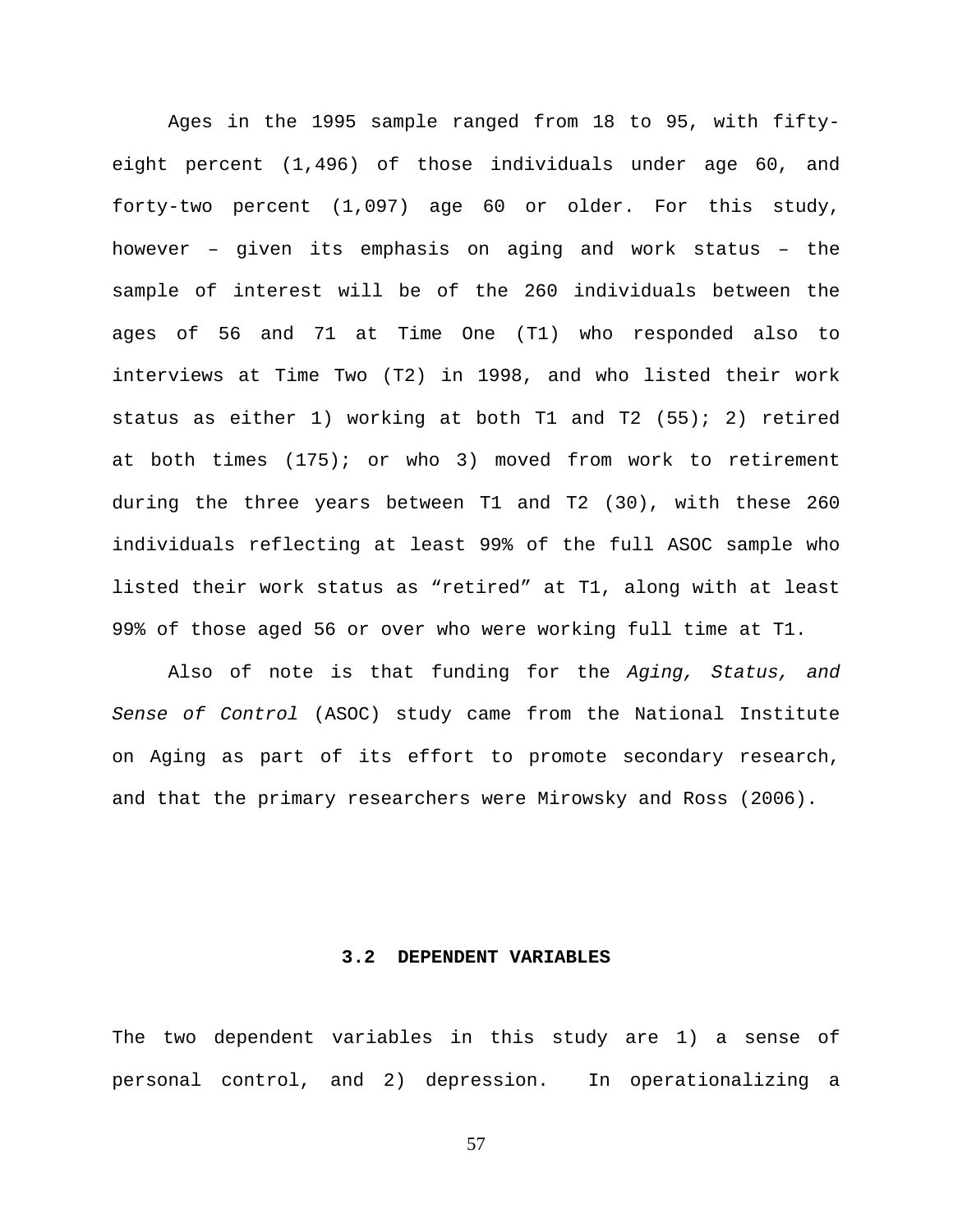sense of control, the ASOC study uses an 8-item measure designed by Mirowsky and Ross (1991) – the lead researches in the ASOC study – to eliminate both defense and agreement bias; while depression is operationalized via a 7-item scale distilled again by Mirowsky and Ross (1984) from the more expansive Epidemiological Studies' Depression Scale (CES-D).

In seeking to eliminate both defense and agreement bias in their control measure, Mirowsky and Ross (1991) use a design in which 1) two statements claim control over good outcomes; 2) two statements claim control over bad outcomes; 3) two statements deny control over good outcomes; and 4) two statements deny control over bad outcomes. In doing this, as Mirowsky and Ross suggest, defensiveness is cancelled by a matched number of questions about good and bad outcomes, while agreement bias is cancelled by the same kind of match with what they term "instrumental" versus "fatalistic" statements.

In discussing the content validity of their personal control scale, Mirowsky and Ross suggest that it well represents its "domain of content," especially in its focus on an individual sense of control over "ones life." In then

Turning to criterion validity, Mirowsky & Ross use Rotter's 1966 I-E index as a "universal" standard for measuring a sense of personal control, and note an especially high correlation with the locus of control dimension in that scale. And regarding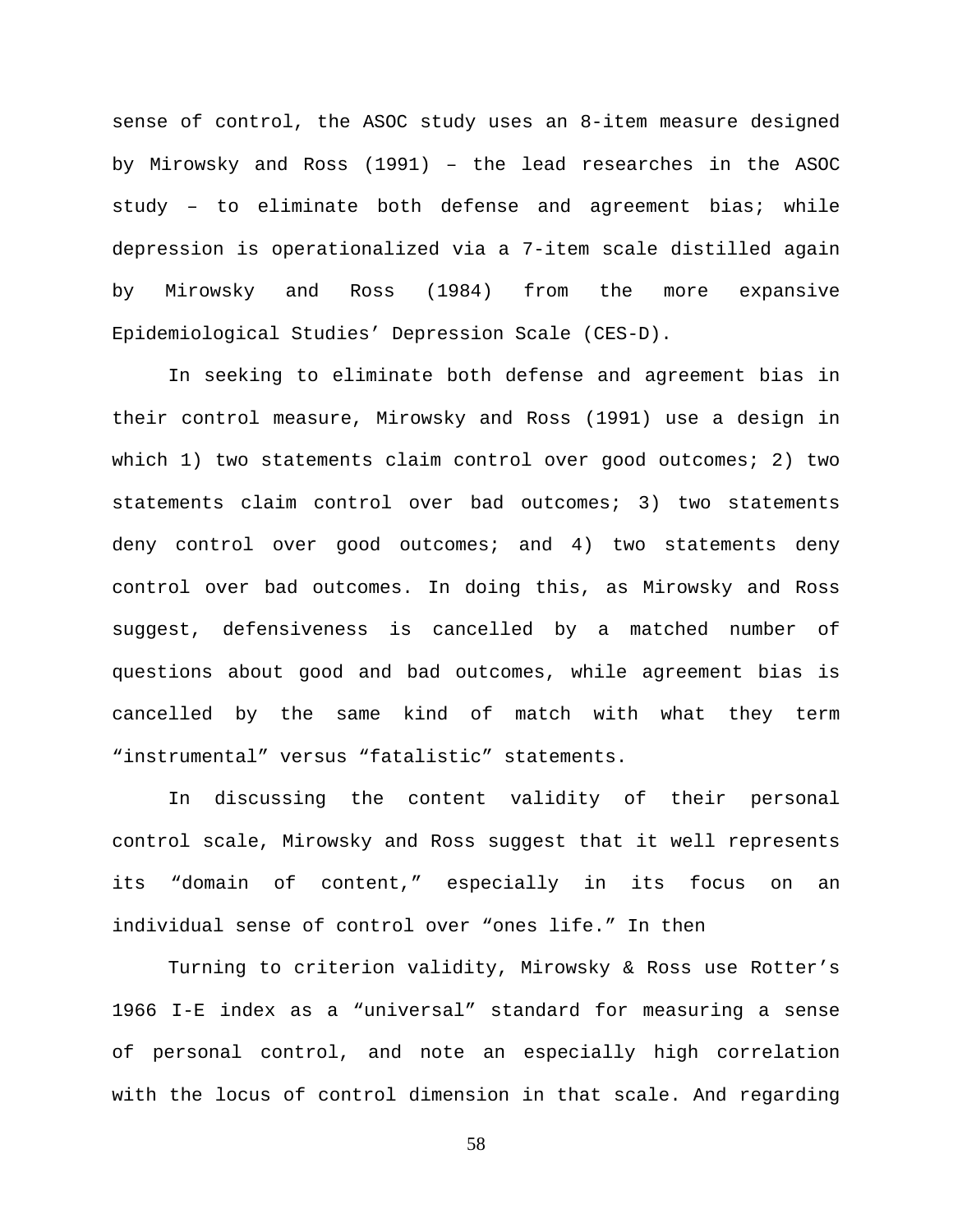construct validity, they note an expected positive correlation with variables such as income and education. They also report an alpha reliability for their scale of .68 for the 1995 wave, with that number slightly above .70 in 1998.

Among the items in the personal control scale, then, are 1) "I am responsible for my own successes;" 2) "I can do just about anything I set my mind to;" 3) "My misfortunes are the results of mistakes I have made;" 4) "I am responsible for my failures;" 5) "The really good things that happen to me are mostly luck;" 6) "There's no sense planning a lot – if something good is going to happen it will;" 7) "Most of my problems are due to bad breaks;" and 8) "I have little control over the bad things that happen to me."

Also of note is a relatively normal distribution for the 260 person sample at both Time One (T1) and Time Two (T2), as reflected both graphically and in a skewness measure for the personal control scale of .3 at T1 and .5 at T2, and a mean of 2.93 (SD of .33) at T1 and 2.90 (SD of .33) at T2, with 1 representing the lowest sense of personal control, and 4 the highest, and with everyone answering all 8 items used to produce the control scale at both time periods.

And also of note here, in regarding the assumption of normality in conducting an ANOVA analysis, is that Stevens (1996, p.242) suggests that "skewness has only a slight effect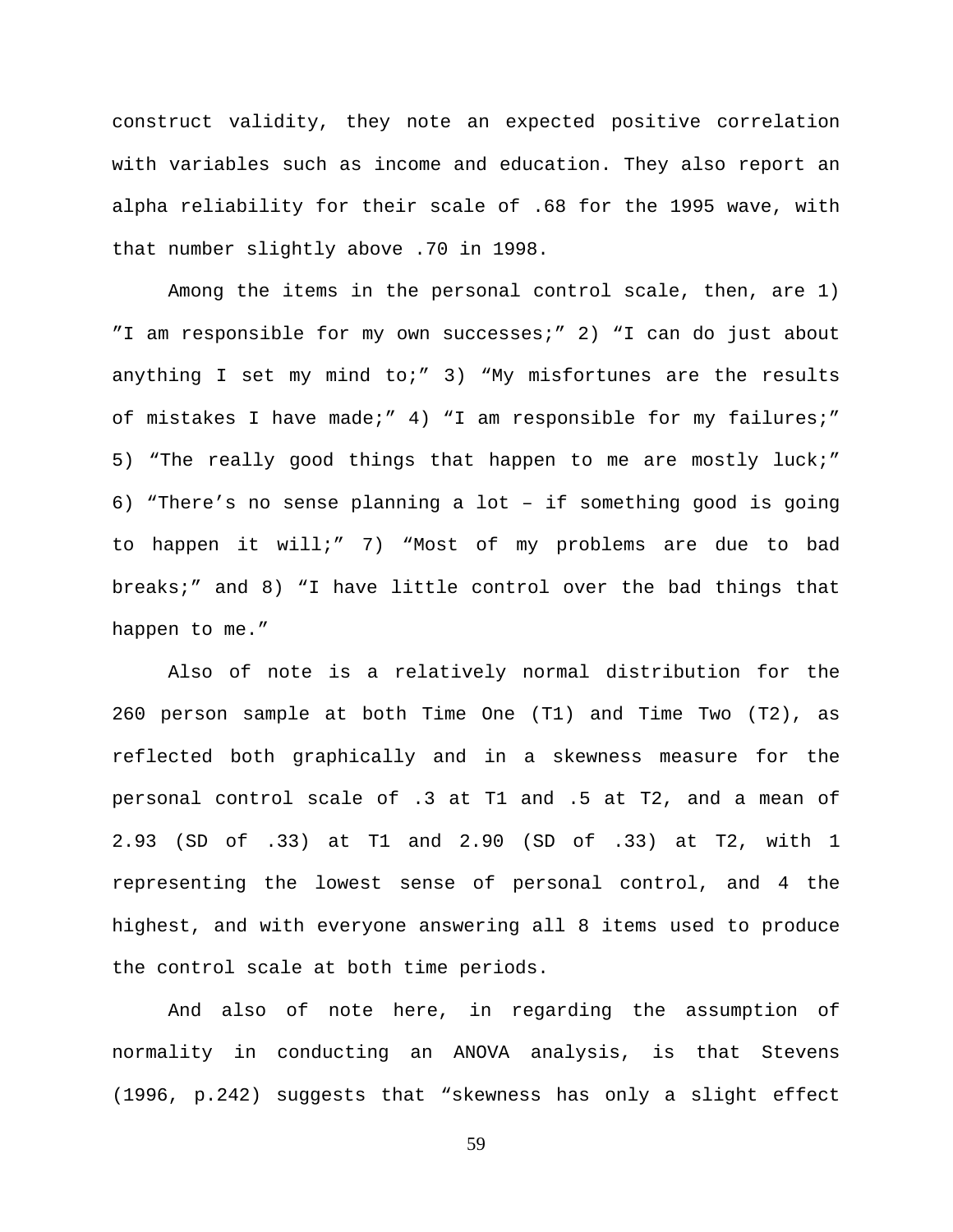(generally only a few hundredths) on level of significance or power. The effects of kurtosis on level of significance, although greater, also tend to be slight." He does admit that this finding may at first seem puzzling, but cites the Central Limit Theorem as providing a rational.

In turning, then, to the 7-item scale for depression, the roots of its development go back to the development of the Center for Epidemiologic Studies' Depression Scale (CES-D) in 1977, which is a 20 item scale used to measure the symptoms of depression, and which, according to Mirowsky and Ross (1984, p. 997), is a "valid, reliable, and useful measure of depressive symptoms," and which 1) has "high internal consistency and testretest correlation;" 2) "discriminates well between psychiatric inpatients and the general population and between people who say they need help for an emotional problem and those who say they do not;" 3) "correlates highly with other depression scales;" and 4) has alpha reliabilities of .83 for men, and .85 for women.

Mirowsky and Ross (1984, 1990) then modified this scale to the 7-items used in the Aging, Status, and Sense of Control (ASOC) study in an effort to better promote consistency between the key sub-groups of men and women, especially since married women report higher rates of depression than married men in responding to the more comprehensive 20-item CES-D scale. But in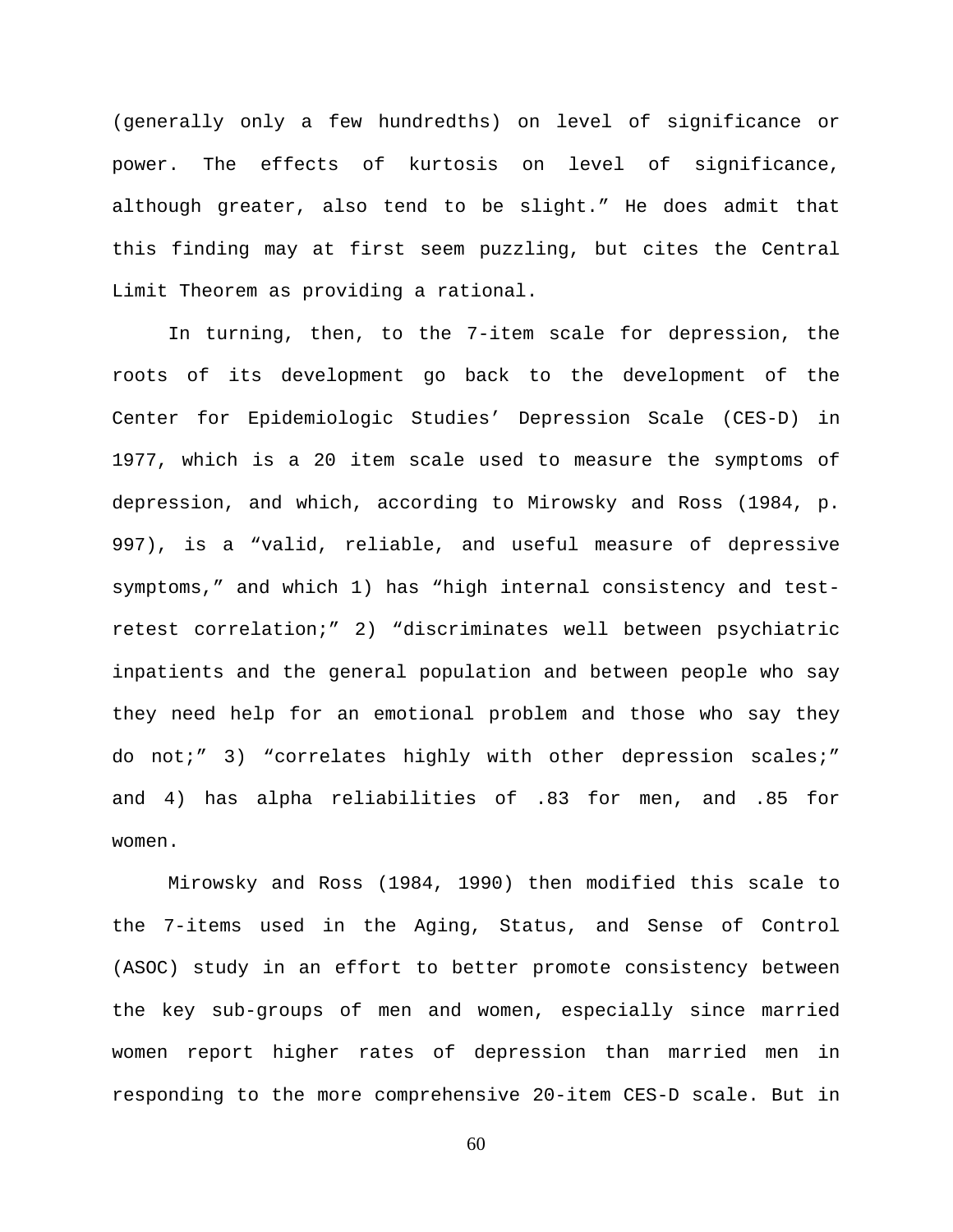doing a factor analysis to identify the fundamental psychometric properties of the larger scale, Mirowsky and Ross found 4 fundamental dimensions, including 1) depressed effect; 2) enervation; 3) positive affect; and 4) interpersonal problems. In then generating the more focused 7-item scale for "depressed effect" that better balanced the findings for men and women they did a phone survey in 1978 of a national probability sample of 1,360 married men and women, which they report as having a .92 correlation with the full CED-D measure, and an alpha reliability of .76. Respondents were specifically asked: "On how many days in the past week you" 1) "had trouble getting to sleep or staying asleep;" 2) felt you just couldn't get going;" 3) "had trouble keeping your mind on what you were doing;" 4)"felt that everything was an effort;" 5) "felt sad;" 6) "felt lonely;" and 7) "felt you couldn't shake the blues."

## **3.3 INDEPENDENT VARIABLE**

The independent variable in this study is work status, which, given the longitudinal nature of the analysis, is defined as 1) working full-time in both 1995 (Time One) and 1998 (Time 2); 2) being retired in both 1995 and 1998; and 3) moving from work to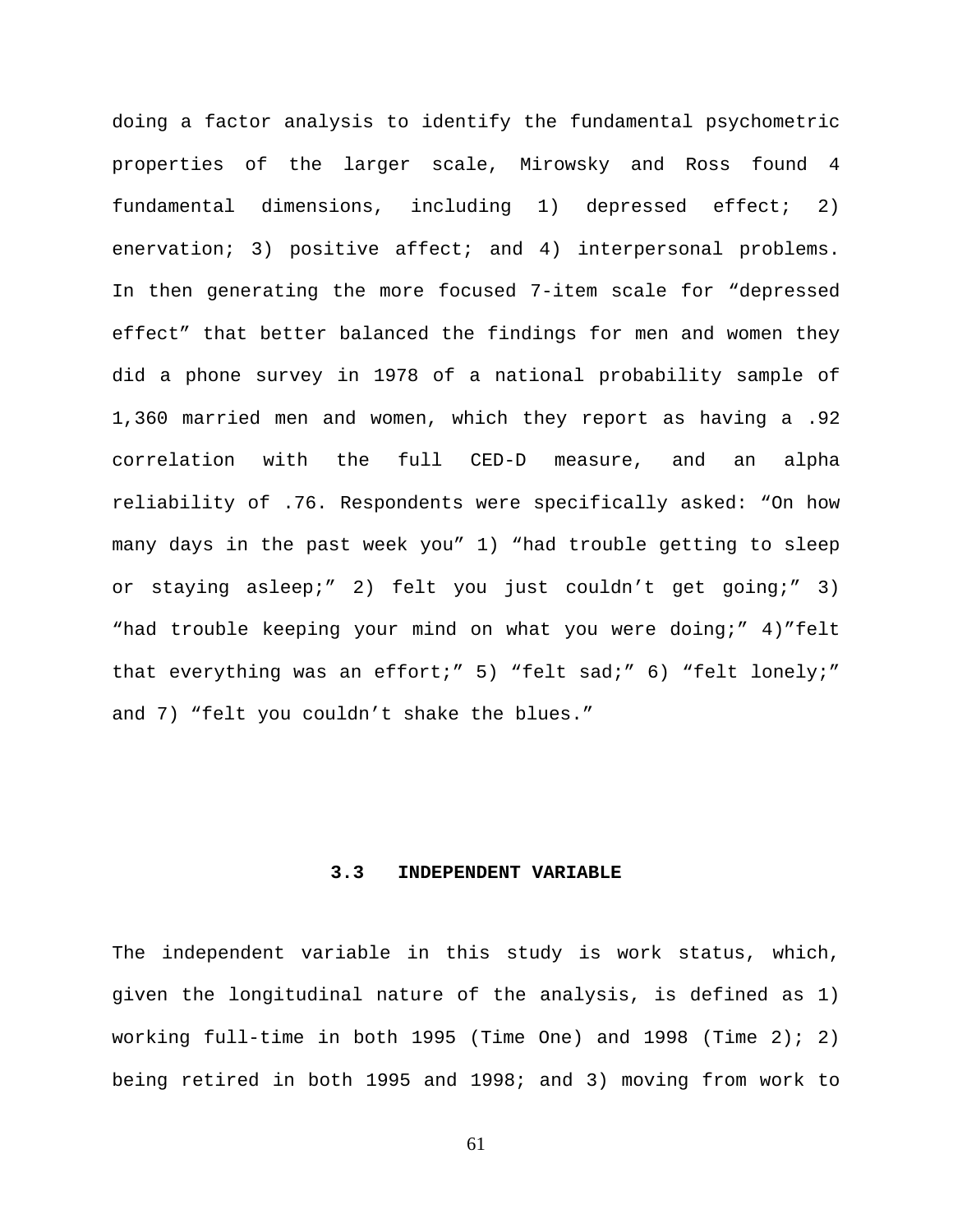retirement between 1995 and 1998. One important factor relative to this variable is that for those aged 56 to 71 at the first interview – the focal age range of this sample, as already noted – 175 individuals identified their work status in both 1995 and 1998 as retired, 55 reported working in both 1995 and 1998, while 30 moved from work to retirement during these 3 years, with men and women making up approximately 50% of the numbers in each category, and with this sample representing at least 99% of the full ASOC sample who listed their work status as "retired" at Time One, and at least 99% of those aged 56 or over who were working full time at Time Two.

## **3.4 CONTROL VARIABLES**

Within the context of social learning theory, then, a number of control variables potentially relevant to an individual's exchanges with the meaningful environment were applied in the various models as potential covariates, with, the dependent variable – in adding these covariates - adjusted for these potentially confounding factors prior to the main analysis. And given the focus of social learning theory on the dynamic exchange between the individual and the meaningful environment, these "control" variables – as delineated in section 2.7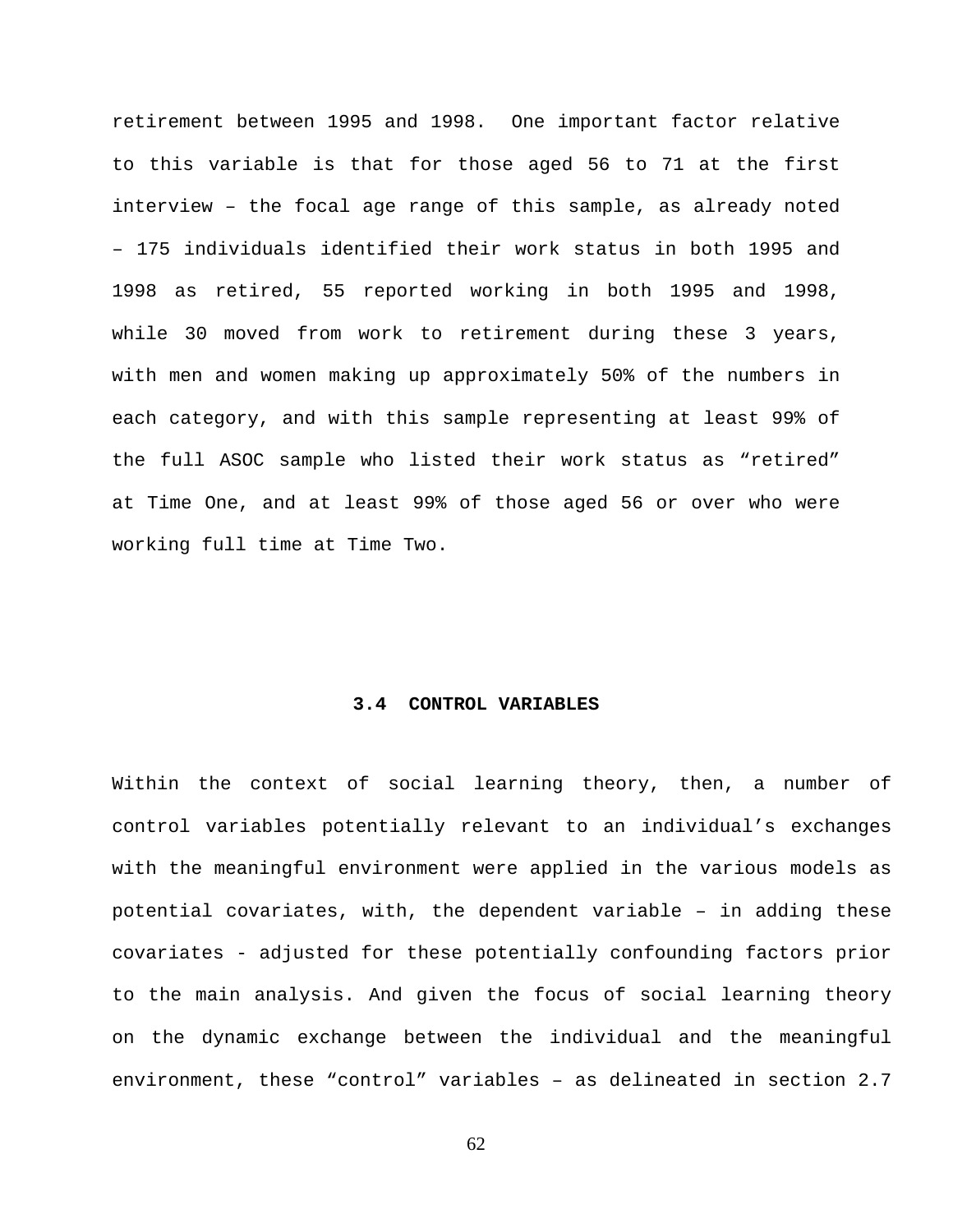above, HYPOTHESIS, will seek to reflect two fundamental dimensions of that exchange: 1) intrinsic personal attributes – which may, as a fundamental concern of this study - contribute to bias and discrimination - and 2) other attributes which in one way or another may affect an individual's sense of empowerment in this fundamental exchange with the environment.

Among intrinsic personal attributes applied in this analysis, then, are age, gender, and race, with other potentially "confounding" variables reflecting: 1) marital status; 2) social support, as measured by 4-items which include having someone to really talk to, someone to turn to for support when sick, someone to turn to when in need generally, or someone to turn to when requiring other kinds of help; 3) self-reported health, as reflected in the answer to a single question on whether respondents would rate their "general" health as "very good," "good," "satisfactory," "poor," or "very poor;" 4) a capacity to be physically active, as reflected in a 7-item measure which includes ratings of "no difficulty," some difficulty," or "a great deal of difficulty" for the activities of climbing stairs, kneeling or stooping, lifting or carrying, doing household work (such as preparing meals), shopping or getting around, seeing, and hearing; 5) a 3-item measure for economic hardship, which reflects any problems during the past 12 months in either paying for general household expenses, paying for medical expenses, or more generally simply paying for bills; 6) an occupational prestige rating of the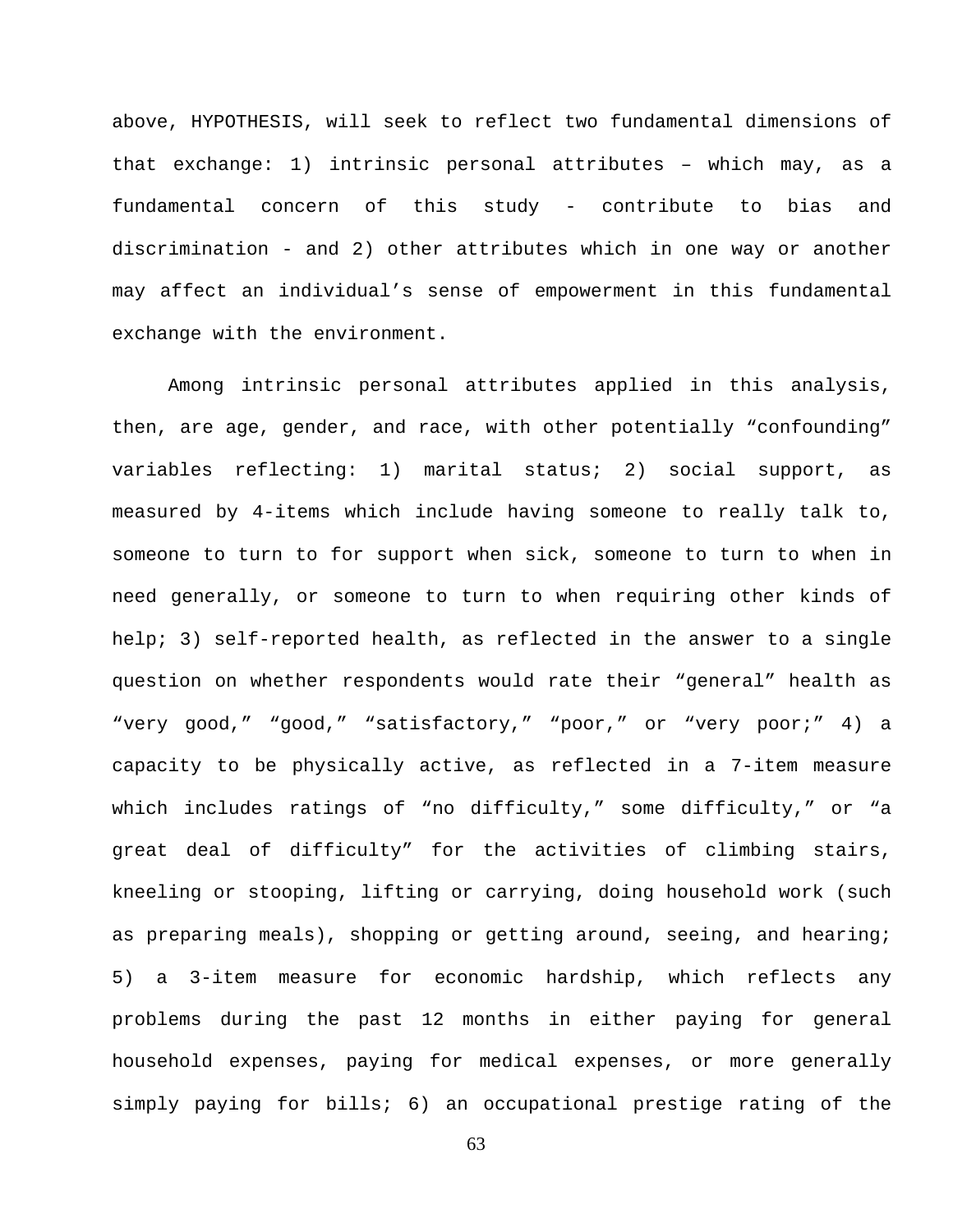last job held by each individual; and 7) highest level of education completed.

 All variables, too, were measured at both Time One and Time Two, although the Time Two measures were used only in a supplementary fourth model which relaxes the two key assumptions/guidelines regarding covariates. Of importance, then, in integrating potential covariates into the various – and in a sense progressive - analytic models is the extent to which they 1) conform to the need for the covariates to have homogeneity of regression slopes; and 2) minimize the effect of time, itself – which fundamentally is the "experimental effect" in this analysis – on the covariates.

Another key issue, also addressed in a comprehensive way by Stevens (1996), is a guideline for the number of covariates which may reasonably be included in any one model, and which he presents as a formula:  $C + (J-1)/N < .10$ . C in this formula, then, represents the number of covariates, J the number of groups used for analysis, and N the size of the sample. When possible, Stevens suggests trying to include at least 2 or 3 covariates, in that it helps, to "reduce the error variance," which for many studies helps compensate for complexity in the interpretation of power analysis (Stevens, 1996, p. 321).

 Many of these control variables clearly, then, are selfexplanatory, but it may be helpful to look more closely at just a few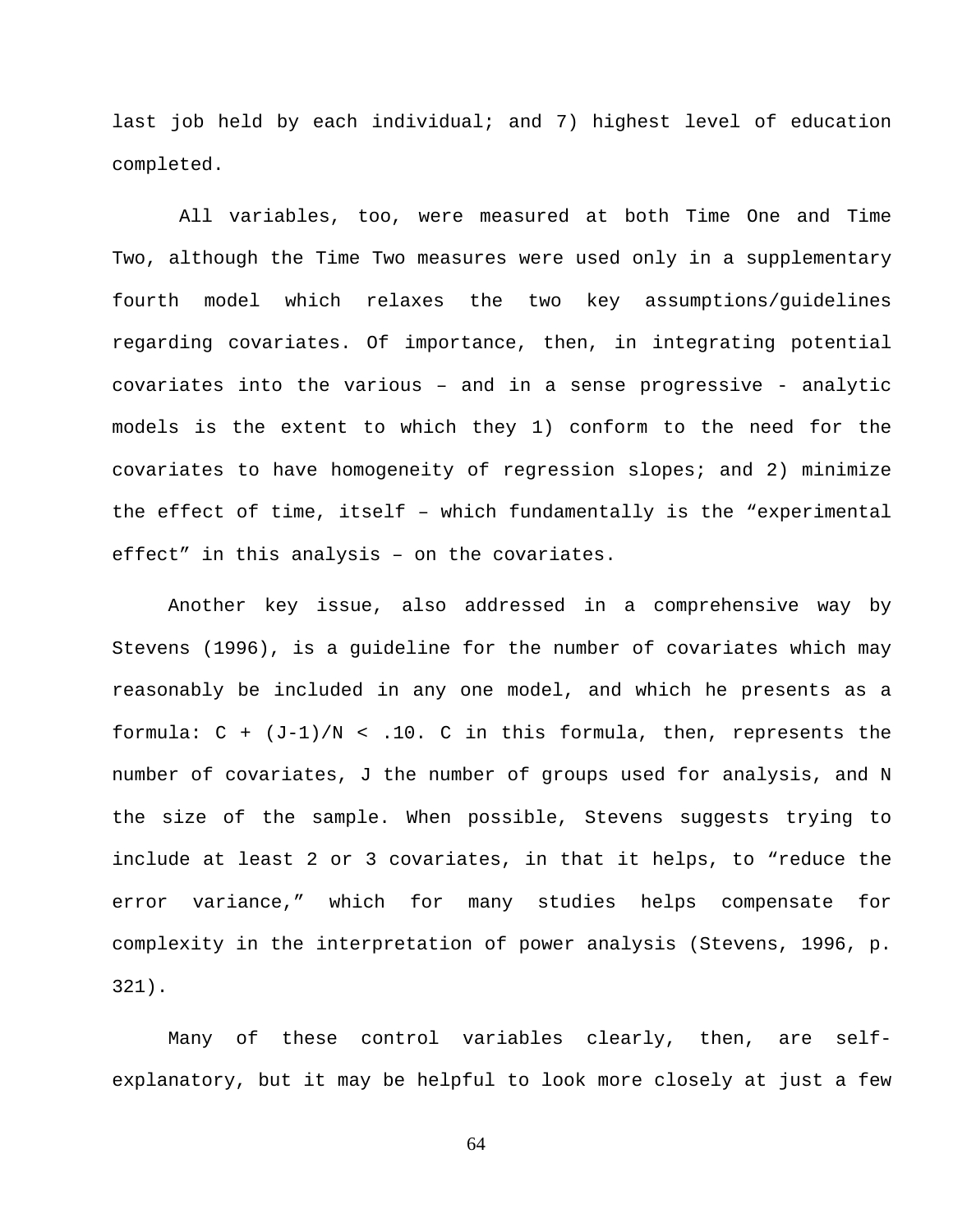of them, beginning with one of particular interest for this study's focus on work (although it does violate the homogeneity of regression slopes assumption, and thus is included in only the third, and also supplementary model) – occupational prestige - which was developed by the National Opinion Research Center, and which is included in the General Social Survey. Perhaps of key importance is that the National Opinion Research Center (NORC) in updating their 740 occupational title measure via a national sample of 1537 individuals in 1998, suggest that there exist "high correlations between all prestige and SEI indicators. In fact, a principal components analysis of our six sets of prestige scores and three related sets of SEI scores underscores the importance of a hierarchical dimension of social standing. If all sets of scores measure the same hierarchical concept, we would expect them to have substantial shared variance and to yield a very high first eigenvalue in the principal components analysis. This is, indeed, the case. The first principal component accounts for fully 92 percent of the variance" (Nakao and Treas, 1993, p. 32). One result of these insights, then, is that education is used in the primary models to represent socioeconomic status (with income having extremely high missing values), and in so doing would seem to be reflective of both income and occupational prestige. Occupational prestige was, however, entered as a potential covariate in the supplementary third model, which relaxed the homogeneity of regression slopes assumption, because it does give some recognition,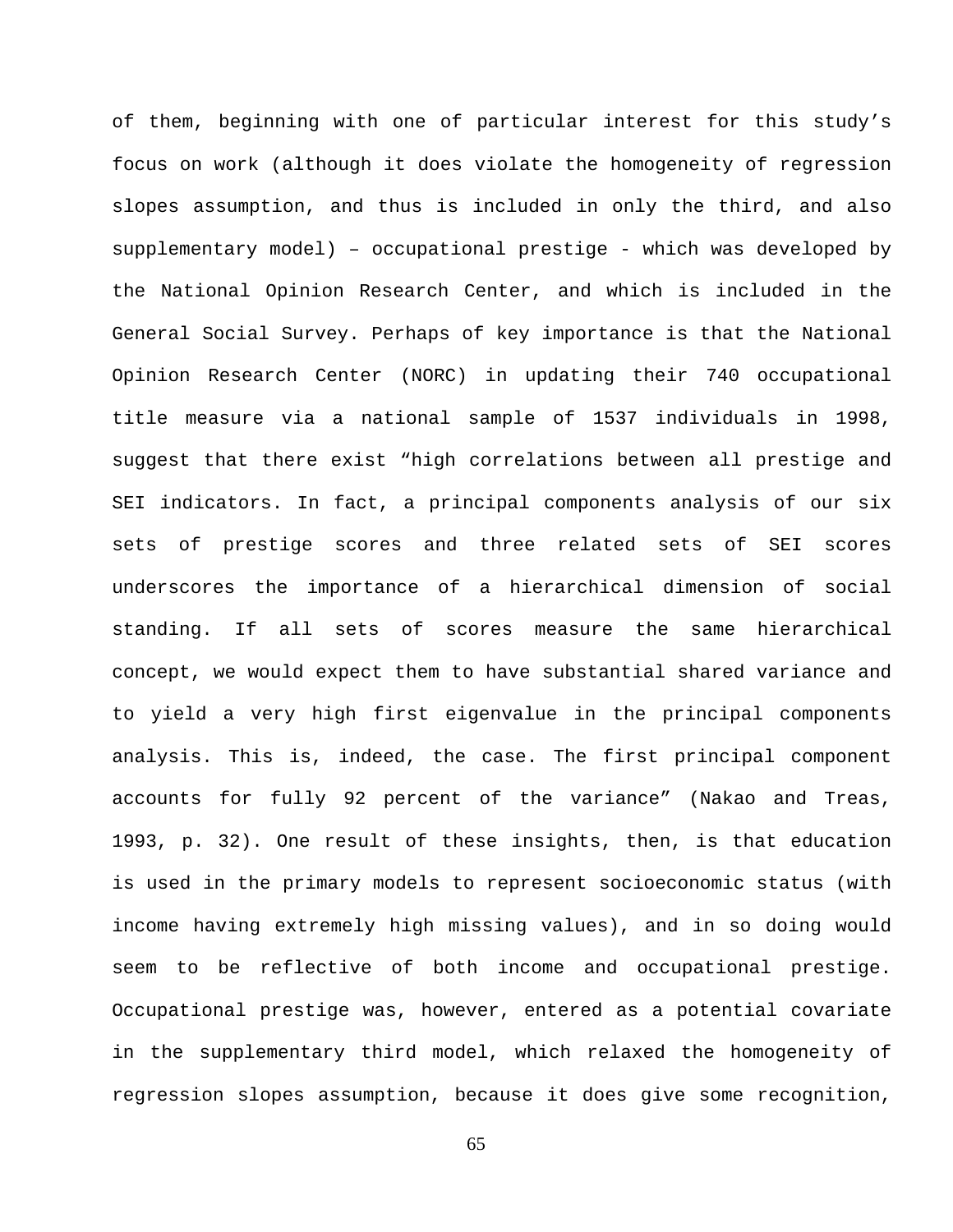even in a partially flawed analysis, to an individual's relationship to the role of work, itself.

 In looking at other measures, too, Ross and Mirowsky (2002), in using the same general sample, find an alpha reliability of .82 for the 3-item economic hardship measure; and an alpha reliability for the physical functioning scale of .84. They also note that the selfreported measure for general health has been found to be both valid and reliable in measuring general physical well being.

Income however, was – as already noted - a problematic socio-economic measure, in that the missing values were very high, with a large number of individuals refusing to answer or reporting that they simply did not know what their income was, although if it were included, it would most likely simply compete for explanatory value with either education or occupational prestige.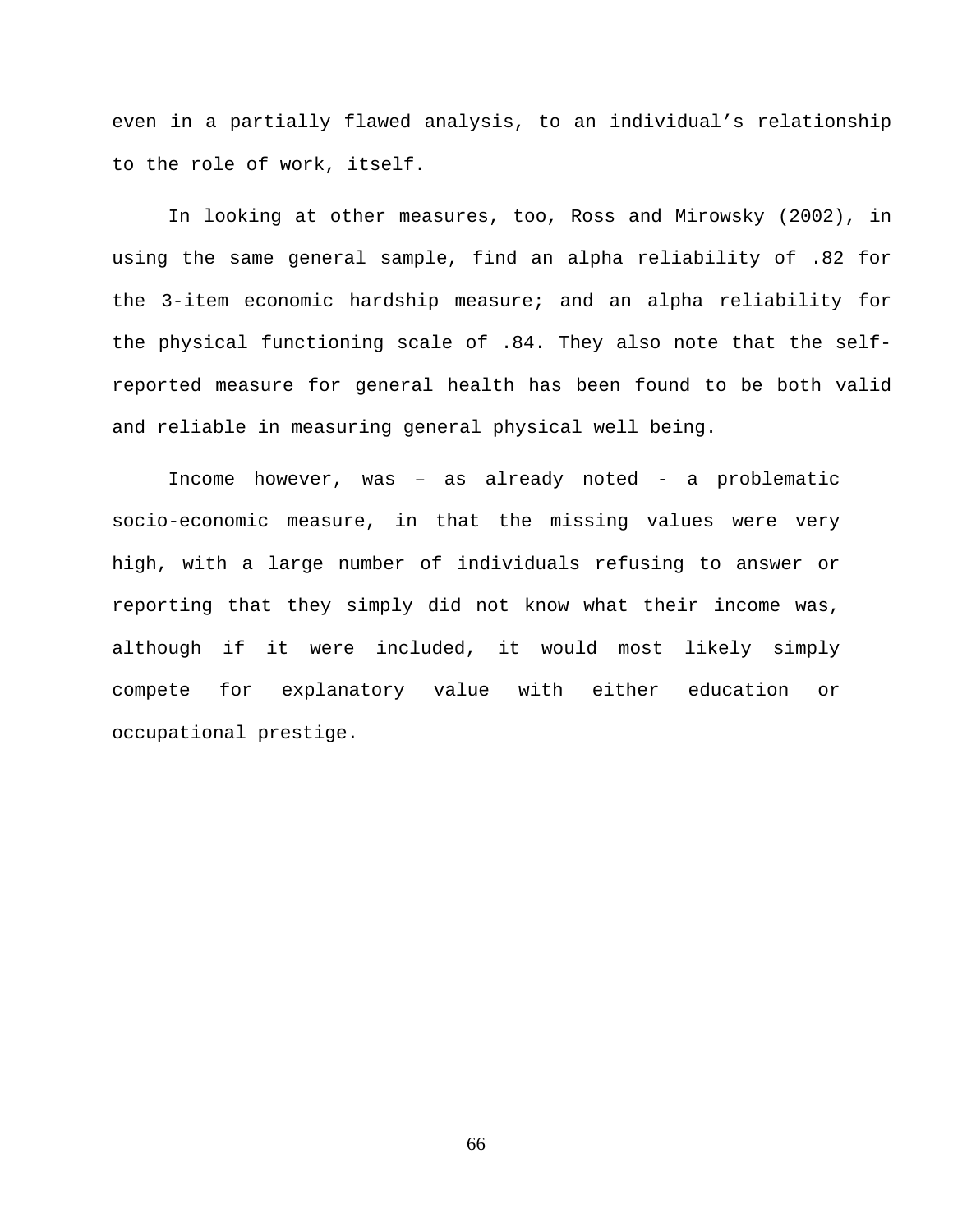## **3.5 DATA ANALYSIS**

The key questions in this study, then, along with the relationships also hypothesized, will be tested via a mixedmodel repeated measures analysis of variance, with potential control variables entered as covariates. A fundamental requirement, however, is that the covariates not interact with work status - in that all means for the dependent variables are adjusted by an equal amount – making it essential that each covariate be tested for a homogeneity of regression slopes. And also there will be an effort to minimize highly correlated potential covariates, as well as to use Time Two measures in only one "all-inclusive" model so as to minimize the various effects of time – which is central to this repeated measures analysis - on the control variables, themselves (Pallant, 2005).

 And it should also be emphasized here that this analysis differs from previous studies noted in the literature review in that it is longitudinal and framed by theory, with the longitudinal design ultimately yielding some of the most surprising and noteworthy findings.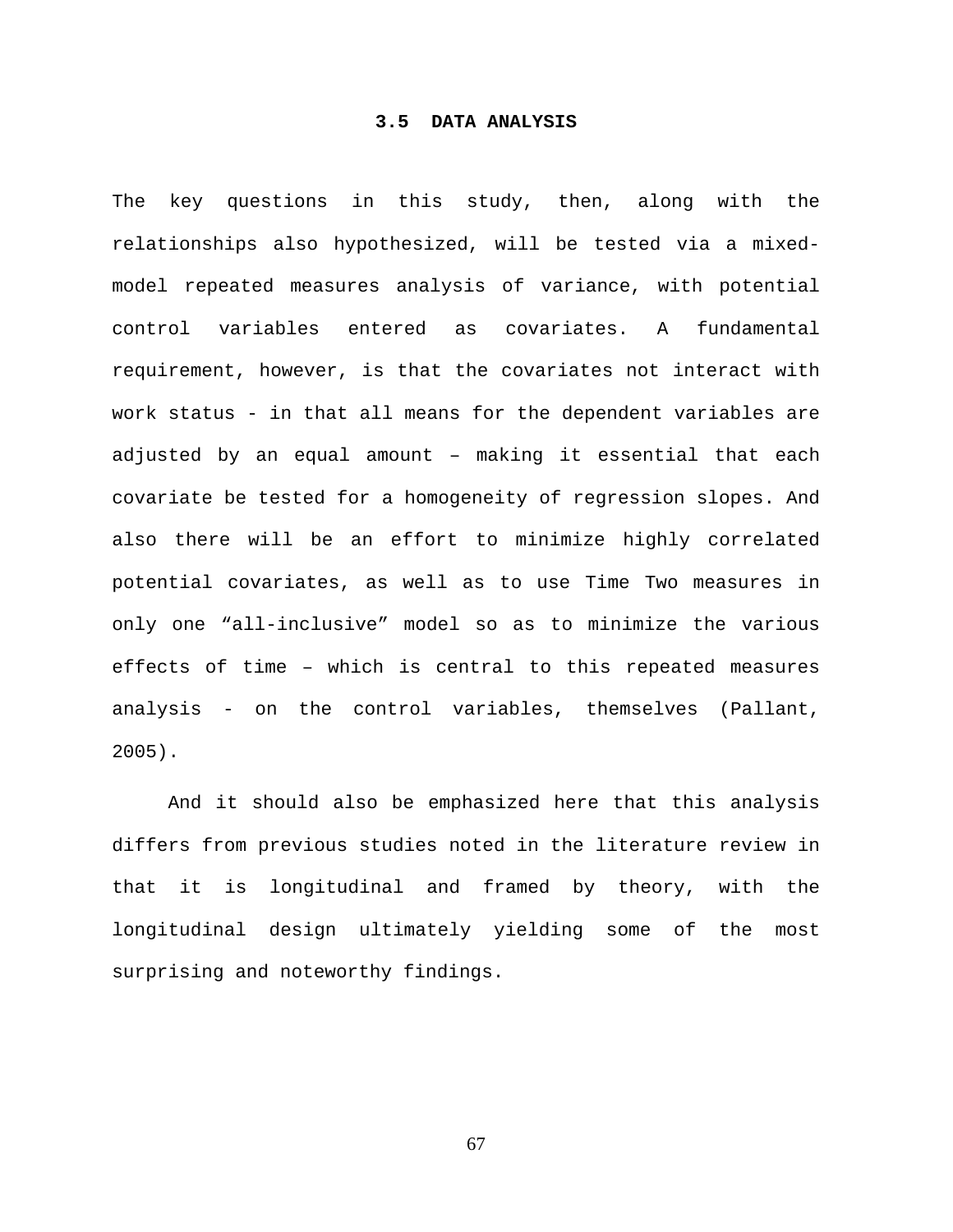## **4.0 RESULTS**

Reported below are 1) descriptive data for variables central to answering questions at the heart of this study; 2) results from a mixed-model repeated-measures analysis of variance to test the relationship between work status and a sense of personal control; and 3) results from a mixed-model repeated-measures analysis of variance to test the relationship between work status and depression.

# **4.1 VARIABLE DESCRIPTIONS**

# **4.1.1 Independent/Grouping Variable**

Work status: Most fundamental here is that 1) 55 individuals were working at both Time One  $(T1)$  and Time  $(T2)$ ; 2) 175 were retired at both time periods; and 3) 30 people moved during these three years from work to retirement. Also of note,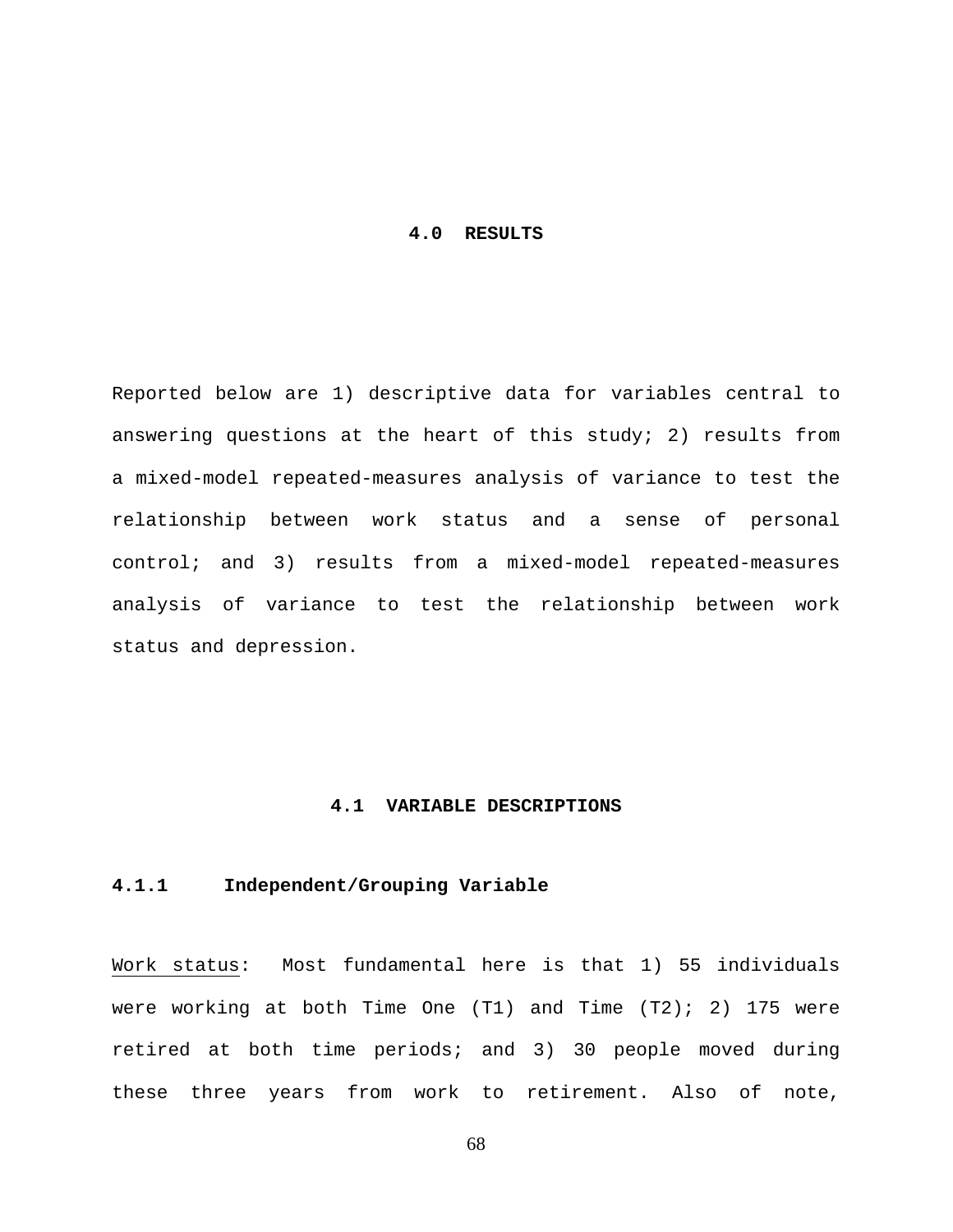however, is 1) that for those working at both time periods, ages ranged from 56 to 71, with the distribution relatively normal, in both a graphic sense (as applied to all three groups), and with a skew of .81; 2) that for those retired at both time periods ages again ranged from 56 to 71, with the distribution again also relatively normal, with a skew of -49; and 3) that for those moving from work to retirement during these three years, ages ranged from 57 to 71, with the distribution again relatively normal, with a skew of .30.

## **4.1.2 Dependent Variables**

Personal Control: The mean value for this primary dependent variable was 2.93 (SD of .33) at Time (T1), and 2.90 (SD of .33) at Time Two (T2), with a range of 2, and with 1 representing the lowest sense of personal control, and 4 the highest. There was also a relatively normal distribution, in both a graphic sense, and with a skewness measure of .3 at T1 and .5 at T2, and with all respondents answering all 8 items in the scale at both time periods.

Depresssion: The mean for this second key dependent variable was .62 (SD of 1.18) at Time One (T1), and .64 (SD of 1.16) at Time (T2), with a range of 7, and with 0 representing the lowest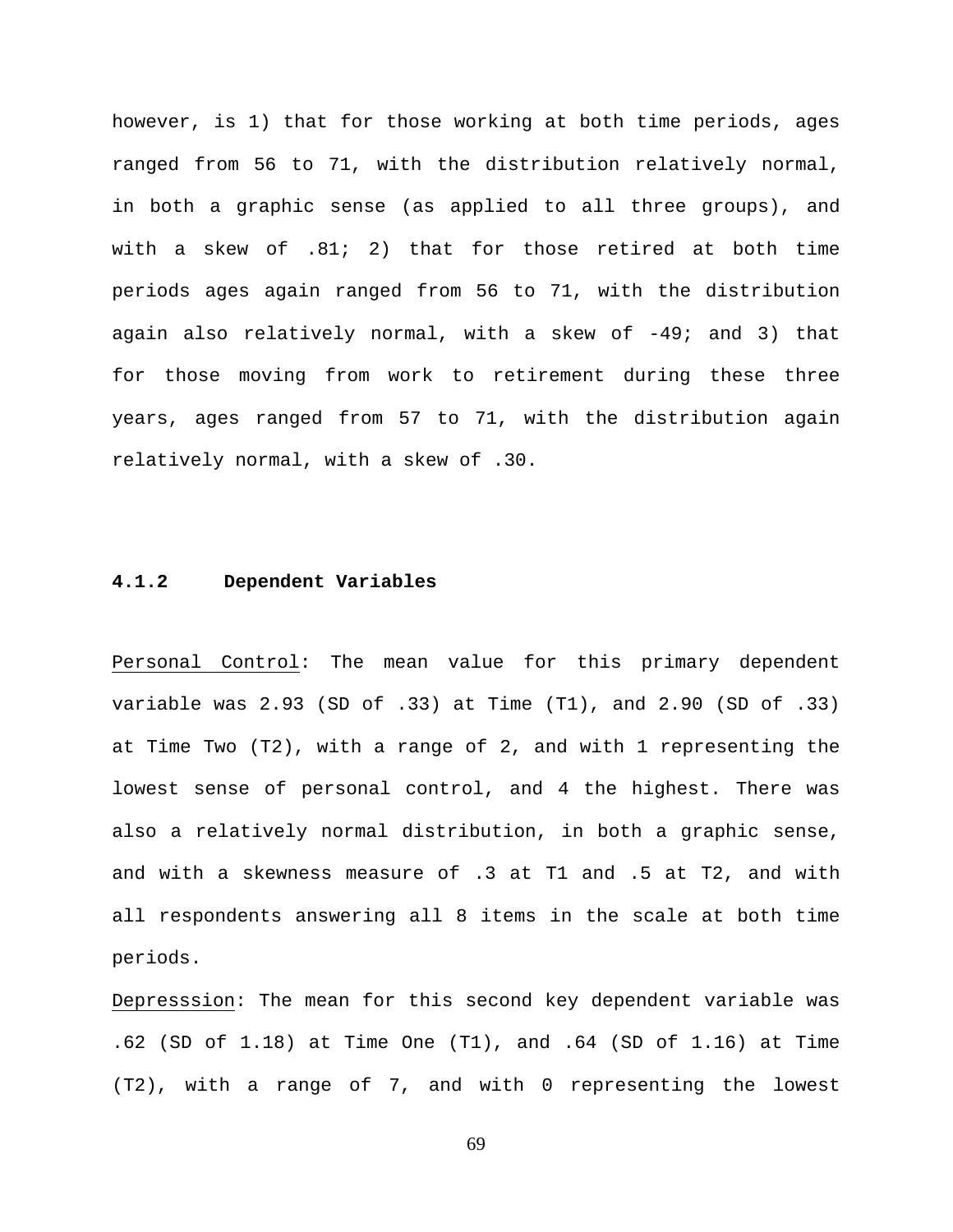value/level of depression, and 7 the highest value. In looking at distribution, however, it is clear that both distributions are non-normal, in both a graphic sense, and as measured by skewness and kurtosis. The median, then, for T1 was .14 and for T2 was also .14. A log transformation, however, produced a modestly more normal distribution, and will be used for hypothesis testing.

# **4.1.3 Control Variables**

Age: The mean age for Time One (T1), with a range of 56 to 71 – which, along with work status, clearly defines the sample analyzed in this study - was 64.6 (SD of 4), with a median of 64.5 and a relatively normal distribution, with a skew of -.22. Gender: Approximately 51% (132) of the sample is female, and 49% (128) male.

Race: – 244 individuals, or 94 percent of the sample, identified themselves as "white," while 16 individuals, or 6 percent, identified themselves as other than white, with the relatively broad groupings of "white" and "non-white" used because of a relatively low N for the "non-white" portion of the sample.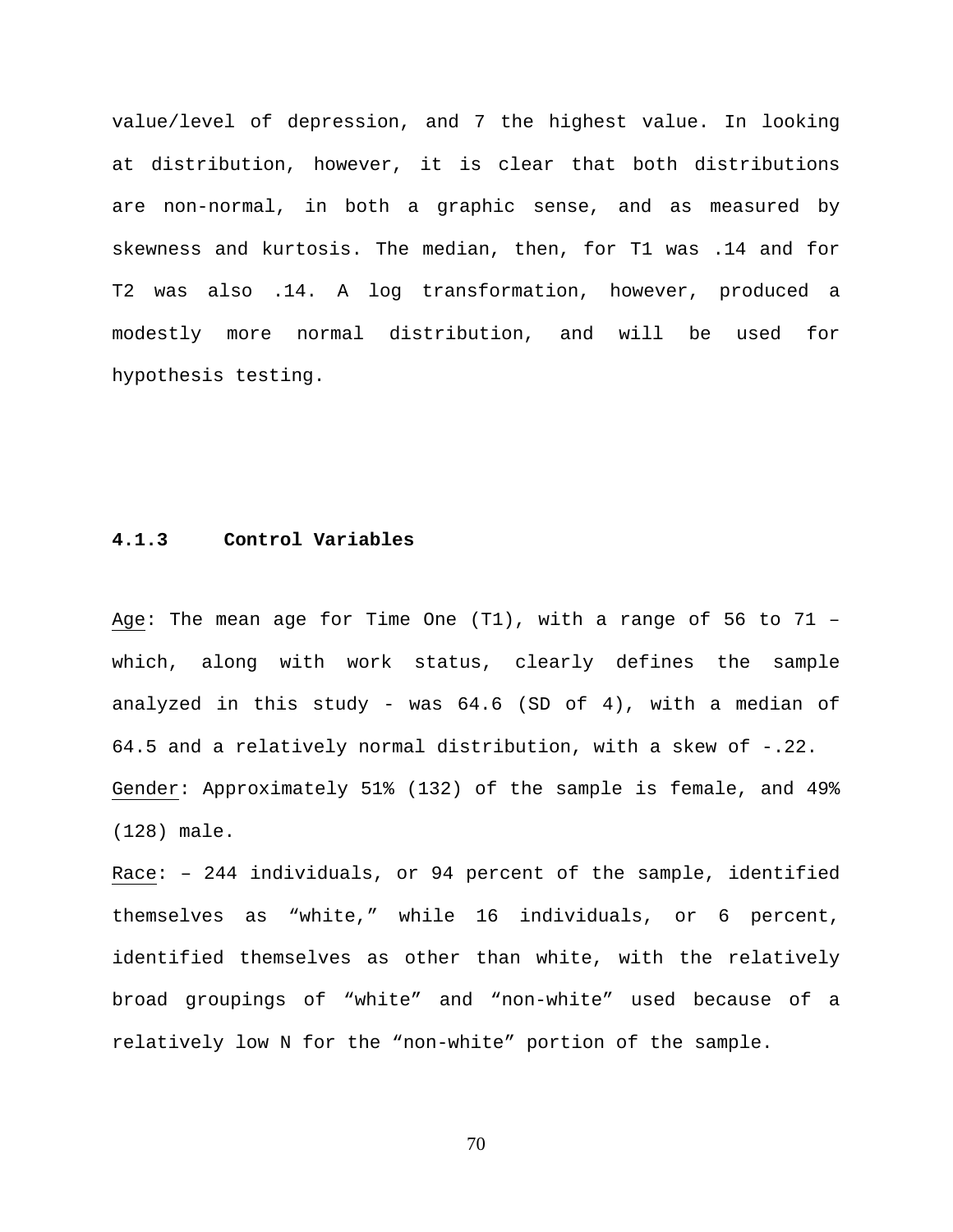Subjective Health: The mean here was 1.93 (SD of .93) for a subjective rating of health at Time One (T1), and 2.04 (SD of .95) at Time Two (T2), with a minimum value of 1 for "very good" and 5 for "very bad." The distribution is also relatively normal, with a skewness value of .87 at T1 and .75 at T2. Physical Activity: The mean for this 7-item measure was 1.3 for both time periods (SD of .39 at Time One (T1) and .38 at Time Two (T2) – with a value of one representing no trouble doing an activity, two some difficulty, and three a great deal of difficulty - and with a mode of 1 reflective of a skew of more than 1.5 for both time periods, and with efforts at transformation ineffective. It should also be noted that this variable violates the homogeneity of regression slopes assumption.

Social support: The mean for this 4-item scale was 1.73 at Time One (T1) (SD of .47) and 1.78 at Time Two (T2) (SD of .45) with one representing the greatest sense of social support and four the least – and with a relatively normal distribution, with a skewness of -.28 and -34 respectively.

Marital Status: Approximately 74 percent (174) of the sample was married at Time One, and 63 percent (163) was married at Time Two.

Occupational Prestige: On a scale that ranged from a low of 17 to a high of 86 at Time One (T1), and 20 to 86 at Time Two (T2),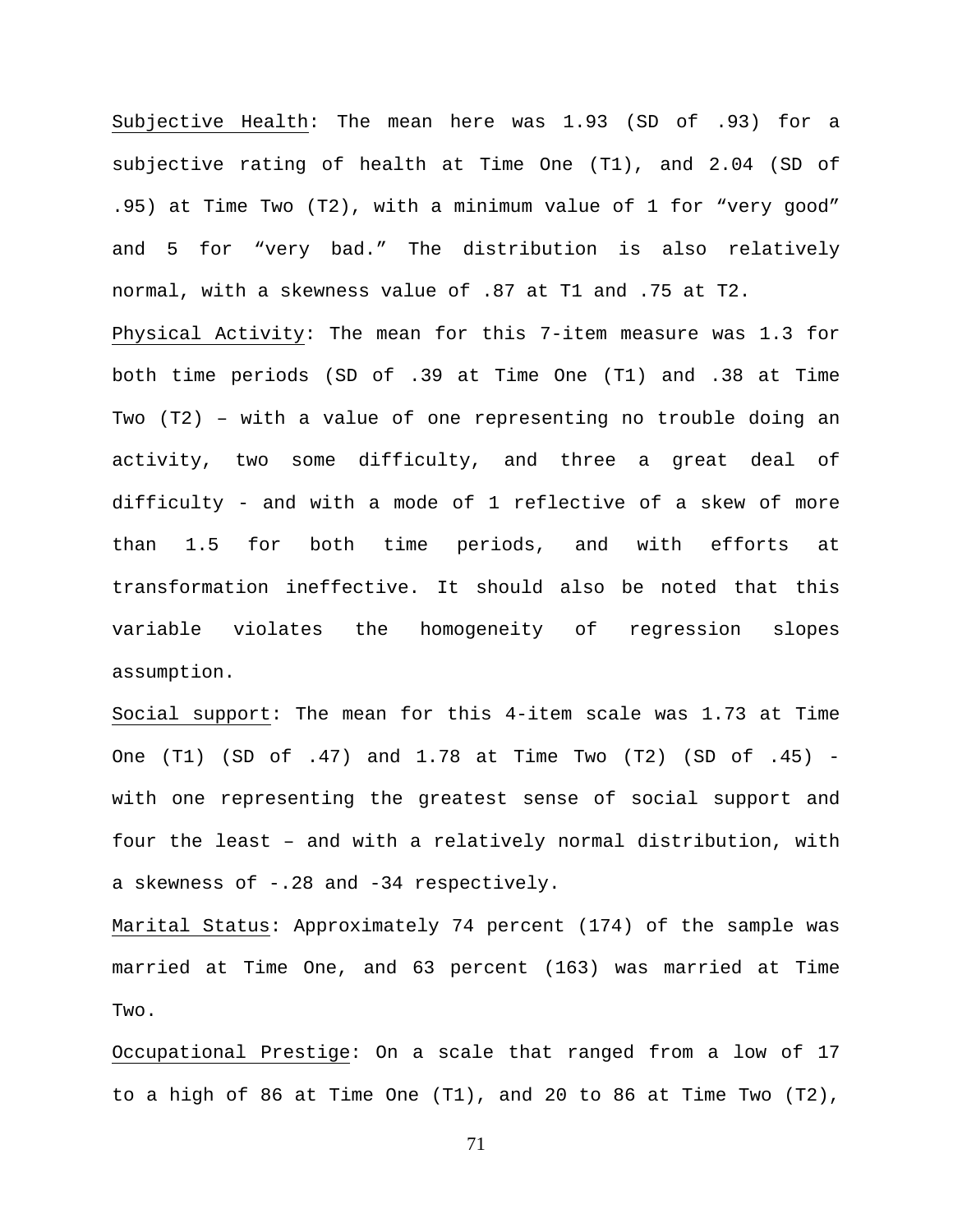the mean was 47 (SD of 13.8) at T1, and 48 at T2 (SD of 12.9), and the distribution relatively normal for both time periods, with a skew of .34 both times. Also of note, is that this variable, just as physical activity, violates the homogeneity of regression slopes assumption.

Economic hardship: The mean for the economic hardship scale – defined as having trouble paying either for 1)household expenses, 2) medical expenses, or 3) bills during the past 12 months – was 3.84 (SD of .43) at Time One and 3.86 (SD of .40) at Time Two, with 4 representing no trouble paying for the items, as noted, and with a range of responses from one to four. Education: The mean here was 13.72 (SD of 2.98) for a the highest level of school completed for Time One (T1), and 13.75 (SD of 2.97) at Time Two (T2), with a mode of 12 for both times periods. The distribution, however, too, is relatively normal, with a skewness value of -.09 at T1 and .19 at T2.

### **4.2 WORK STATUS AND A SENSE OF PERSONAL CONTROL**

In doing a 2 (time 1 v. time 2) X 3 (work status) repeated measures analysis of variance to better understand the potential relationship over time between work status and a sense of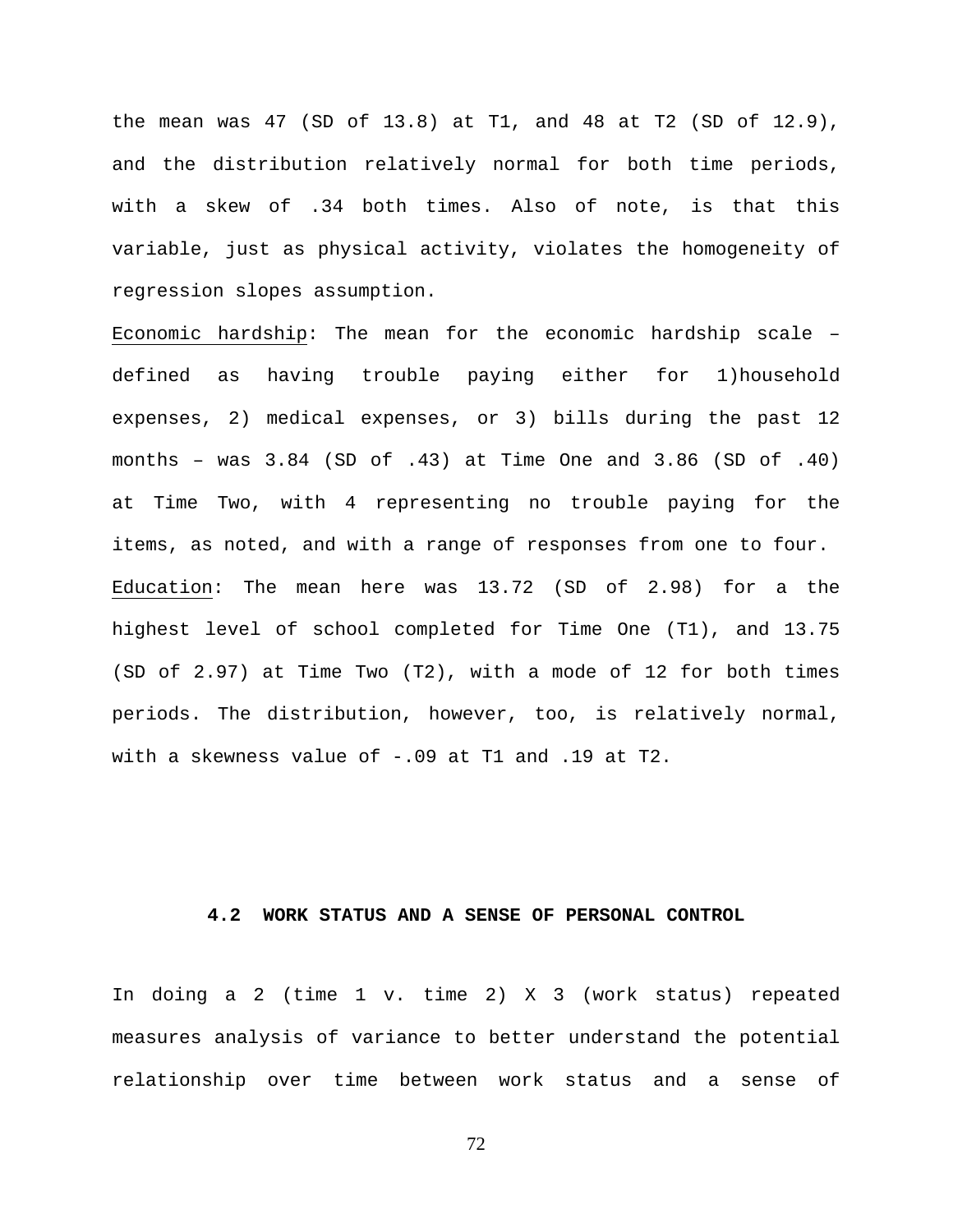personal control, four models – as reflected in Table 1 – were employed, which: 1) simply tested the basic relationship between the main factor of work status and the repeated measures dependent variable for control at Time One (T1) and Time Two (T2); 2) added all previously noted control variables as potential covariates which met the two key assumptions of a homogeneity of regression slopes, and which minimized the effect of time, itself, on the controls; 3) added the two variables in the originally defined control set which violated the homogeneity of regression slopes assumption – physical activity and occupational prestige - to the control variables in Model 2 to simply test their impact on the analysis; and 4) an allinclusive model which violates both the homogeneity of regression slopes assumption and guidelines for minimizing the effect of time, itself, and again is provided only in a supplementary sense.

The first analysis, then – as reflected in Table 1 - is of the relationship between work status as a factor, and the primary dependent variable of personal control at Time One and Time Two. The key finding here is that work status is, indeed, significant, with  $F(2,257)= 4.73$ , and  $p = .010$ . The estimated marginal mean sense of control across time for those working at Time One (T1) and Time Two (T2) was 3.02; for those retired at both T1 and T2 was 2.88; and for those moving from work to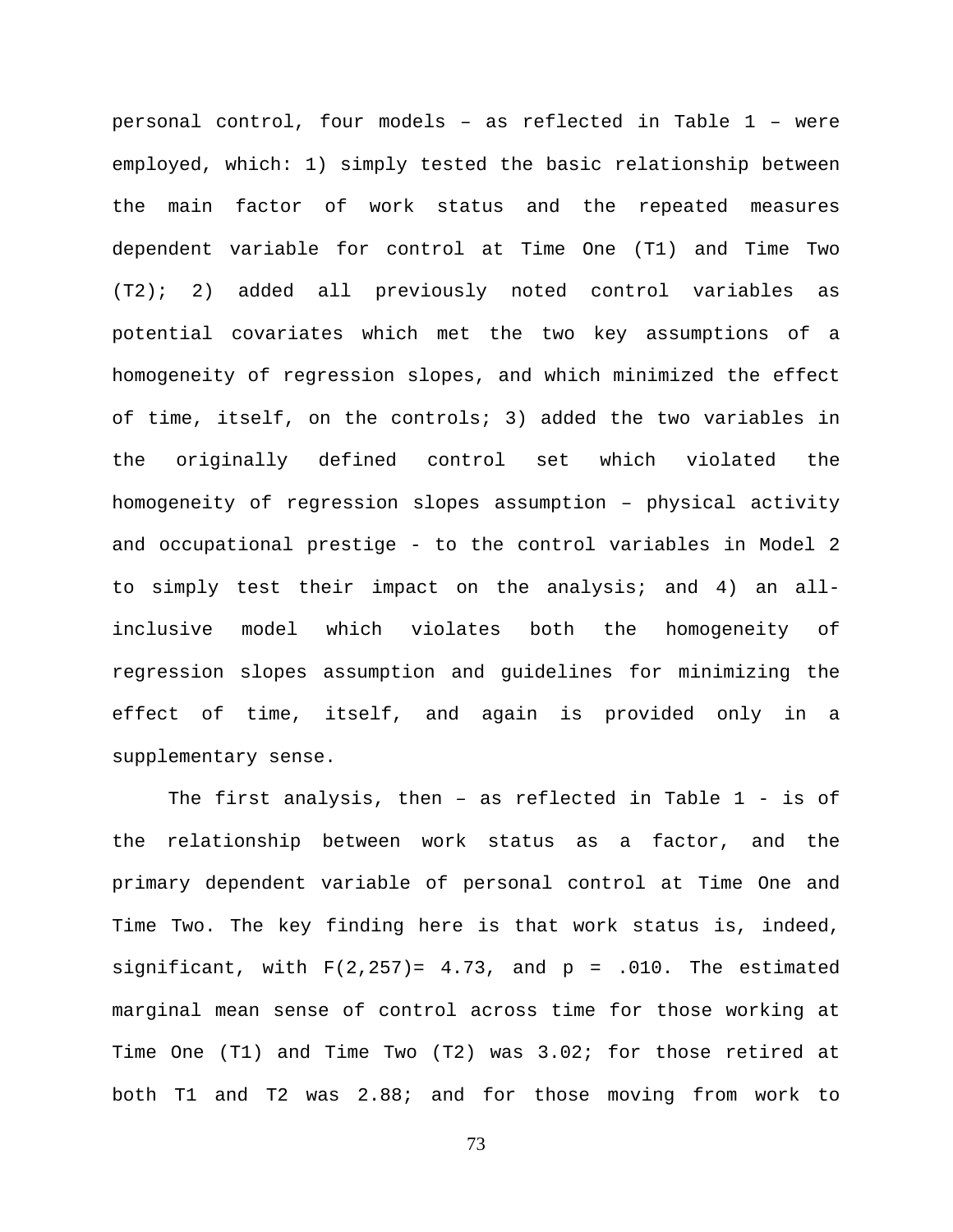retirement 2.90. And as Table 1 also notes – in looking at within subjects effects - neither the effect of Time (T), itself, on control, nor the interaction of time with work status (W x T) were significant.

Next, with the control variables for age, gender, race, health, marital status, social support, economic hardship, and education added as potential covariates which meet the assumption of homogeneity of regression slopes, and which minimize the effect of time, itself, on the controls, work status remained significant, with  $F(2,240) = 3.20$ , and  $p = .043$ . The estimated marginal means for control in this second model, then, were 3.00 for those working at both times, 2.90 for those retired at both times, and 2.88 for those who moved from work to retirement. And again, as in the first and most basic model, the within subjects effects were not significant.

And in moving next to the two models, which in one way or another, as already noted, violate the assumptions of the analysis, it is probably sufficient simply to note, as reflected in Table 1, that work status remained significant at a p < .05.

In finally seeking, then, to address the potential implications of not having an exact date for retirement for those who moved from work to retirement between Time One and Time Two (N=30) – especially since they showed a surprising increase in control over time – a more focused 2 x 2 analysis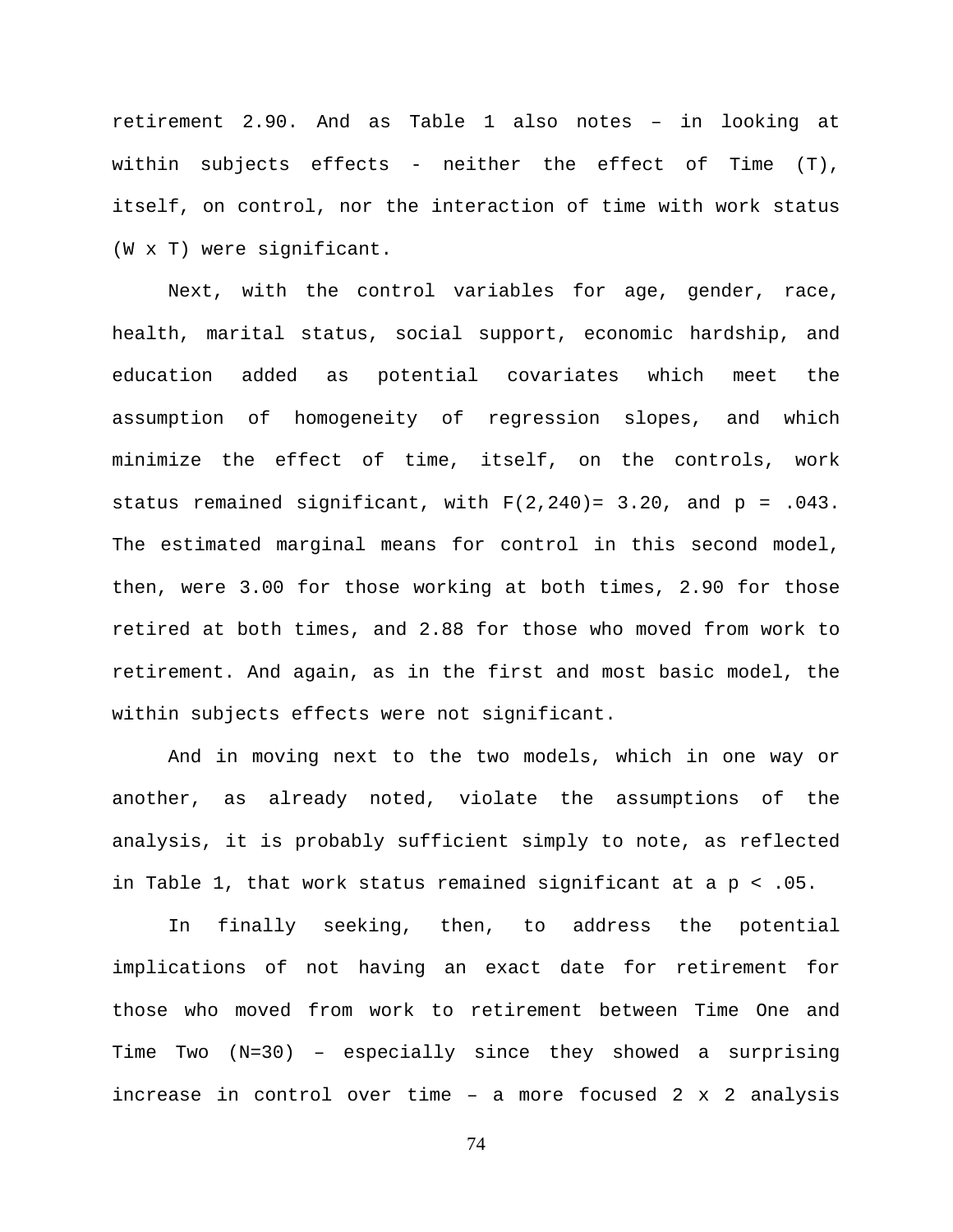was done excluding those who moved from work to retirement. And consistent with the expectation that retirement would be significantly related to a diminished sense of personal control, the main effect of those working at both T1 and T2 versus those retired at both times remained significant, both in the basic model without control variables, with  $F(1,228) = 9.14$ ,  $p = .0$ , and in the second model which included all controls consistent with the assumptions of this analysis, with  $F(1,213)=4.34$ ,  $p=$ .04. The estimated marginal mean for the model with controls for those working at both times was 2.99, and for those retired at both times 2.89.

## **4.3 WORK STATUS AND DEPRESSION**

In doing, as with personal control, a 2 (time 1 v. time 2) X 3 (work status) repeated measures ANOVA to better understand the potential relationship between work status and depression, it is first important to note that the distribution for depression was badly skewed, and that the analysis has been done by using a relatively non-successful log transformation. In any case, this analysis reflects the same models as for control, with the first analysis, again, the main relationship of work status to a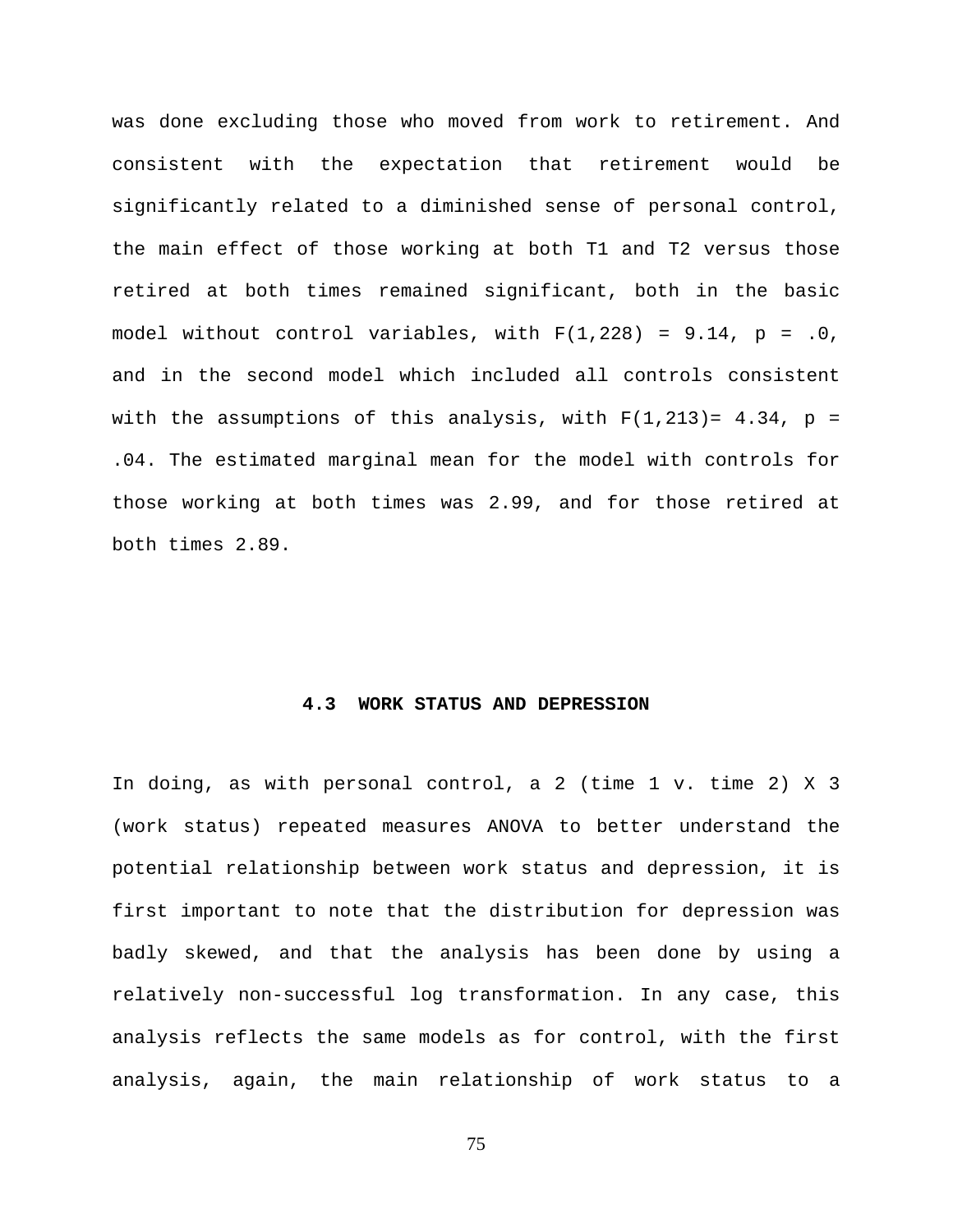repeated measure for depression. The key finding here however – as reflected in Table 2 - is very different from that for control, in that work status is found to be not significant at all, with  $F(2,257) = .903$ ,  $p = .407$ . The estimated marginal means for those working at both times was .37, for those retired at both times .45, and for those moving from work to retirement .36. It is also important to note, however, that the within subjects effects show an interaction of W x T with a p of .053.

The second model, too, with controls entered as covariates consistent with the assumptions of the analysis, fails to show a significant relationship of work status to depression over time, with  $F(2,240) = .735$ ,  $p = .48$ . The estimated marginal means in this model for those working at both times was .38, for those retired at both times .46, and for those moving from work to retirement .41. But again it should be noted that the W x T interaction stands at .051.

And as with the analysis of control, rather than further examining the two models (with results reflected in Table 2) which are not consistent with the assumptions of the analysis, but which reflect the same non-significant main effect - a separate analysis was done excluding those who moved from work to retirement, especially given the dramatic and surprising drop in depression highlighted graphically in Chart 2. In then doing this analysis without the work to retirement group, the effect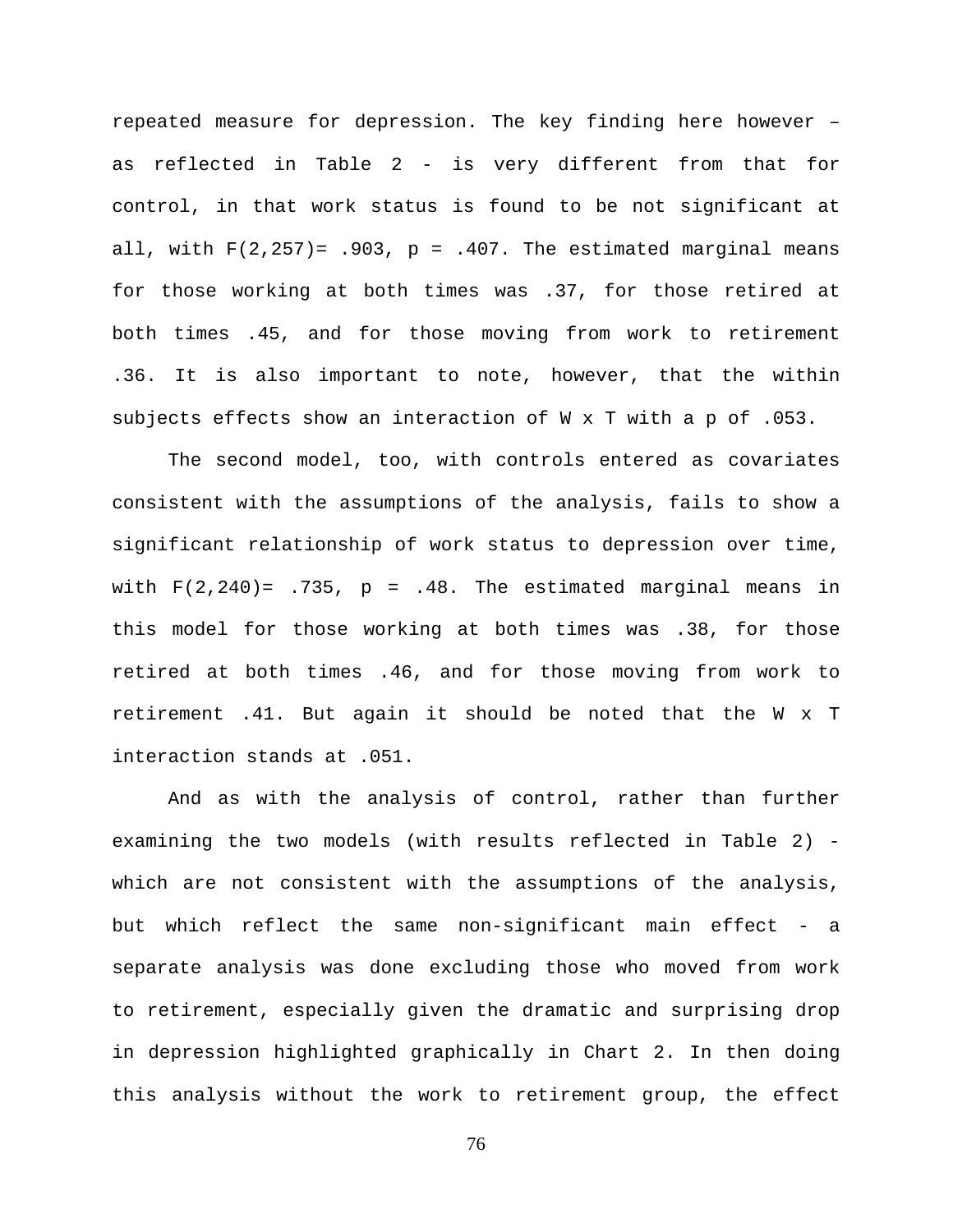is still insignificant, with  $F(1,228) = .992$ ,  $p = .32$  in the basic model, and  $F(1,214) = 1.47$ ,  $p = .28$  in the model with controls. The estimated marginal means in the basic model for those working at both times were .39, and for those retired at both times .45, and in the model with controls for those working at both times .38, and for those retired at both times .47.

In that the analysis above results from a log transformed score of the depression scale with only partial success, additional non-parametric tests were performed in seeking to better understand the surprising results depicted best, perhaps, in Chart 2, especially in its reflection of the work to retirement results, where depression actually decreased, as opposed to the increase in the other two groups. The first test, then, was a 3 x 3 chi-square crosstabulation based on the three work status groups already well described, and a new three-level grouping of cases into those who stayed the same in depression (n= 102), those who became more depressed (n= 85), and those who became less depressed  $(n= 73)$ . The Pearson chi-square was  $8.34$ , the *d f*= 4,and p= .08. In this analysis, 47% of the work-toretired respondents became less depressed, compared to 26% and 25% for those stably retired and stably working, respectively. On the other hand, only 13% of the work-to-retired people showed an increase in depression, compared to at least one-third of those in the stable status subgroups. Although these analyses do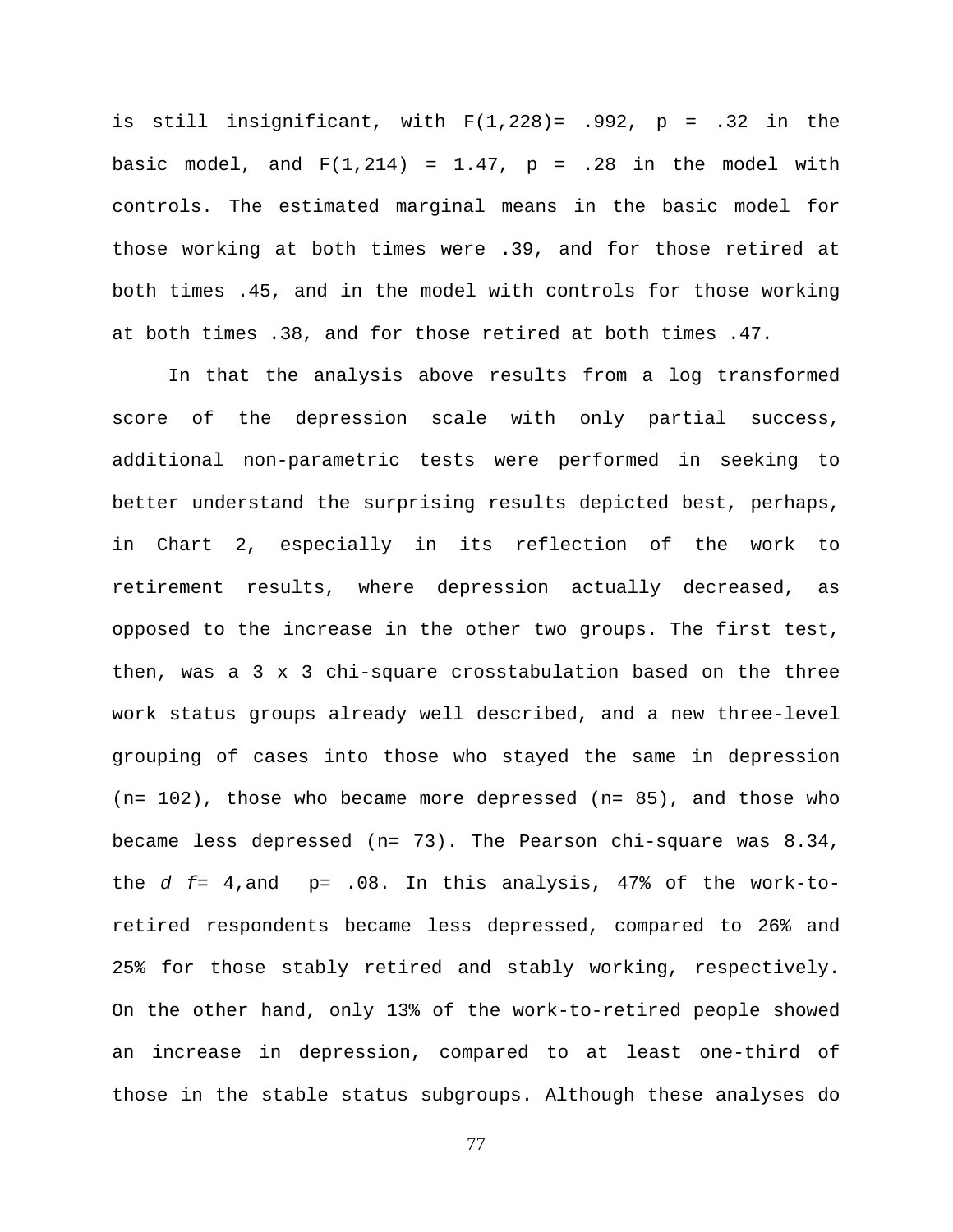not take into consideration the control variables, they do reflect the same trend revealed in the primary analysis based on the depression scores, and further confirm that individuals moving from work to retirement tend to become *less*, rather than more, depressed, which is clearly an unexpected result of this analysis.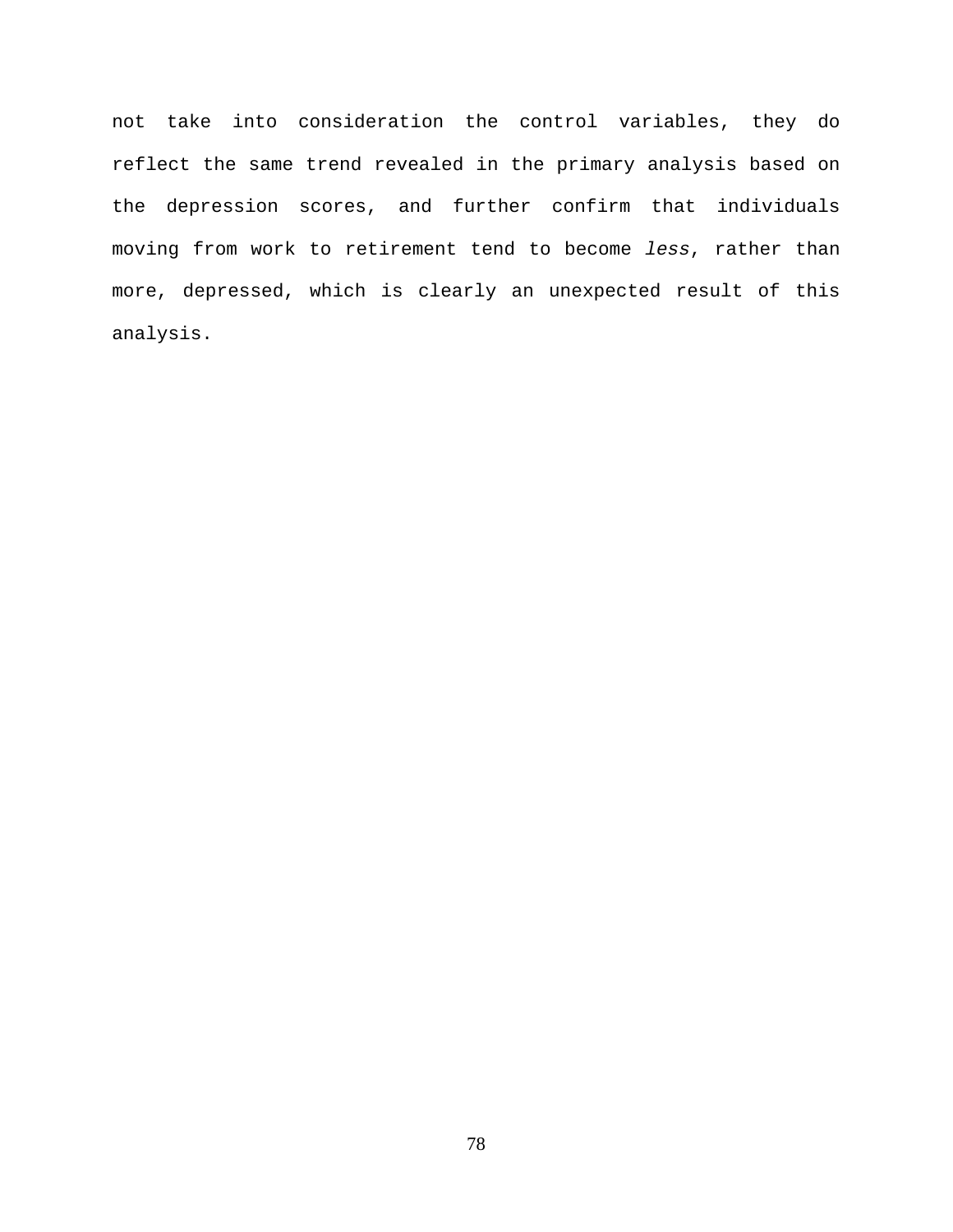#### Table 1

# *Work Status and Personal Control Analysis*  Between Subjects Effects Within Subjects Effects Model Type Work Status(W) p | Time(T) p W x T p Basic Model with no .010 | .128 .703 Control Variables As Covariates Covariates Added to .043 .725 .696 Basic Model For Control Purposes Only if they Meet the Key Covariate Assumptions Noted in the narrative, With this set of Control Variables including Age, Gender, Race, Health, Marital Status, Social Support, Economic Hardship, and Education, all for Time One. Physical Activity .048 .357 .652 And Occupational Prestige Added to the Set of Covariates in The Model Directly Above, Even though they did not Demonstrate a Homogeneity of Regression Slopes. In an "All-Inclusive" .049 .125 .538 Model, Control Variables are added to The Set of Covariates In the Model Directly Above for Time Two as Well as for Time One, Even though, as noted in the narrative, they

may further lessen the Integrity of the Analysis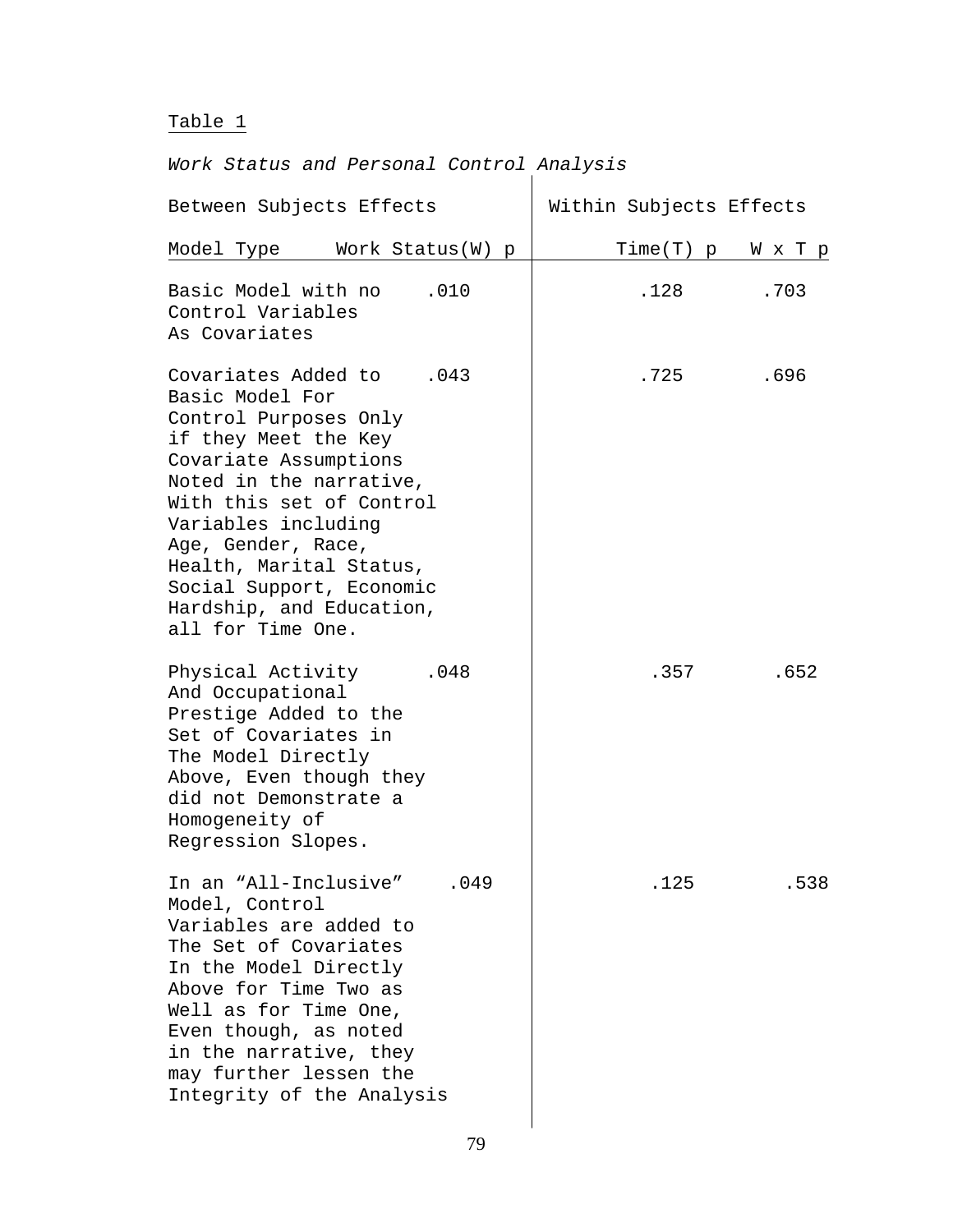# Table 2

# *Work Status and Depression Analysis*

| Between Subjects Effects                                                                                                                                                                                                                                                                                                             | Within Subjects Effects |      |
|--------------------------------------------------------------------------------------------------------------------------------------------------------------------------------------------------------------------------------------------------------------------------------------------------------------------------------------|-------------------------|------|
| Model Type Work Status (W) p                                                                                                                                                                                                                                                                                                         | $Time(T)$ p             | WхТр |
| Basic Model with no<br>.407<br>Control Variables<br>As Covariates                                                                                                                                                                                                                                                                    | .461                    | .053 |
| Covariates Added to<br>.481<br>Basic Model For<br>Control Purposes Only<br>if they Meet the Key<br>Covariate Assumptions<br>Noted in the narrative,<br>With this set of Control<br>Variables including<br>Age, Gender, Race,<br>Health, Marital Status,<br>Social Support, Economic<br>Hardship, and Education,<br>all for Time One. | .332                    | .051 |
| Physical Activity<br>.314<br>And Occupational<br>Prestige Added to the<br>Set of Covariates in<br>The Model Directly<br>Above, Even though they<br>did not Demonstrate a<br>Homogeneity of<br>Regression Slopes.                                                                                                                     | .464                    | .057 |
| In this Model Control<br>.334<br>Variables are added to<br>The Set of Covariates<br>In the Model Directly<br>Above for Time Two as<br>Well as for Time One,<br>Even though, as noted<br>in the narrative, they<br>may further lessen the<br>Integrity of the Analysis                                                                | .580                    | .025 |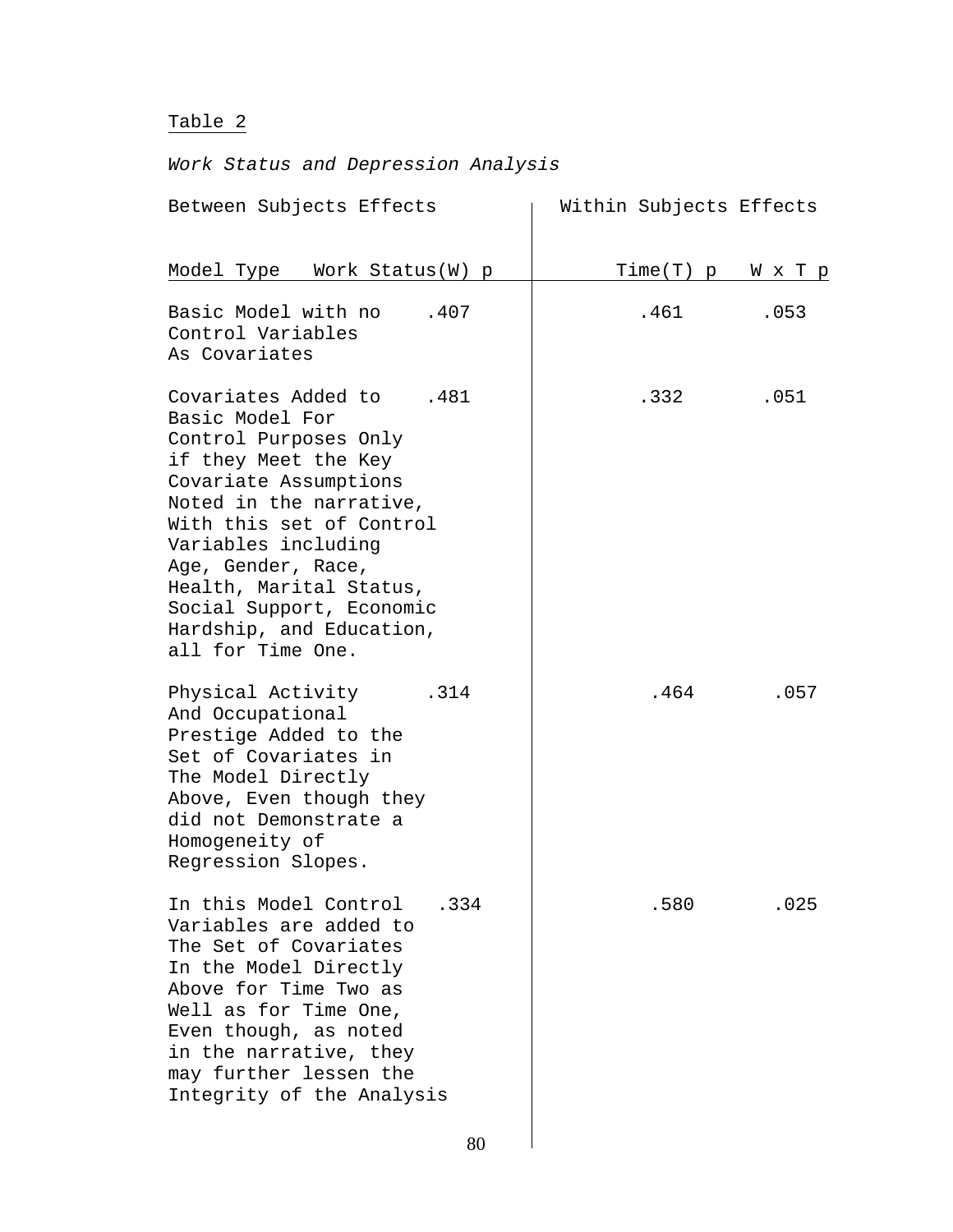## **4.4 TREND ANALYSIS**

In looking at trends, one key finding regarding control is that one group out of the three work status groups – those who moved from work to retirement during the three year period between 1995 and 1998 actually show, as reflected in Chart 1, a modest increase in their sense of personal control. The other two groups, however, show a modest, though not significant downward trend over time. And also of note here, is that the work to retirement group actually shows the lowest sense of control at Time One of any group.

And in next focusing on depression, another surprising trend emerges, which is that the work to retirement group actually shows a decrease in depression, while the other two groups show an increase. This relationship is perhaps best reflected in Chart 2, and would seem to be unexpected in the same way as was the work to retirement finding for control, in that control was expected to decrease as individuals moved from work to retirement, and depression to increase.

One final non-parametric test was then done which was the Wilcoxon Signed Rank Test, and which, as Pallant (2006, p. 293) suggests can be used as a "non-parametric alternative to the repeated measures t-test" which "converts scores of the continuous variable" – which in this case is depression – "to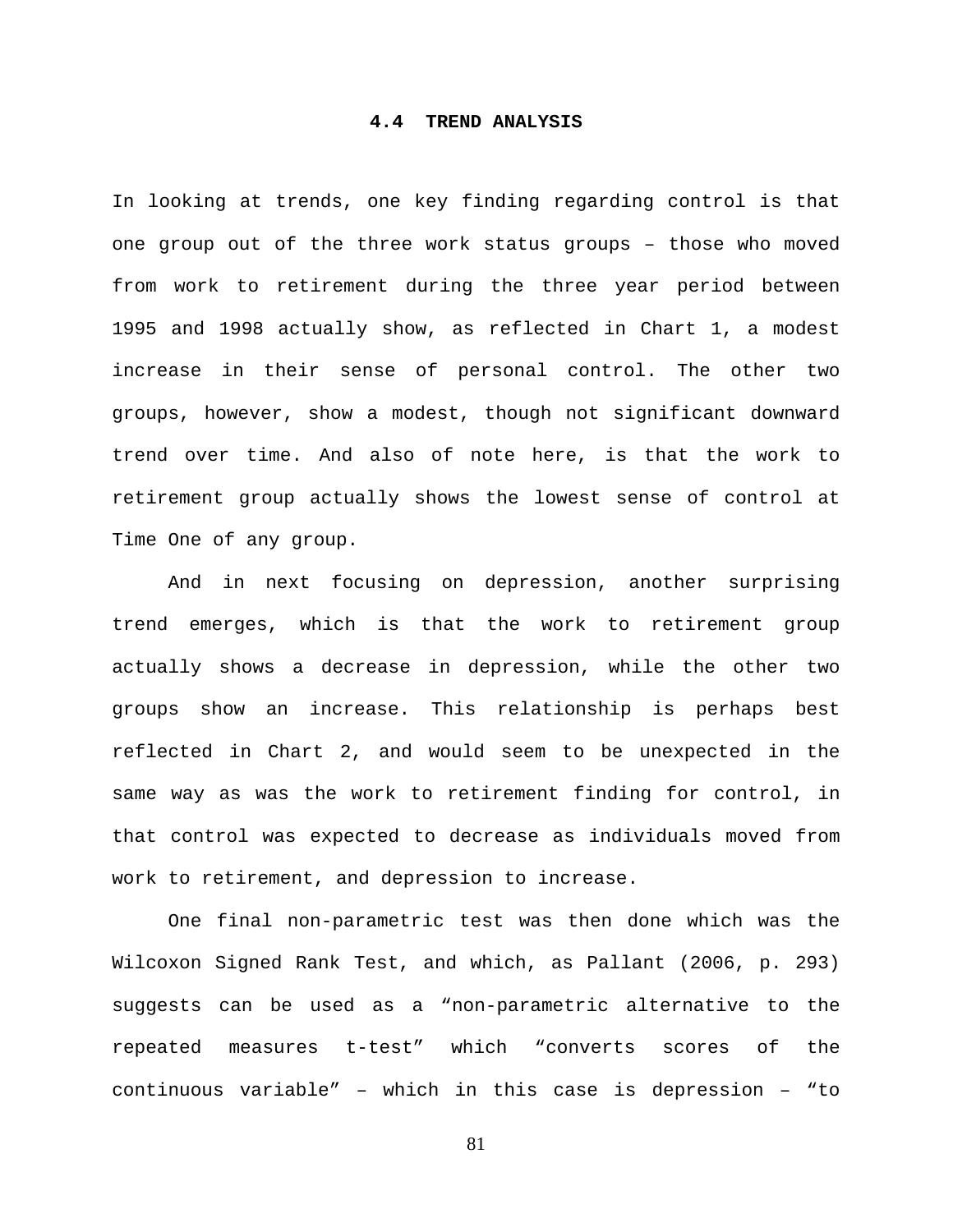ranks and compares them at Time 1 and Time 2." In conducting this test, then, each work status group is tested separately, with the work to retirement group being significantly less depressed, with  $Z = -2.16$  and  $p = .03$ . Neither of the other two groups, though, is even close to a significant change.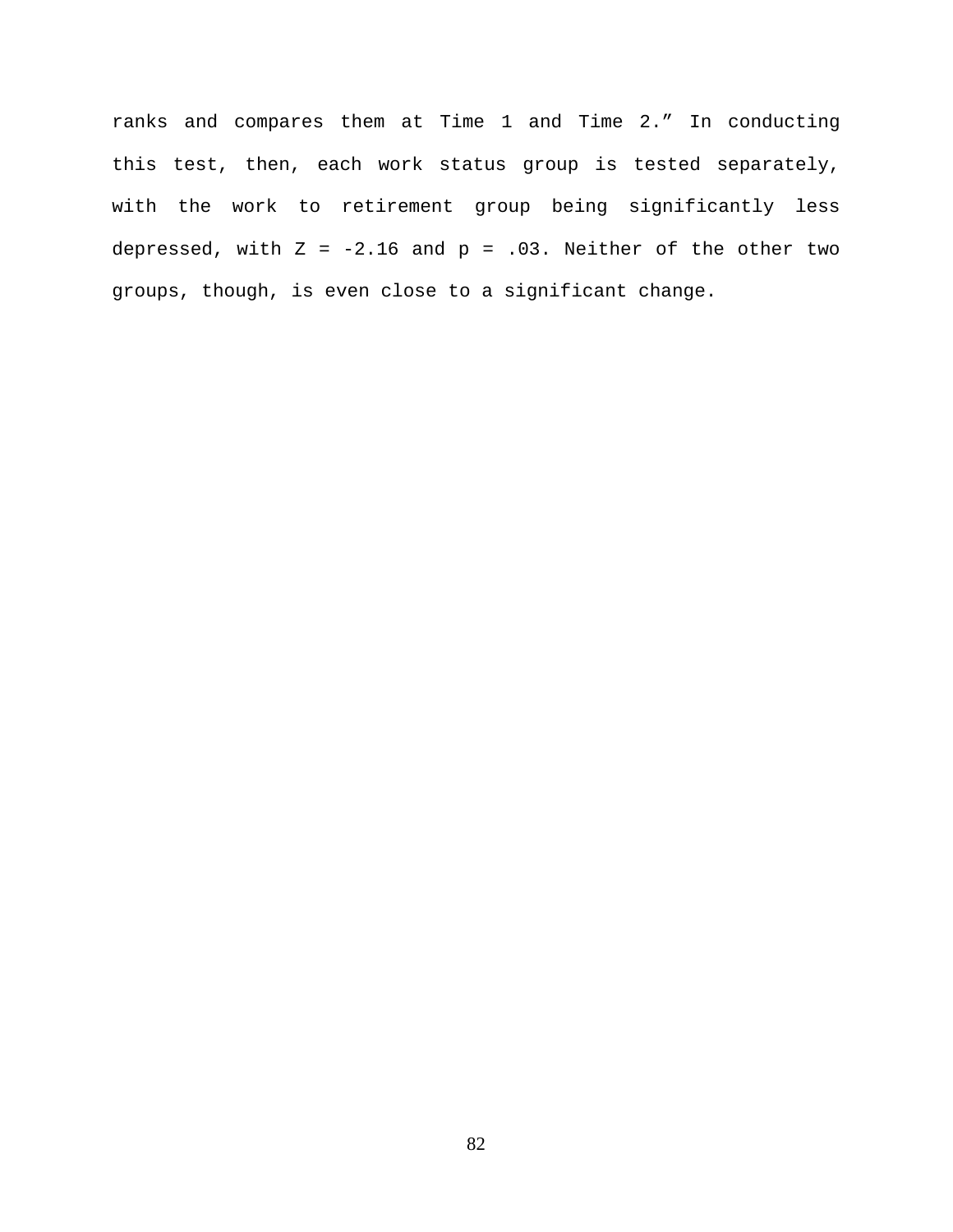Chart 1

*Estimated Marginal Means for Basic Control Model* 



# **Estimated Marginal Means for Basic Control Model**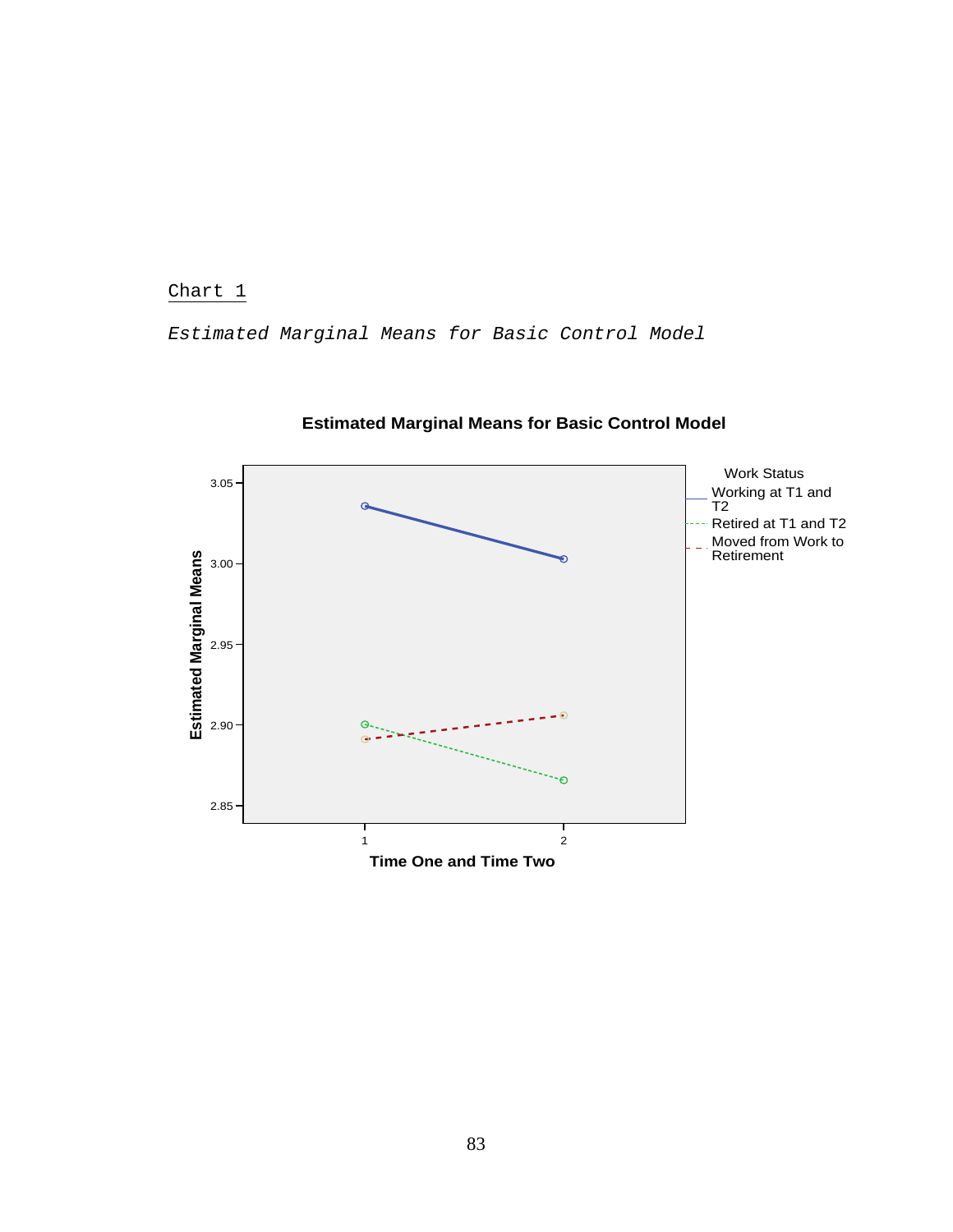Chart 2

*Estimated Marginal Means (log transformed) for Basic Depression Model* 



**Estimated Marginal Means for Basic Depression Model**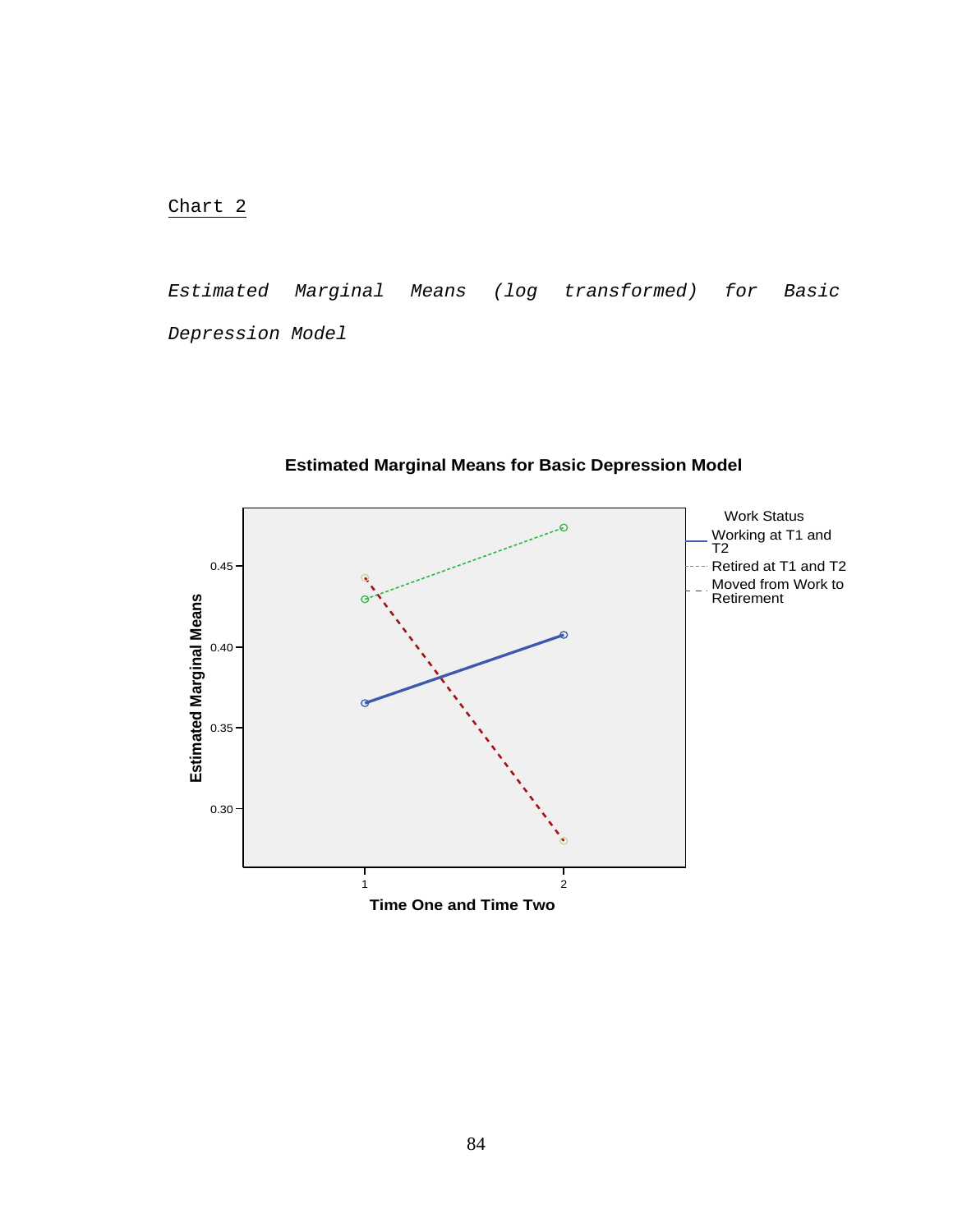#### **5.0 DISCUSSION**

In seeking to most fully understand the meaning of the analysis above – and also its potential insights for ongoing research centered on aging and retirement – it may be helpful to briefly summarize a number of key findings, and to relate these findings to expectations fundamental to this study.

One key expectation was that retirement would prove disempowering to individuals via both a lessened sense of personal control and more extensive depression. For personal control this expectation appears to be validated, with a general finding in each model that work status was, indeed, significantly related to an individual's sense of personal control, as summarized in Table 1, and as graphically depicted in Chart 1 for the most basic model, with all other control models consistent with the same trends/graphics. For depression, however, as reflected in Table 1, no such relationship was found. And perhaps of even greater importance, however, than the general findings is that for personal control – where those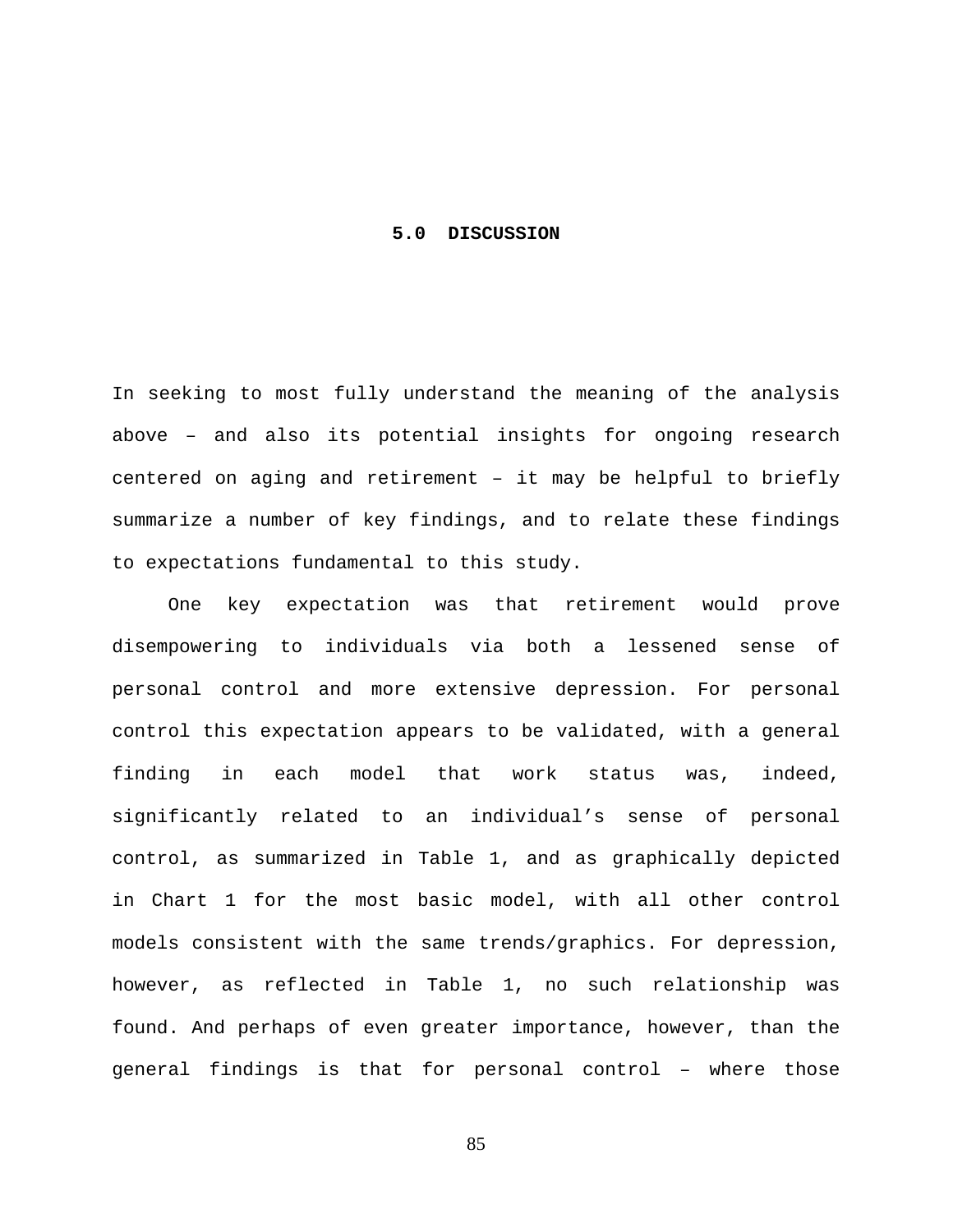working at both Time One (T1) and Time Two (T2), along with those retired at both times, showed a slightly downward trend in their sense of personal control over the three years - those who moved from work to retirement during this same time period, actually - and surprisingly - exhibited, as graphically depicted in Chart 1, an increase in their sense of personal control over these three years. And just as surprising was a similar type dynamic for depression, where those moving from work to retirement actually showed a significant drop in depression, while the other two work status groups, as depicted in Chart 2, moved in the opposite direction.

A second expectation, consistent with those who suggested a greater need for research in aging framed by theory rather than the problem-driven dynamic of much aging research thus far, was that a theoretical frame – and in this case social learning theory – would prove helpful in both shaping the research and better understanding findings. And, clearly, social learning theory did, as is evident throughout this study, contribute to establishing both the premises of this research, and in the selection of variables. But here, too, a key surprise was in just how significantly social learning theory has contributed to interpreting the results of the analysis, and most specifically in the way it helped in drawing insight from the two surprising trends for both personal control and depression for those who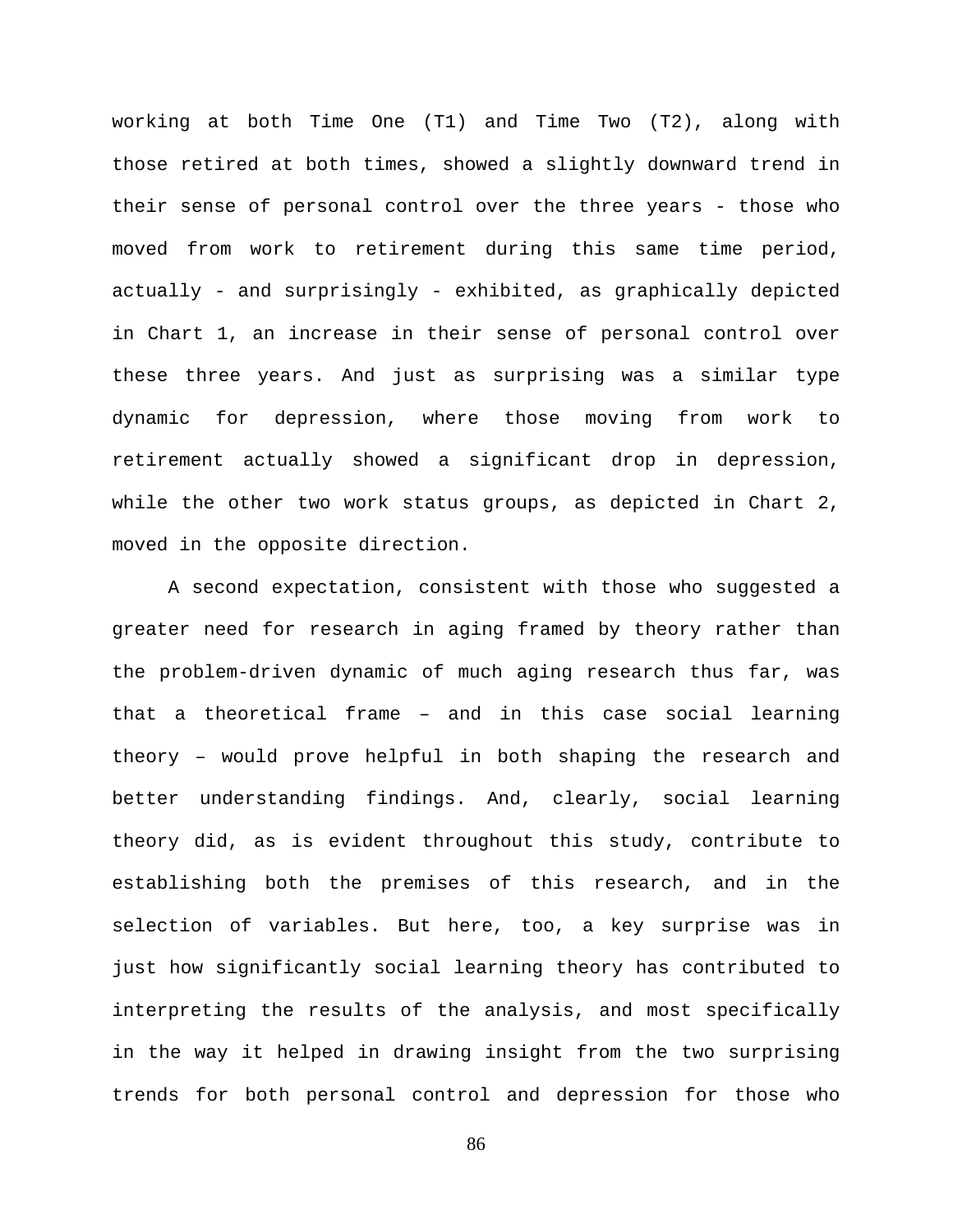moved from work to retirement during the three year time period of the study. And perhaps most fundamental here is the social learning theory contribution in helping to highlight the potential importance of the meaningful environment in the workplace prior to retirement, and the need to better understand that environment in designing future research in this area. And also of note is that very recent scientific findings from brain research demonstrate just how such disempowering attitudes and sense of self – within the context of social learning theory and the meaningful environment of the workplace - might be shaped via extremely subtle and easily overlooked social exchanges in just such an environment (Coleman, 2006; Hofstadter, 2007).

A third expectation, then, was that future research - if, indeed, this study ultimately points in that direction - would continue with a primary focus on those who have retired. Instead, however, given the surprising finding that those who moved from work to retirement showed an actual increase over time in a sense of personal control - even in the face of an overall significant relationship between work status and a sense of personal control and a lessened sense of control for those retired – in the same surprising way that those making the same move exhibited a significant drop in depression, it seems at least possible that the "meaningful environment" of the workplace prior to retirement should be a key part of any future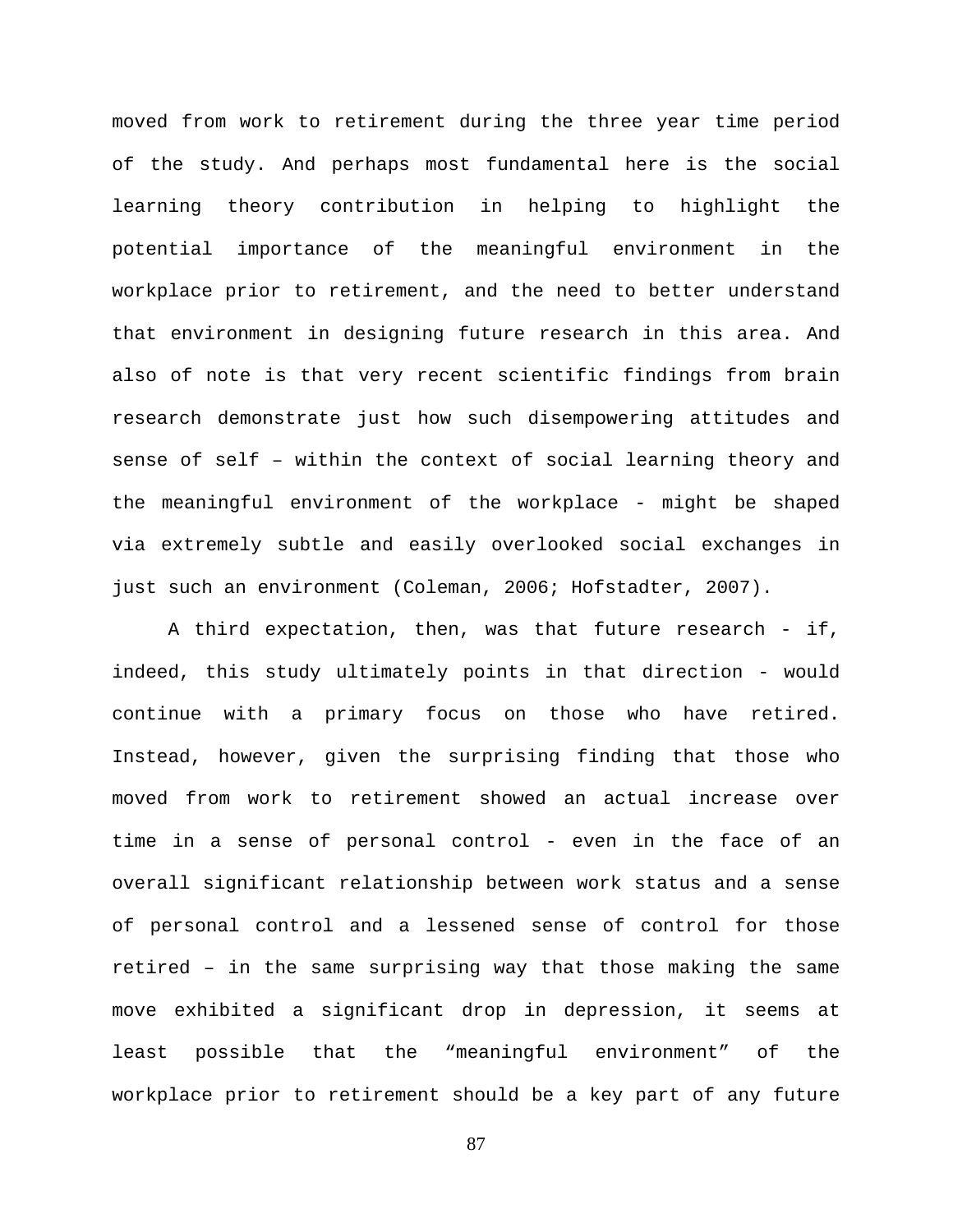research in this area. One possibility, then, is that not only is the workplace for at least some individuals promoting not only a lessened sense of self and well-being, but also that retirement, itself, may partially result from that, and in so doing lessens not only the well-being of these individuals, but also of the society which must in one way or another seek to sustain them during what is an increasing long period of nonproductivity.

And one final and very broad expectation was that findings in this study would support the value of research in this area, along with making the case that contributing to this value is at least the possibility that a potentially serious risk may exist both to the well-being of at least some individuals who find themselves in this relatively new "role-less role" of retirement, and to a society which will find it increasingly difficult – and probably impossible – to sustain an increasingly non-productive population of such retired individuals. And this, too, seems to have been confirmed, especially with regard to the value added by both a theoretical frame and a longitudinal design.

Clearly, then, this study has, as noted, encountered some surprises, along with a failure to confirm every hypothesized relationship. But even so – with the findings of a link between work status and personal control, along with the possibility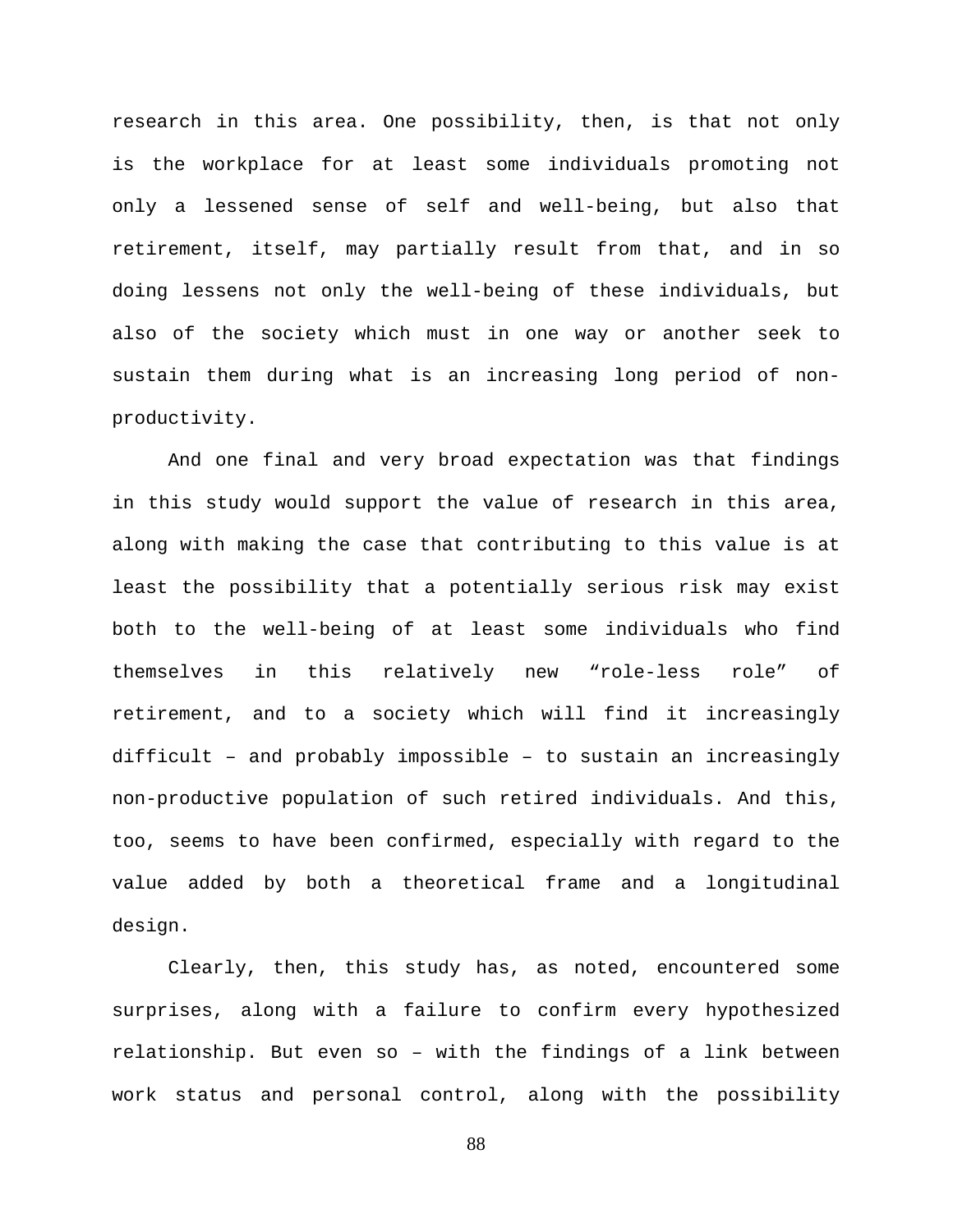that the workplace environment, itself, may be disempowering workers and creating an incentive for at least some of these workers to retire – there seems to be at least a reasonable probability that the risks to both the well-being of individuals and society may be real, and very foolish to ignore.

And in asking why scholars such as Graebner (1980) even boldly predict that retirement may ultimately "disappear," it is likely, it seems, that a number of disciplines, such as social work and economics are destined to converge in helping to both understand and resolve these potential risks to well-being. One such intersection may even be glimpsed in a classic work by Fisher (1977), *Growing Old in America*, in which he notes both an economic and social evolution in aging in America. In looking primarily at economics, he notes the American evolution from a land-based agrarian economy, in which the elderly maintained power and influence via their ownership of the land, to an economy based on market-driven capital investments, in which the elderly eventually came to be perceived as less productive, and thus at the same time less worthy. In a highly competitive integrated world economy, however, in which experiential human capital emerges as perhaps more important in many cases than buildings and machines, those old enough to have accumulated this expertise and experience may once again come to be understood as a valuable productive resource. And as that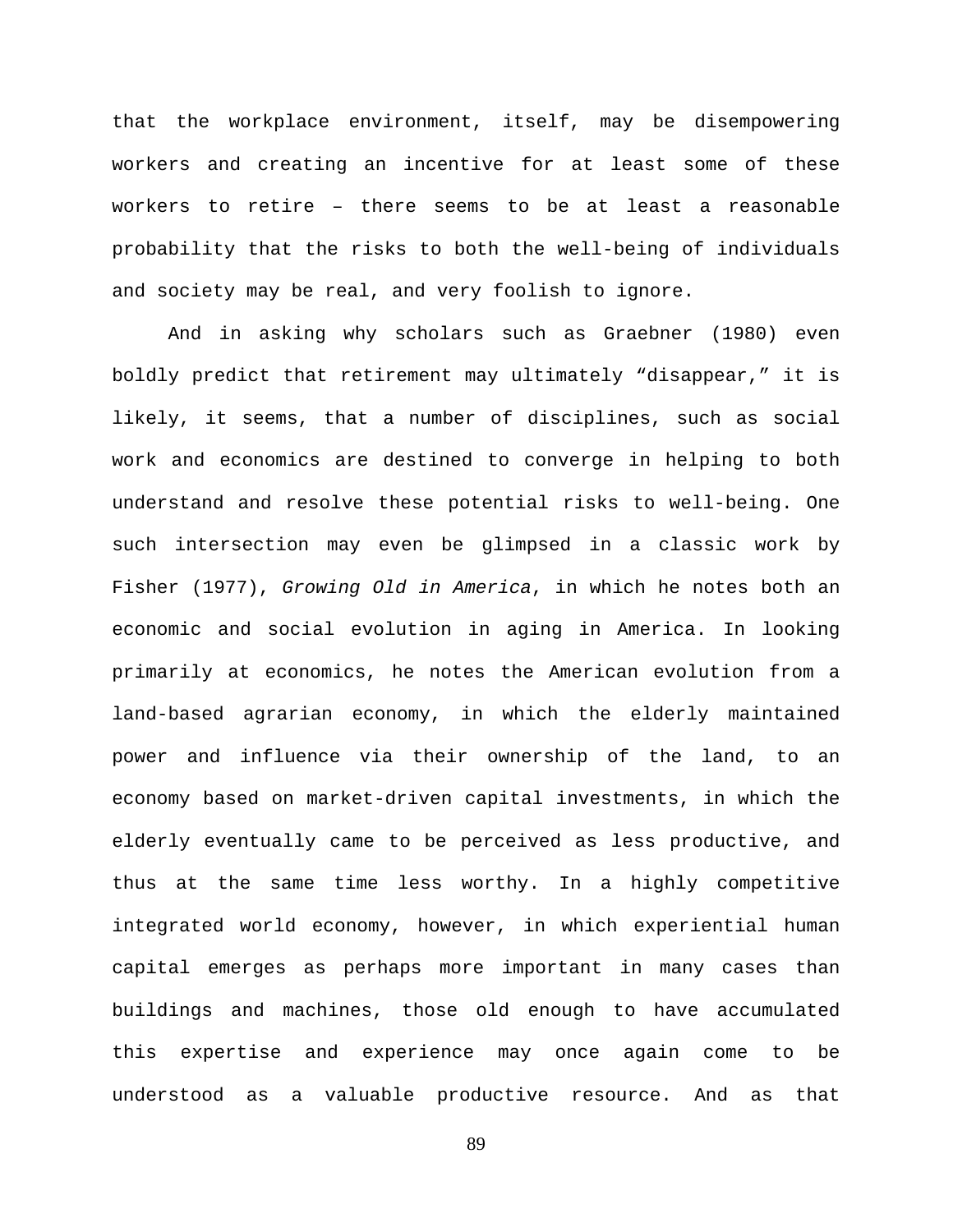happens, their role in preserving and passing on values and culture may also once again emerge as one which brings with it regard, and even "veneration" - rather than distain – as values and character become central to both recognizing risk and meeting the consequent and very serious challenges flowing from that risk.

## **5.1 ANALYSIS OF PERSONAL CONTROL FINDINGS**

In looking at the first key question in this study, which relates to the relationship of work status to a sense of personal control, the results, as detailed in the previous chapter, seem to indicate that such a relationship may, indeed, exist, and in so doing pose a risk to the well-being – in an Aristotelian sense of "self-actualization" – to individuals as they age and retire.

For the most basic relationship of work status – defined as 1) working at both Time One (T1) and Time Two (T2); 2) retired at both times; and 3) moving from work to retirement between T1 and T2 – to a sense of personal control, the estimated marginal means for those retired at both time periods, or for those moving from work to retirement, are not only lower than those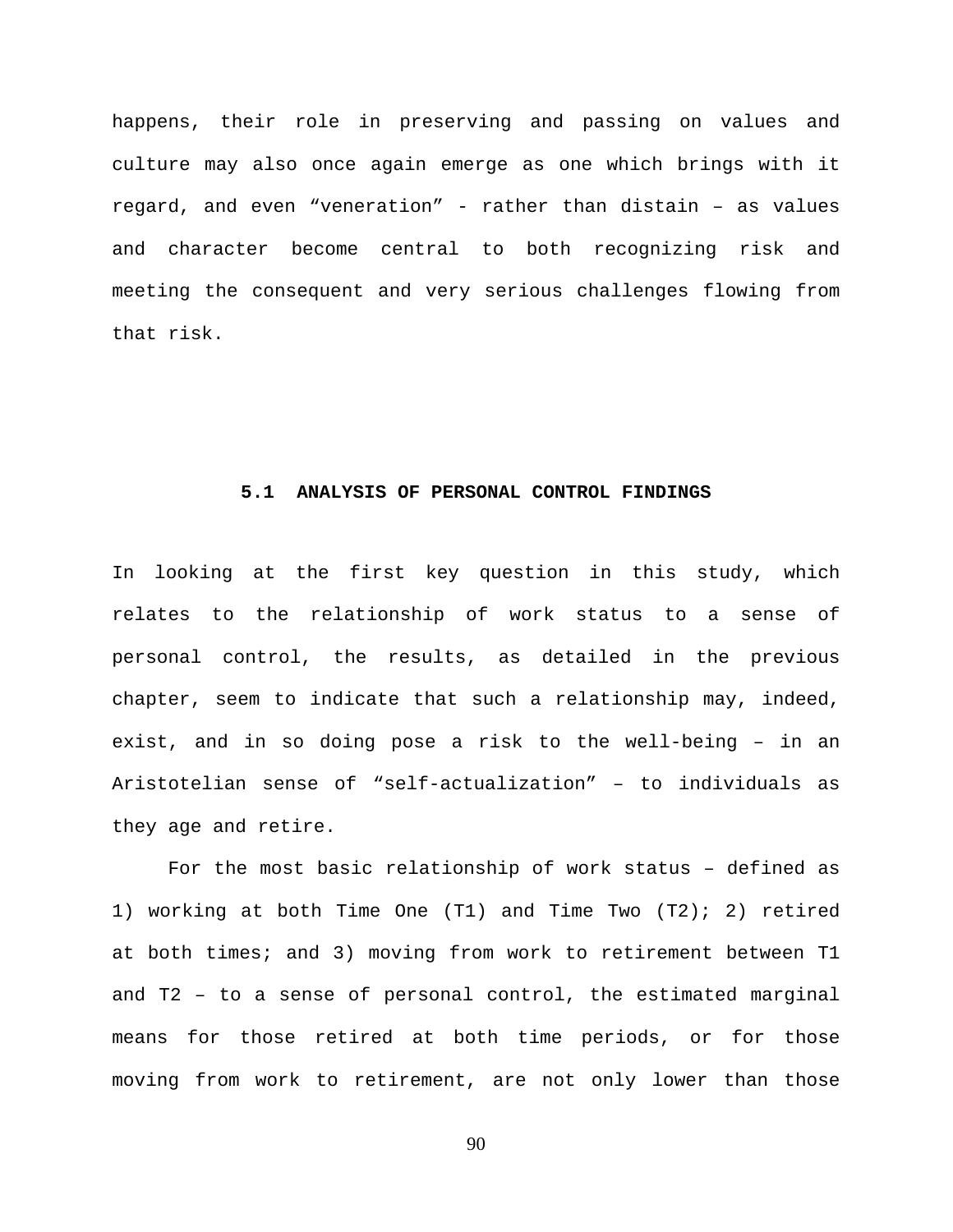working at both times, but significantly lower. Surprising here, however – as noted above – is the actual upward trend, as depicted in Chart 1, in a sense of control for those moving from work to retirement. Clearly, this then means that with no potentially confounding variables included, work status for those who began this study in the range of ages between 56 and 71 is significantly related to their individual sense of personal control, and in the direction predicted. And even when the control variables are added in a second model which meets the two key assumptions/guidelines for covariates, as also discussed above, the relationship of work status to a sense of control remains significant, with trends similar to those reflected in the basic model.

The rising trend, however, for those who moved from work to retirement cannot be ignored in seeking to understand these results, and may mean 1) that the sense of personal control for these individuals was already being diminished in the meaningful social environment of the workplace; 2) that various disempowering social interactions may have not only diminished the individual's sense of personal control, but also comparatively lessened the value/rewards of the work role/identity, itself; and 3) that moving out of a possibly disempowering work environment actually contributed – at least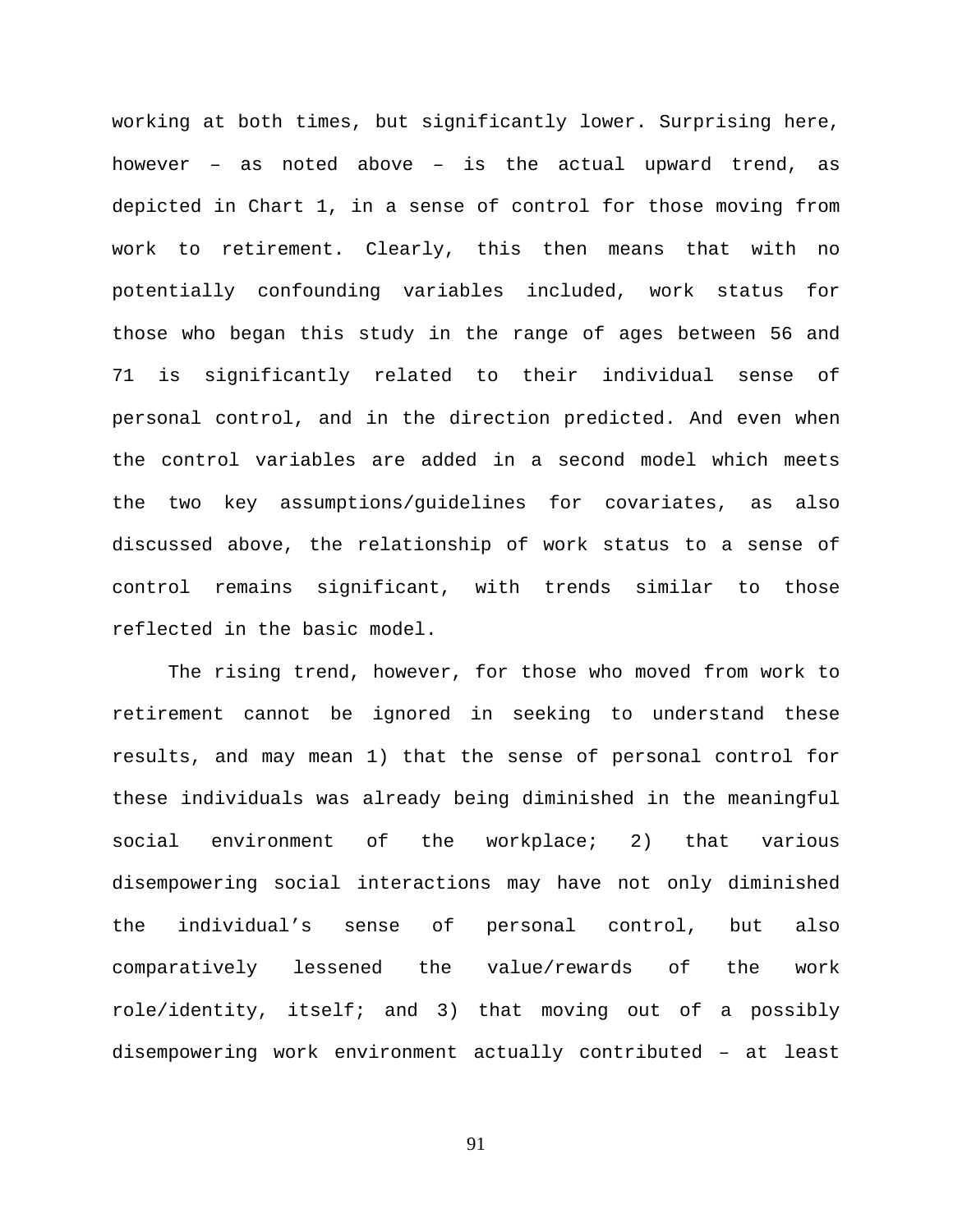over the three-year period analyzed – to a modest increase in a sense of control.

 And in further understanding the possible dynamics of such a potentially disempowering workplace environment, modern science - via tools such as the functional MRI, which can detect even the firing of neurons in various patterns – provides intriguing insight, with one such insight relating to the relative potent messages of even subtle social exchanges (Coleman, 2006). Just one example here is that each of 18 different types of smiles conveys its own very subtle message, as do a myriad of other social transactions, such as where a person's eyes focus during a conversation. And, of course, older workers often encounter, as noted extensively in the ethnographic research cited above – and even by the lady who (highlighted in the Preface) recounted in her "Turn" in *Newsweek* feeling demeaned in a home improvement store – much less subtle messages reflecting bias and discrimination.

In seeking to interpret these results, then, within the context of social learning theory, it seems that a number of explanations/premises of interest emerge, including 1) the work role, for many, may, indeed, contribute to a sense of personal control, with the loss of that role leading to disempowerment via a lessened sense of personal control, with other factors, such as social support, economic security, or good health not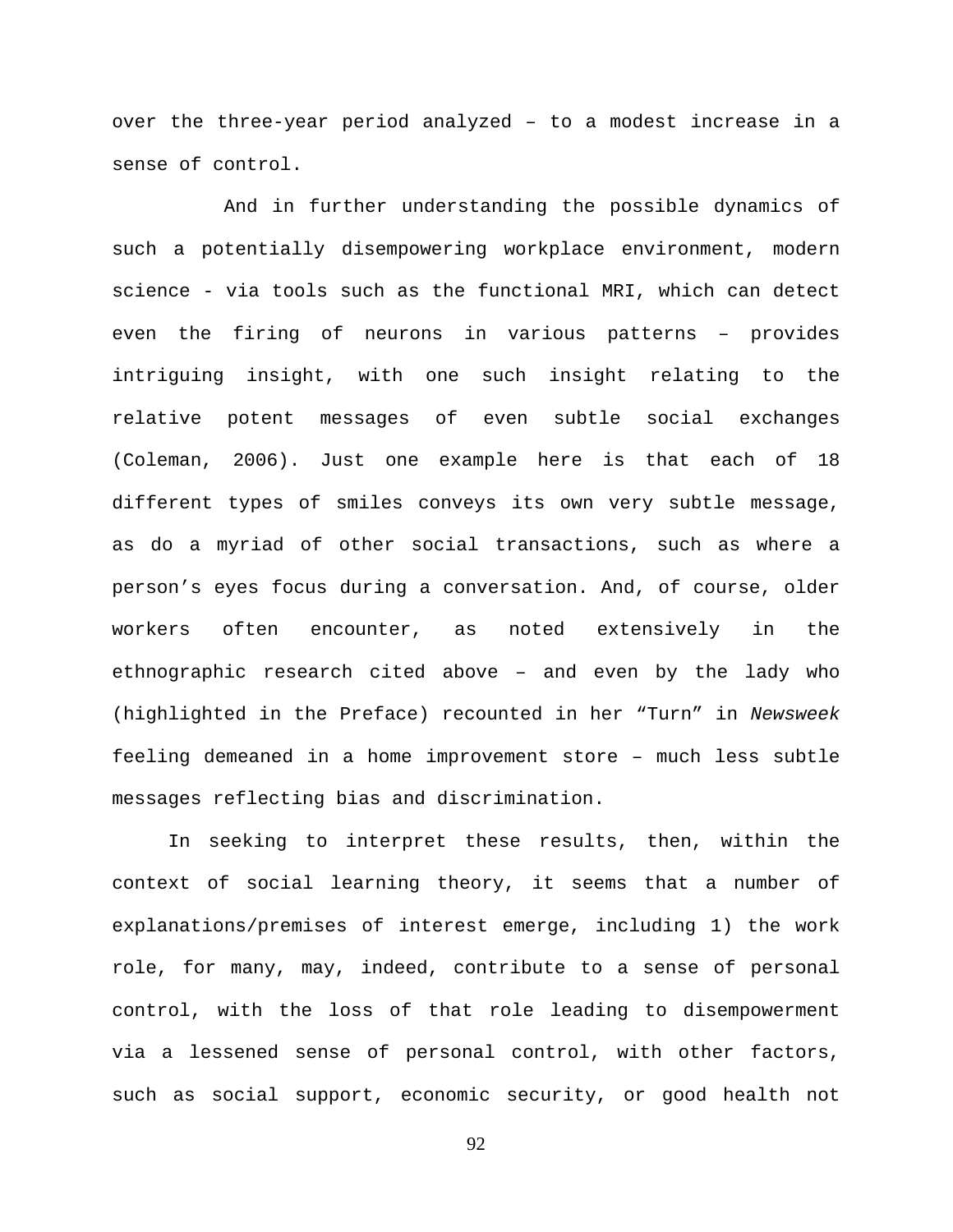compensating for role loss within the meaningful social environment; 2) movement out of the work role may result from potentially disempowering social exchanges/transactions within the work environment, itself; and 3) that an escape from a work environment with diminishing valued rewards may lead, at least for a time, to an increased sense of control.

In a more general sense, it may also be presumed that outcomes over time – including in areas such as weight loss, health promoting activities, and even in the capacity to work and build an "encore" career – will be lessened, consistent with the "generalization" of a sense of control, and the extensive body of research relating higher levels of personal control to better outcomes in these domains, as well as many others.

# **5.2 ANALYSIS OF DEPRESSION FINDINGS**

The second key question in this study was on the relationship of work status to depression, which – in a general sense – seemingly produced exactly opposite results from those for control, with work status clearly not significantly related to depression in any model. There clearly, however, was a close to significant interaction effect for the within subjects factors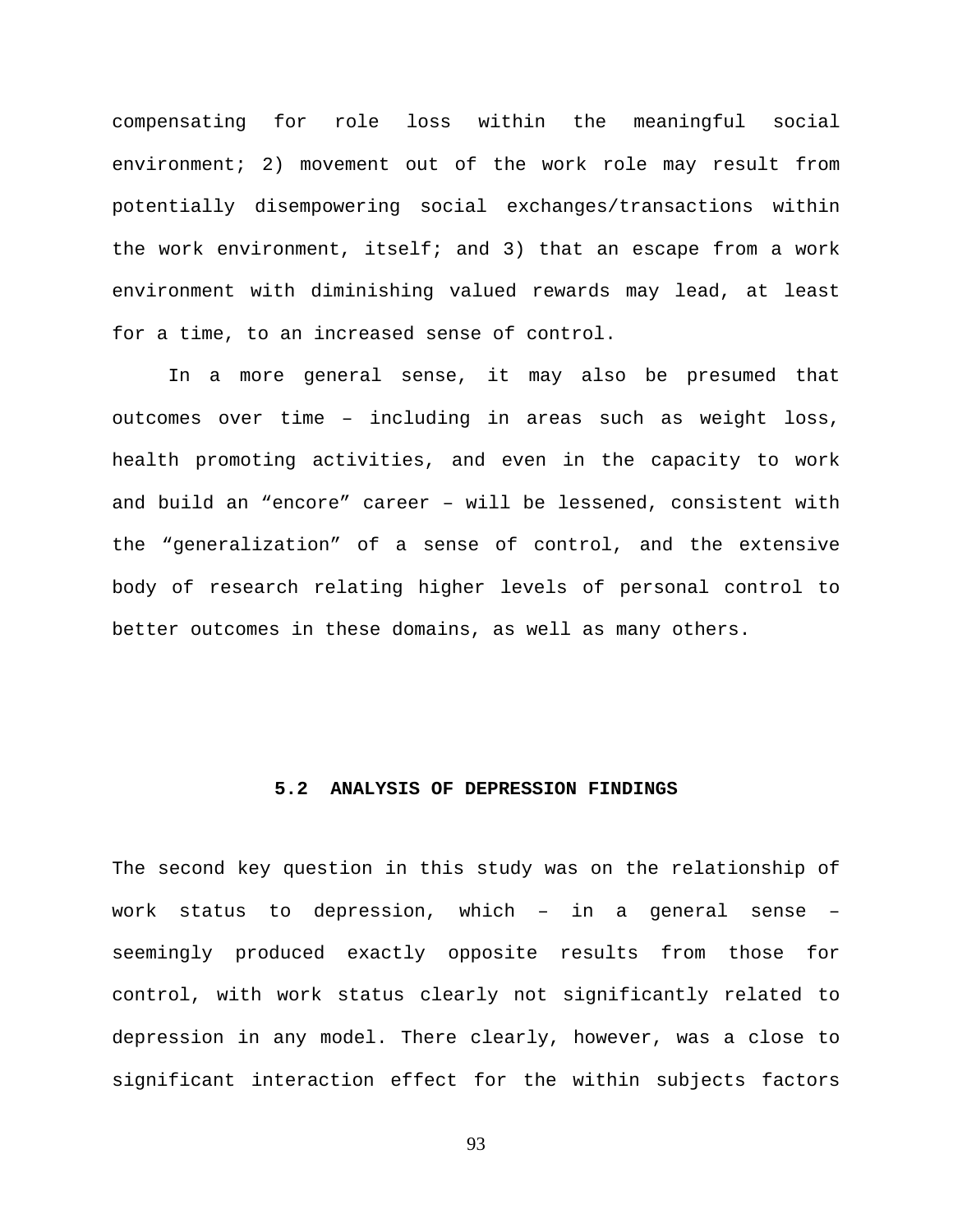of work status and time, which is reflected in both Table 2 and Chart 2, and which led to further analysis which found a significant – and surprising – decrease in depression for those moving from work to retirement.

#### **5.3 MEANING OF THE RESULTS**

The results, as discussed above, would seem to be meaningful in four key ways – one anticipated and three not anticipated. The anticipated result clearly was that there is a significant relationship between work status and a sense of personal control, even as intrinsic personal attributes, such as age, gender, and race are entered into the model, along with other both acquired and external factors, such as health, marital status, social support, economic hardship, and education. The first unanticipated result, however, was the lack of a significant relationship between work status and depression, with two additional unanticipated results – which may perhaps be the most important contribution of this analysis – being the surprising increase in a sense of control for those who moved from work to retirement between Time One and Time Two, along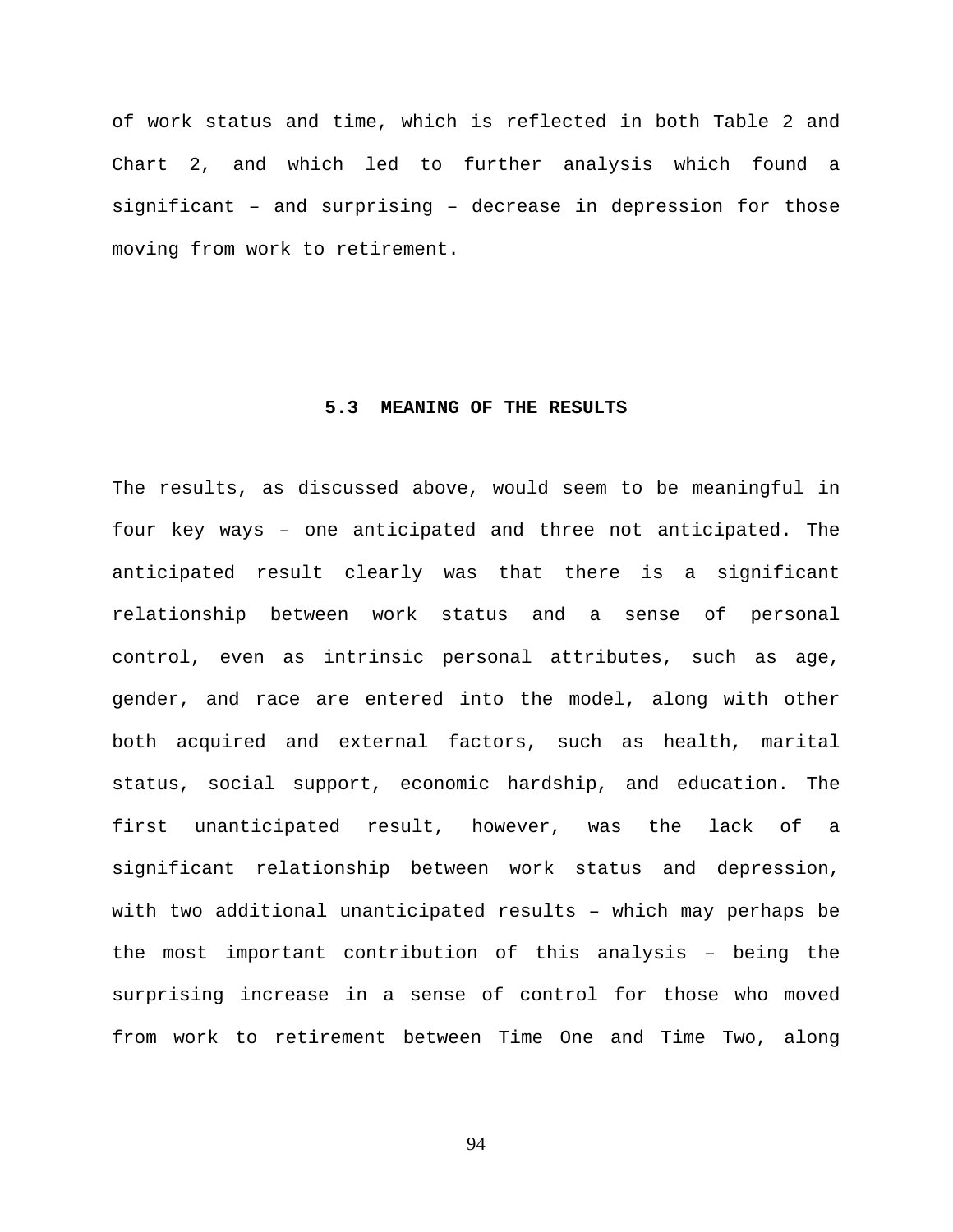with the equally surprising decrease in depression for that same group.

In turning first to the relationship of work status and personal control, it seemingly does support – especially given the follow-up analysis of only those who were working at both Time One (T1) and Time Two (T2), and those retired at both time periods - the fundamental premise of this study, which is that retirement does, indeed, carry at least some risk of disempowerment via a lessened sense of control for those in retirement. Logically, then, it would also seem to follow that life outcomes generally, including the ability to cope with the various challenges of aging, along with the ability to engage in activities such as health promoting behaviors, continued work, or even the building of "encore" careers – given the social learning theory premise of generalization - would be diminished. The ultimate result, then, would seem to be that both the individuals so affected and society suffer. For individuals suffering a diminished sense of control via a relatively new and at least somewhat arbitrary social institution – retirement – the cost is both a diminished sense of well-being, along with the social injustice of not being able to live their own life, as Lent notes, to its fullest in what he notes to be an Aristotelian sense. And the cost, both social and economic, even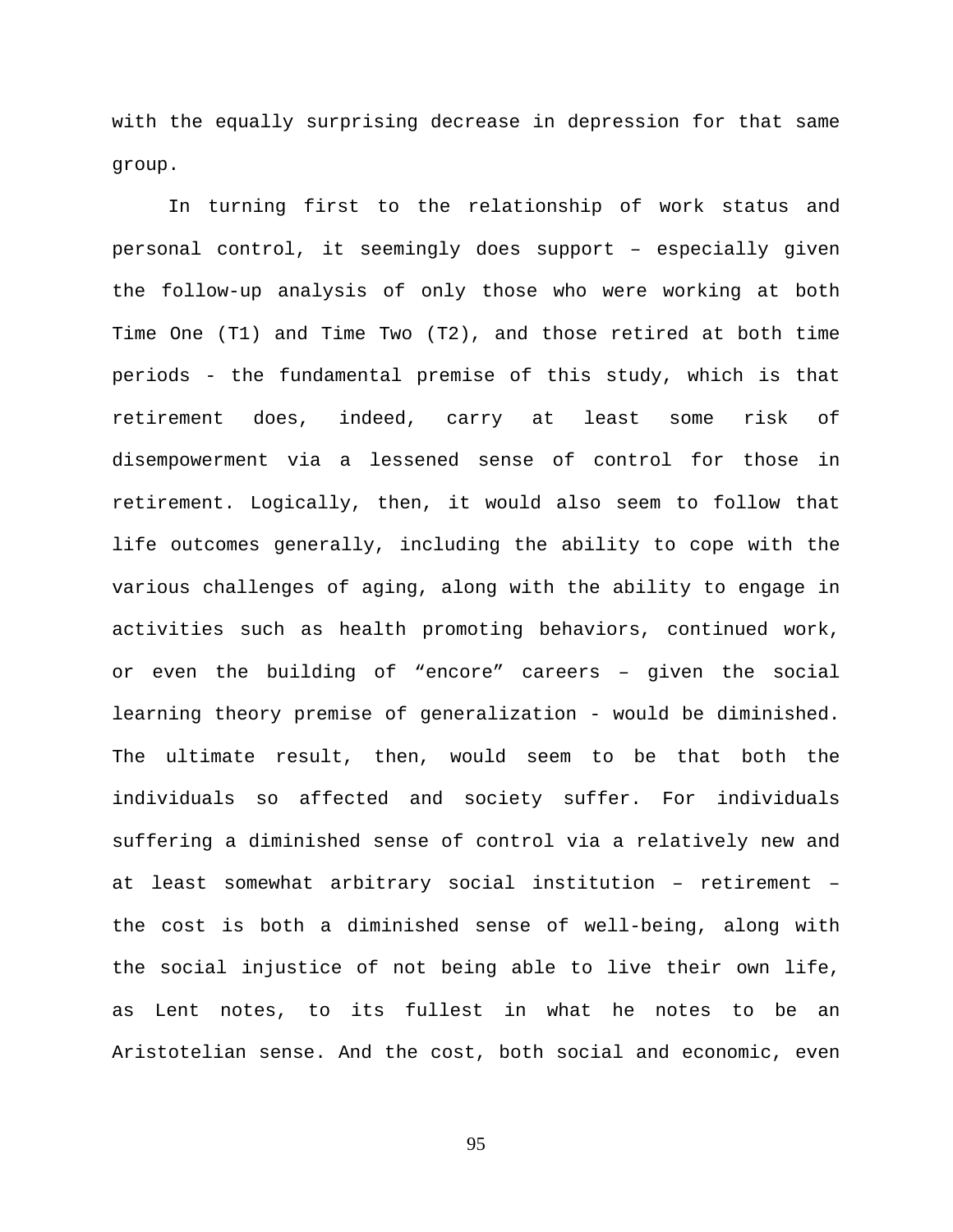now seems to be threatening society via lost productivity and the challenge of supporting non-productive individuals.

In next looking at the failure to establish the general link between work status and depression, it would seem that these results must to at least some extent be considered inconclusive, given both the within subjects interaction of work status and time, and the clearly significant decrease in depression for those moving from work to depression, as opposed to the increase for the other two work groups.

And most importantly, perhaps, as already noted, the increase in a sense of personal control along with the decrease in depression clearly seems to suggest that any such longitudinal analysis – again framed by social learning theory – should bridge two meaningful environments: of both the workplace and of retirement.

# **5.4 POTENTIAL BENEFITS**

In light of the above noted findings, especially with the possibility of exploring more fully the potentially disempowering social environments and rewards of the workplace, itself, there would seem to be a number of potential benefits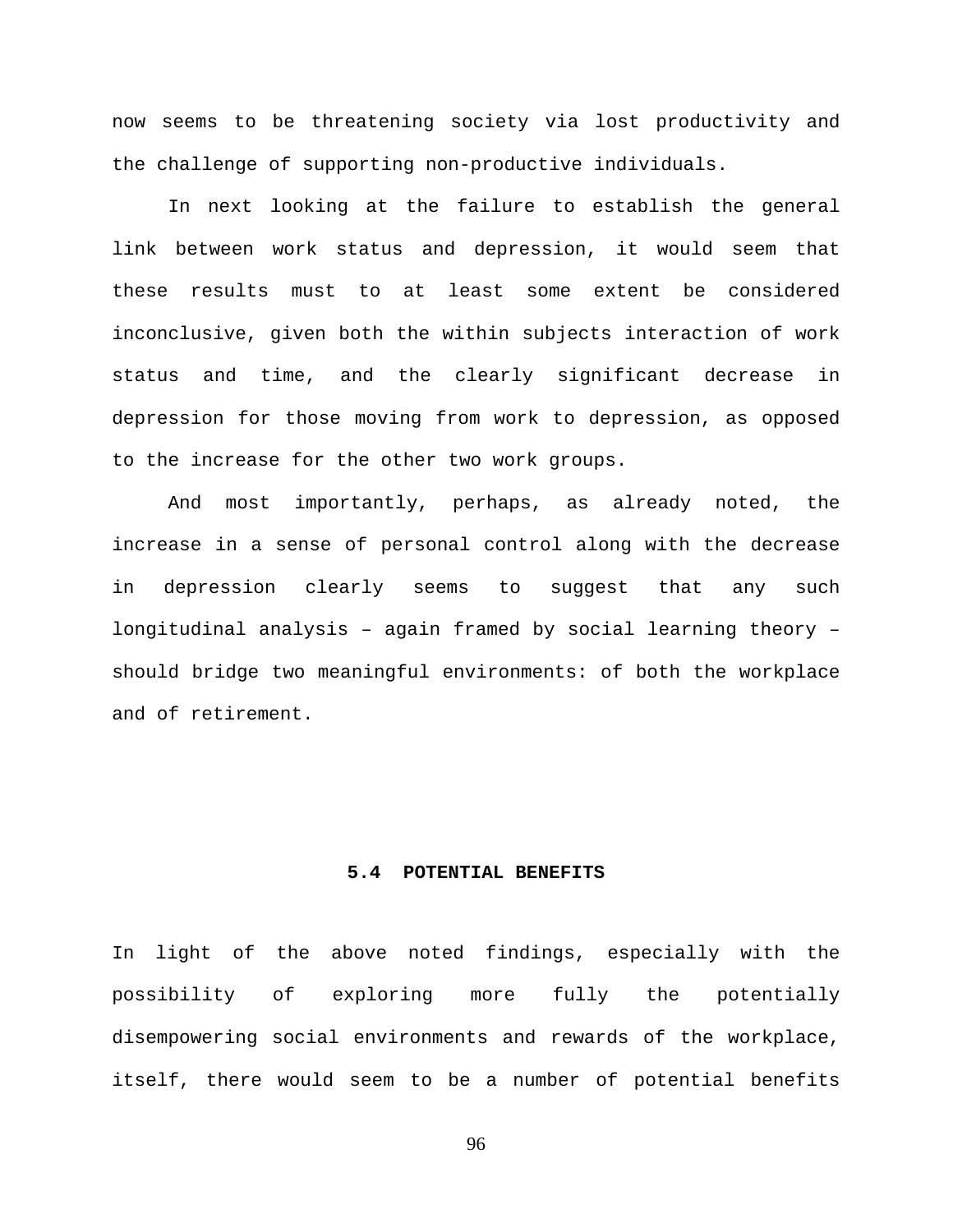both to individuals and society in better understanding the dynamics of both the transition to retirement, and retirement, itself, as well as the myriad potential impacts of this relatively recent social institution on long-term individual and social well being. To realize some of these potential benefits there clearly would need to be both extensive and challenging policy debate – such as that reflected even now in observations noted earlier by both Bernanke (2006, 2007) and Walker (2007) – while other benefits might be realized in a much more operational way.

Among operational changes - which in the near future may be driven more by economics, and especially by the need to stem an impending loss of human capital, than a sensitivity to social justice – are efforts to better understand and alter the social dynamics of the workplace environment. One such response might be to design programs to include individuals as they age in training programs, or to retrain these individuals if a jobchange may prove beneficial to both the individual and the institution. At the same time, then, rather than subtly encouraging such individuals to retire as they age, institutions – including the government via policy change – might seek to identify various incentives to delay retirement. This, then, and at the margins, in an economic sense, not only uses already existing "human capital" to produce badly needed "social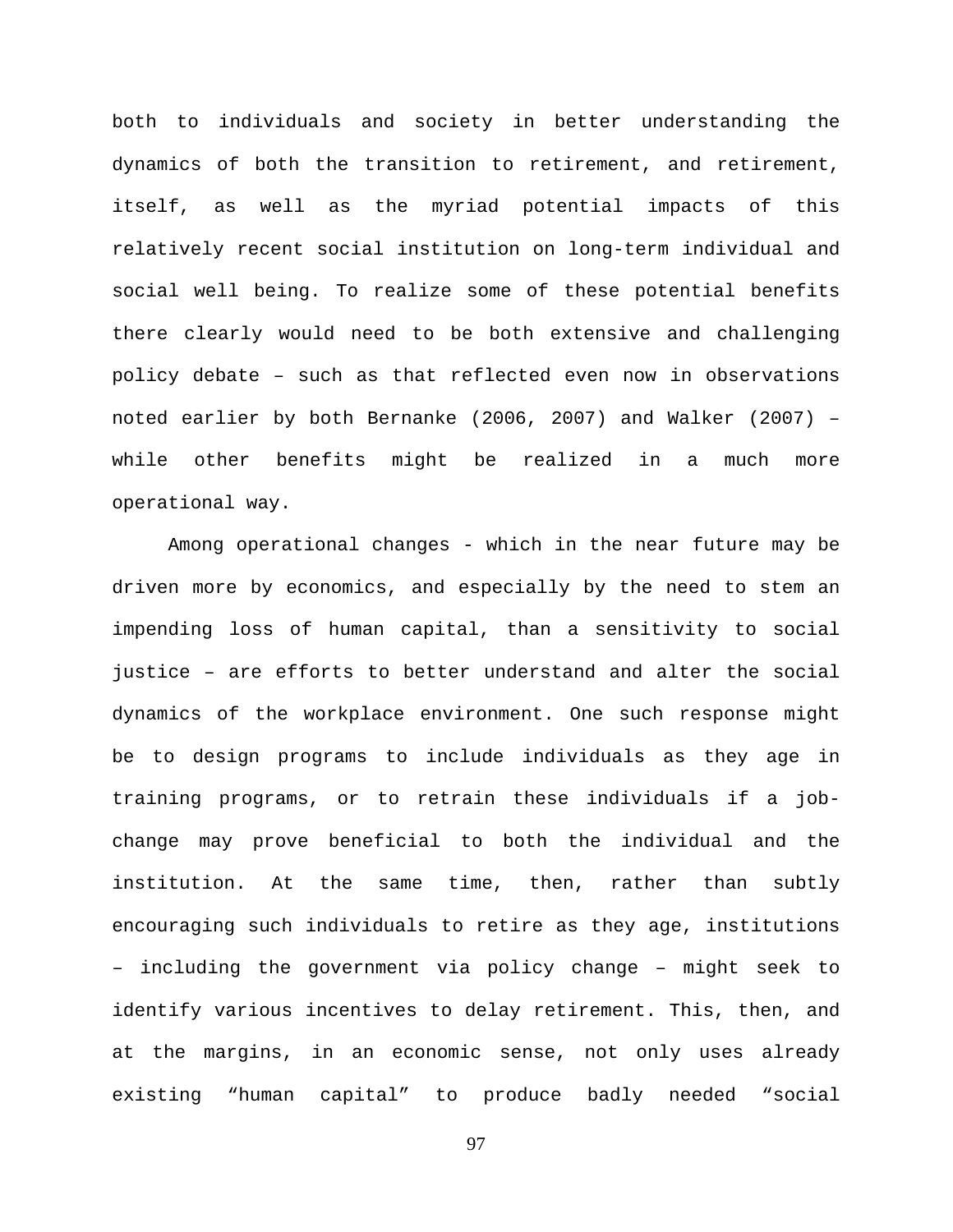capital," but at the same time lessens the projected risk to other fundamental social institutions – such as Social Security and Medicare.

Another key insight on longer term benefits relates to findings in the literature on the economic challenges faced by individuals as they age. Clearly, as Costa (1998) notes, such economic hardship is not a major factor now for older individuals, but, according to Dychtwald and Kadlec (2005), is very likely to become such for baby boomers and those who follow, who have not only saved at historically low levels, but also accumulated historic amounts of debt. Bernanke (2006), however, in his recent speech to the Washington Economics Club, suggested that baby boomers and others as they age may very well – given "increased longevity and health - want to keep working. And if enlightened incentives, as well as operational supports are created, as noted, to help make this possible, not only will the economic prospects of individuals as the baby boomers age be improved, but also the prospects of the supports – such as Social Security and Medicare – which have proved so important to the viability of society as a whole.

But perhaps in turning to the other dimension of well-being at issue here – the well-being of the society upon which we all depend – it is important, also, to recognize that major benefits can flow from marginally incremental steps, with the *USA Today*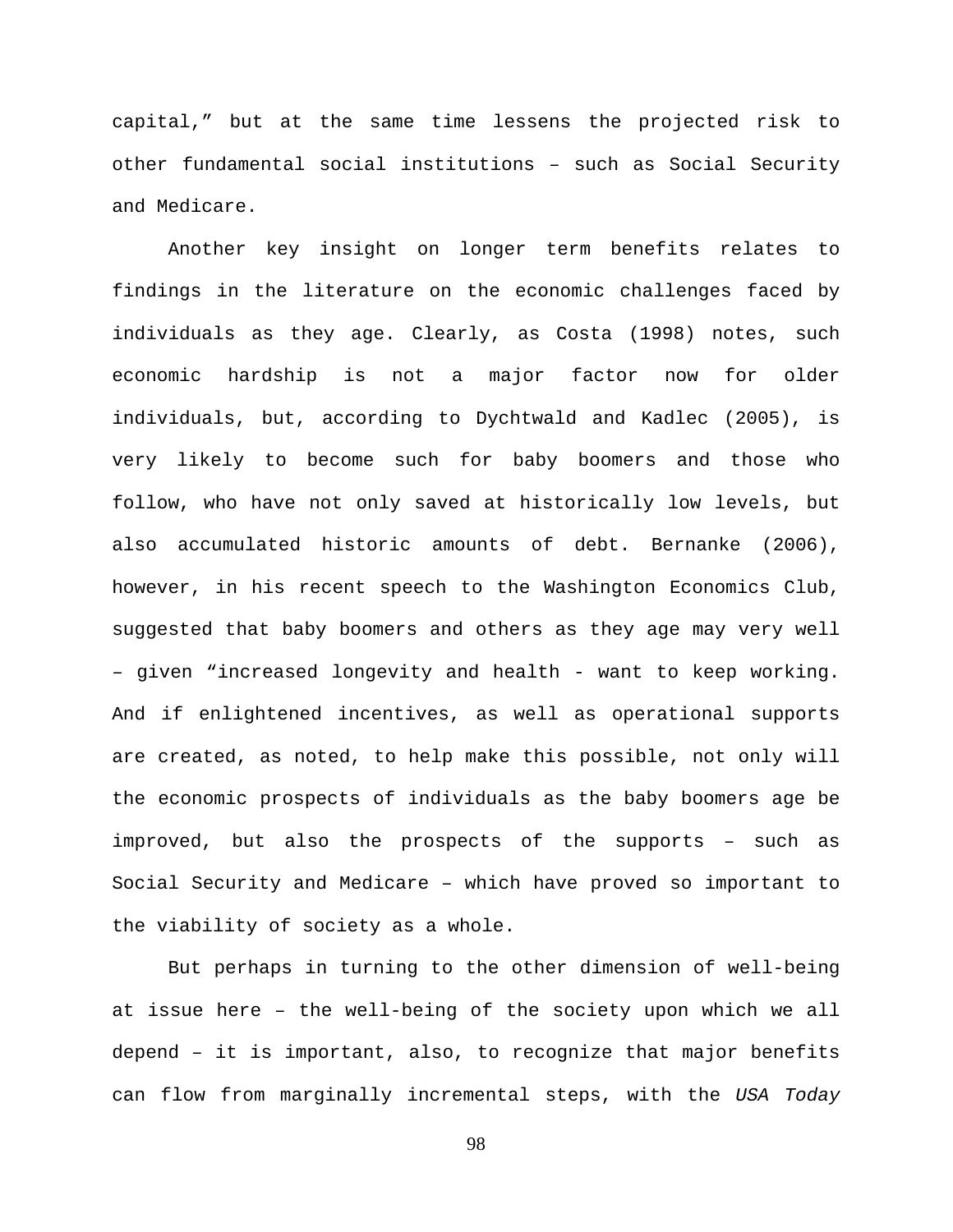lead editorial - referenced in the "Preface" - only one example of what this may mean, in that a very modest and gradual adjustment in the time of retirement to the age of 70 can produce significant benefits. And this, perhaps, then, helps point to the common ground between individual and group wellbeing. Not everyone needs to shift their retirement date for benefits to be realized, with only those who might find this adjustment empowering perhaps holding the answer to both problems. Society, then, and the social work profession which specifically seeks to serve that society, clearly should be thinking about how to make this happen, both in terms of research and the application of that research, and to do so with perhaps the same "marginal" mind-set as both economists and policy-makers.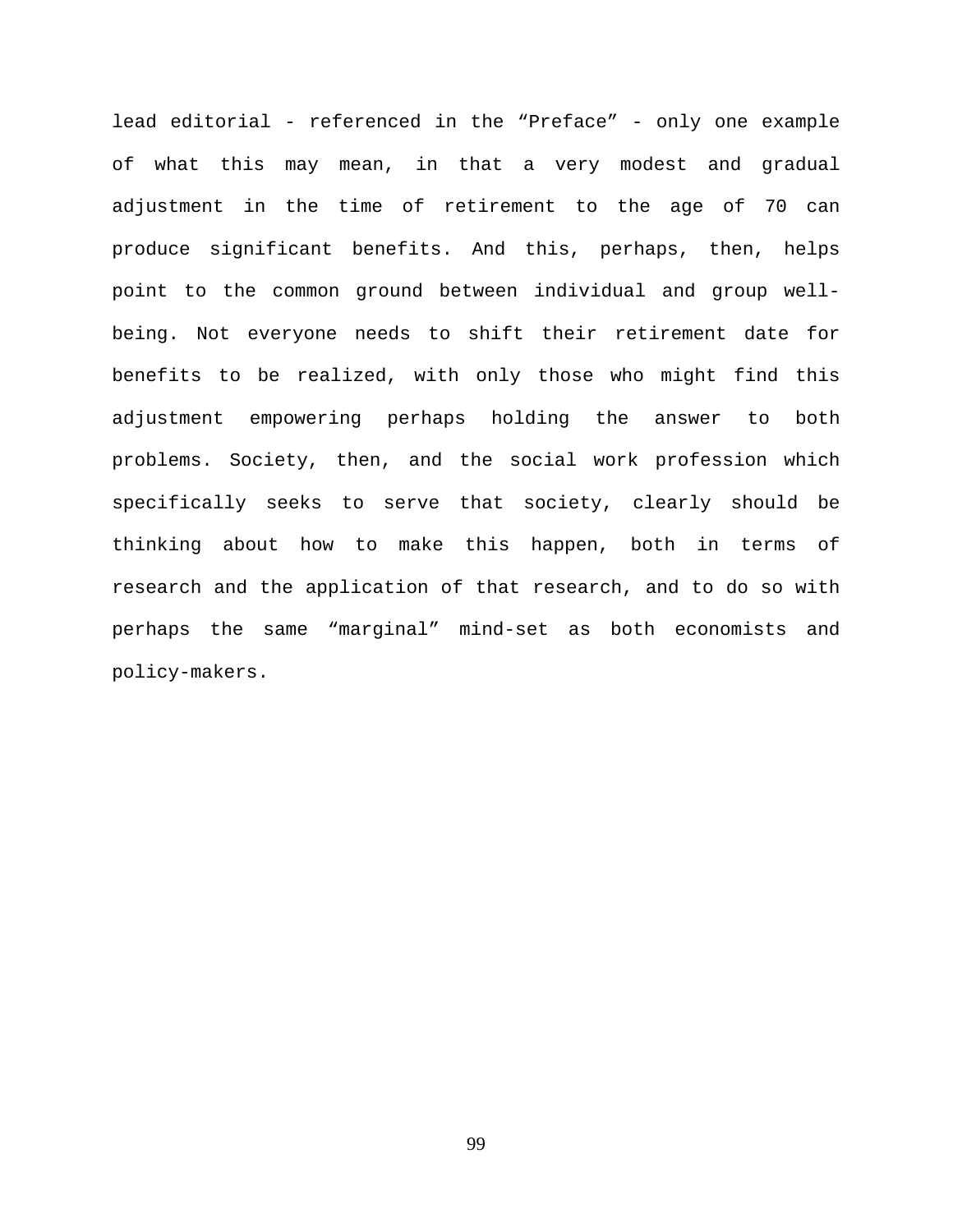# **5.5.1 More Fully Explore the Potential Contribution of Current Brain Research to Social Learning Theory**

In the very recent past, as noted above, research on the brain using tools such as the functional MRI, have allowed researchers to determine that neurons in the brain fire in various patterns as the result of various types of social exchanges in an individual's meaningful psychological environment – as highlighted by Rotter (1982) in his earlier writings on social learning theory - including messages delivered in such subtle ways simply via touching (Coleman, 2006). These patterns of neuron firings, then, according to researchers such as Hofstadter (2007), not only through repetition distill as symbols, and thus become a foundation for thinking, but also influence an individual's sense of self. And even though this research is very new, it clearly would seem to have the potential to add both credence and depth to social learning theory, making it a potentially even more valuable tool in applying a theoretical frame to ongoing research in confronting the challenges of aging, including the various challenges inherent in the social institution of retirement as now defined.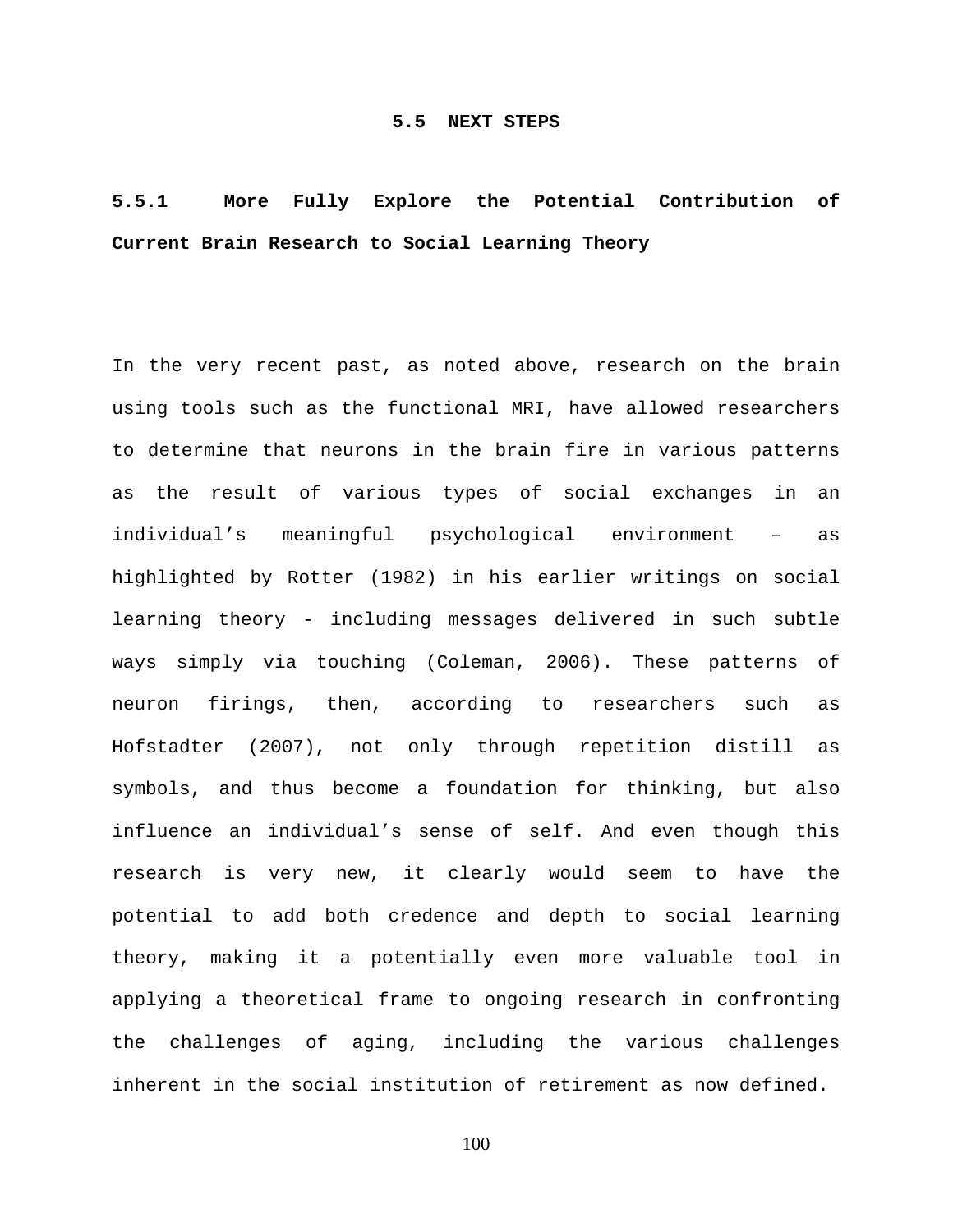# **5.5.2 Design a Study Which Bridges the Transition from the Workplace Environment, Itself, to Retirement**

Given that a key unexpected outcome of this study was that the trend for a sense of personal control for those moving from work to retirement was slightly upward at the same time that their sense of depression significantly decreased – and that the potential implications of this finding may point to social and psychological dynamics in the workplace, itself - it could be very valuable – especially given the potential risks, as discussed throughout this study, to the well-being of both the individuals affected and to society generally - to better understand if 1) the meaningful environment in the workplace, as defined by social learning theory, is not only creating an incentive for these individuals to leave, but is doing so by lessening their sense of personal control; and 2) to better understand the dynamics of this "pre-retirement" process, if indeed this proves to possibly be the case. An essential next step, then, would be to seek out organizations – who very well may have pre-retirement programs - to partner with in conducting such a study, with a key challenge in doing so to convince these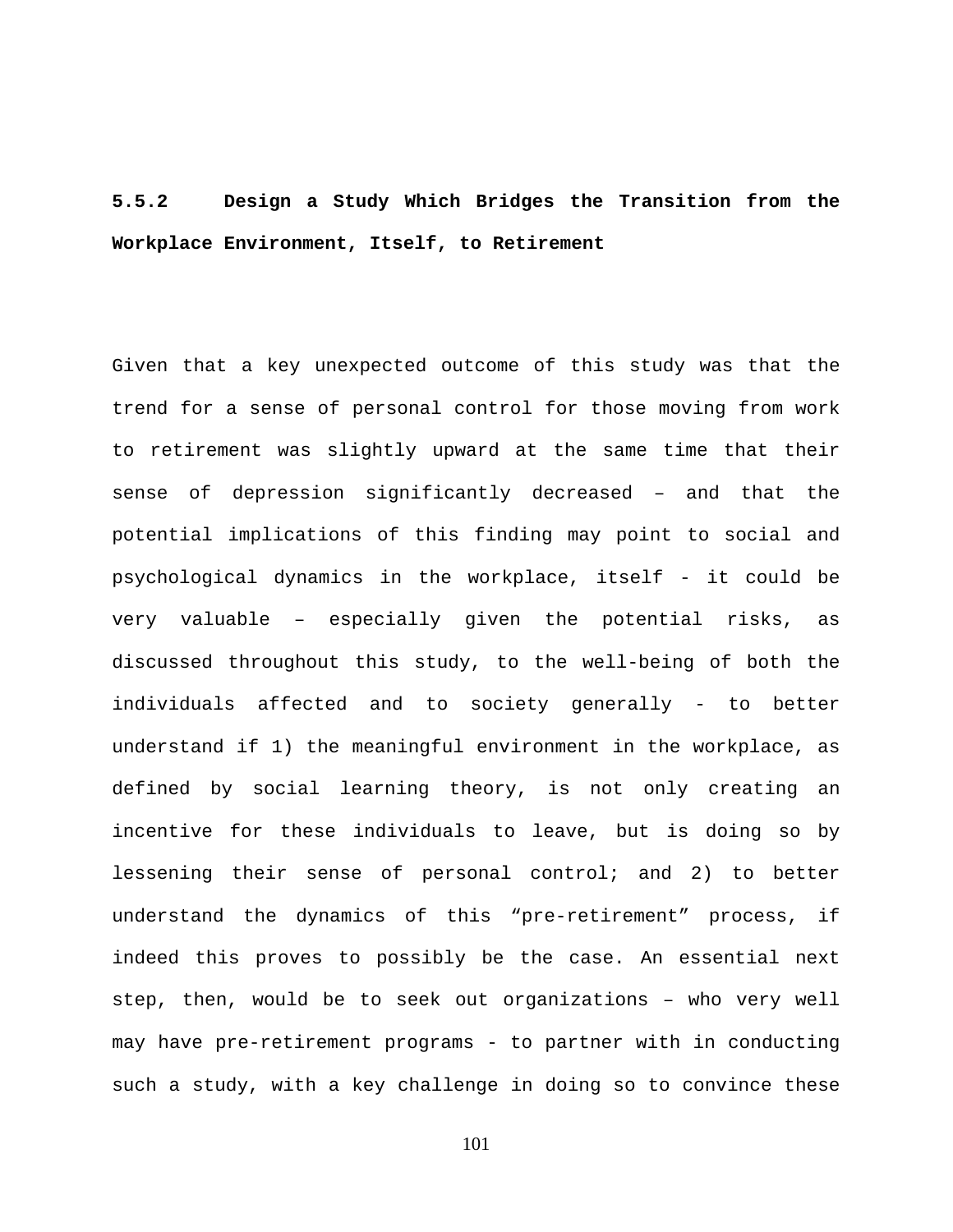organizations that they have much to gain from such research, just as they may have much at risk now. A further challenge, then, would be to ensure both racial and gender diversity in establishing a methodology for sample selection, while at the same time establishing a process for ongoing contact and evaluation of these individuals as they move into retirement – or even if they ultimately continue to work.

**5.5.3 Develop a Domain Specific Control Scale for Pre-Retirement Research in the Workplace, as well as for Retirement** 

To most effectively pursue research relative to work status and a sense of personal control – both for those who might be classed as "senior citizens," either in the workplace, or in "retirement" – a domain-specific scale may prove of value. Bandura (1997), in particular, has stressed the value of measuring a sense of self-efficacy – which as noted by Pearlin and Pioli (2003) is one of many ways in which to characterize a sense of personal control - via just such a domain specific instrument. In doing this a first key step would be to very specifically define the domain of interest, with qualitative research probably essential in this process. A clear first step,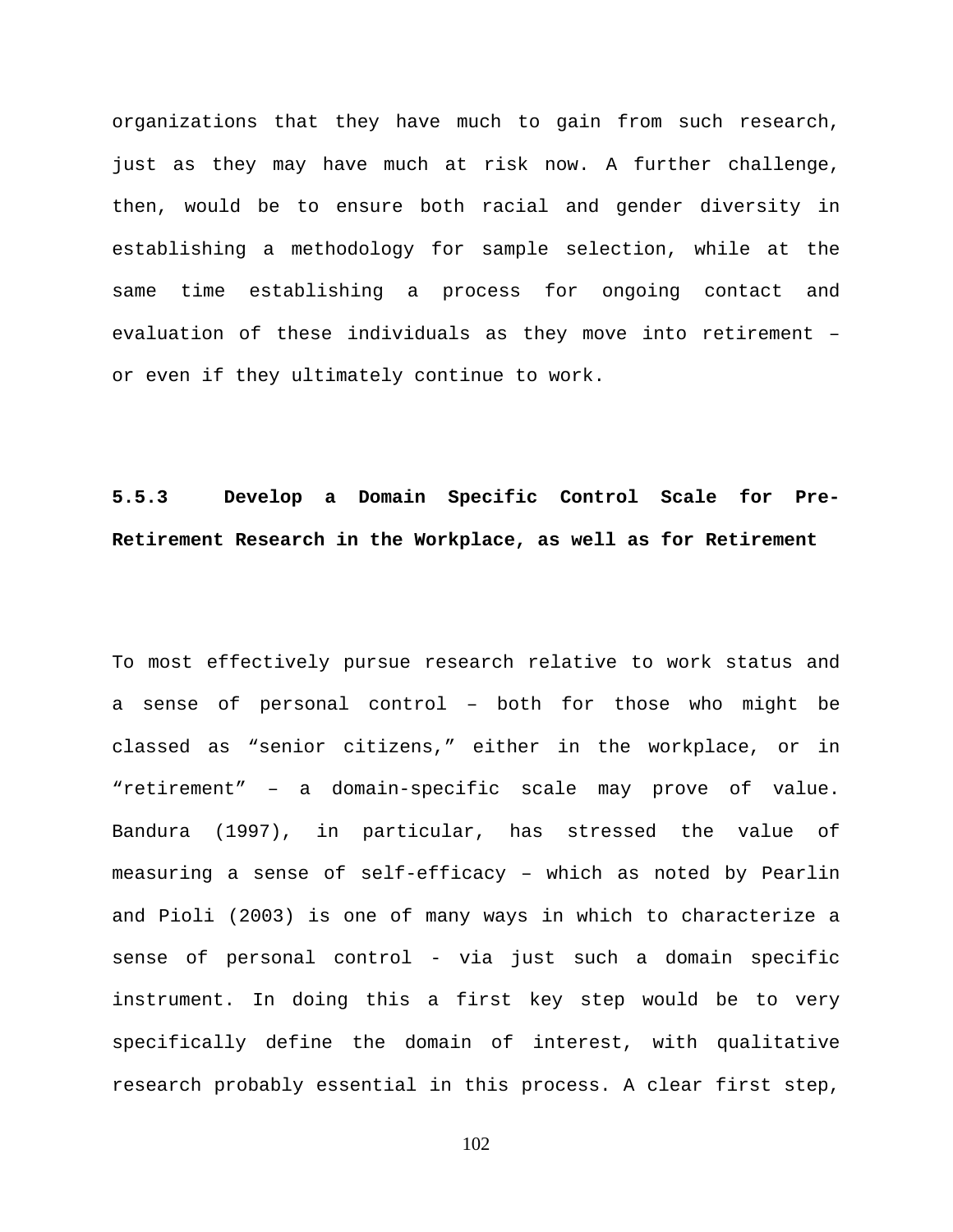then, would be to partner with a number of organizations which may stand to gain from such research, as noted just above, and in so doing to identify a diverse – especially as defined by race and gender - group of individuals 55 and over within those organizations who may wish to take part in focus groups, and who then may be willing to also take part in extensive interviews. The focus of these group meetings, along with the individual interviews, would then be on identifying to the extent possible in just which ways these individuals experience their meaningful environment in the workplace and in retirement, and the variety/types of social exchanges which take place and prove meaningful in these environments.

**5.5.4 Design a Longer/Ongoing Longitudinal Study which would focus on Work Status and a Sense of Control** 

A good model here, perhaps, is the Harvard Study on Adult Development(Vaillant, 2002) which has tracked three different groups of individuals as they have aged over a period of more than 50 years, and which has clearly used procedures and techniques – such as face-to-face interviews - to promote ongoing participation. To actually implement such a design would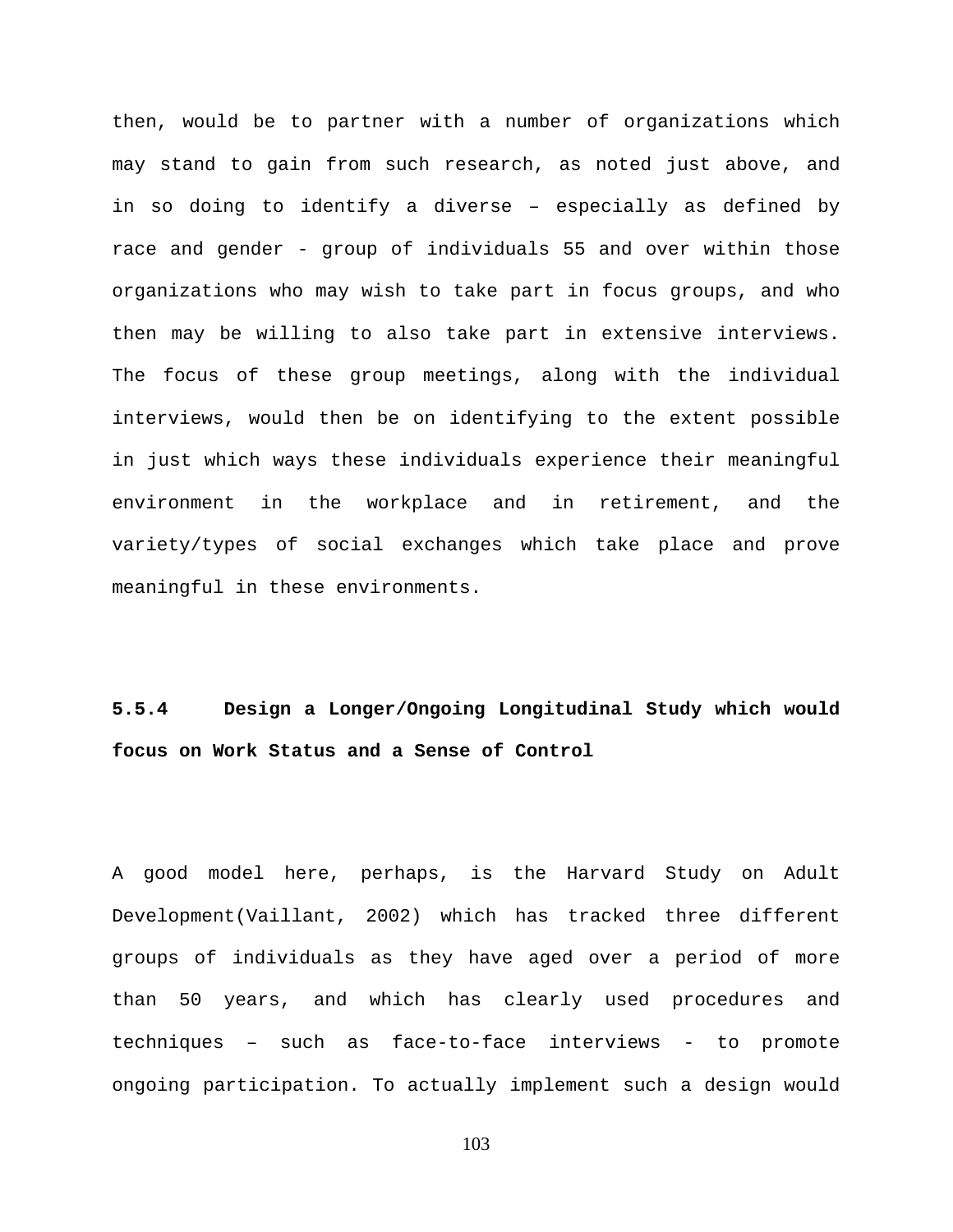without question prove just as challenging as the Harvard study clearly has been, but with adequate support from those in our society who increasing recognize the value of a need to better understanding the "opportunities" of "aging," such an investment might ultimately prove well worth the cost.

#### **5.6 LIMITATIONS OF THE STUDY**

One fundamental limitation of this study - given the ultimate focus on better understanding factors and experiences which may have contributed to the surprising increase in a sense of control for those who moved from work to retirement, along with the significant decrease in depression for this same group – is the relatively small number of individuals (N=30) for this group in the sample used. And a second – and equally fundamental limitation, especially given past research cited in the Literature Review – is the very small "N" for those designated as "non-white" in this sample, and the lack of racial diversity reflected in that unfortunately small number. And in a more general sense, given the key insights and questions which emerged from even the limited longitudinal nature of this analysis, the study would benefit from a longer period of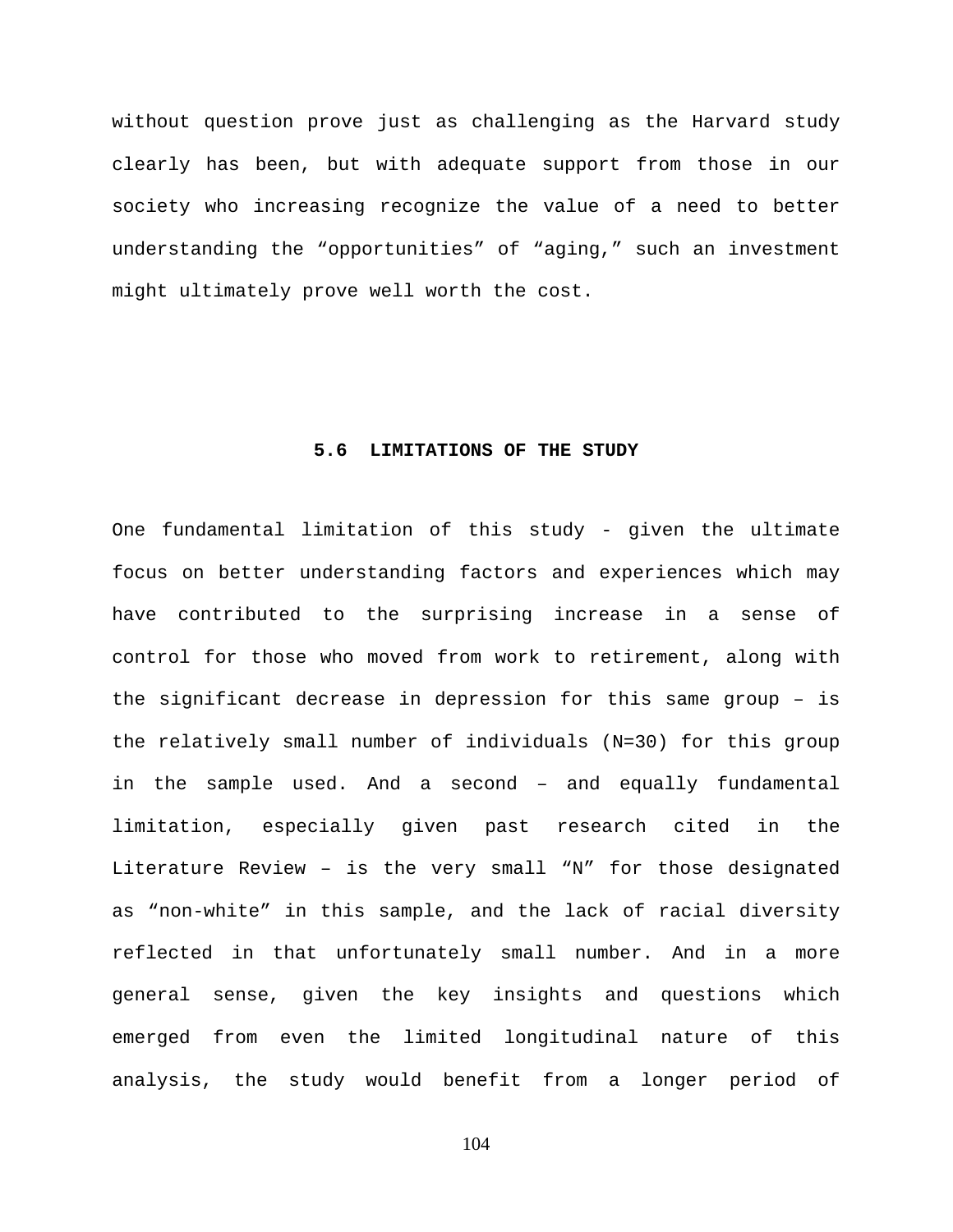analysis. And finally, given the surprising findings relative to those moving from work to retirement, it would have been helpful to have the actual date of retirement for those individuals.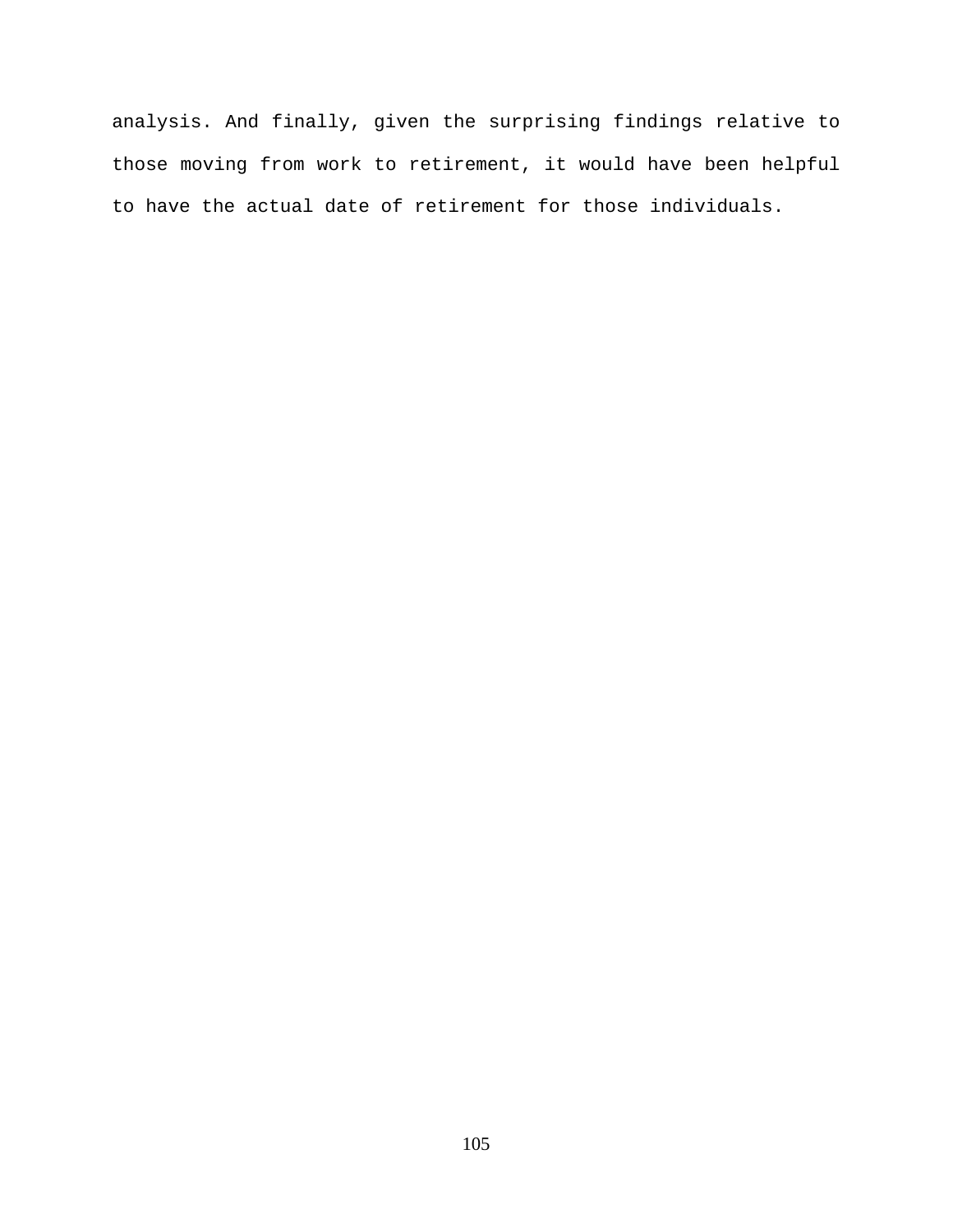#### **APPENDIX A**

## **ASOC QUESTIONNAIRE TOPICS**

# *Physical Health*

Subjective health; height and weight; difficulty climbing stairs, kneeling or stooping, lifting or carrying, doing household work, shopping or getting around, seeing, hearing; ever diagnosed with heart disease, high blood pressure, lung disease, breast cancer, other cancer, diabetes, arthritis or rheumatism, osteoporosis, allergies or asthma, digestive problems; days inpast week with headaches, backaches, other aches and pains; days in the past week had lots of energy, felt physically fit; expected personal longevity.

## *Mental Health*

Days in the past week had sleep problems, everything was an effort, could not get going, had trouble concentrating, felt sad, felt lonely, could not shake the blues, enjoyed life, felt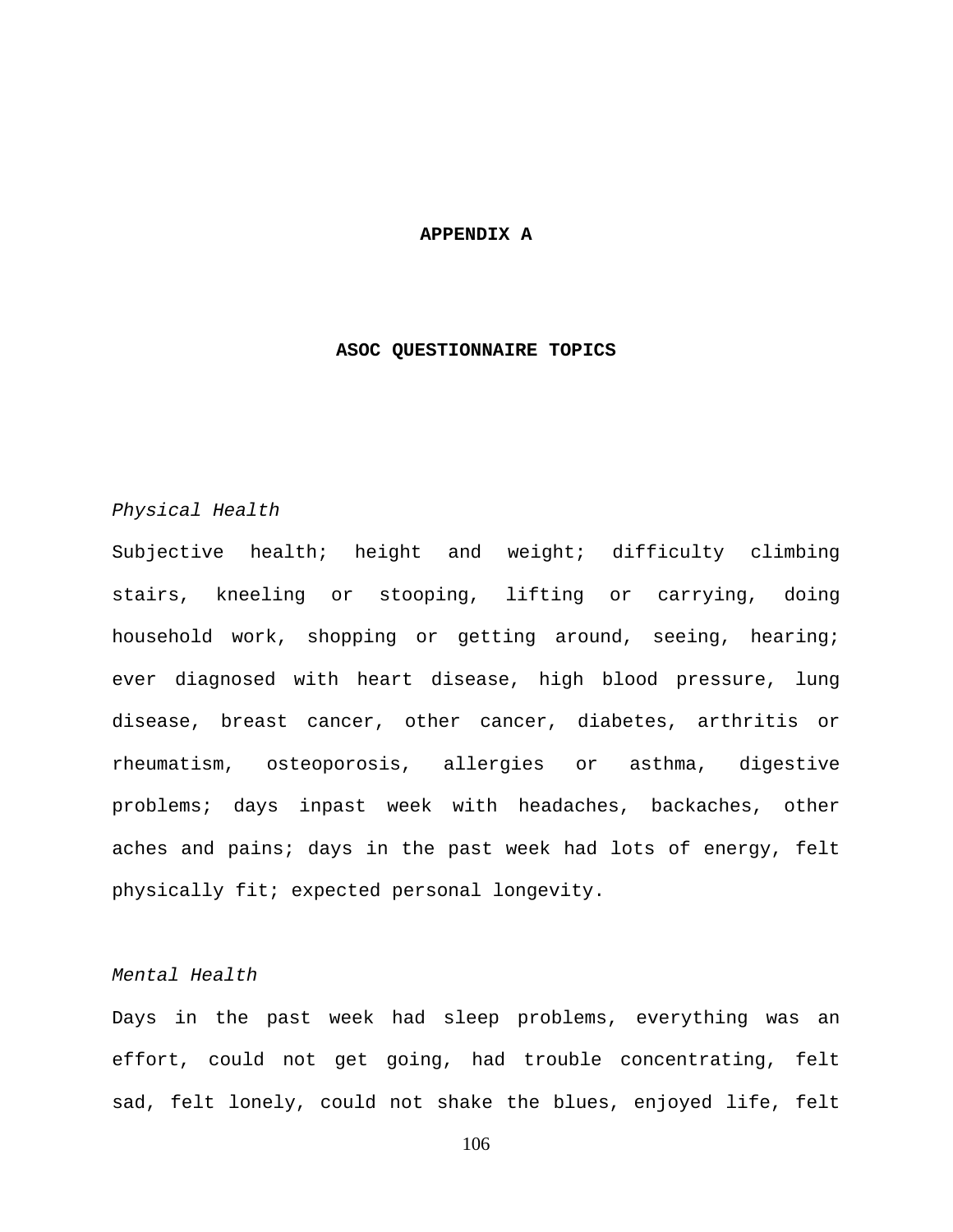hopeful about the future, felt happy, worried a lot, felt tens, felt restless, feard being attacked, worried about house being broken into, felt annoyed, yelled at someone, felt angry, felt it was afer to trust no one, felt suspicious, felt sure everyone against you.

# *Health Behavior*

Frequency and distance of walking; frequency of strenuous exercise; current and past smoking; frequency of eating meat, fruit or vegetables, fries or potato chips, cookies or candy or cake or doughnuts, skim or low fat milk; alcohol quantity and frequency.

## *Use of Medical Services*

Medical insurance coverage and payer; time of most recent hospitalization; number of doctor visits in the past year; number of prescribed medications.

## *Work Status*

Current employment status (full-time, part-time, keeping house, retired, unable to work because of disability, temporarily unemployed or laid off, going to school) and length of time in current status; title of current job or occupation & job description (Census occupation codes linked to occupational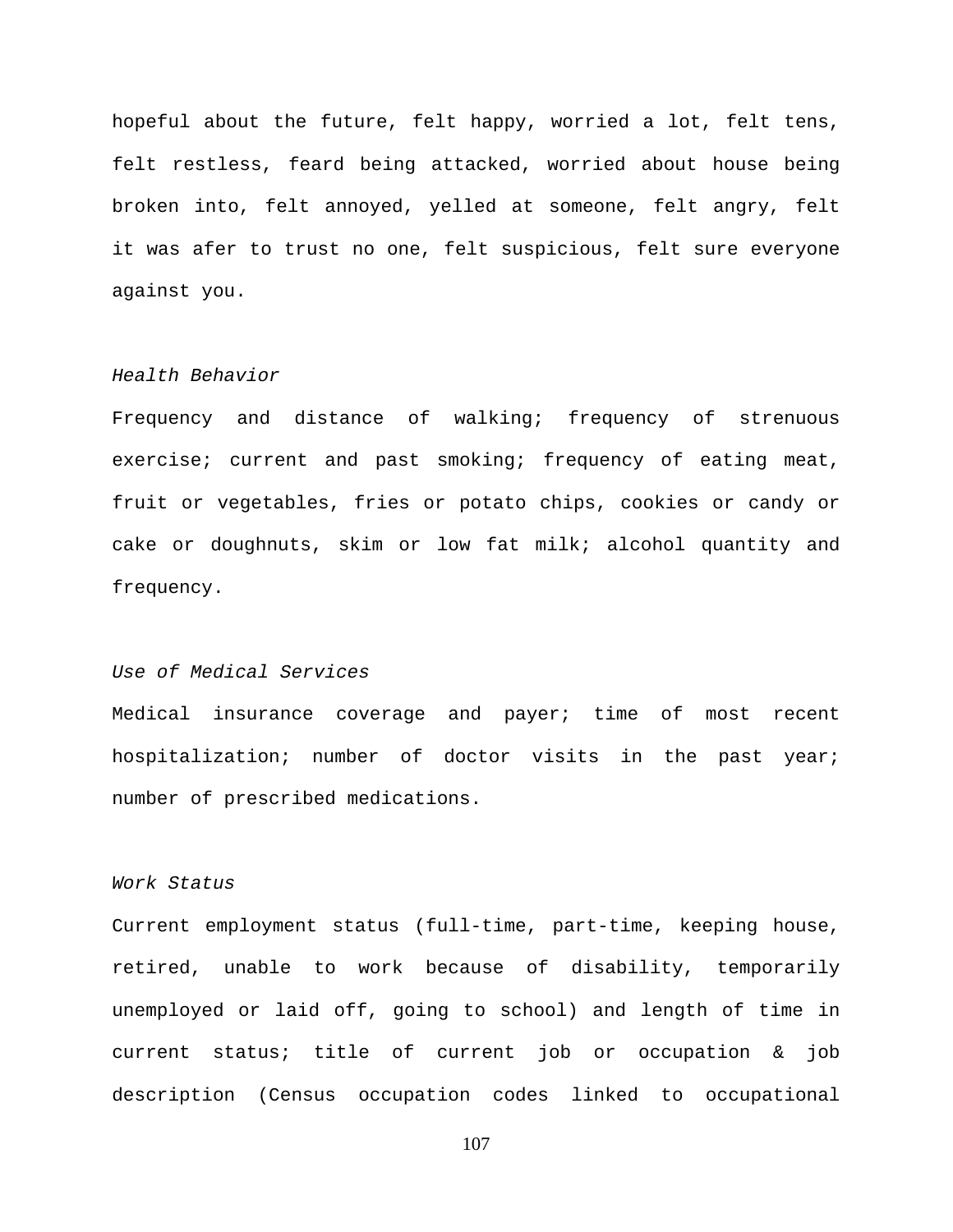status scores and Labor Department ratings of occupational requirements and strains); types of work, tasks, or activities; degree that one's work or daily activity is routine, enjoyable, chance to develop and learn new things, solve problems, interact with people I like, would recommend my job to a friend; have a supervisor, supervise others; can disagree with supervisor; who decides what you do, how you do it; management position and level; work history (never full time, mostly full time, full time periodically, full time a while then quit); date of last full-time job, reason for resigning.

## *Sense of Control*

Extent of agreement or disagreement that if something good is going to happen it will, there is no sense planning a lot, the good things that happen are mostly luck, I am responsible for my own successes, I can do just about anything I set my mind to, my problems are mostly the result of bad breaks, I have little control over the bad things that happen to me, my misfortunes are the result of mistakes I have made, I am responsible for my failures, I am often a victim of things I can not control, I can survive and overcome most bad things, A lot of my problems are cause by others.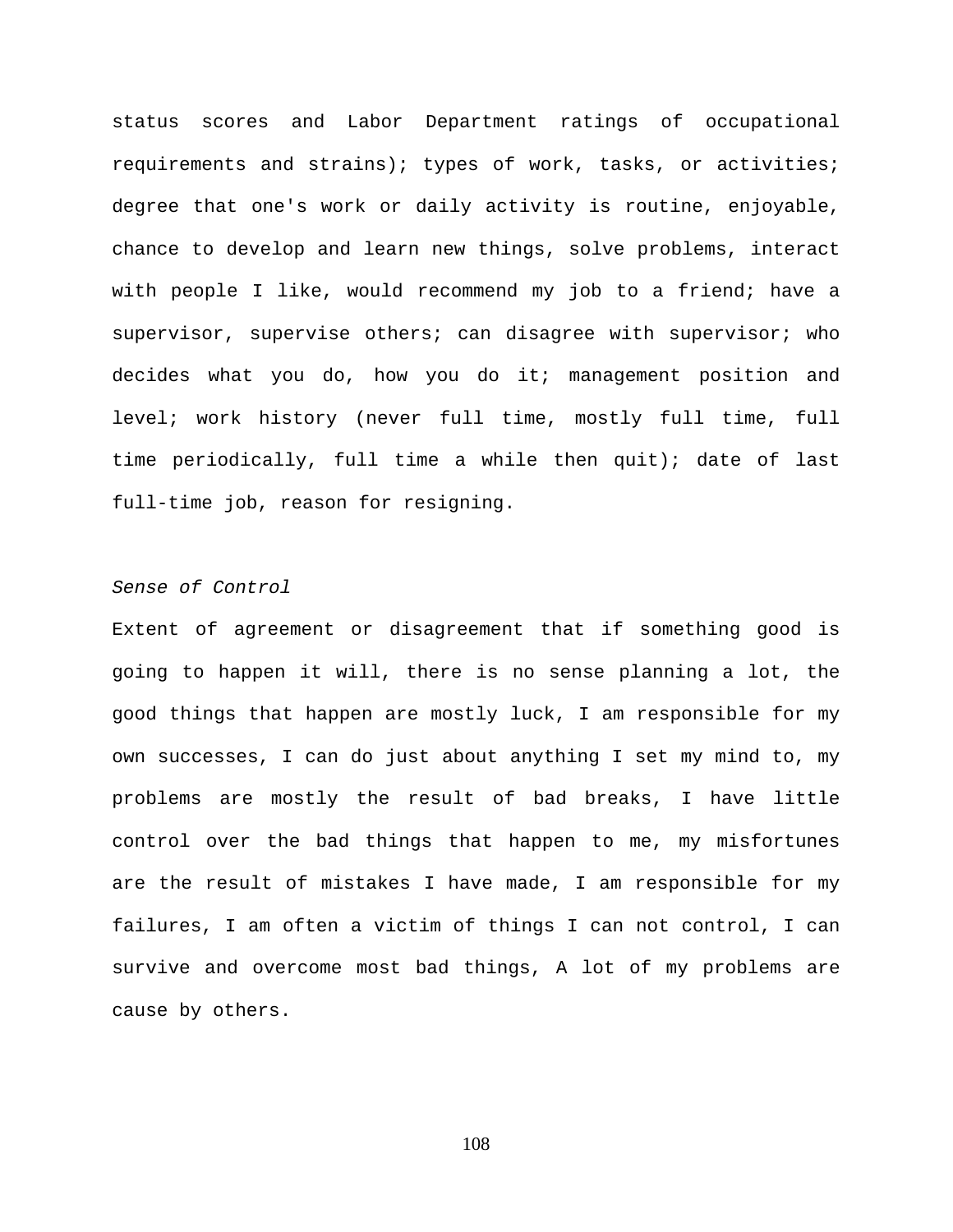#### *Social Support and Participation*

Have someone to turn to for support and understanding, someone I can really talk too, someone who will help out, someone who would take care of me I sick; frequency of visiting friends or neighbors, doing volunteer work, participating in neighborhood or community service.

#### *Personal and Household Demographics*

Household's number of adults 18-59, number of adults >= 60, childen < 18; age of youngest child in household; relationship to 1st, 2nd, & 3rd oldest adults in household; current marital status, lifetime number of marriages, age at first marriage, time since last marital transition; mother still alive, father still alive; number of children have had, age when first child born, year of own birth, born in US, age when came to US, English as first language, Hispanic, race

## *Marital and Family Relations*

How much would like to get married (remarried) some day; happiness with current relationship, frequency of thoughts of leaving; degree of influence in major household decisions; fraction of household tasks one does, average hours per day spent on household tasks, fairness of share of housework; spouse/partner's employment status and education.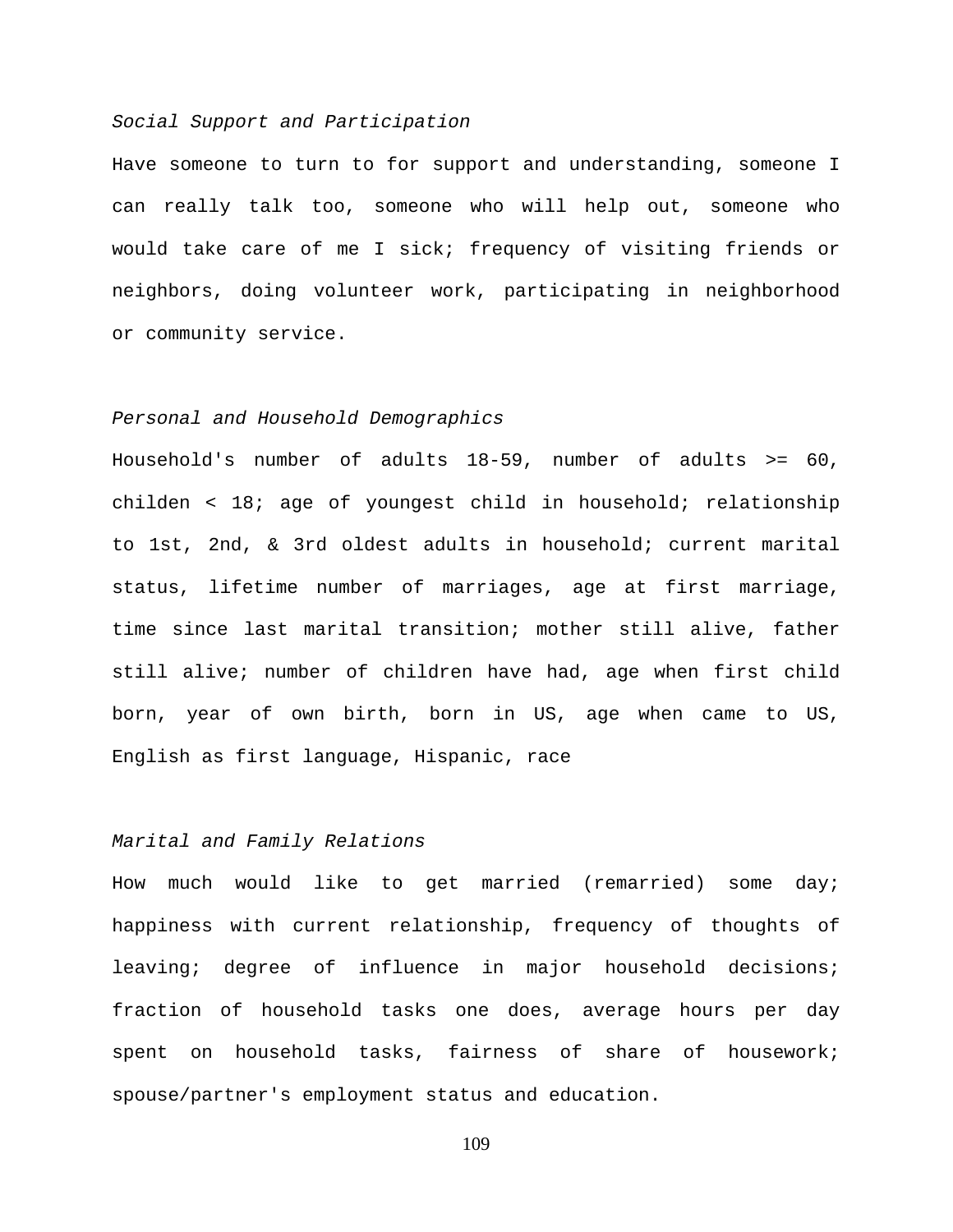#### *Socioeconomic Status*

Father's and mother's highest grade of school or degree; own highest grade or degree, name & place of college (linked to data on selectivity, status), discipline of highest college degree, year completed education; frequency of difficulty in pas 12 months buying household necessities, paying bills, paying for medical care; past economic difficulty (and how long ago); own home versus rent; personal income, total household income.

## *History of Adversity*

Home or apartment broken into, attacked or assaulted, in a major natural disaster; ever unemployed more than 6 months when wanted a job (how ong ago); time when did not have money for clothes, food, rent, bills or other necessities (how long ago); parents divorced or a parent died in one's childhood; age when mother died, age when father died.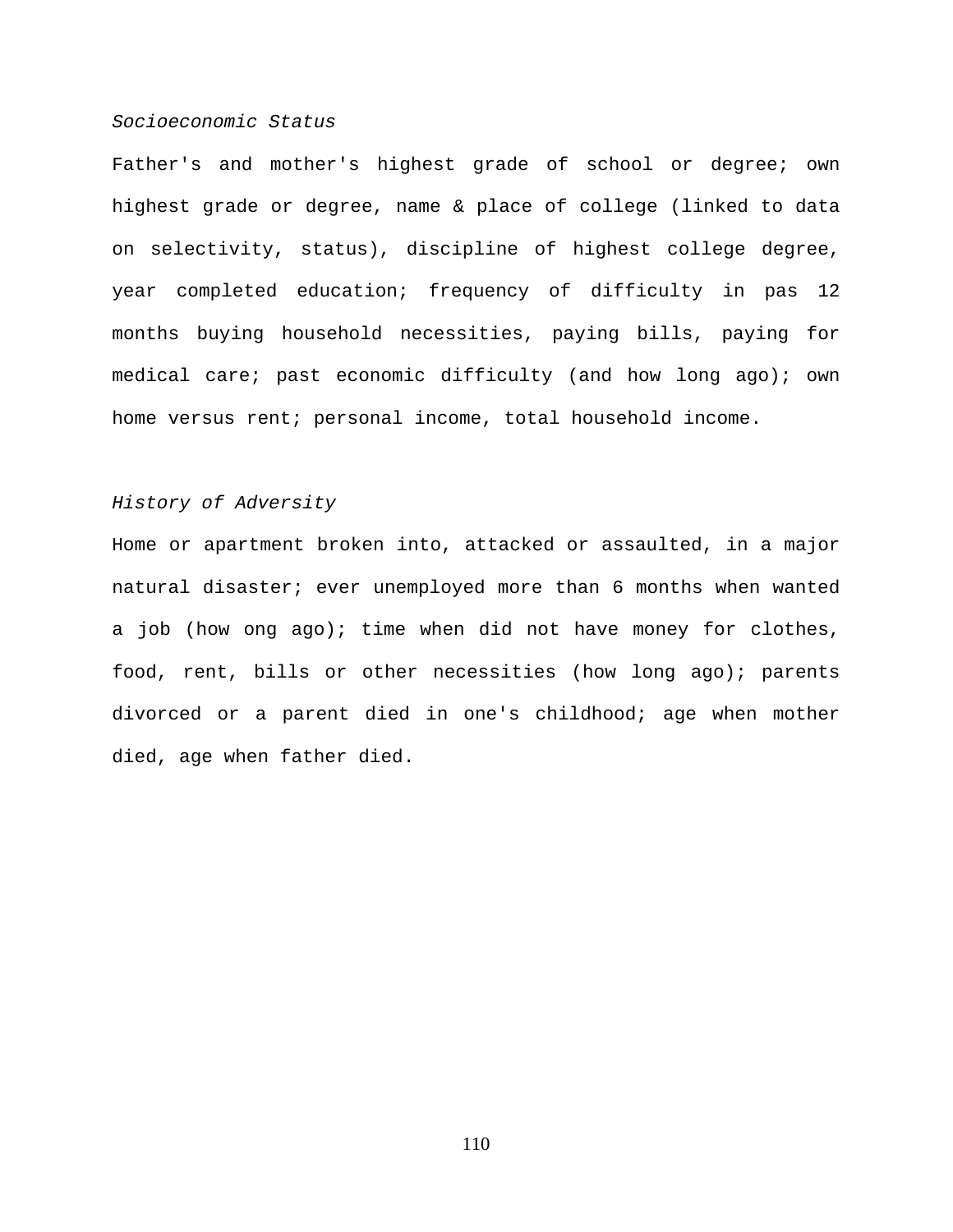#### **BIBLIOGRAPHY**

- Abeles, R. (2003). Some thoughts on aging, social structures, and sense of control. Zarit, S., Pearlin, L. & Schaie, K. Editors. *Personal Control in Social and Life Course Contexts*. New York: Springer Publishing Company, Inc..
- Axinn, J. & Levin, H. (1992). *Social welfare –a history of the American response to need*. New York: Longman.
- Bandura, A. & Walters, R. (1963). Social learning and personality development. New York: Holt, Rinehart and Winston, Inc.
- Bandura, A. (1976). *Social learning theory*. Englewood Cliffs, N.J.:Prentice Hall.
- Bandura, A. (1977). Self-efficacy: toward a unifying theory of behavioral change. *Psychological Review*, 84 (2), 191-215.
- Bandura, A. (1997) *Self-Efficacy: the exercise of control*. New York: W.H. Freeman and Company.
- Bengtson, V., Rice, C. & Johnson, M. (1999). Are theories of aging important: models and explanations in gerontology at the turn of the century. Bengtson, K. & Schaie, K. Editors. *Handbook of Theories of Aging*. New York: Springer Publishing Company, Inc.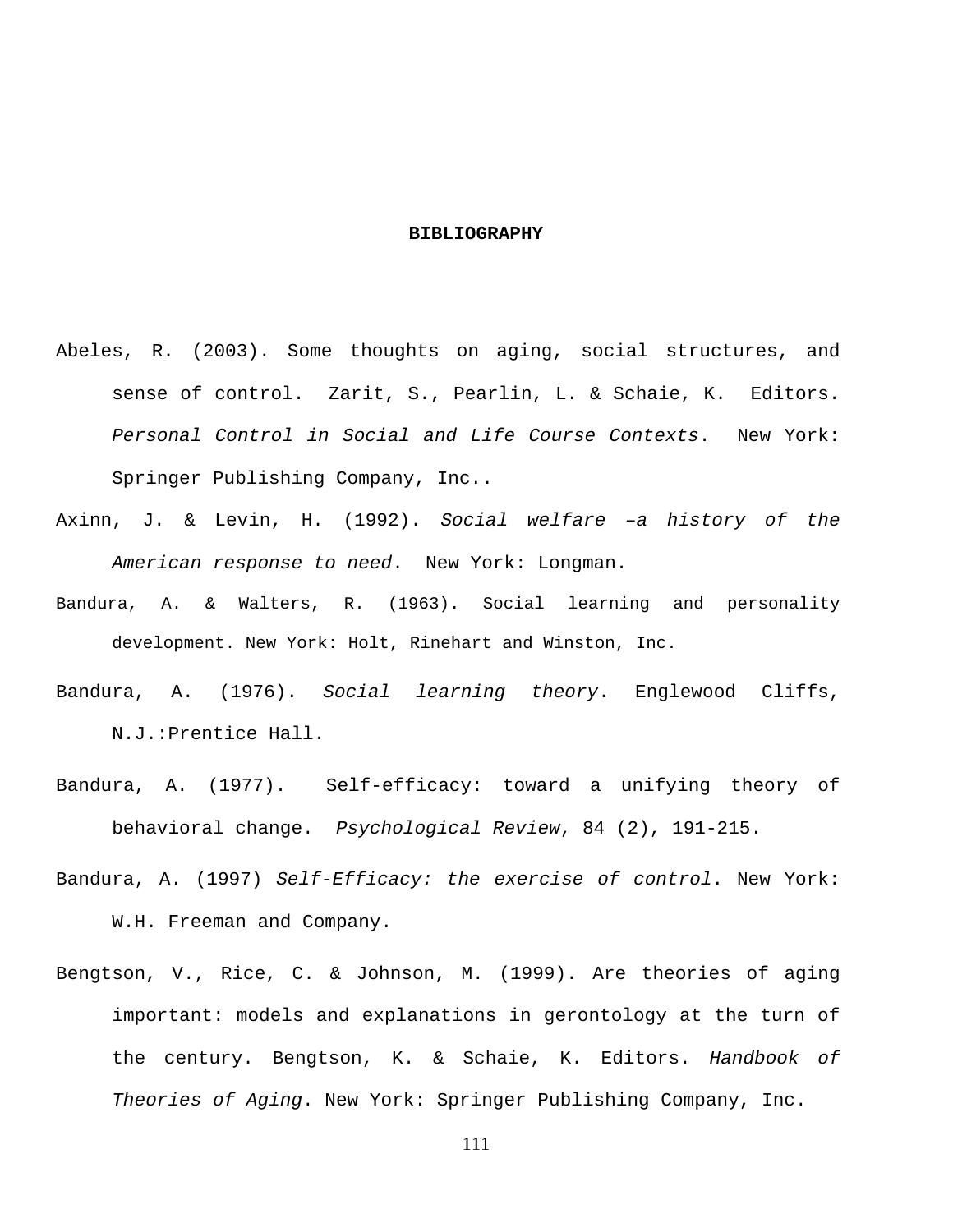- Bernanke, B. (2006). The coming demographic transition: will we treat future generations fairly. *Online.wsj.com*. New York: Dow Jones & Company.
- Bernanke, B. (2007). Test of Bernanke's testimony to House Budget Committee. *Online.wsj.com*. New York: Dow Jones & Company.
- Biggs, S. (1993). *Understanding ageing*. Philadelphia: Open University Press.
- Campbell, R. & Alwin, D. (1986). Quantitative approaches: toward an integrated science of aging and human development. Bindstock, R.& George, L. Editors. *Handbook of Aging and the Social Sciences*. New York: Academic Press.
- Caplan, R., Vinokur, A., Price, R., & Ryn, M. (1989). Job seeking, reemployment, and mental health: a randomized field experiment in coping with job loss. *Journal of Applied Psychology*, 74 (5), 759-769.
- Carton, J. & Nowicki, Jr. (1994). Antecedents of individual differences in locus of control of reinforcement: a critical review. *Genetic, Social, and General Psychological Monographs*, 120 (1), 33-81.
- Collins, B., Martin, J., Ashmore, R., & Ross, L. (1973). Some dimensions of the internal-external metaphor in theories of personality. *Journal of Personality*, 41 (4), 471-492.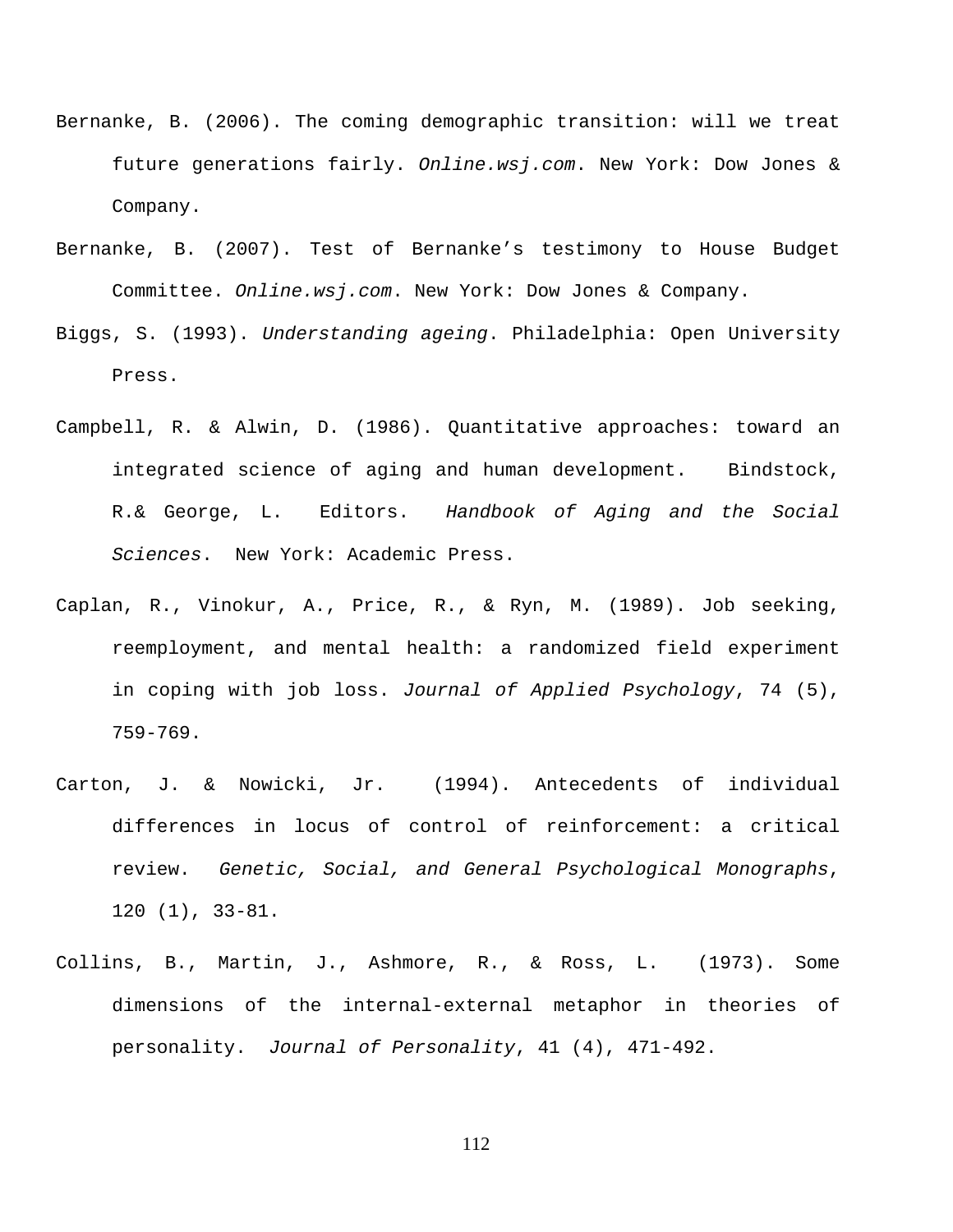- Coombs, W. & Schroeder, H. (1988). Generalized locus of control: an analysis of factor analystic data. *Personality and Individual Differences*, 9 (1), 79-85.
- Costa, D. (1998). *The evolution of retirement*. Chicago: The University of Chicago Press.
- Constanzaro, S., Horaney, F. & Creasey, G. (1995). Hassles, coping, and depressive symptoms in an elderly community sample: the role of mood regulation expectancies. *Journal of Counseling Psychology*, 42 (3), 259-265.
- Cox, E. (1989). Empowerment of the low income elderly through group work. *Social Work with Groups*, 11 (4), 111-125.
- Davis, L. (1996). Role theory and social work treatment. Turner, F.. Editor. *Social Work Treatment*. New York: The Free Press.
- Drentea, P. (2002). Retirement and mental health. Journal of Aging and Health, 14 (2), 167-194.
- Dychtwald, K. (1999). *Age power*. New York: Jeremy P. Tarcher/Putman.
- Dychtwald, K. (2005). Ageless aging: the next era of retirement. *The Futurist*, July-August, 16-21.
- Dychtwald, K. & Kaadlec, D. (2005). *The power years*. Hoboken, NJ: John Wiley & Sons.
- Eden, D. & Aviram, A. (1993). Self-efficacy training to speed reemployment: helping people to help themselves. *Journal of Applied Psychology*, 78 (3), 352-360.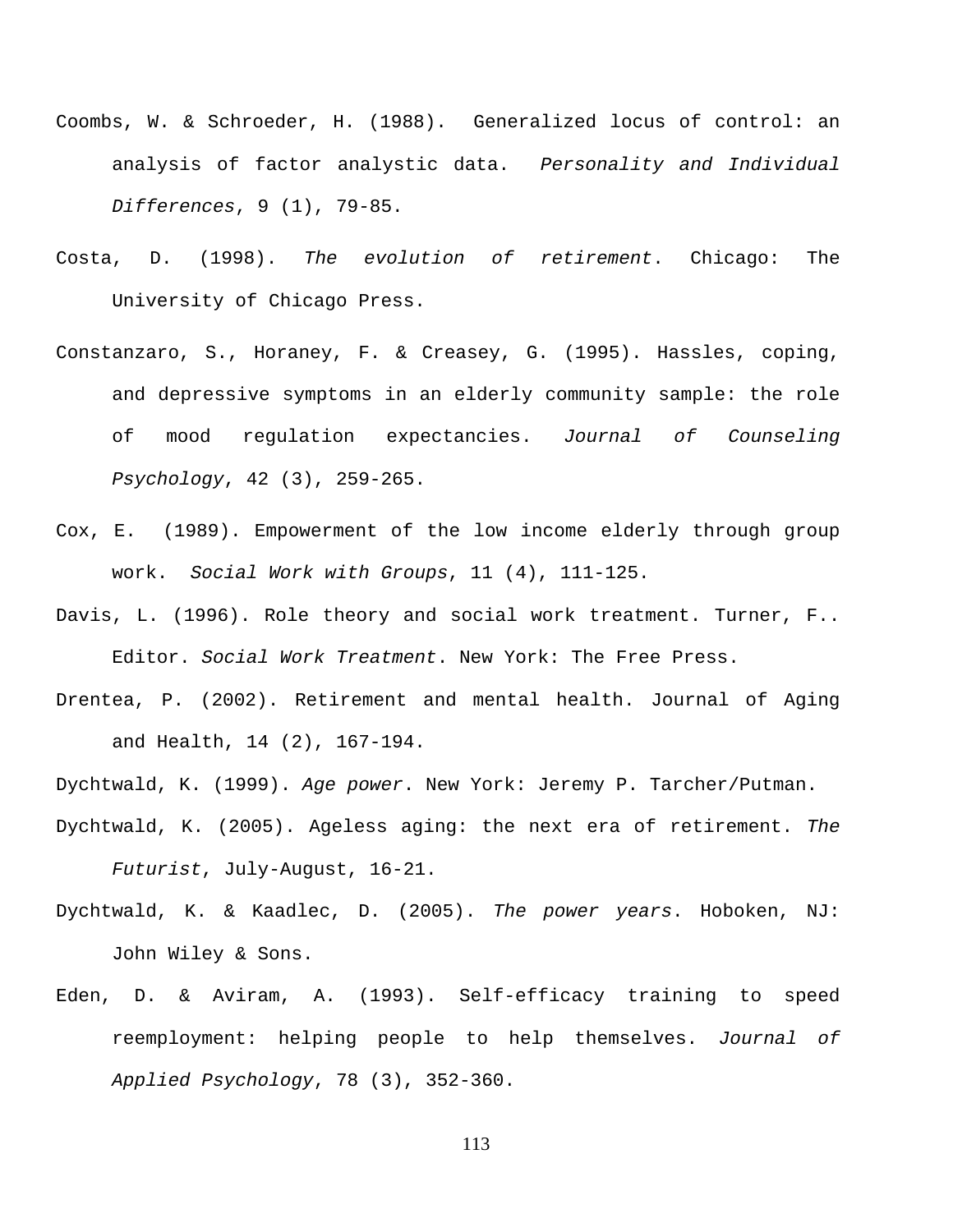- Eizenman, D., Nesselroade, J., Featherman, D. & Rowe, J. (1997). Intraindividual variability in perceived control in an older sample: The MacArthur successful aging studies. *Psychology and Aging*, 12 (3), 489-502.
- Endler, N., Speer, R., Johnson, J. & Flett, G. (2001). General selfefficacy and control in relation to anxiety and cognitive performance. *Current Psychology*, 20 (1), 36-53.
- Estes, C. & Associates (2001). *Social policy and aging*. London: Sage Publications.
- Estes, C., Biggs, S. & Phillipson, C. (2003). *Social theory, social policy and ageing: a critical introduction*. Berkshire, England: Open University Press, McGraw-Hill Education.
- Ewen, R. (1998). *An introduction to theories of personality*. Mahwah, NJ: Lawrence Erlbaum Associates, Publishers.
- Fisher, D (1978). *Growing old in america*. New York: Oxford University Press.
- Freedman, M. (1999). *Prime time.* New York: Public Affairs.
- Freedman, M. (2007). *Encore.* New York: Public Affairs.
- Gallagher, B. (2006). Social security: easy to fix, but where's the political courage? *USA Today*. New York: Gannett Co. Inc..
- George, L. (2003). Zarit, S., Pearlin, L. & Schaie, K. Editors. *Personal control in social and life course contexts*. New York: Springer Publishing Company, Inc..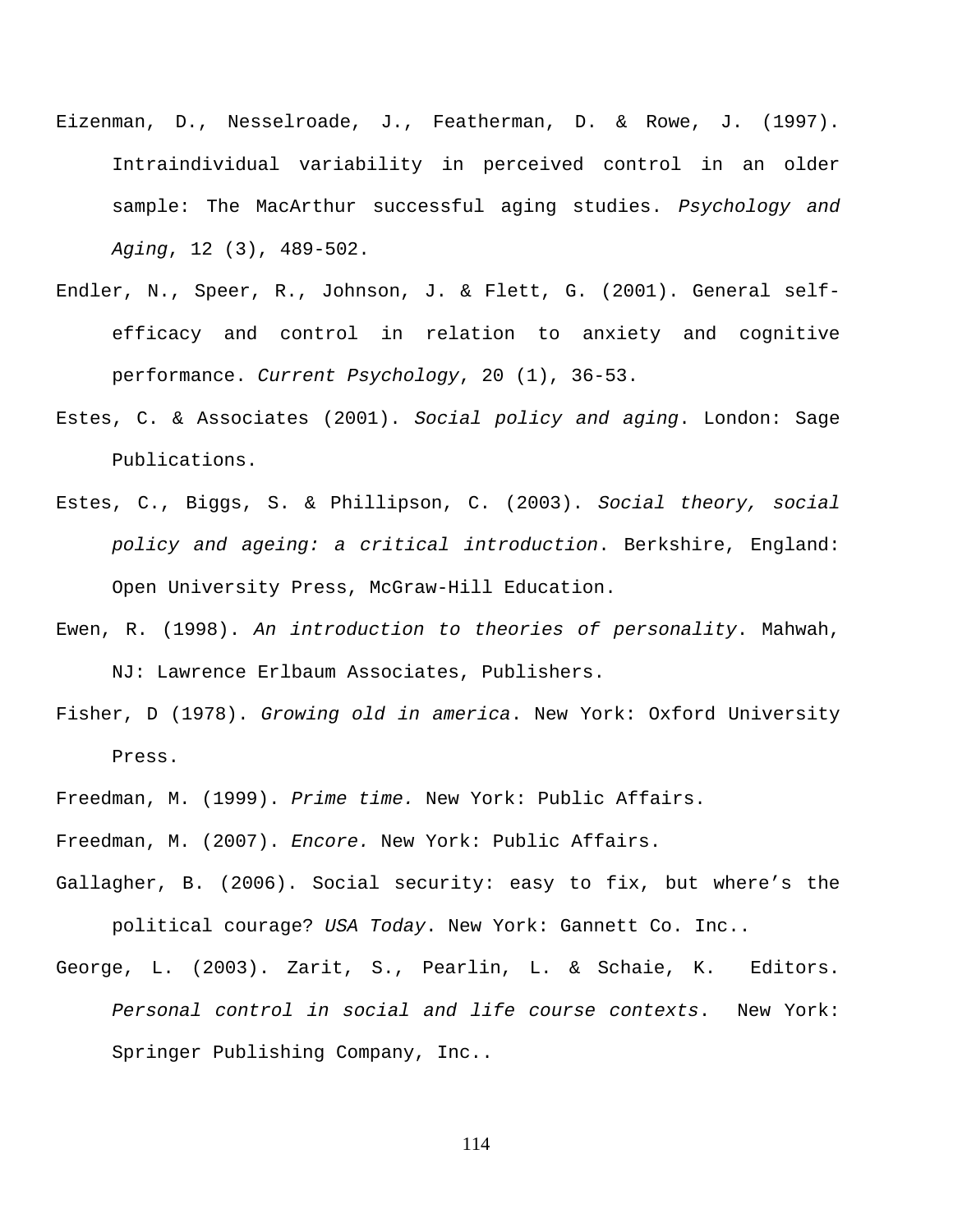- Graebner, W. (1980). *A history of retirement*. New Haven: Yale University Press.
- Green, B. (1993). *Gerontology and the construction of old age*. New York: Aldine de Gruyter.
- Gurin, P., Gurin, G. & Morrison, B. (1978). Personal and ideological aspects of internal and external control. *Social Psychology*, 41 (4), 275-296.
- Gutierrez, L. (1990). Working with women of color: an empowerment perspective. *Social Work,* March, 149-153.
- Gutierrez, L, GlenMaye, L. & DeLois, K. (1995). The organizational context of empowerment practice: implications for social work administration. *Social Work*, 40 (2), 249-257.
- Hackett, G. & Betz, N. (1981). A self-efficacy approach to the career development of women. *Journal of Vocational Behavior*, 18, 326- 339).
- Hall, C., Lindzey, G. & Campbell, J. (1998). *Theories of personality*. New York: John Wiley & Sons, Inc..
- Haza, H. (1994). *Old age: constructions and deconstructions*. Cambridge: Cambridge University Press.
- Haynes, C. & Page, W. (1979). Locus of control and attrition among American high school youth. *Journal of Psychology,* 101 (2), 189- 195.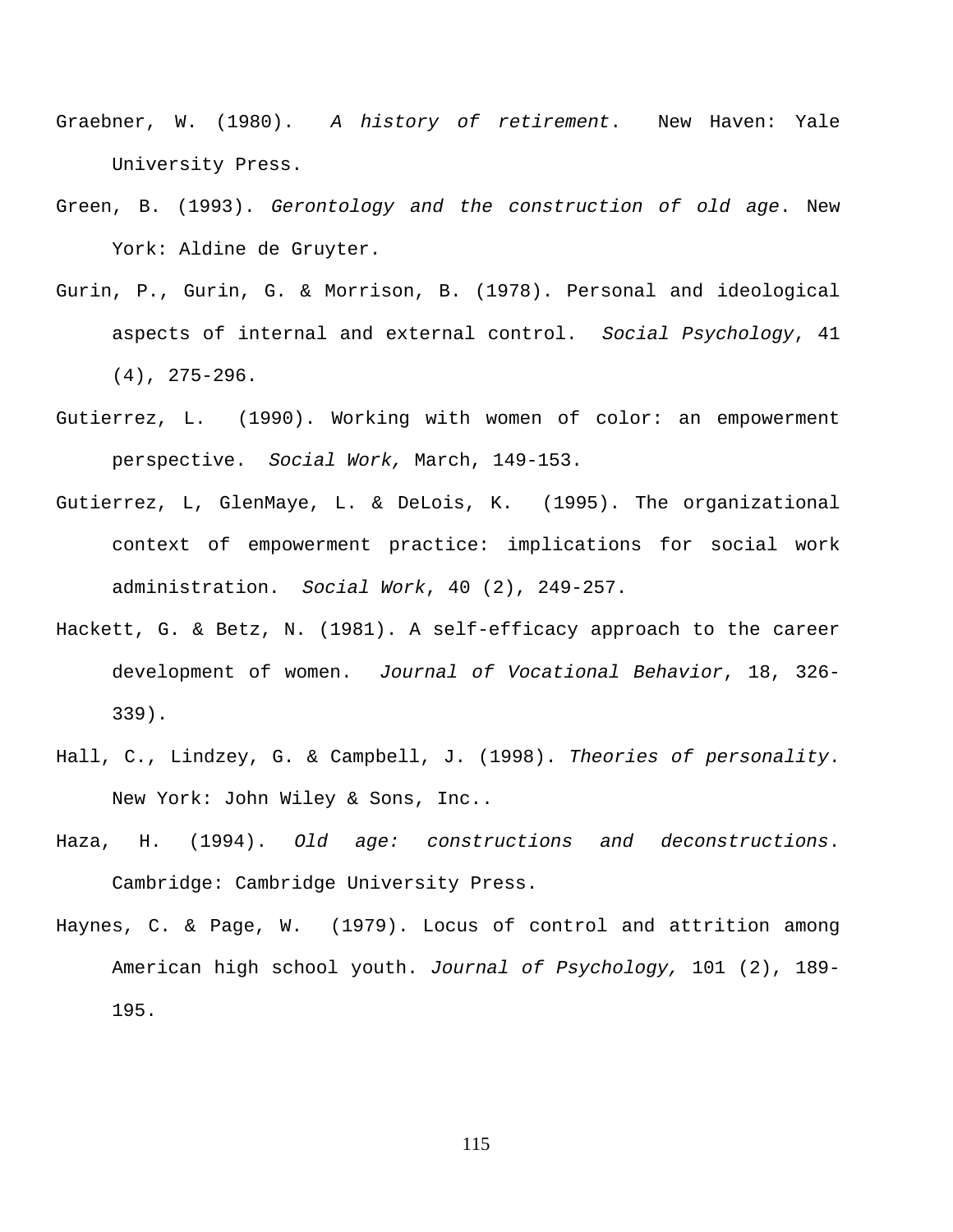Heaney, C. (1993). Perceived control and employed men and women. Long, B. and Kahn, S. Editors. *Women, Work, and Coping*. Buffalo, NY: McGill-Queen's University Press.

Hunt, E. & Sherman, H. (1986). *Economics*. New York: Harper & Row.

- Immel, M. (1994). I'm old and I'm just fine with that*. Newsweek*, CXLVIII (5), 18.
- Kalechstein, A. & Nowicki, S. (1997). A meta-analytic examination of the relationship between control expectancies and academic achievement: an 11- year follow-up to Findley and Cooper. *Genetic, Social, and General Psychology Monographs*. 123 (1) 57- 77.
- Kalechstein, A. & Nowicki, S. (1994). Social learning theory and the prediction of achievement in telemarketers*. Journal of Social Psychology*, 134 (4), 547-548.
- Koeske, G. & Kirk, S. (1995). Direct and buffering effects of internal locus of control among mental health professionals. *Journal of Social Service Research*, 20 (3/4), 1-28.
- Lao, R. (1973). Important factors in internal-external belief among male adults. *The Journal of Social Psychology*, 91, 159-160.
- Lefcourt, H. (1981). *Research with the locus of control construct: volume 1*. New York Academic Press.
- Lefcourt, H. (1982). *Locus of control construct current trends in theory and research: volume 2*. New York Academic Press.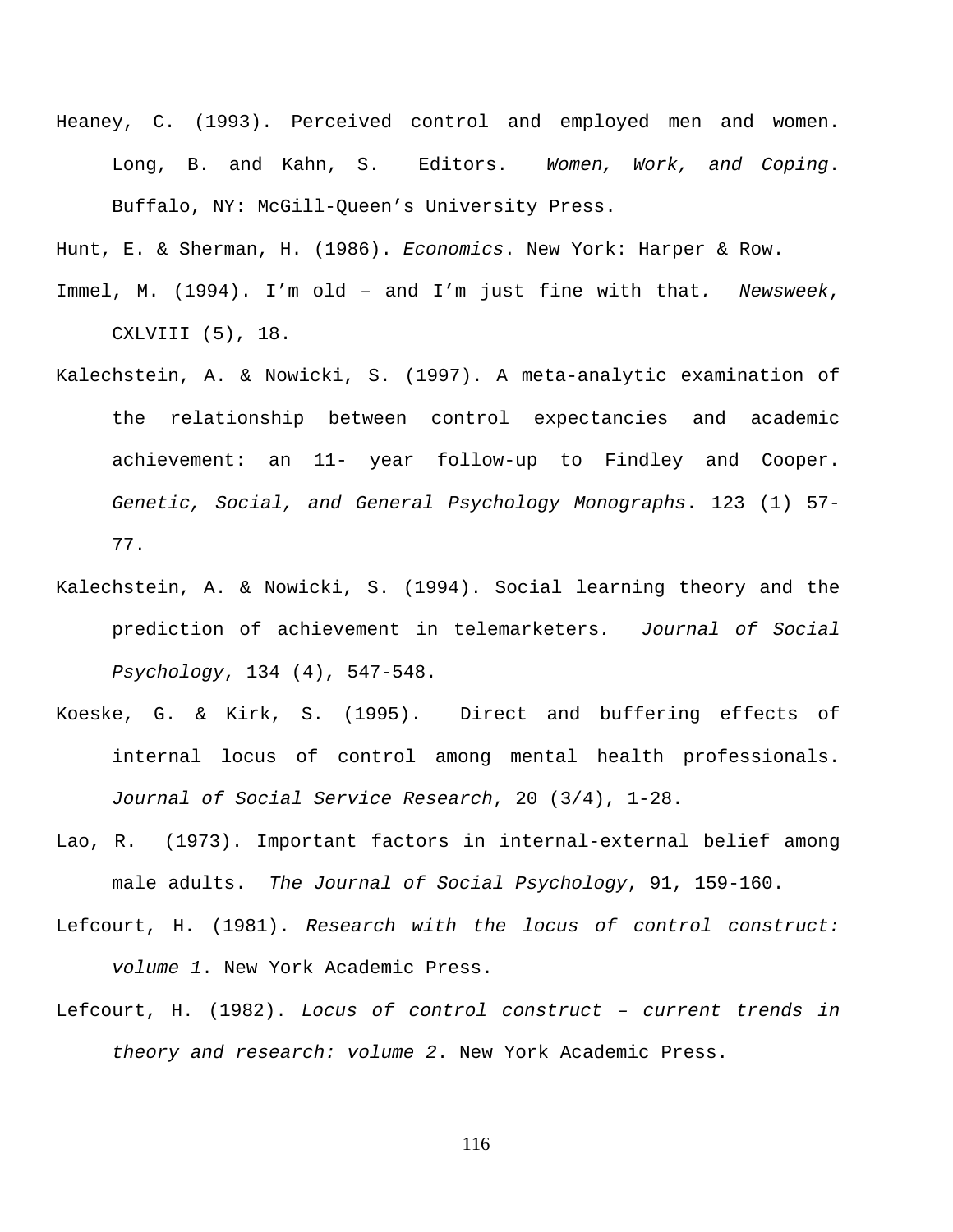- Lefcourt, H. (1983). *Research with the locus of control construct: volume 3*. New York Academic Press.
- Lent, R. & Hackett, 1987. Career self efficacy: empirical studies and future directions. *Journal of Vocational Behavior*, 30, 347-382).
- Lent, R., Brown, S. & Hackett, G. (1994). Toward a unifying theory of career and academic interest, choice, and performance. *Journal of Vocational Behavior*, 45, 79-122.
- Lent, R. (2004). Toward a unifying theorectical and practical perspective on well-being and psychological adjustment. *Journal of Counseling Psychology*, 51 (4), 482-509.
- Marshall, V. (1995). The state of theory in aging and the social sciences. Bindstock, R.& George, L. Editors. *Handbook o Aging and the Social Sciences*. New York: Academic Press.
- Mirowsky, J. & Ross, C. (1990). Control or defense? depression and the sense of control over good and bad outcomes. *Journal of Health and Social Behavior*, 31, 71-86.
- Mirowsky, J. (1995). Age and the sense of control. *Social Psychology Quarterly*, 58 (1), 31-43.
- Mirowsky, J. & Ross, C. Aging Status, And Sense of Control (ASOC), 1995 and 1998: [United States] [Computer File]. ICPSR version. Columbus OH: Ohio State University [producer], 2001. Ann Arbor, MI: Inter-university Consortium for Political and Social Research [distributor], 2002.
- Morris, E. (1999). *Dutch*. New York: Random House.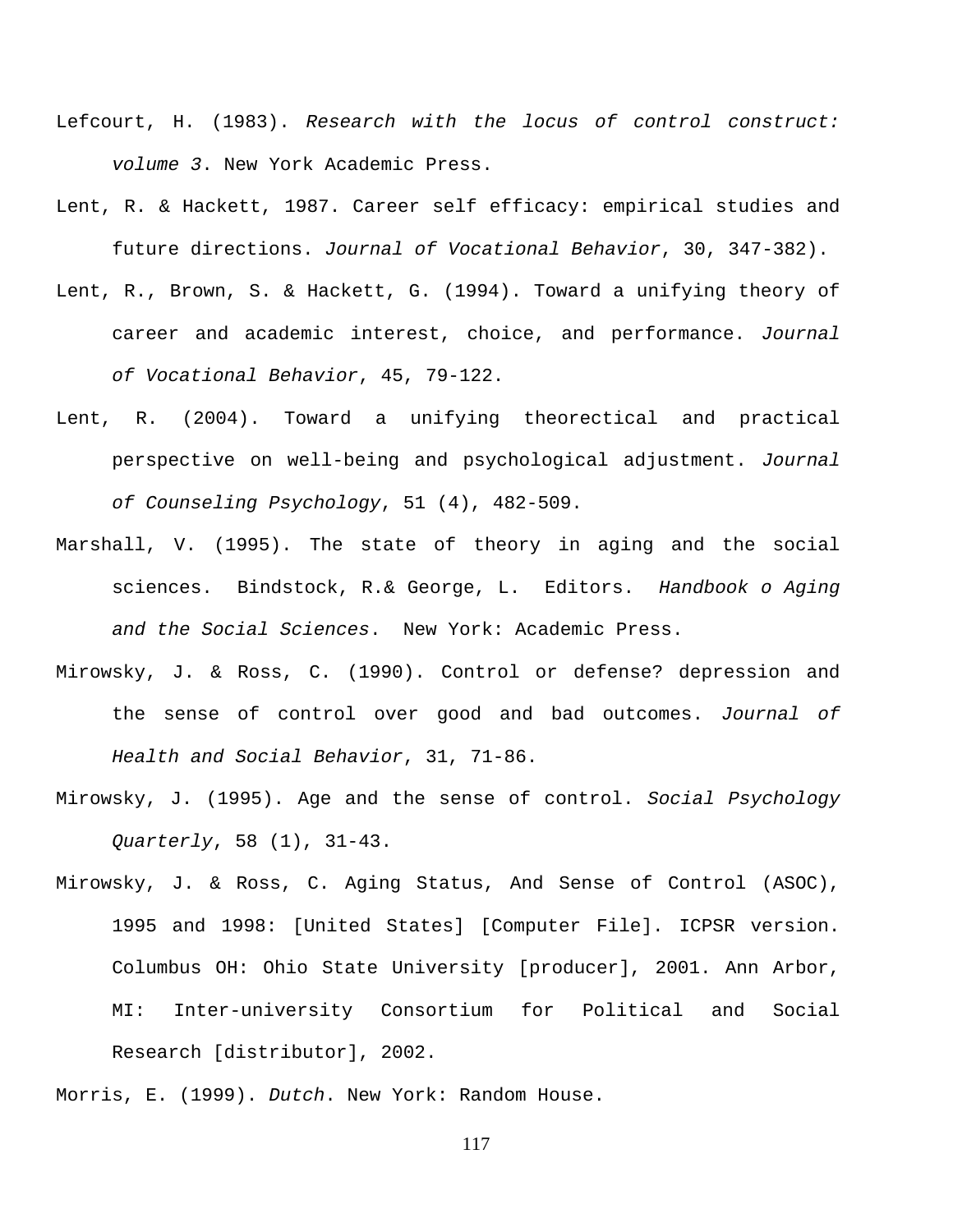- Myers, G. (1995). Aging and the social sciences: research directions and unresolved issues. Bindstock, R.& George, L. Editors. *Handbook of Aging and the Social Sciences*. New York: Academic Press.
- Nesdale, D. & Pinter, K. (2000). Self-efficacy and job-seeking activities in unemployed ethnic youth. *Journal of Social Psychology*, 140 (5), 608-615.
- Noonan, A. (2005). "At this point now": older workers' reflections on their current employment experiences. *International Journal of Aging and Human Development*, 61 (3), 211-241.
- Nowicki, S. & Duke, M. (1978) Examination of counseling variables within a social learning framework. *Journal of Counseling Psychology*, 25 (1), 1-7.

Palmore, E. 1999. *Ageism*. New York: Springer Publishing Company.

- Pallant, J. (2005). *SPSS survival manual*. New York: Open University Press.
- Parsons, R. (1989). Empowerment for role alternatives for low income minority girls: a group work approach. *Group Work for the Poor and Oppressed*. Binghampton, NY: The Haworth Press.

Payne, M. (1997). *Modern social work theory*, 2nd edition.

Pearlin, L. & Pioli, M. (2003). Personal control: some conceptual turf and future directions. Zarit, S., Pearlin, L. & Schaie, K. Editors. *Personal Control in Social and Life Course Contexts*. New York: Springer Publishing Company, Inc..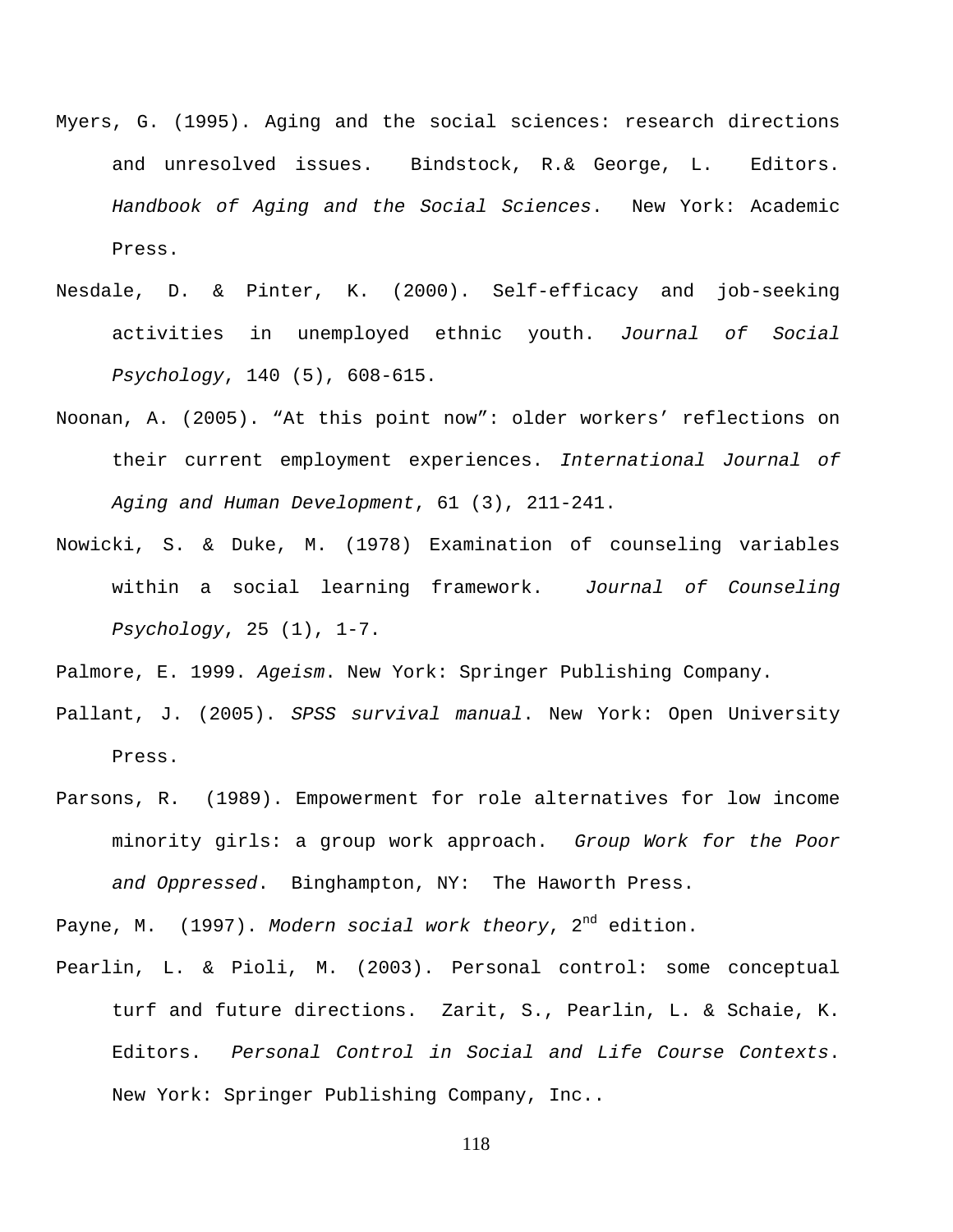- Phillips, B. (1957). A role theory approach to adjustment in old age. *American Sociological Review*, 22 (2), 212-217.
- Polansky, N. (1975). *Social work research*. Chicago: University of Chicago Press.
- Quinn, D. and Norris, H. (1986). Multidimensional health locus of control: a new perspective on the psychopathology of anxiety and depression. *Psychological Reports*, 58, 903-914.
- Rahman, M. (2005). Post-retirement depression. *Update, Reed Business Information UK*, 71 (6), 71-77.
- Rappaport, J. (1981). In praise of paradox: A social policy of empowerment over prevention. *American Journal of Community Psychology*, 9, (1), 1-25.
- Rappaport, J. (1987). Terms of empowerment/exemplars of prevention: toward a theory for community psychology. *American Journal of Community Psychology*, 15 (2), 121-142.
- Rose, A. (1967). *The power structure, political process in American society*. New York: Oxford University Press.
- Ross, C & Drentea, P. (1998). Consequences of retirement activities for distress and the sense of personal control. Journal of Health and Social Behavior, 39 (4), 317-334.
- Ross, C. & Mirowsky, J. (1984). Components of depressed mood in married men and women: the center for epidemiologic studies' depression scale. *The American Journal of Epidemiology*, 119 (6), 997-1004.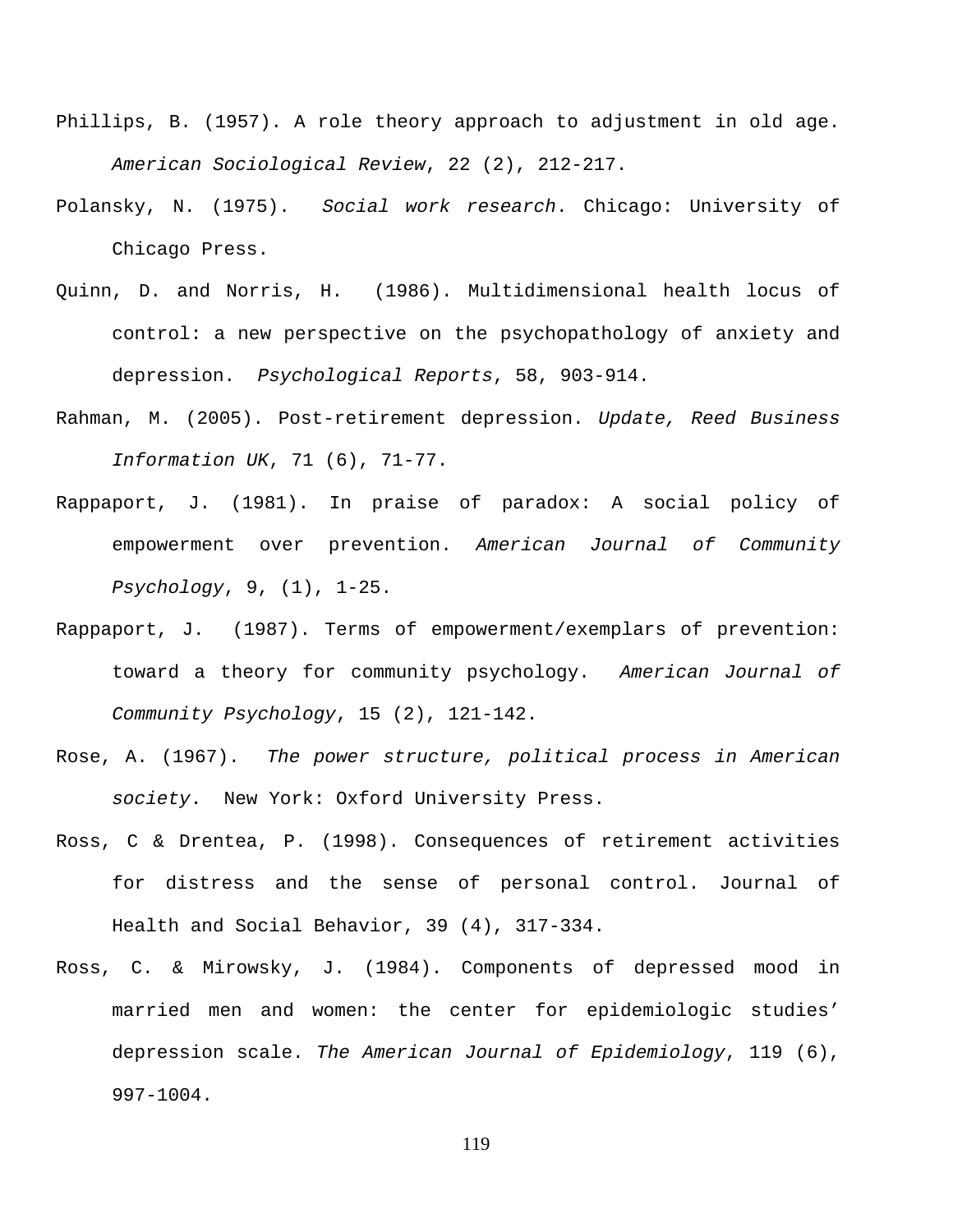- Rotter, J. (1954). *Social learning and clinical psychology*. Englewood Cliffs, NJ: Prentic-Hall.
- Rotter, J. (1966). Generalized expectancies for internal versus external control of reinforcement, *Psychological Monographs*, 80, 1-28.
- Rotter, J. (1975). Some problems and misconceptions related to the construct of internal versus external control of reinforcement. *The Journal of Consulting and Clinical Psychology*, 43 (1) 56-67.
- Rotter, J. (1982). *The development and applications of social learning theory*. New York: Praeger Publishers.
- Rotter, J. (1990). Internal versus external control of reinforcement: a case history of a variable. *American Psychologist*, 45 (4), 489-493.
- Schaie, K. (2003). Preface. Zarit, S., Pearlin, L. & Schaie, K. Editors. *Personal control in social and life course contexts*. New York: Springer Publishing Company, Inc..
- Schunk, D. (1986). Vicarious influences on self-efficacy for cognitive skill learning. *Journal of Social and Clinical Psychology*, 4 (3) 316-327.
- Solomon, B. (1976). *Black empowerment: social work in oppressed communities*. New York: Columbia University Press.
- Smith, R. (1989). Effects of coping skills training on generalized self-efficacy and locus of control. *Journal of Personality and Social Psychology*, 56 (2), 228-233.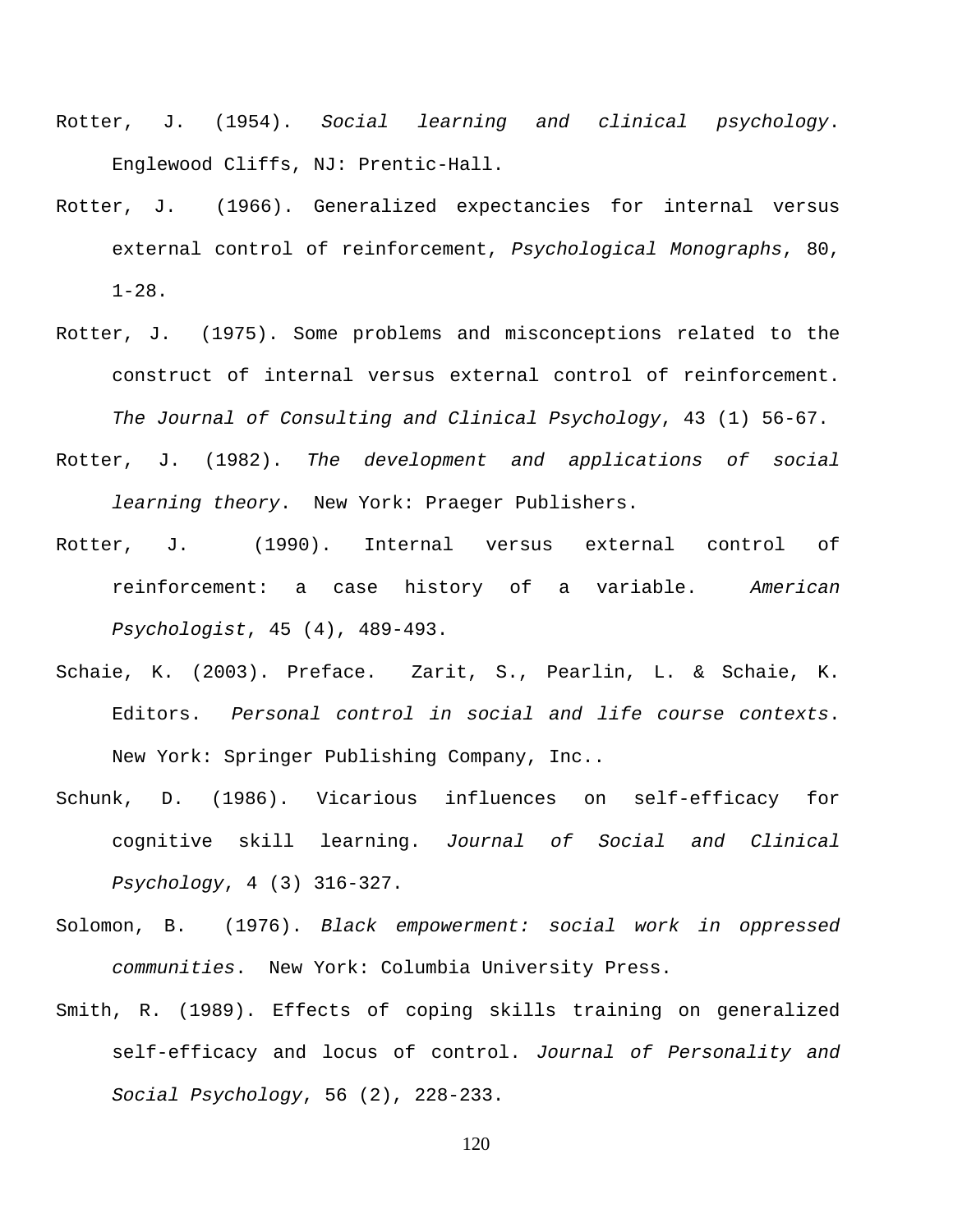- Stevens, J. (1996). *Applied multivariate statistics for the social sciences, third edition*. Mahwah, New Jersey: Lawrence Erlbaum Associates, Publishers.
- Streib, G. & Schneider, C. (1971). *Retirement in american society*. Ithaca, NY: Cornell University Press.
- Strickland, B. (1989). Internal-external control expectancies: from contingency to creativity. *American Psychologist*, 44 (1), 1-12.
- Vaillant, G. (2002). *Aging well*. New York: Little, Brown, and Company.
- Walker, D. (2007). U.S. heading for financial trouble. Kroft, S., Correspondent. *CBSNews.Com*. New York: CBS News.
- White, R. (1959). Motivation reconsidered: the concept of competence. *Psychological Review*, 66 (5), 297-333.
- Whittinghill, D., Whittinghill, L. & Loesch, L. (2000). The benefits of a self-efficacy approach to substance abuse counseling in the era of managed care. *Journal of Addictions & Offender Counseling*, 20 (2), 64-75.
- Wilson, J. (1996). *When work disappears: the world of the urban poor*. New York: Alfred A. Knopf.
- Zarit, S., Pearlin, L. & Schaie, K. Editors. *Personal control in social and life course contexts*. New York: Springer Publishing Company, Inc..